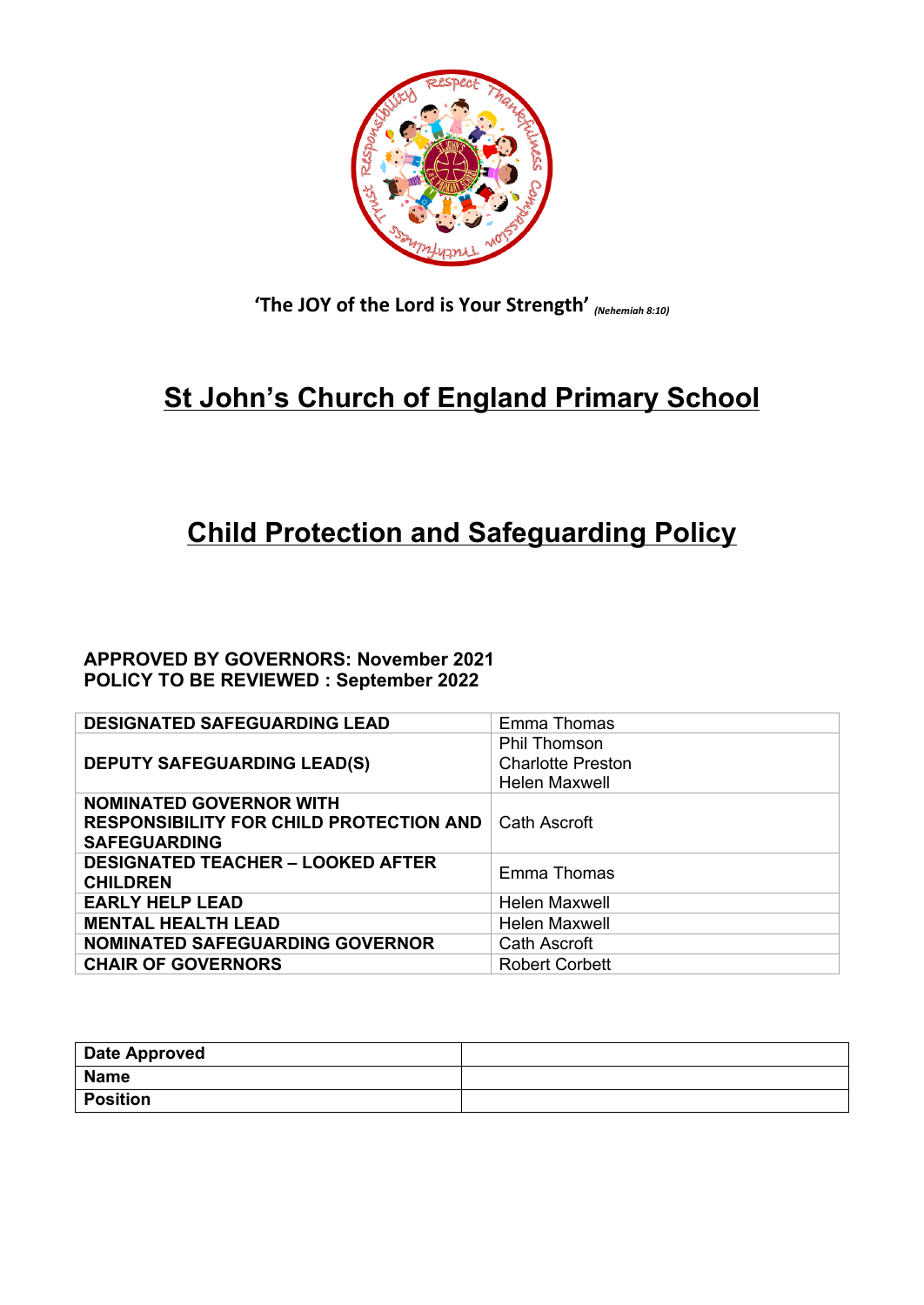## **Version Control**

| <b>Version Number</b> | <b>Version Description</b>                             | <b>Date of Revision</b> |
|-----------------------|--------------------------------------------------------|-------------------------|
| 1.0                   | <b>Sefton Model Policy</b>                             | September 2021          |
| 1.1                   | Personalised to St. John's<br><b>CE Primary School</b> | October 2021            |
|                       |                                                        |                         |
|                       |                                                        |                         |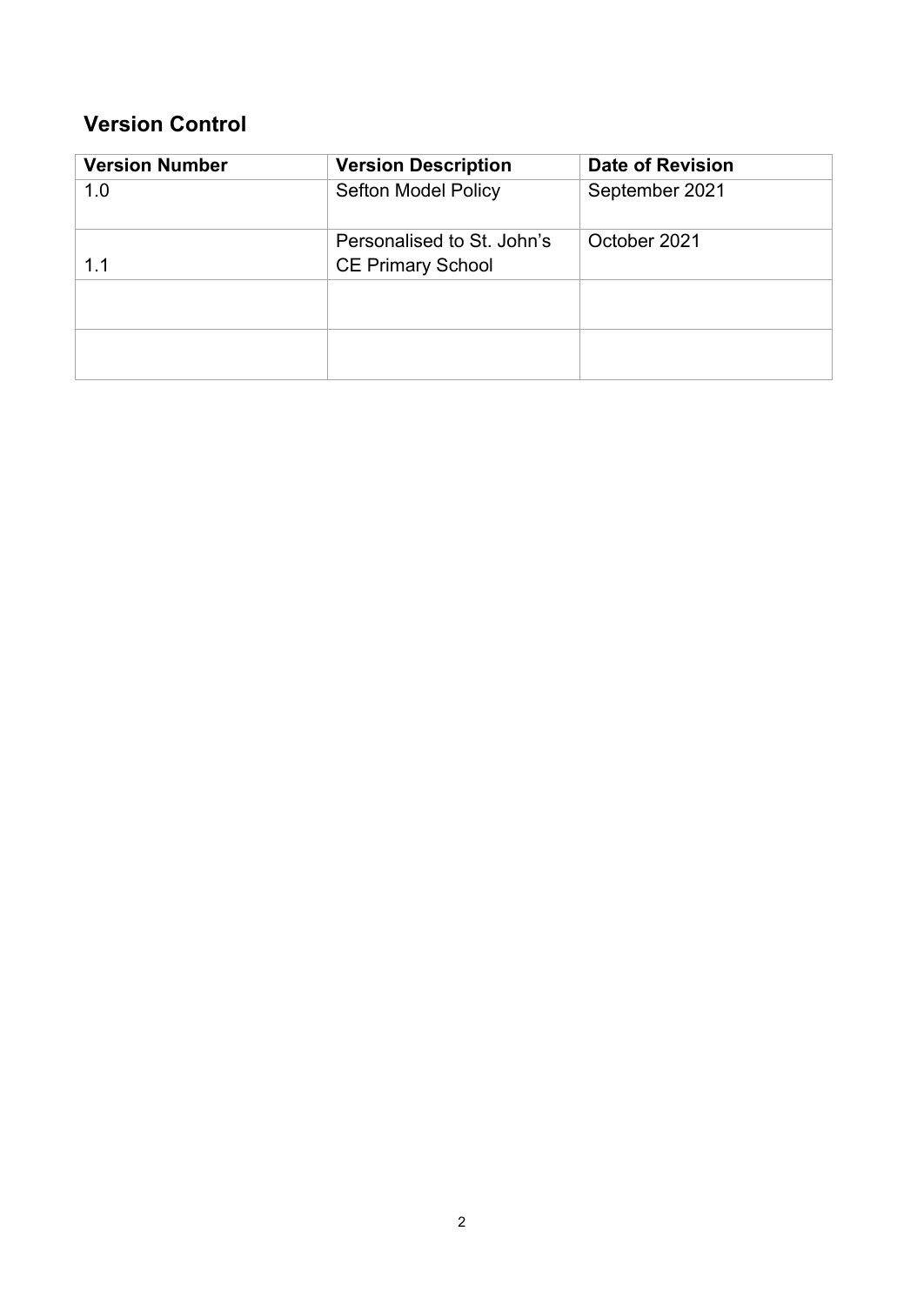## **CONTENTS**

- **1. Policy statement.**
- **2. Definition.**
- **3. Implementation.**
- **4. Equality statement.**
- **5. Policy compliance, monitoring and review.**
- **6. Roles and responsibilities.** 
	- 6.1 The role of all staff
	- 6.2 The role of the Designated Safeguarding Lead
	- 6.3 The role of the Head teacher
	- 6.4 The role of Teachers
	- 6.5 The role of the Governing Body/Proprietors
- **7. Checking the identity and suitability of visitors.**
- **8. Children reporting safeguarding concerns.**
- **9. Opportunities to teach safeguarding.**
- **10. Our role in supporting children who are vulnerable and who may be at risk through a child centred approach**
	- 10.1 Children who may require Early Help
	- 10.2 Children in need with a Social Worker
	- 10.3 Looked After Children and Previously Looked After Children
	-
	- 10.4 Children requiring support with their mental health 10.5 Children with SEN/Disabilities/Health conditions
	- 10.6 Contextual safeguarding
	- 10.7 Children who live in Private Fostering arrangements

#### **11. Recognising and identifying abuse, neglect and significant harm.**

- 11.1 Physical abuse
- 11.2 Emotional abuse
- 11.3 Sexual abuse
- 11.4 Neglect

#### **12. Specific safeguarding issues.**

- 12. 1 Sharing of nudes and semi nudes
- 12. 2 Online safety and the use of mobile technology and cameras
- 12. 3 Remote learning and safeguarding
- 12. 4 Children missing education
- 12. 5 Missing: Children who run away or go missing from home or care
- 12. 6 Domestic abuse
- 12. 7 Child Sexual Exploitation (CSE)
- 12. 8 Child Criminal Exploitation (CCE)
- 12. 9 Serious Violence
- 12.10 Modern Slavery Trafficked Children
- 12.11Homelessness
- 12.12 Children and the court system
- 12.13 Children with family members in prison
- 12.14 Bullying including prejudiced based abuse, racist incidents and cyber bullying
- 12.15 Gaming
- 12.16 Child abuse linked to Faith and Belief
- 12.17 Gender Based Violence/ Violence against Women and Girls
- 12.18 So-called 'Honour-Based' Abuse (including FGM, Forced Marriage and Breast Ironing)
- 12.19 Preventing Radicalisation: Channel and Prevent Duty
- 12. 20 Parental mental health
- 12. 21 Self-harm
- 12.22 Child abduction and community safety incidents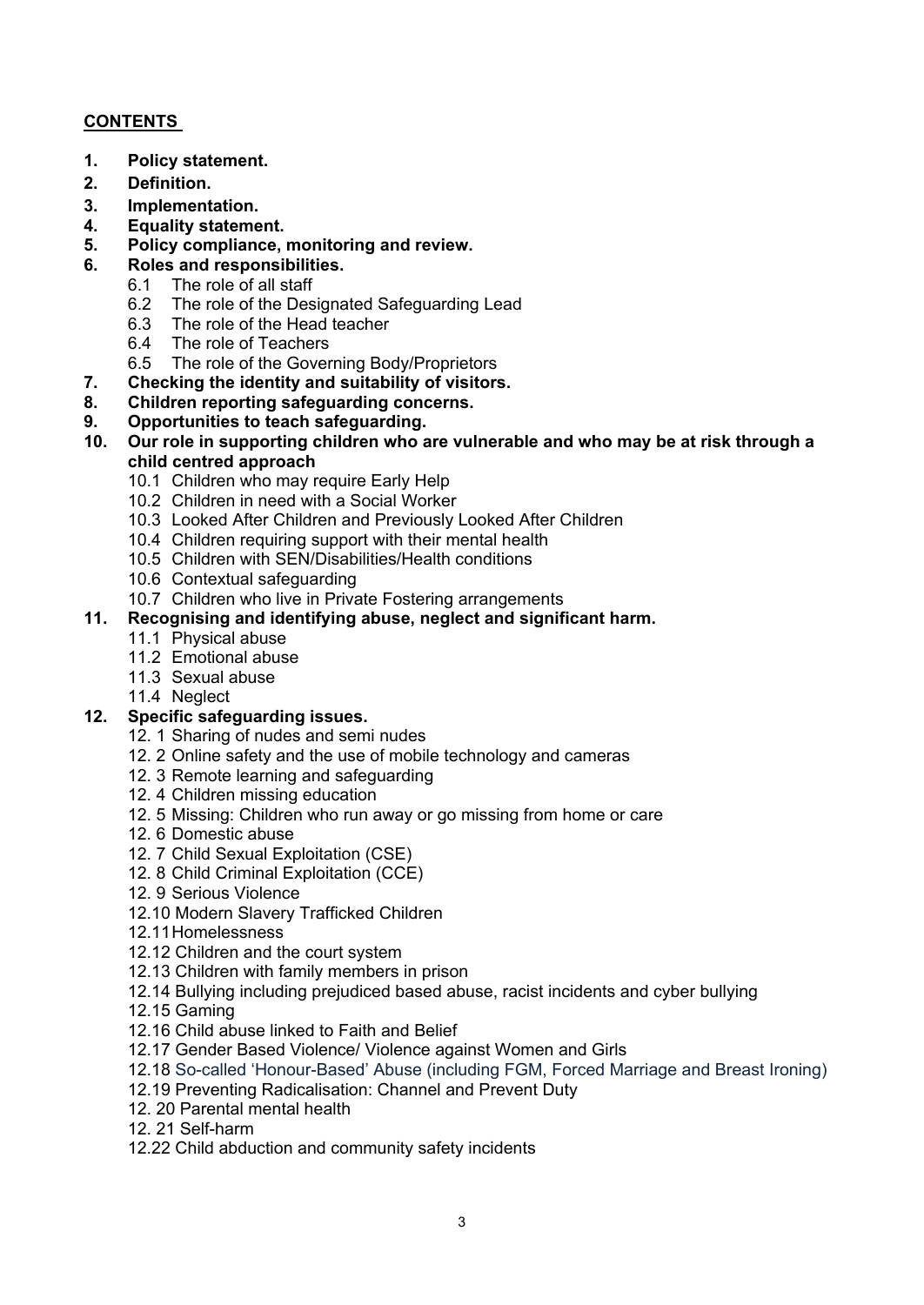- **13. What to do if staff are concerned about a child's welfare.**
- **14. Dealing with disclosures/Listening to children/Notifying parents.**
- **15. Making a referral.**
- **16. Peer on Peer Abuse.**
- **17. Sexual violence and sexual harassment between children in schools/sexually harmful behaviours.**
- **18. Partnership with parents.**
- **19. Working with professionals/multi-agency working.**
- **20. Supervision.**
- **21. Confidentiality and information sharing.**
- **22. Record Keeping Child Protection File.**
- **23. Allegations against members of staff or volunteers.**
- **24. Whistleblowing.**
- **25. The use of 'reasonable force' in schools and colleges.**
- **26. Use of school or college premises for non-school college activities.**
- **27. Complaints.**

#### **LIST OF APPENDICES**

- **Appendix 1 Statutory framework, key statutory and non-statutory guidance.**
- **Appendix 2 Safer recruitment, selection and pre-employment vetting.**
- **Appendix 3 Summary of Sefton Level of Need.**
- **Appendix 4 Definitions and indicators of abuse.**
- **Appendix 5 Criminal Exploitation (CE) checklist.**
- **Appendix 6 PREVENT Channel Flow Chart.**
- **Appendix 7 Risk assessment Sexual violence/sexual harassment.**
- **Appendix 8 LADO Notification Form**
- **Appendix 9 Flowchart for Managing Allegations, Information for all staff.**
- **Appendix 10- Flowchart Referral to Social Care.**
- **Appendix 10a Early Help Basic Flowchart**
- **Appendix 11 Body map guidance.**
- **Appendix 12 Body map.**
- **Appendix 13 Concern form.**
- **Appendix 14 Learning from Sefton Serious Case Reviews.**

#### **1. Policy Statement**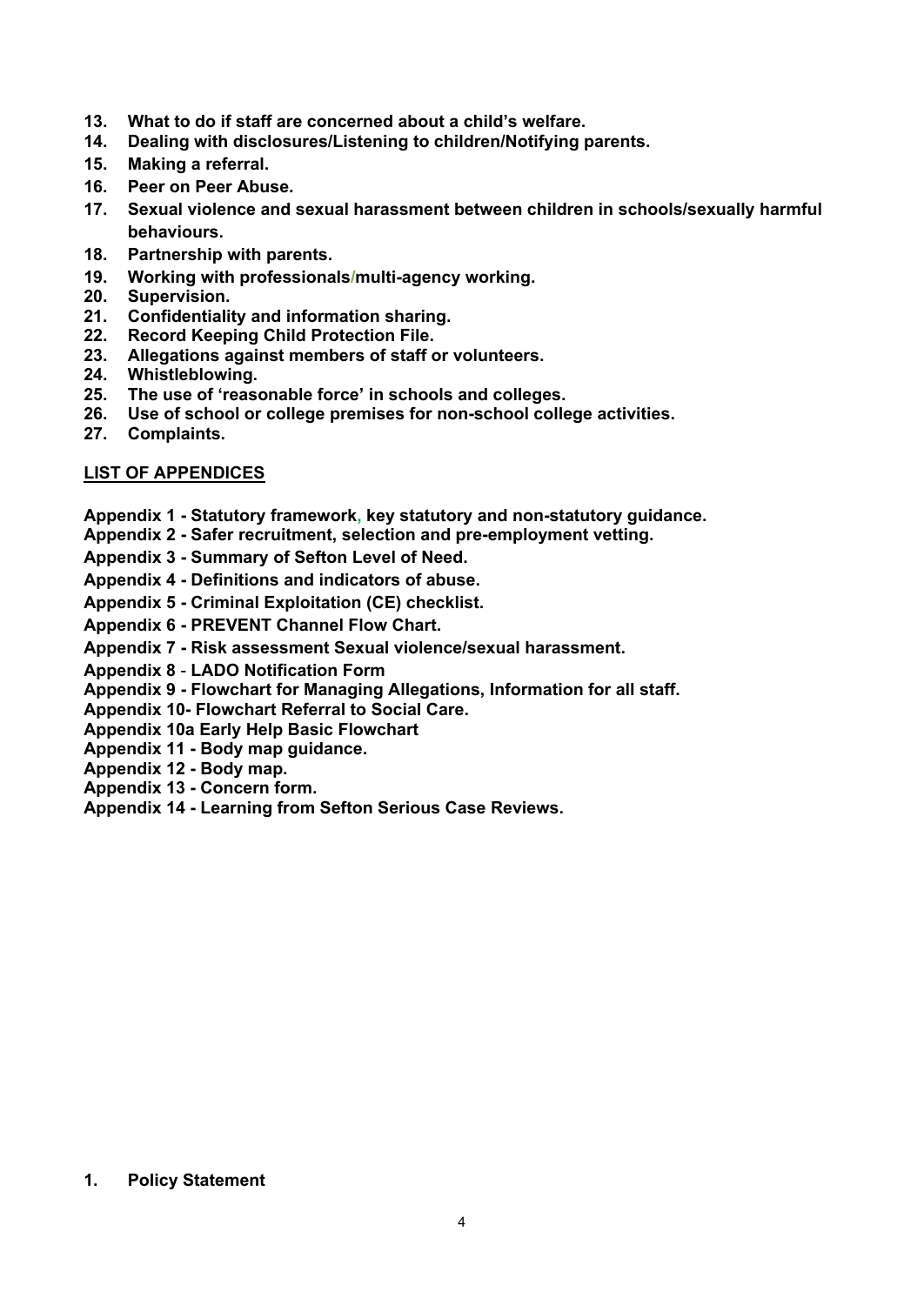At St. John's Church of England Primary School we recognise our moral and statutory responsibility to safeguard and promote the welfare of all children. We endeavour to provide a safe and welcoming environment where children are respected valued, and they can recognise when they are at risk and how to access help when they need it. We are alert to the signs of abuse and neglect and follow our procedures to ensure that children receive effective support, protection and justice. The procedures contained in this policy apply to all staff, governors, volunteers and contractors.

Staff working with children at St. John's Church of England Primary School, will maintain an attitude of '**it could happen here'** where safeguarding is concerned. When concerned about the welfare of a child, staff will always act in the best interests of the child, and if any member of our community has a safeguarding concern about any child or adult, they should act immediately.

Our Child Protection and Safeguarding Policy and associated procedures will be made available through our school's website, reviewed and ratified annually by the Governing Body. We will ensure it remains current and incorporates all revisions made to local and national guidance. All staff in our school are consulted and contribute to the development of this policy as part of the review process. Parents/carers can request a copy. We are also able to arrange for our policy to be made available to parents whose first language is not English, upon request.

Our governing body recognises the need to ensure that it complies with its duties under legislation, and this policy has regard to statutory guidance; Keeping Children Safe in Education (KCSIE), (2021), Working Together to Safeguard Children (2018), Key statutory and non-statutory guidance and any locally agreed inter-agency procedures. **Appendix 1** - **Key Statutory and non-statutory guidance**

The school will ensure we practice safer recruitment in checking the suitability of adults to deter and reject unsuitable people from entering the workplace**. Appendix 2 - Safer Recruitment, selection and pre-employment vetting (Part 3 Keeping Children Safe in Education 2021 - KCSIE)**

St. John's Primary School, will work in partnership with Sefton Strategic Safeguarding Partnership to safeguard and promote the welfare of children in the local area, and follow relevant local arrangements, policies and procedures as set out under the local safeguarding strategic partnership arrangements.

Our core safeguarding principles are:

- **Prevention**: positive, supportive, safe culture, curriculum and pastoral opportunities for children, safer recruitment procedures.
- **Protection**: following the agreed procedures, ensuring all staff are trained and supported to recognise and respond appropriately and sensitively to child protection and safeguarding concerns.
- **Support**: for all children, parents and staff, and where appropriate specific interventions are required for those who may be at risk of harm.
- **Working with parents and other agencies:** to ensure timely, appropriate communications and actions are undertaken when safeguarding concerns arise.

## **2. Definitions**

For the purposes of this Policy and procedures a child, young person, pupil or student is referred to as a 'child' or a 'pupil' and they are normally under 18 years of age. Wherever the term 'parent' is used this includes birth parents and other adults who are in a parenting role, for example step parents, foster carers and adoptive parents. Staff refers to all those working for or on behalf of the school, full time or part time, temporary or permanent, in either a paid or voluntary capacity.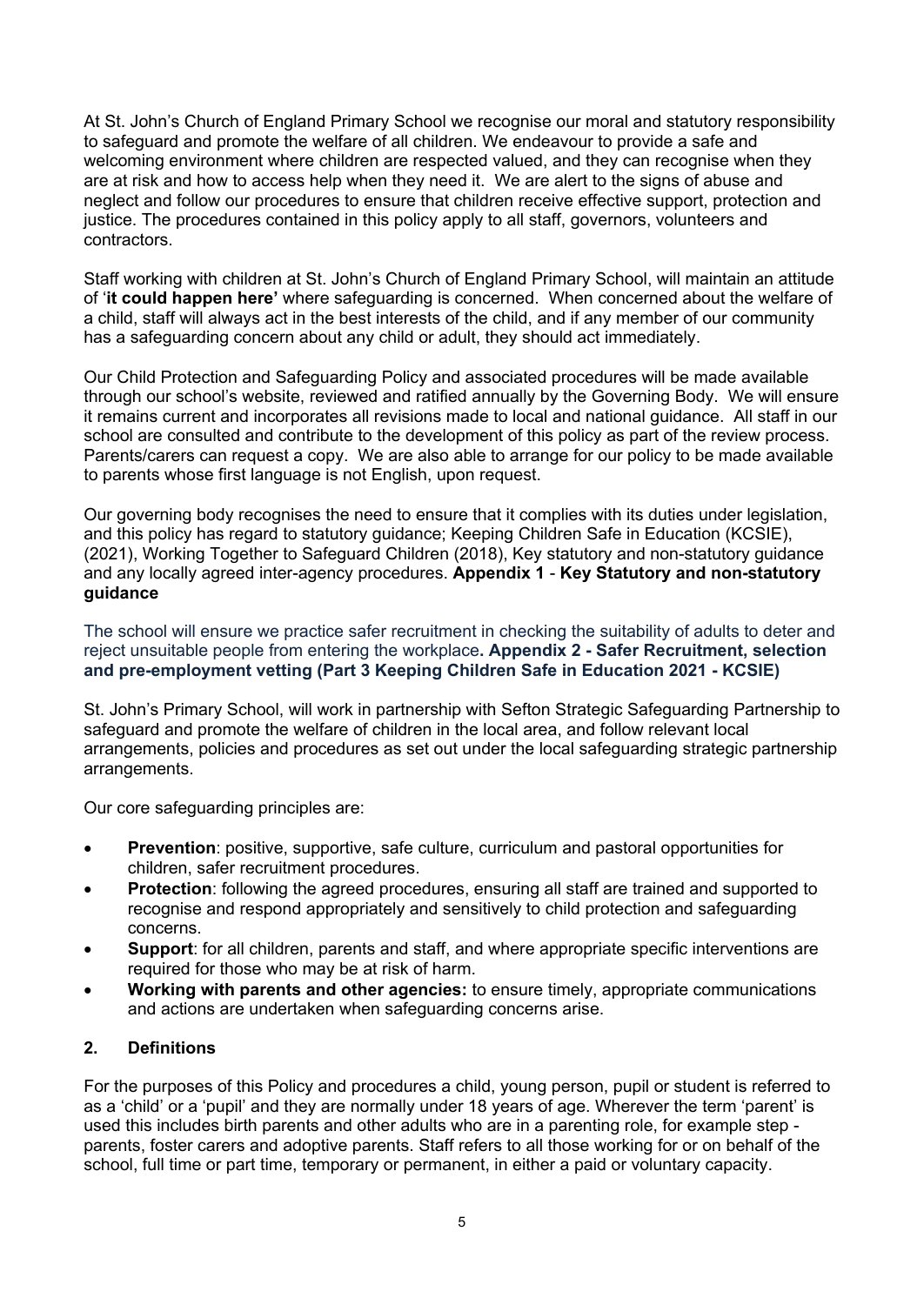## **Safeguarding and promoting the welfare of children is defined as:**

- Protecting children from maltreatment.
- Preventing impairment of children's mental and physical health or development.
- Ensuring that children grow up in circumstances consistent with the provision of safe and effective care.
- Taking action to enable all children to have the best outcomes.

## **Child protection refers:**

 To the processes undertaken to protect children who have been identified as suffering or being at risk of suffering significant harm.

## **3. Implementation**

This Policy, and supporting procedures apply to all who encounter children in the school, including: teachers, supply teachers, learning support staff, teaching assistants, mid-day supervisors, admin staff, meals supervisors, caretakers, cleaners, visiting students, parent helpers/volunteers, governors, contractors and other visitors.

This Policy should be read in conjunction with other related policies and procedures including:

- Staff code of conduct
- Whole school behaviour policy
- Anti-bullying policy
- Exclusion policy
- Relationships Sex and Health Education
- Policies and guidance related to Mental and Physical Health
- Guidance for NPCC helpline and usage when to call the police guidance from the NPCC)
- Attendance policy and procedures
- On line policy and procedures
- Health and Safety policy and procedures
- Safer Recruitment, Selection and Pre-Employment Vetting Policy and Procedures
- School Single Central Record (restricted access)
- Single Equality Scheme/Objectives
- **Accessibility Plan**
- Data Protection Policy
- Supporting Pupils with Medical/Health Conditions Policy and Procedures
- SEND Special Educational Needs Policy
- Whistleblowing Procedures
- Intimate Care Procedures
- Educational Visits Procedures (including procedures for assessing risks)
- First Aid and Accident Procedures
- Missing Child Procedures
- Guidance on the use of Photographic Images
- Guidance the use of mobile phones and cameras
- Procedures for protecting children when contractors are working in educational settings
- Code of Conduct for adults visiting or working on a school site (leaflet)
- Risk Assessments (incl. Fire Safety)
- Premises Management including security measures (formal inspections and Buildings Register) Lettings arrangements
- Sefton Level of Need Guidance (assists schools to respond appropriately and make timely decisions about how to respond to the needs of the child/children and families they are working with. **Appendix 3 - Summary of the level of need.**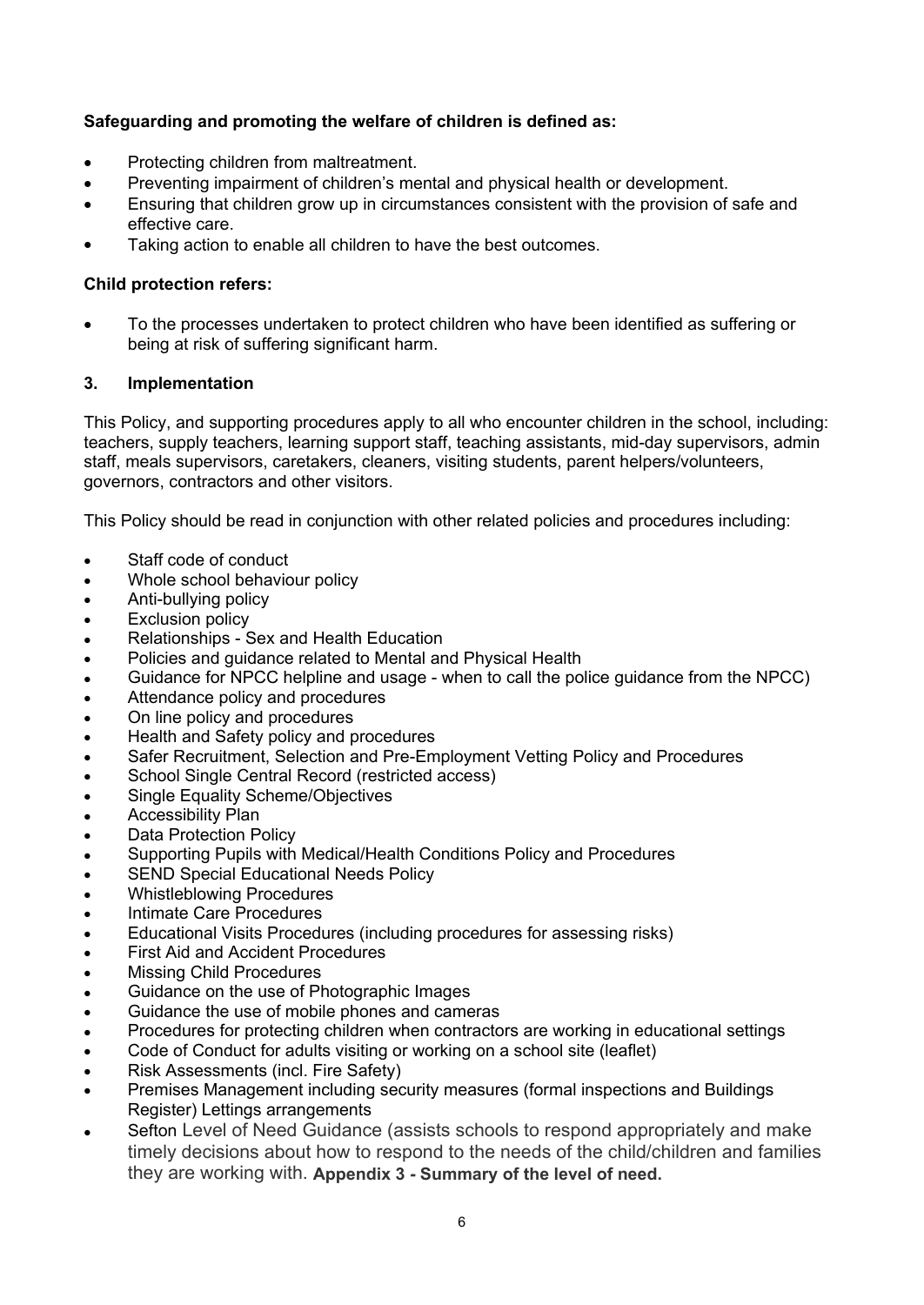Sefton Safeguarding Strategic Safeguarding Policies and Procedures Online Manual can be found at: **[https://seftonlscb.safeguardingpolicies.org.uk/lscb/procedures-manual/1](https://seftonlscb.safeguardingpolicies.org.uk/lscb/procedures-manual/1-introductionlevel-of-need) [introductionlevel-of-need](https://seftonlscb.safeguardingpolicies.org.uk/lscb/procedures-manual/1-introductionlevel-of-need)**

## **4. Equality statement**

Our school recognise children's diverse circumstances and are committed to the legal responsibilities under the Equality Act 2010. As a school we understand that children, regardless of their background, could be a victim of child abuse and therefore are entitled to the same degree of protection and support regardless of any barriers they may face.

We give special consideration to children:

- Who have special educational needs (SEN) or disabilities or health conditions
- Who are young carers
- Who may experience discrimination due to their race, ethnicity, religion, gender identification or sexuality
- Who have English as an additional language
- Who are known to be living in difficult situations for example, temporary accommodation or where there are issues such as substance abuse or domestic violence
- Who are at risk of FGM, sexual exploitation, forced marriage, or radicalisation
- Who are asylum seekers
- Who are at risk due to either their own or a family member's mental health needs
- Who are looked after or previously looked after
- Who are missing from education
- whose parent/carer has expressed an intention to remove them from school to be home educated

#### **Special consideration includes the provision of safeguarding information, resources and support services in community languages and accessible formats.**

#### **5. Policy compliance, monitoring and review**

St. John's Church of England Primary School will review this policy at least annually (as a minimum) and will update it as needed, so that it is kept up to date with safeguarding issues as they emerge and evolve, including lessons learnt. The policy will also be revised following any national or local updates, significant local or national safeguarding events and/or learning, and/or any changes to our own procedures.

All staff (including temporary staff and volunteers) will be provided with a copy of this policy and Part One of KCSIE 2021 as appropriate. These documents can be found in the Reprographic room.

Parents/carers can obtain a copy of the schools Child Protection Policy and other related policies on request. Additionally, our policies can be viewed via the school's website: http://www.stjohnsprimary.co.uk/

The policy forms part of our school development plan and will be reviewed annually by the governing body who has responsibility for oversight of safeguarding and child protection systems.

The Designated Safeguarding Lead and headteacher will ensure regular reporting on safeguarding activity and systems to the governing body.

#### **6. Roles and Responsibilities**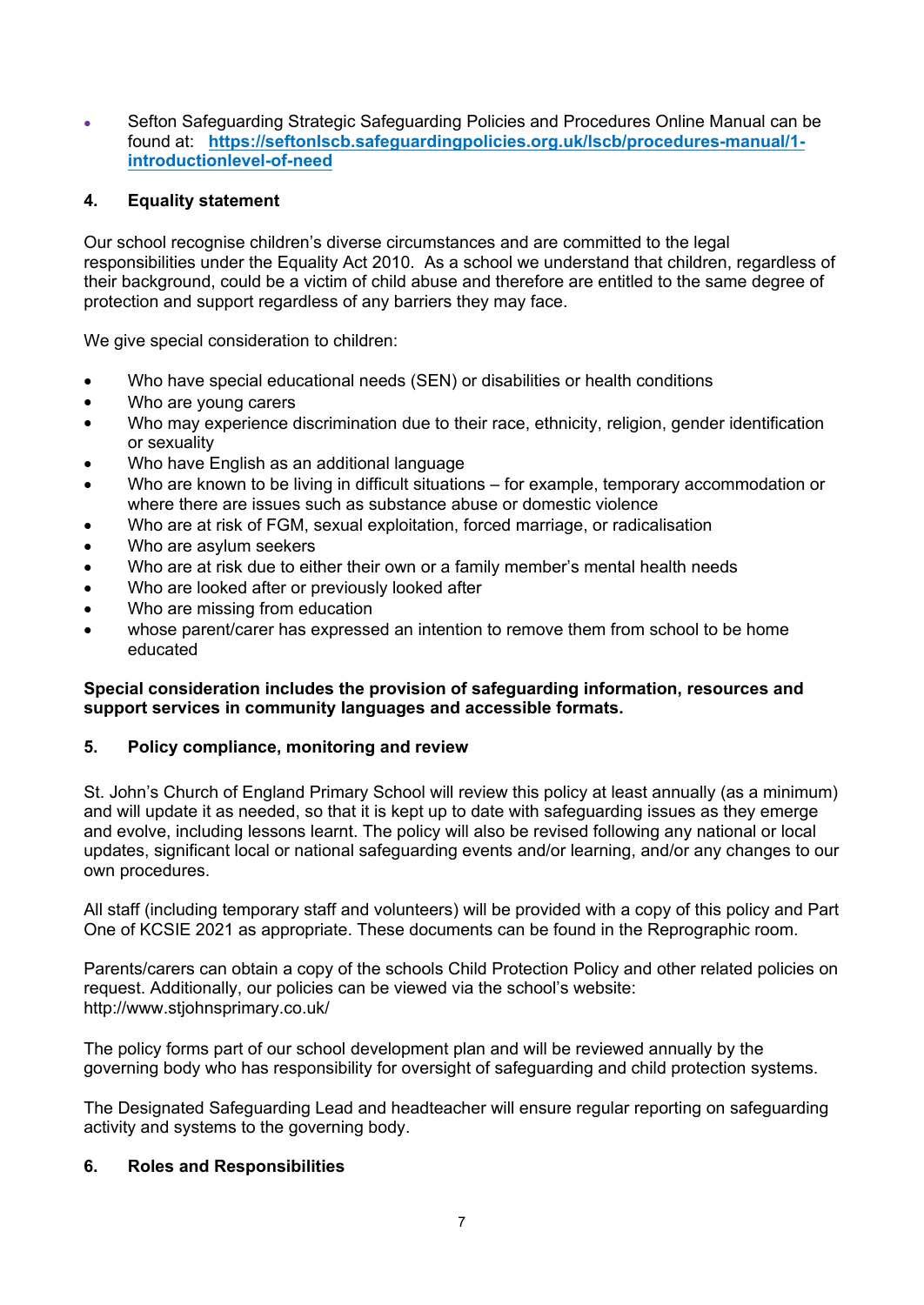## **6.1 The Role of all staff including supply staff, volunteers and contractors**

Safeguarding and child protection is **everyone's** responsibility. This policy applies to all staff including those not directly employed by the school, such as contractors, volunteers, and governors in the school. This policy will be read by all staff as part of their induction.

The Governing Body will be collectively responsible for ensuring that child protection and safeguarding arrangements are fully embedded within the school's ethos and in the school's day to day safeguarding practice. They will ensure:

- All staff working directly with children will read and understand their statutory responsibilities outlined in Part 1 and Annex B of the Department for Education's statutory safeguarding guidance Keeping Children Safe in Education 2021 **[https://assets.publishing.service.gov.uk/government/uploads/system/uploads/attachme](https://assets.publishing.service.gov.uk/government/uploads/system/uploads/attachment_data/file/1007260/Keeping_children_safe_in_education_2021.pdf) [nt\\_data/file/1007260/Keeping\\_children\\_safe\\_in\\_education\\_2021.pdf](https://assets.publishing.service.gov.uk/government/uploads/system/uploads/attachment_data/file/1007260/Keeping_children_safe_in_education_2021.pdf)**
- That staff who do not work directly with children will read either Part 1 or Annex A, as determined by the DSL and the leadership, dependent on their roles, responsibilities and contact with children
- That staff will be aware of our systems which support safeguarding, including reading and understanding their professional responsibilities as outlined in Guidance for Safer Working Practice (2019) and the COVID 19 addendum of GSWP (2020), understanding the role of the designated safeguarding lead (DSL), reading and understanding the school behaviour policy and their safeguarding responses to children who go missing from education during the school day
- All staff understand the early help process and work closely with their early help worker attached to the school
- All staff will understand that a child's experiences, such as abuse, neglect, trauma and adverse childhood experiences, can impact on their mental health, behaviour & education
- All staff are clear about the process for making referrals to local authority Children's Social Care (CSC)
- Staff understand if there are concerns about a child's welfare, they will firstly speak to the DSL, DDSL or head teacher (in the absence of a DSL), to agree a course of action. In the absence of a DSL or head teacher being available, staff must not delay in directly contacting Children's social care or the police if they believe a child is at immediate risk of significant harm
- All staff know what to do if they identify a safeguarding issue, or a child discloses to them that they are being abused or neglected
- All staff should be aware that safeguarding incidents and/or behaviours can be associated with factors outside the school. Staff should consider whether children are at risk of abuse or exploitation in situations outside their families and speak to the DSL
- All staff will use school procedures for recording any cause for concerns and passing information on to DSLs in accordance with school's recording systems
- All staff understand the signs of different types of abuse and neglect, as well as specific safeguarding issues as outlined in the policy
- Staff will speak to the DSL if they have a concern about a child's mental health

#### **6.2 The Role of the Designated Safeguarding Lead (DSL) and Deputy Designated Safeguarding Leads.**

The school has a member of the senior leadership team designated by the Governing Body as the Safeguarding Lead, who will provide support to staff members and other adults to carry out their safeguarding duties, and who will liaise closely with other services such as children's social care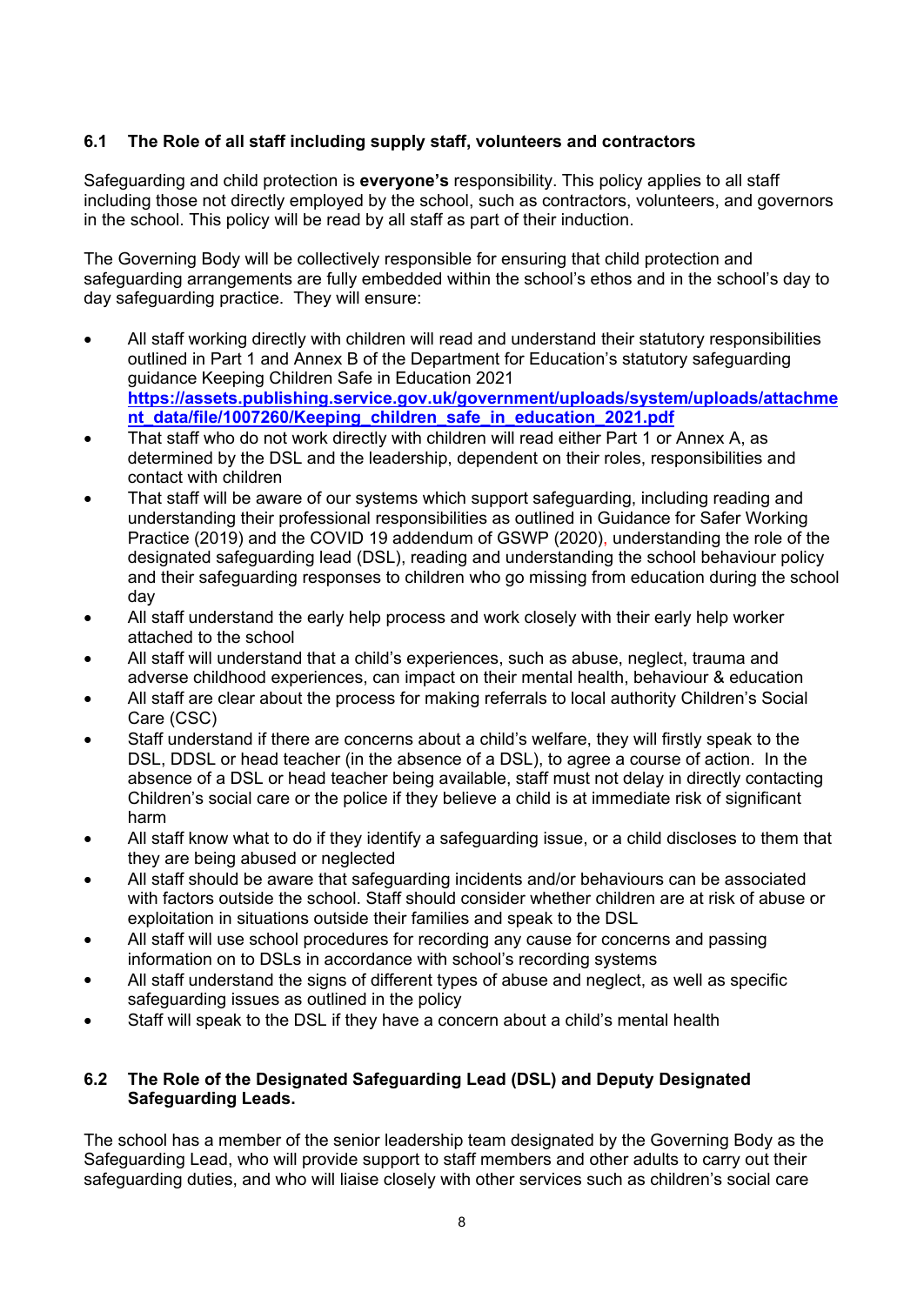and other services that support children – Emma Thomas. The role of the DSL is explicit in the roleholder's job description as set out in **Keeping Children Safe in Education 2021 Annex C**

During term-time the DSL and/or a deputy will always be available (during school/college hours) for staff in the school/college to discuss any safeguarding concerns. Arrangements will be made to ensure that access to the DSL or deputy will be available to staff during off-site visits or other extracurricular activities taking place outside normal school hours.

The DSL will have knowledge and skills for recognising and acting upon Child Protection concerns, having received appropriate training. The DSL is also the '**Prevent Single Point of Contact' (SPOC)**

#### **Liaison and Referrals**

#### **The DSL will:**

- Liaise with Children social care and other agencies in Sefton (If children live in another area liaise with the relevant agencies)
- Refer all cases of suspected abuse or allegations to Sefton Multi Agency Safeguarding Hub [MASH] immediately, if at any point there is a risk of immediate serious harm to a child the school need to contact the police
- Liaise with staff and act as a source of support, advice and expertise within school when deciding to make a referral using Sefton MASH Contact on-line form. This can be found at **[https://www.sefton.gov.uk/social-care/children-and-young-people/report-a-child-or](https://www.sefton.gov.uk/social-care/children-and-young-people/report-a-child-or-young-person-at-risk/information-for-professionalsaspx)[young-person-at-risk/information-for-professionalsaspx](https://www.sefton.gov.uk/social-care/children-and-young-people/report-a-child-or-young-person-at-risk/information-for-professionalsaspx)**
- Liaise with the Head teacher (where this is not one and the same person) to inform them of issues under Section 47 of the Children Act 1989 and Police investigations
- Ensure the most relevant trained person attends strategy discussions, case conferences, core groups, or other multi-agency planning meetings, team around the family (TAF), contributes to assessments, and provides a report which has been shared with the parents where necessary
- Ensure that any child currently on a child protection plan who is absent from school without explanation is referred to Sefton Council School Attendance First Day Response Scheme, and contact is made with the social worker, in their absence, a Team Manager
- Be responsible for responding to domestic abuse notifications from the Operation Encompass Initiative and provide support to children and their families as appropriate
- Refer concerns about peer on peer abuse including allegations of sexual violence and sexual harassment and accessing multi-agency support when appropriate
- Refer concerns about missing children or any transfer concerns to Sefton Children Missing Education **[cme@sefton.gov.uk](mailto:cme@sefton.gov.uk)**;
- Understand advise and support the school and staff regarding the requirements of the Prevent Duty to protect children from the risk of radicalisation
- Refer cases, and support staff who make referrals to the Channel programme where there is a radicalisation concern
- (EYFS) inform Ofsted of any allegations of serious harm or abuse by any person working with a child (whether the allegations relate to harm or abuse, committed on the premises or elsewhere) and of the action taken in respect of the allegations
- Where required to do so, liaise with the "Case Manager" and Local Authority Designated Officer (LADO) in cases of allegations against a member of staff or another adult
- Refer to the DBS anyone who has harmed, or poses a risk of harm, to a child and who has been removed from working (paid or unpaid) in regulated activity or would have been removed had they not voluntarily left the school
- Refer to the Police, cases where a crime may have been committed
- Hold information on which children have a social worker, so that decisions can be made in the best interests of the child's safety, welfare and educational outcomes
- Access a range of advice to help identify children in need of additional mental health support.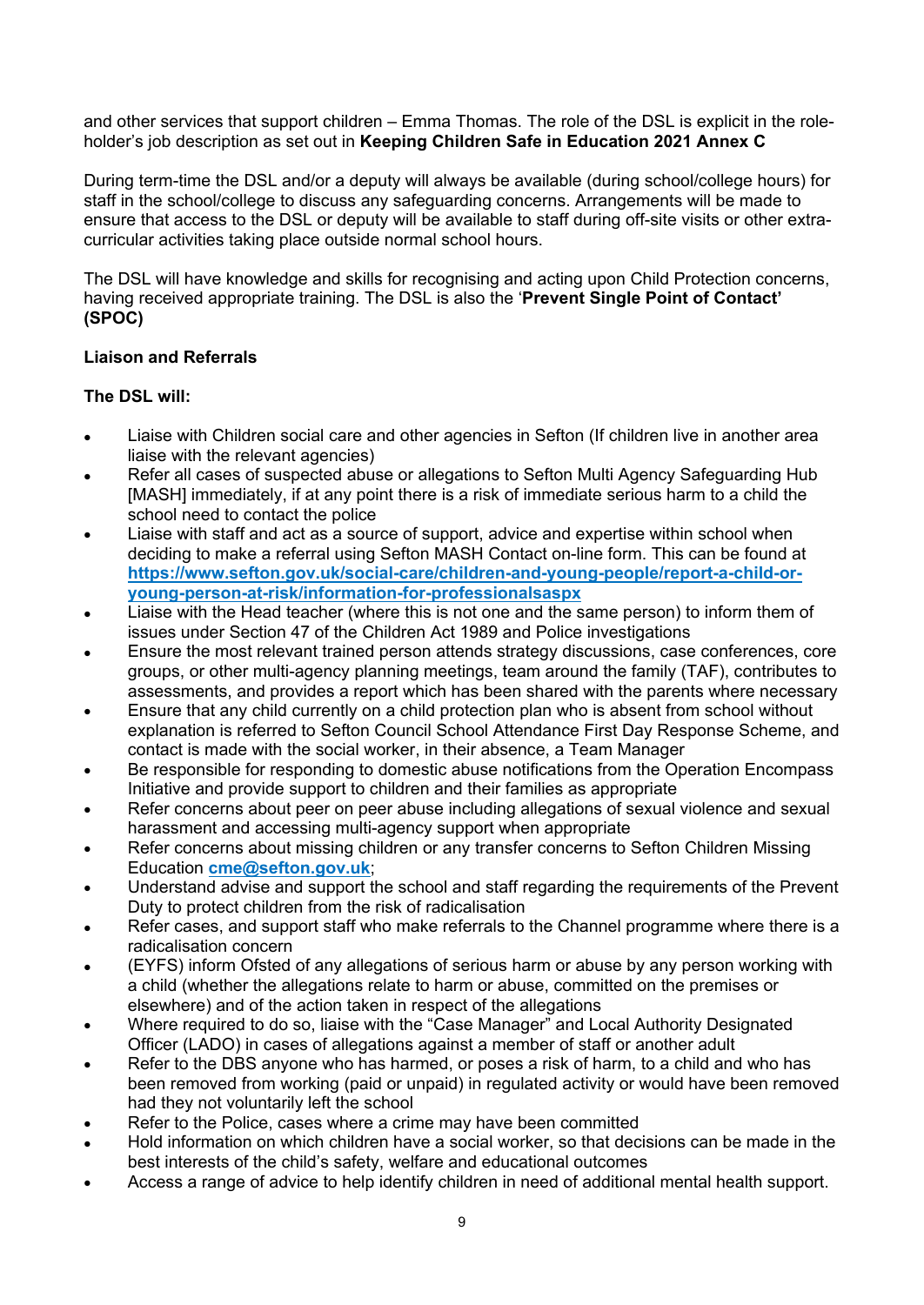Liaise with the three safeguarding partners and work with other agencies in line with Working Together to Safeguard Children. 'When to call the police', should help designated safeguarding leads understand when they should consider calling the police and what to expect when they do. (NPCC 2020)

## **Training**

## **The DSL will:**

- Receive appropriate [DSL] training, including **'Working together'**, updated every two years, and other training associated with the role including **'Prevent'** awareness
- Attend the DSL network, and link with Sefton Strategic Safeguarding partnership arrangements to ensure staff are aware of training opportunities and the most recently published local policies on safeguarding arrangements
- Understand the assessment process for providing early help and intervention, for example through locally agreed processes such as the Early Help Assessments (EHA)
- Ensure each member of staff, including new and part-time staff and volunteers, contractors and students has access to and understands the school's child protection policy, staff code of conduct & whole school behaviour policy
- Be alert to the specific needs of children in need, including those with special educational needs and disability, health conditions, young carers and those at risk of radicalisation, modern slavery and child sexual/criminal exploitation
- Keep detailed, accurate and secure written records of concerns and referrals
- Arrange training relating to specific safeguarding issues that may occur inside school, the neighbourhood and on- line
- Understand the unique risks associated with online safety and are confident that they have the relevant knowledge and up to date capability required to keep children safe whilst online at school
- Recognise the additional risks that children with SEN and disabilities (SEND) face online, e.g. online bullying, grooming and radicalisation, and be confident and have the capacity to support SEND children to stay safe online
- Encourage a culture among all staff and other adults of listening to children and taking account of their wishes and feelings in measures the school may put in place to protect them

## **Raising Awareness**

## **Our DSL will:**

- Ensure the school child protection policy is reviewed annually (as a minimum) and the procedures and implementation are updated and reviewed regularly, and work with governing bodies or proprietors and staff regarding this
- Ensure during induction, all staff, supply staff, volunteers and contractors have a clear understanding of the Child Protection Policy and Procedures, the School Code of Conduct for staff, Whole School Behaviour Policy, and are provided with a copy of Part 1 and Annex B of 'Keeping Children Safe in Education 2021'
- Ensure the child protection policy is available publicly and parents know referrals may be made about suspected abuse or neglect, and the role of the school or college in this
- Promote educational outcomes by sharing information about the welfare, safeguarding and child protection issues that children with a social worker, are experiencing, or have experienced, with teachers and school and college leadership staff. This will ensure that our staff, know who these children are, understand their academic progress and attainment and maintain a culture of high aspirations for this cohort. We will support teaching staff to identify the challenges that children in this group might face and the additional academic support and adjustments that they could make to best support these children.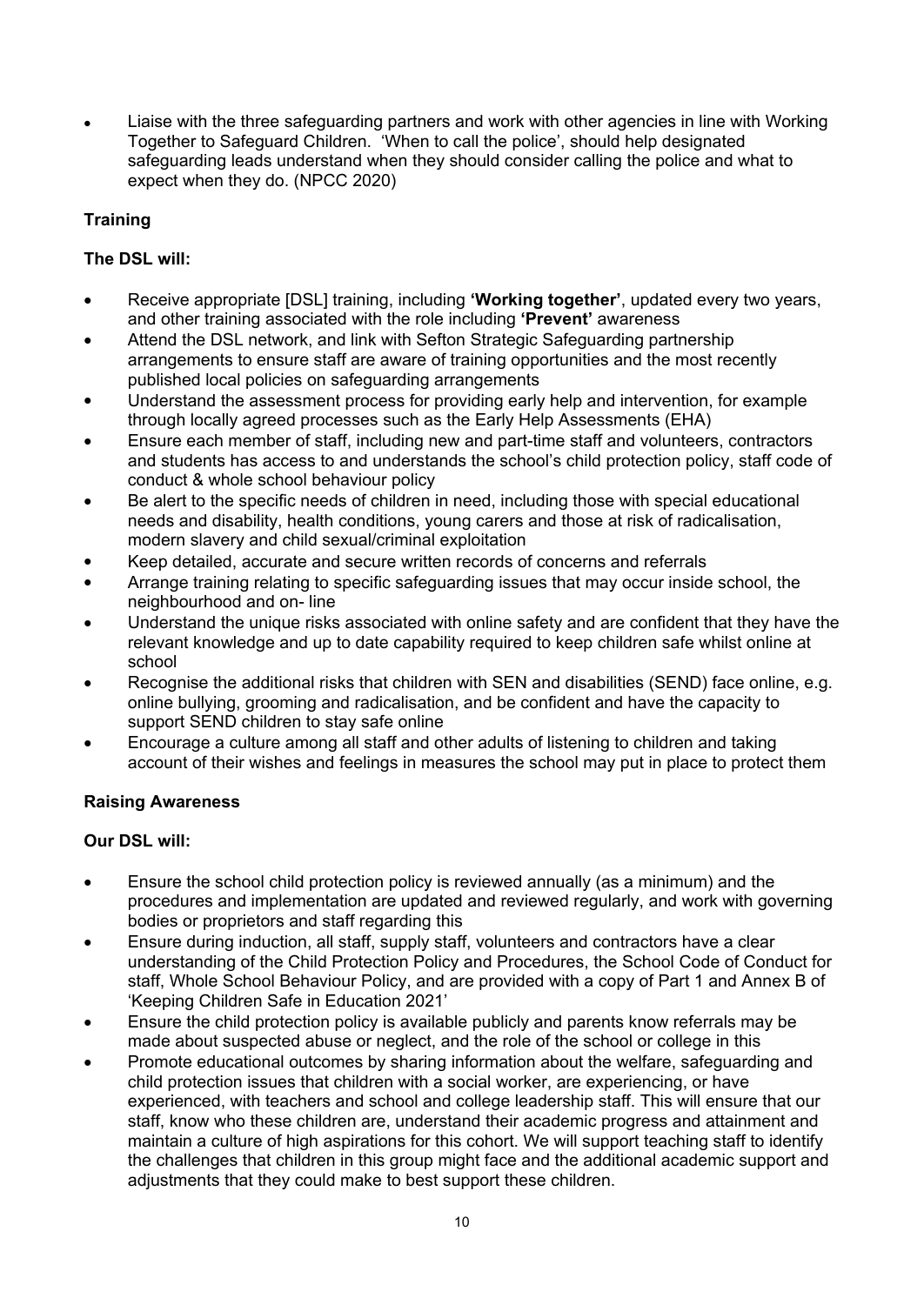#### *(The full responsibilities of the DSL are set out in Annex C of KCSIE 2021 – Role of the designated safeguarding lead. All designated safeguarding leads and deputy safeguarding leads must read and comply with this.)*

## **6.3 The Role of the Head teacher**

It is the responsibility of the Head teacher to:

- Ensure that staff (including temporary and supply staff) and volunteers are informed of this policy as part of their induction
- Ensure policies and procedures adopted by the Governing Body are fully implemented
- Ensure that all staff receive an induction to the work they are to undertake in the school
- communicate this policy to parents when their child joins the school and via the school website
- Ensure that the roles and responsibilities of the DSL/DDSL, as referenced in Annex C of KCSIE (2021), are reflected in their job description
- Ensure that the DSL has appropriate time, training and resources, and that there is always adequate cover if the DSL is absent
- Ensure that they attend any briefings for head teachers/principals on safeguarding and child protection and that all staff undertake appropriate safeguarding and child protection training
- Act as the 'case manager' in the event of an allegation of abuse made against another member of staff (including supply staff) or volunteer, where appropriate
- Ensure that all recommendations made by the Local Authority in relation to strengthening the school's safeguarding arrangements are actioned in a timely fashion
- Ensure all staff, volunteers and contractors can raise concerns about unsafe practice in relation to children

## **6.4 The Role of Teachers**

Teachers, including the Head teacher, will safeguard children's wellbeing and maintain public trust in the teaching profession as part of their professional duties in line with the Teacher Standards 2011 (updated 2013).

## **6.5 The Role of the Governing Body**

The Governing Body is responsible and accountable for ensuring:

- The School/College facilitates a whole-school approach to safeguarding, ensuring that safeguarding and child protection are at the forefront and underpin all relevant aspects of process and policy development
- The School/College has appointed an appropriate senior member of staff from the school leadership team to the role of Designated Safeguarding Lead (DSL) with a named deputy
- Evaluation and approval of this policy at each review, ensuring it complies with the law, and hold the headteacher to account for its implementation
- Appointment of a governor to lead on child protection/safeguarding to monitor the effectiveness of this policy in conjunction with the full governing board
- That the lead governor accesses the designated safeguarding governor training and any associated briefings
- All staff members receive regular safeguarding and child protection updates, at least annually, to provide them with the relevant skills and knowledge to keep our children safe. For example, 7 minute briefings which can be found at: [https://seftonlscb.org.uk/lscb/news/sefton-lscb-7](https://seftonlscb.org.uk/lscb/news/sefton-lscb-7-minute-briefings) [minute-briefings](https://seftonlscb.org.uk/lscb/news/sefton-lscb-7-minute-briefings)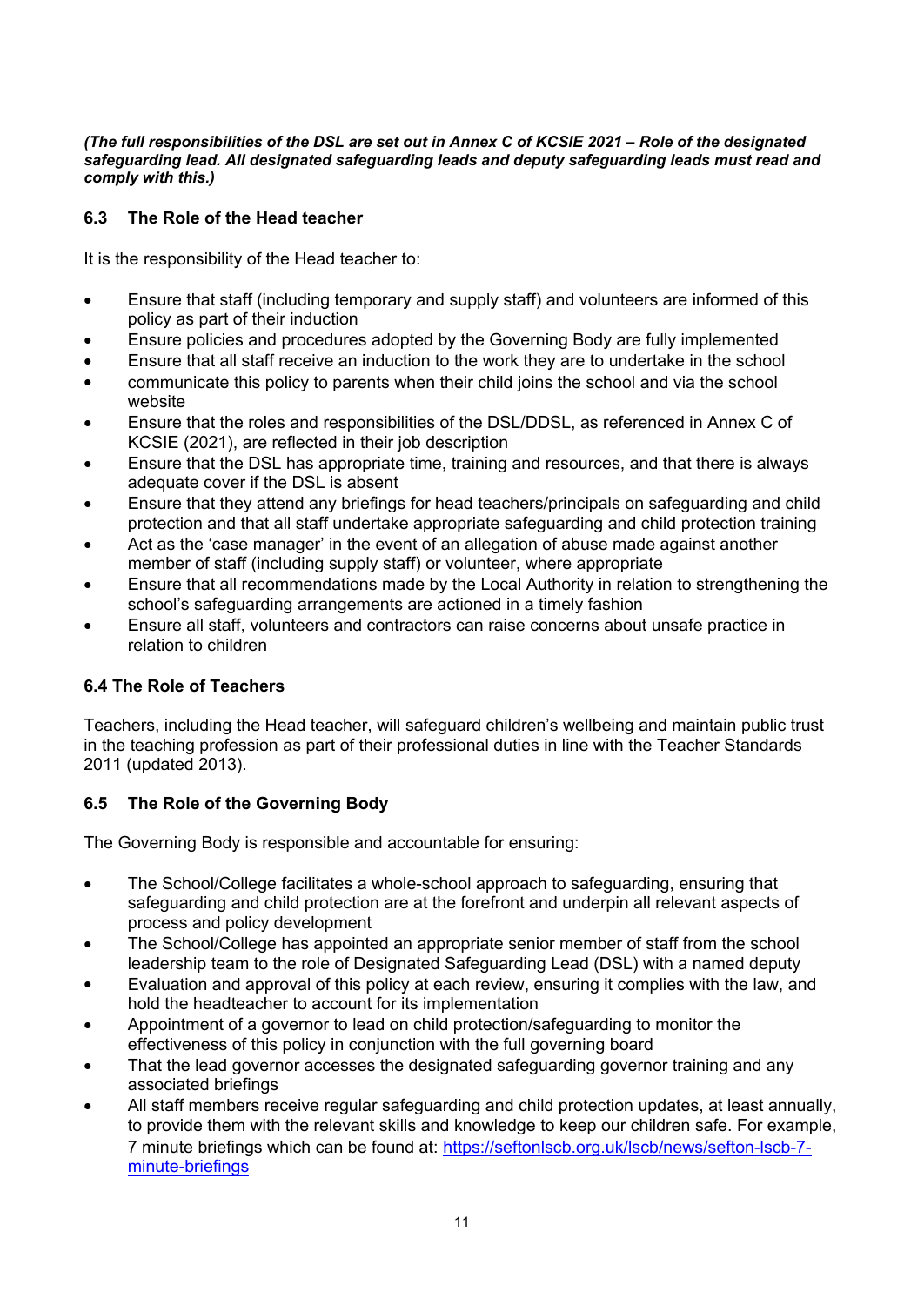- The School/College has recruitment and selection procedures in place
- Any **child protection files** are maintained as set out in Annex C; KCSIE (2021)
- The School/College undertakes an annual safeguarding audit of the school's procedures, processes and practice and ensure any actions that have been identified in areas that need improving are put into place
- If an allegation of abuse is made against the headteacher, the chair of governors acts as the 'case manager'
- The school/college has appropriate IT filtering and monitoring systems in place and should be informed in part, by the risk assessment required by the Prevent Duty in order to limit children's exposure to online risks
- The School/College have procedures in place for supporting pupils with medical/health conditions
- The governing body, along with the school's senior leadership team, are responsible for satisfying themselves and obtaining written assurances from any relevant school lettings and alternative/off site providers and provisions that their safeguarding arrangements are secure, in keeping with the requirements set out in KCSIE 2021. This includes ensuring that the provision has effective safeguarding policy/procedures/training in place for all staff. The provision follows safer recruitment processes and have clear allegation management processes. Children who attend alternative provisions can often have complex needs and it is important that these settings are aware of the additional risk of harm that their pupils may be vulnerable to and appropriate risk assessments/support plans are in place where children access provision offsite.
- The governing body will supply information as requested by the Sefton Strategic Safeguarding **Partnership**

#### *(The full responsibilities of the governing body are set out in Part Two of KCSIE 2021– The management of safeguarding. The governing body will ensure that the school is fully compliant with their statutory safeguarding responsibilities.)*

## **7. Checking the identity and suitability of visitors Para 281 - 286 KCSIE 2021**

Our school have robust procedures in place for people visiting the school. For visitors who are there in a professional capacity we will check ID and be assured that the visitor has had the appropriate DBS check. Visitors are always expected to sign the visitors' book and wear a visitor's badge when in school. We will ensure that visitors to our school are supervised as appropriate.

All visitors to our setting, including visiting speakers, will always be accompanied by a member of staff. We will not invite into the school any speaker who is known to disseminate extremist views and will carry out appropriate checks to ensure that any individual or organisation using school facilities, is not seeking to disseminate extremist views or radicalise children or staff.

## **8. Children reporting safeguarding concerns**

Our school recognise that concerns raised by children need to be taken seriously. We recognise the importance of ensuring children feel safe and comfortable to come forward and report any concerns and/or allegations. To address this, we have put into place systems that are well promoted, easily understood and accessible for all, including those children who have additional needs. All children in our school are familiar with how to keep themselves safe and who they can go to if they have any worries or concerns. The children regularly receive information via assemblies such as; NSPCC and Anti-bullying.

## **9. Opportunities to teach safeguarding**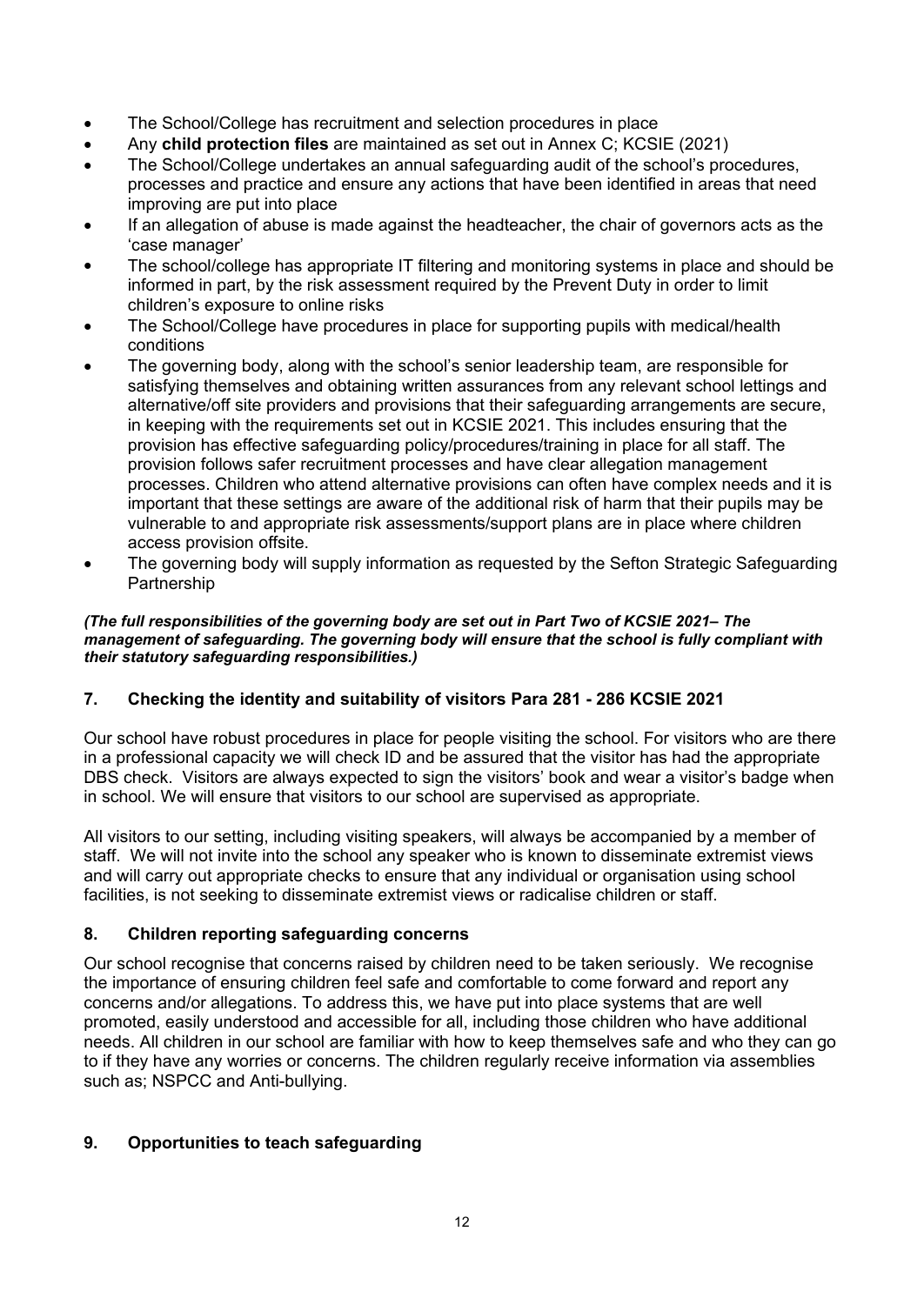Our school plays an essential role in helping children to understand and identify the parameters of what is appropriate child and adult behaviour; what is 'safe' both online and off line, to recognise when they and others close to them are not safe; and how to seek advice and support when they are concerned.

The governing body ensures our children are taught about safeguarding (including online safety), and through teaching and learning opportunities as part of a broad and balanced curriculum.

Our curriculum will provide opportunities for increasing self-awareness, self-esteem, social and emotional understanding, assertiveness and decision making, so that children have a range of contacts and strategies to ensure their own protection and understand the importance of protecting others. Systems have been established to support the empowerment of children to talk to a range of staff when they are in difficulty and to raise comments, complaints and feedback about their school experience and any other external issues which affect their wellbeing. Children will be listened to and heard, and their concerns will be taken seriously and acted upon as appropriate. Records will be kept of reported incidents in line with guidance.

We encourage the safe use of external agencies or speakers to enrich the experiences of our children. We will, however, positively vet those external agencies, individuals or speakers who are invited by the school staff or by the children themselves to ensure that we do not unwittingly use agencies that contradict each other with their messages, or that are inconsistent with, or are in complete opposition to the school's values and ethos.

Our school will assess the suitability and effectiveness of input from external agencies or individuals to ensure that:

- Any messages communicated to children are consistent with the ethos of the school and do not marginalise any communities, groups or individuals
- Any messages communicated to children do not seek to glorify criminal activity or violent extremism or seek to radicalise children through extreme or narrow views of faith, religion, culture or other ideologies
- Activities are properly embedded in the curriculum and clearly mapped to schemes of work to avoid contradictory messages or duplication
- Activities are matched to the needs of children

We recognise, however, that the ethos of our school is to encourage children to understand opposing views and ideologies, appropriate to their age, understanding and abilities, and to be able to actively engage with them in informed debate.

Specific systems outside of expected day to day classroom interaction and support will include: School/Student Council; Buddy and peer-mentoring systems; PSHE events; Regular feedback questionnaires with groups of children; Anti-Bullying; Think U Know, Childnet, Digital Literacy Scheme of work etc; NSPCC; Bully busters help line.

#### **10. Our role in supporting children who are vulnerable and at risk through a child centred and coordinated approach**

Our school recognise that while all children have a right to be safe some children may be more vulnerable to suffering abuse. We understand that no single person can have a full picture of a child's needs and circumstances. If children and families are to receive the right help at the right time, everyone who encounters them at our school has a role to play in identifying concerns, sharing information and taking prompt action.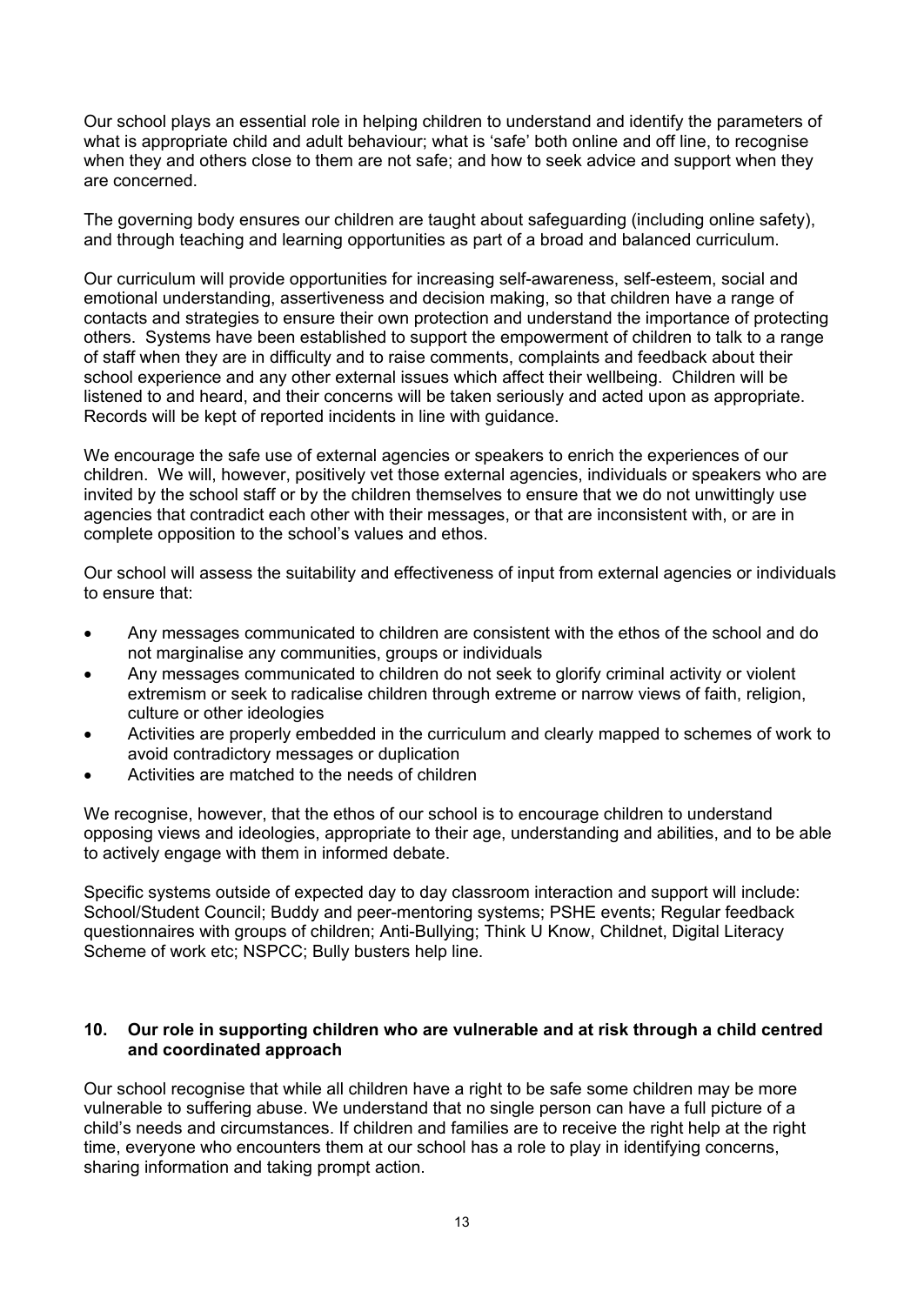## **10.1 Children who may require Early Help**

Early help means providing support as soon as a problem emerges at any point in a child's life. In the first instance, staff should discuss early help requirements with the DSL.

Our school is committed to using the Early Help process to support children and their families and we will take on the role of Lead Practitioner where this is deemed to be appropriate. We have staff that are trained in delivering early help support and using the early help system. If we require an additional Early Help service for a family, we will compete an assessment.

The Locality Teams in Sefton are located across Family Well-being Centres. Our school has an Early Help Worker who is the single point of contact and they will offer support, advice and guidance to the school. The name of the Early Help worker linked to our school is Helen Maxwell who is based at St. John's Church of England Primary School.

Any child may benefit from early help, but all school and college staff should be particularly alert to the potential need for early help for a child who:

- Is disabled and has specific additional needs
- Has special educational needs (whether or not they have a statutory education, health and care plan
- Is a young carer
- Is persistently absent from school
- Is at risk from exclusion
- Is not in education, training or employment after the age of 16 (NEET)
- Is showing signs of being drawn in to anti-social or criminal behaviour, including gang involvement and association with organised crime groups
- Is frequently missing/goes missing from care or from home
- Is misusing drugs or alcohol themselves
- Is at risk of modern slavery, trafficking or exploitation
- Is in a family circumstance presenting challenges for the child, such as substance abuse, adult mental health problems or domestic abuse
- Has returned home to their family from care
- Is showing early signs of abuse and/or neglect
- Is at risk of being radicalised or exploited
- Is a privately fostered child

Knowing what to look out for is vital to the early identification of abuse and neglect. If staff are unsure, they should always speak to the DSL (or deputy). If in exceptional circumstances the DSL (or deputy) is not available, this should not delay appropriate action being taken. Staff should consider speaking to a member of the senior leadership team and/or take advice from children's social care. In these circumstances, any action taken should be shared with the DSL as soon as is practically possible.

#### **10.2 Children in need with a Social Worker**

A child in need is defined under the Children Act 1989 as a child who is unlikely to achieve or maintain a reasonable level of health or development, or whose health and development is likely to be significantly or further impaired, without the provision of services; or a child who is disabled. Children in need may be assessed under section 17 of the Children Act 1989.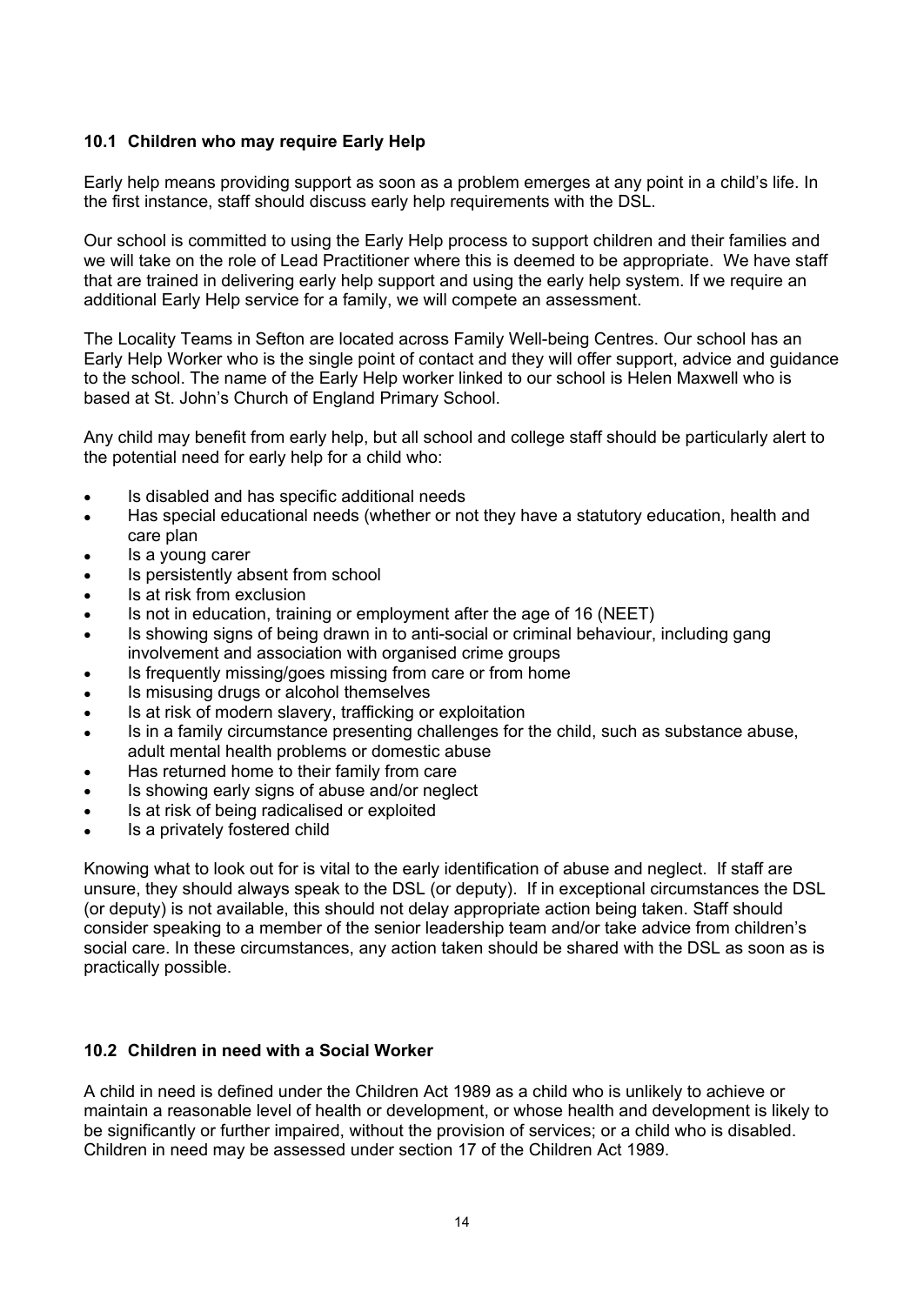Children may need a social worker due to safeguarding or welfare needs. We recognise that a child's experiences of adversity and trauma can leave them vulnerable to further harm as well as potentially creating barriers to attendance, learning, behaviour and mental health.

The DSL, leadership team and all members of staff will work with and support social workers to help protect vulnerable children.

Where we are aware that a child has a social worker, the DSL will always consider this fact to ensure any decisions are made in the best interests of the child's safety and welfare. Our school are committed to maintaining a culture of high aspirations for this cohort to ensure the children reach their potential, recognising that even when statutory social care intervention has ended, there is still a lasting impact on children's educational outcomes.

Our school will respond to unauthorised absence or missing education where there are known safeguarding risks by working in partnership with Sefton Council and participating in the first day response system.

## **10.3 Looked After Children and Previously Looked After Children**

At St. John's Church of England Primary School we will ensure that staff have the skills, knowledge and understanding to keep looked-after children and previously looked-after children safe. Our DSL has details of all the children's social workers and Virtual Heads. Appropriate staff in school have relevant information about looked after children's legal status, contact arrangements with birth parents or those with parental responsibility, and care arrangements.

Our school has a Designated Teacher who has lead responsibility. They have lead responsibility for helping school staff understand the things which affect how looked-after children learn and achieve. Statutory guidance on their roles and responsibilities (Feb 2018) is **[https://assets.publishing.service.gov.uk/government/uploads/system/uploads/attachment\\_da](https://assets.publishing.service.gov.uk/government/uploads/system/uploads/attachment_data/file/683561/The_designated_teacher_for_looked-after_and_previously_looked-after_children.pdf)** ta/file/683561/The designated teacher for looked-after and previously looked**[after\\_children.pdf](https://assets.publishing.service.gov.uk/government/uploads/system/uploads/attachment_data/file/683561/The_designated_teacher_for_looked-after_and_previously_looked-after_children.pdf)**

As part of their role, the designated teacher will:

- Work closely with the DSL to ensure that any safeguarding concerns regarding looked-after and previously looked-after children are quickly and effectively responded to
- Work with virtual school heads to promote the high expectations and aspirations of how looked after children learn. They are responsible for the educational achievement of lookedafter and previously looked-after children, including discussing how pupil premium plus funding can be best used to support looked-after children and meet the needs identified in their personal education plans, including prioritising one-to-one tuition arrangements and working with carers to understand the importance of supporting learning at home

| <b>Mary Palin</b> | <b>Acting Virtual Headteacher</b> | Mary.palin@sefton.gov.uk |
|-------------------|-----------------------------------|--------------------------|
|                   |                                   | 07929 769289             |
| Lee Murphy        | <b>Education Co-Ordinator</b>     | Lee.Murphy@sefton.gov.uk |
|                   |                                   |                          |

## **Members of staff employed in the Virtual School are detailed below**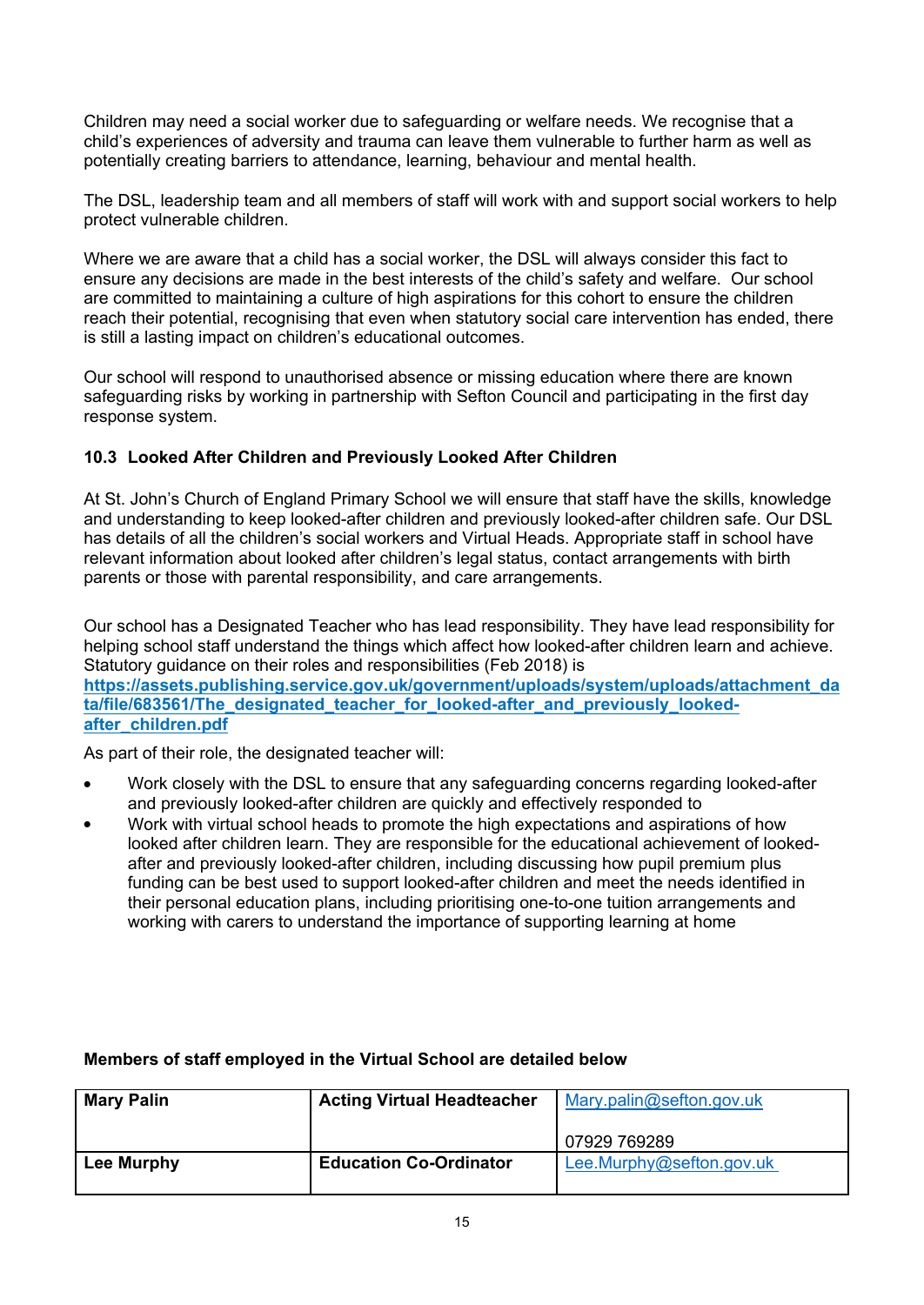|                        |                                                                        | 07815 711400                  |  |
|------------------------|------------------------------------------------------------------------|-------------------------------|--|
|                        |                                                                        |                               |  |
| <b>Susan Flynn</b>     | <b>Education Co-ordinator</b>                                          | susan.flynn@sefton.gov.uk     |  |
|                        |                                                                        | 07815 711403                  |  |
| <b>Gemma Stevenson</b> | <b>Family Intervention Worker</b><br><b>Responsible for Attendance</b> | Gemma.stevenson@sefton.gov.uk |  |
|                        |                                                                        | 07870 533265                  |  |
| <b>Cristina Brett</b>  | <b>Education Co-Ordinator</b>                                          | Cristina.brett@sefton.gov.uk  |  |
|                        |                                                                        | 07816115535                   |  |
| <b>Alison Larkin</b>   | <b>Virtual School Support</b><br><b>Officer</b>                        | Alison.larkin@sefton.gov.uk   |  |
|                        |                                                                        | 07929 769285                  |  |
|                        |                                                                        |                               |  |

#### **10.4 Children requiring support with their mental health**

There will be occasions when children in our school struggle with mental health issues resulting in low mood or self-harm. If a member of staff notices a child in a low mood they should speak with the relevant professional in the school. Should there be any signs the that child is at risk or that there is a threat or has been self-harm, this should be reported to the DSL. Children will be monitored, and if needed a referral should be made to the MASH. If parents can keep the child safe, they should be contacted and advised to seek medical advice from their GP/A&E.

The child will be provided with support in school through the pastoral care systems and external agencies. Should the child pose significant risk in school, a risk assessment may be put in place to ensure the child is safe. These will be sent to staff on a termly basis following a review or as required. If a new case comes along staff **must** follow the risk assessments.

Our school recognise the COVID 19 pandemic may have affected our children's mental health and wellbeing. The Government has issued guidance for parents and carers in relation to children and young people's mental health and well-being. This can be found at: **[https://www.gov.uk/government/publications/covid-19-guidance-on-supporting-children-and](https://www.gov.uk/government/publications/covid-19-guidance-on-supporting-children-and-young-peoples-mental-health-and-wellbeing/guidance-for-parents-and-carers-on-supporting-children-and-young-peoples-mental-health-and-wellbeing-during-the-coronavirus-covid-19-outbreak)[young-peoples-mental-health-and-wellbeing/guidance-for-parents-and-carers-on-supporting](https://www.gov.uk/government/publications/covid-19-guidance-on-supporting-children-and-young-peoples-mental-health-and-wellbeing/guidance-for-parents-and-carers-on-supporting-children-and-young-peoples-mental-health-and-wellbeing-during-the-coronavirus-covid-19-outbreak)[children-and-young-peoples-mental-health-and-wellbeing-during-the-coronavirus-covid-19](https://www.gov.uk/government/publications/covid-19-guidance-on-supporting-children-and-young-peoples-mental-health-and-wellbeing/guidance-for-parents-and-carers-on-supporting-children-and-young-peoples-mental-health-and-wellbeing-during-the-coronavirus-covid-19-outbreak) [outbreak](https://www.gov.uk/government/publications/covid-19-guidance-on-supporting-children-and-young-peoples-mental-health-and-wellbeing/guidance-for-parents-and-carers-on-supporting-children-and-young-peoples-mental-health-and-wellbeing-during-the-coronavirus-covid-19-outbreak)**

#### **Kooth in Sefton**

Kooth is an online counselling and emotional well-being platform for children and young people, accessible through mobile, tablet and desktop and is free at the point of use. Kooth is an early intervention resource which targets improvements in young people's emotional and mental wellbeing.

Online support will address a wide range of health and wellbeing issues such as relationships, bullying, self-harm, suicide, loneliness, self-confidence, self-esteem, pregnancy, abuse, bereavement, anger and risk-taking behaviours, although this list is not exhaustive.

Young people aged 11 to 19 will self-refer into the service 24 hours a day, seven days a week, 365 days a year, although only dedicated counsellor hours will be provided. Outside counselling hours,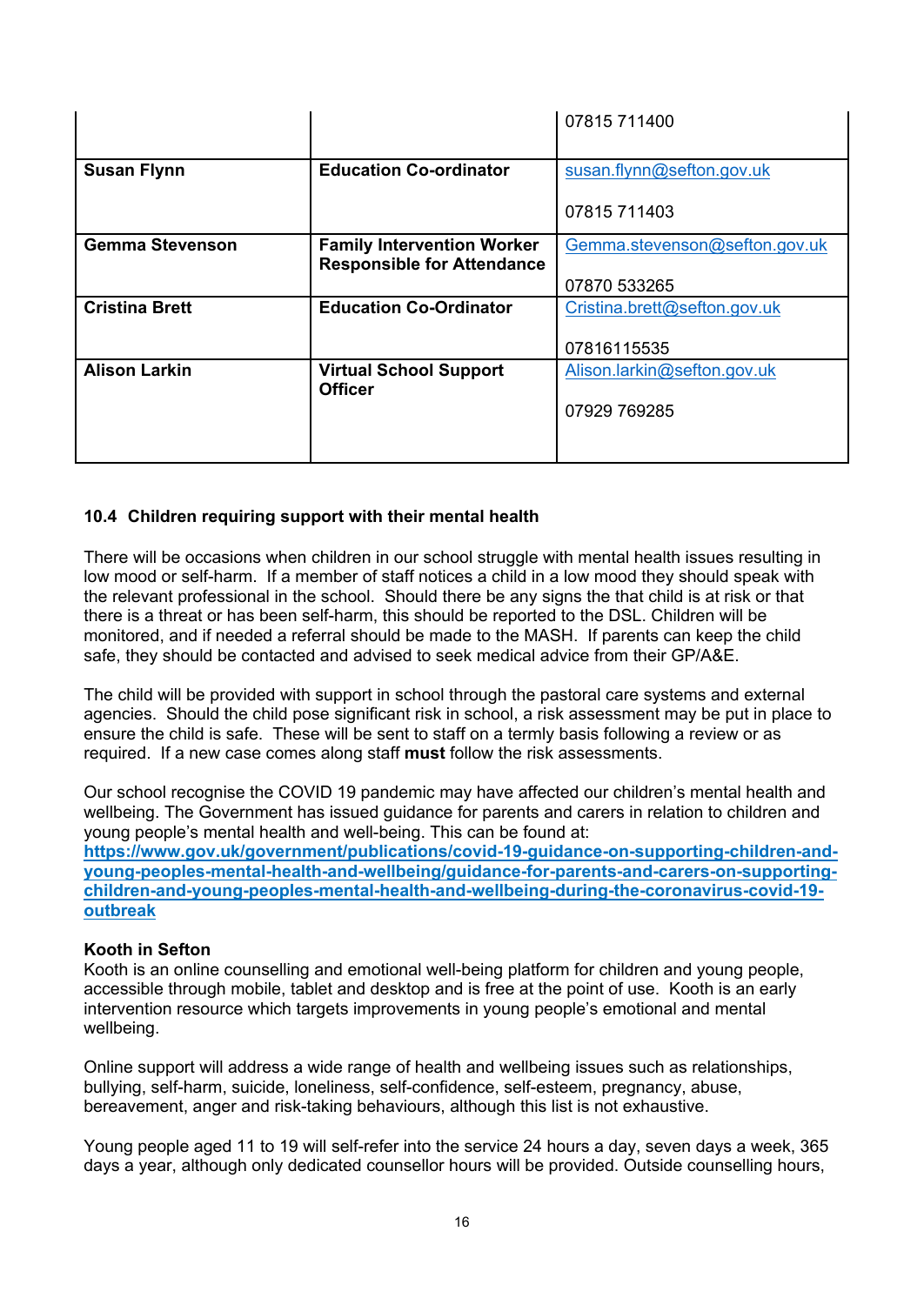young people will be able to access such features as online articles, forums and message boards. The online facility must be compatible with mobile media devices. **<https://xenzone.com/free-online-counselling-sefton/>**

## **10.5 Children with SEN/Disabilities / Health conditions**

Children with special educational needs or disabilities (SEND) or certain health conditions can face additional safeguarding challenges. Governing bodies and proprietors should ensure their child protection policy reflects the fact that additional barriers can exist when recognising abuse and neglect in this group of children. These can include:

- Assumptions that indicators of possible abuse such as behaviour, mood and injury relate to the child's condition without further exploration;
- Children being more prone to peer group isolation or bullying (including prejudice-based bullying) than other pupils;
- The potential for children with SEN, disabilities or certain health conditions being disproportionally impacted by behaviours such as bullying, without outwardly showing any signs;
- Communication barriers and difficulties in managing or reporting these challenges.

## 10.6 **Contextual Safeguarding – (Extra Familial Harm)**

We recognise safeguarding incidents and/or behaviours can be associated with factors outside the school and/or can occur between children outside the school. All staff, especially the DSL (or deputy), should be considering the context within which such incidents and/or behaviours occur. Assessments of children should consider whether wider environmental factors are present in a child's life that are a threat to their safety and/or welfare. It is important that staff provide as much information as possible as part of the referral process. Additional information regarding contextual safeguarding can be found here:

**[https://contextualsafeguarding.org.uk/assets/documents/Contextual-Safeguarding-](https://contextualsafeguarding.org.uk/assets/documents/Contextual-Safeguarding-Briefing.pdf)[Briefing.pdf](https://contextualsafeguarding.org.uk/assets/documents/Contextual-Safeguarding-Briefing.pdf)**

## 10.7 **Children who live in Private Fostering arrangements**

Many adults find themselves looking after someone else's child without realising that they may be involved in private fostering. A private fostering arrangement is one that is made privately (without the involvement of a local authority, for the care of a child under the age of 16 or under 18 if disabled), by someone other than a parent or immediate relative. If the arrangement is to last, or has lasted, for 28 days or more, it is categorised as private fostering. The Children Act 1989 defines an immediate relative as a grandparent, brother, sister, uncle or aunt (whether of full blood or half blood or by marriage or civil partnership), or a step parent. People become involved in private fostering for all kinds of reasons Examples of private fostering include:

- Children who need alternative care because of parental illness
- Children whose parents cannot care for them because their work or study involves long or antisocial hours
- Children sent from abroad to stay with another family, usually to improve their educational opportunities
- Unaccompanied asylum seeking and refugee children
- Teenagers who stay with friends (or other non-relatives) because they have fallen out with their parents
- Children staying with families while attending a school away from their home area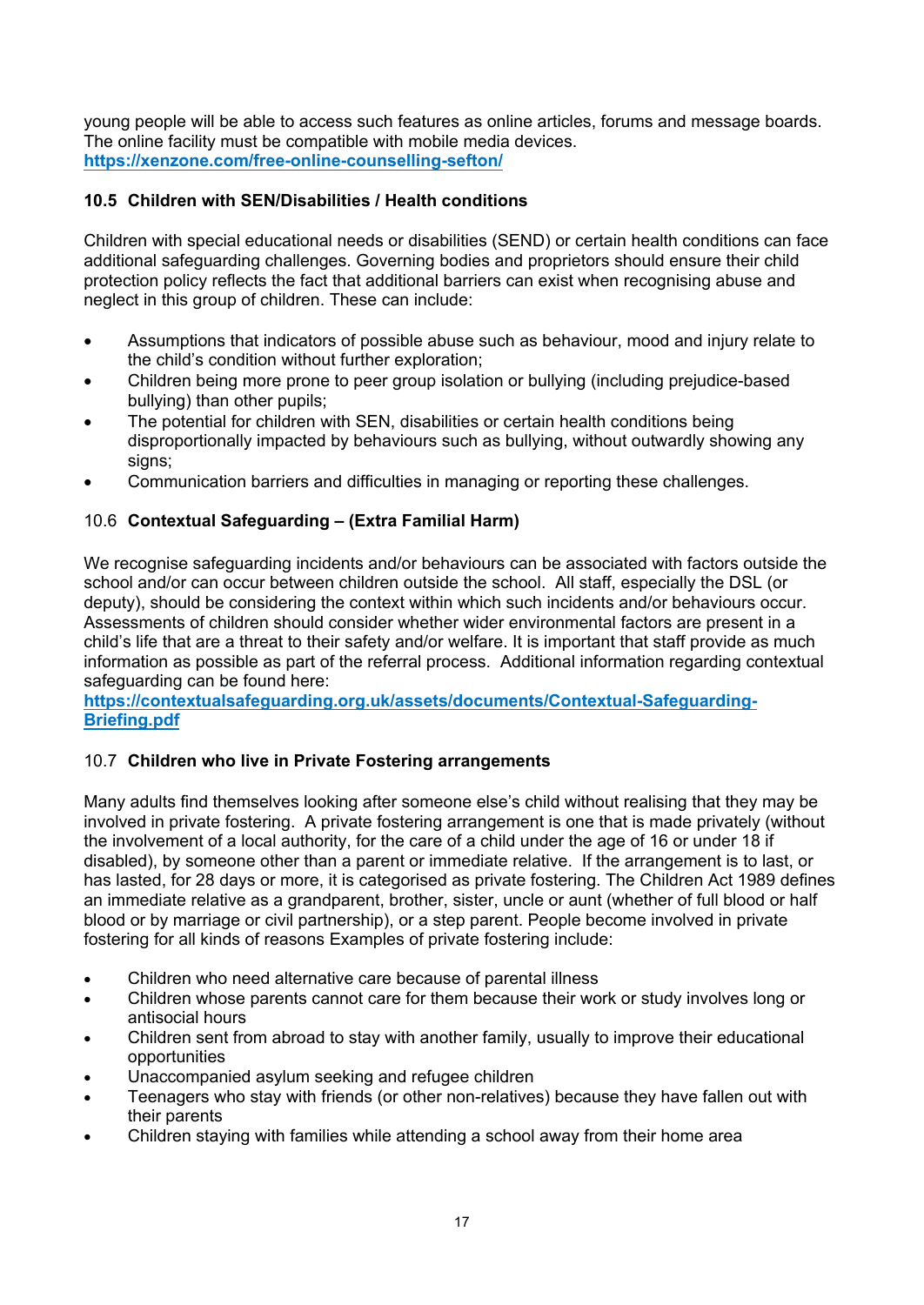Our school will fulfil the mandatory duty to inform Sefton MASH Team of a private fostering arrangement - this is done by contacting Sefton MASH. A Social Worker will undertake:

- An assessment of the needs of the child, and consider whether there is any help that should be provided
- Check that private fostering carers are suitable people to care for children, and that the accommodation where children will be cared for is adequate
- Decide whether the private fostering arrangements are satisfactory and can go ahead;
- Visit children who are privately fostered to ensure their needs are met, and they are being properly looked after

## **11. Recognising and identifying abuse, neglect and significant harm**

To ensure that our children are protected from harm, we need to understand what types of behaviour constitute abuse and neglect.

Abuse is defined as a form of maltreatment of a child. Somebody may abuse or neglect a child by inflicting harm or by failing to act to prevent harm. Children may be abused in a family or in an institutional or community setting by those known to them or, more rarely, by others. Abuse can take place wholly online, or technology may be used to facilitate offline abuse. They may be abused by an adult or adults or another child or children. Types of child abuse as defined in 'Working Together to Safeguard Children' (2018) **Appendix 4 - Definitions of abuse and indicators**

#### **11.1 Physical abuse**

A form of abuse which may involve hitting, shaking, throwing, poisoning, burning or scalding, drowning, suffocating or otherwise causing physical harm to a child. Physical harm may also be caused when a parent or carer fabricates the symptoms of, or deliberately induces, illness in a child.

#### **11.2 Emotional abuse**

The persistent emotional maltreatment of a child such as to cause severe and adverse effects on the child's emotional development. It may involve conveying to a child that they are worthless or unloved, inadequate, or valued only insofar as they meet the needs of another person. It may include not giving the child opportunities to express their views, deliberately silencing them or 'making fun' of what they say or how they communicate. It may feature age or developmentally inappropriate expectations being imposed on children. These may include interactions that are beyond a child's developmental capability as well as overprotection and limitation of exploration and learning, or preventing the child participating in normal social interaction. It may involve seeing or hearing the ill-treatment of another. It may involve serious bullying (including cyberbullying), causing children frequently to feel frightened or in danger, or the exploitation or corruption of children. Some level of emotional abuse is involved in all types of maltreatment of a child, although it may occur alone.

#### **11.3 Sexual Abuse**

Sexual abuse involves forcing or enticing a child or young person to take part in sexual activities, not necessarily involving a high level of violence, whether or not the child is aware of what is happening. The activities may involve physical contact, including assault by penetration (for example rape or oral sex) or non-penetrative acts such as masturbation, kissing, rubbing and touching outside of clothing. They may also include non-contact activities, such as involving children in looking at, or in the production of, sexual images, watching sexual activities, encouraging children to behave in sexually inappropriate ways, or grooming a child in preparation for abuse (including via the internet). Sexual abuse is not solely perpetrated by adult males. Women can also commit acts of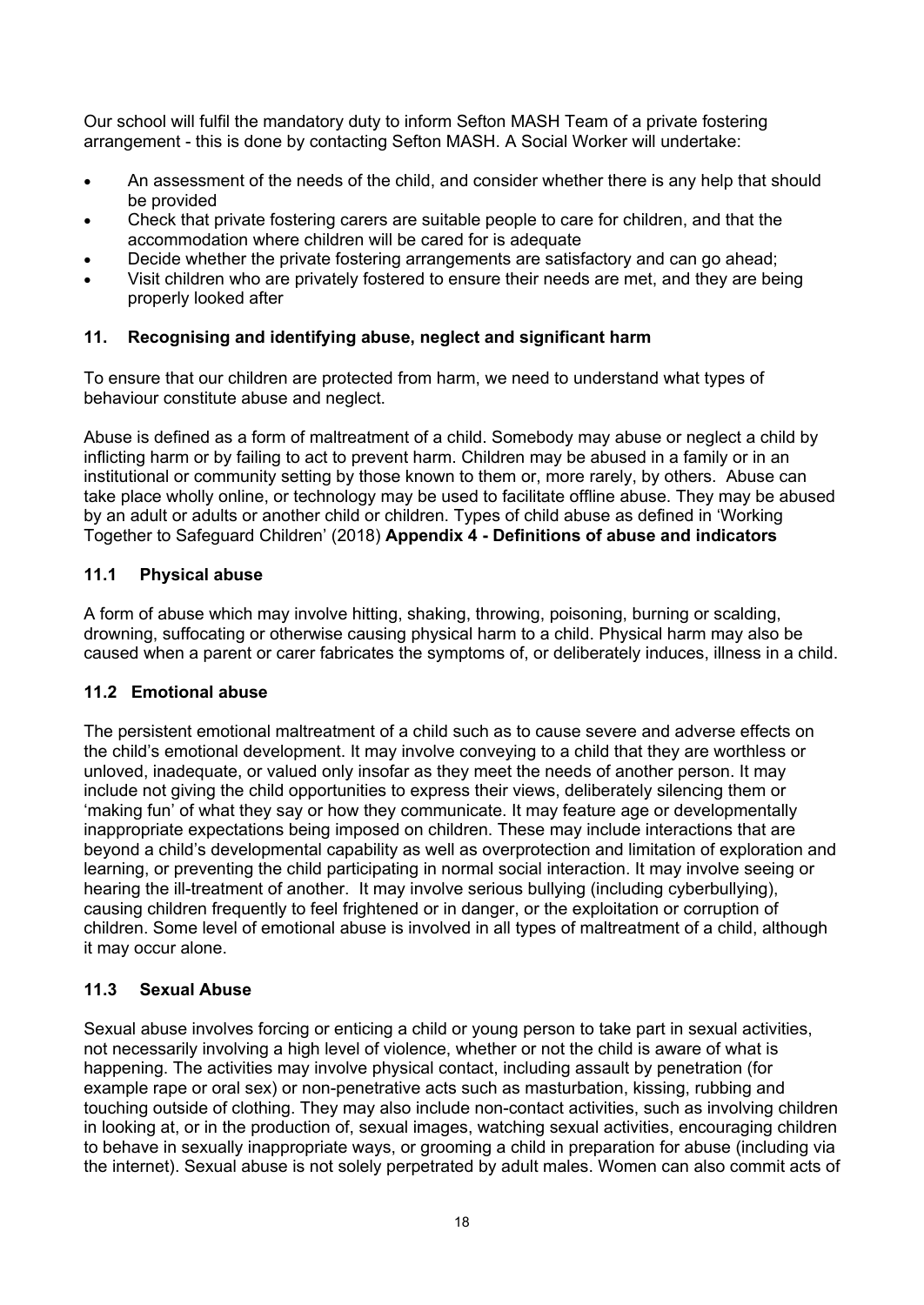sexual abuse, as can other children. The sexual abuse of children by other children is a specific safeguarding issue.

## **11.4 Neglect**

The persistent failure to meet a child's basic physical and/or psychological needs, likely to result in the serious impairment of the child's health or development. Neglect may occur during pregnancy because of maternal substance abuse. Once a child is born, neglect may involve a parent or carer failing to: provide adequate food, clothing and shelter (including exclusion from home or abandonment); protect a child from physical and emotional harm or danger; ensure adequate supervision (including the use of inadequate care-givers); or ensure access to appropriate medical care or treatment It may also include neglect of, or unresponsiveness to, a child's basic emotional needs. **If our school suspect a child may be experiencing neglect, we will use the neglect screening tool to identify areas of concern.**

## **12. Specific Safeguarding Issues**

**12.1 Sharing of nudes and semi nudes (Children will be informed about the policy)**

If staff are made aware of an incident involving the consensual or non-consensual sharing of nude or semi-nude images/videos (also known as 'sexting' or 'youth produced sexual imagery'), they must report it to the DSL immediately.

We will **not**:

- View, copy, print, share, store or save the imagery yourself, or ask a child to share or download it (if a member of staff have already viewed the imagery by accident, you must report this to the DSL)
- Delete the imagery or ask the pupil to delete it
- Ask the pupil(s) who are involved in the incident to disclose information regarding the imagery (this is the DSL's responsibility)
- Share information about the incident with other members of staff, the pupil(s) it involves or their, or other, parents and/or carers
- Say or do anything to blame or shame any young people involved

Staff will explain that you need to report the incident and reassure the pupil(s) that they will receive support.

## **Initial Review Meeting**

Following a report of an incident, the DSL will hold an initial review meeting with appropriate school staff. This may include the staff member who reported the incident and the safeguarding or leadership team that deals with safeguarding concerns. This meeting will consider the initial evidence and aim to determine:

- Whether there is an immediate risk to child(ren)
- If a referral needs to be made to the police and/or children's social care
- If it is necessary to view the image(s) in order to safeguard the young person (in most cases, images or videos should not be viewed)
- What further information is required to decide the most appropriate response?
- Whether the image(s) has been shared widely and via what services and/or platforms. (this may be unknown)
- Whether immediate action should be taken to delete or remove images or videos from devices or online services.
- Any relevant facts about the children involved which would influence risk assessment.
- If there is a need to contact another school, college, setting or individual.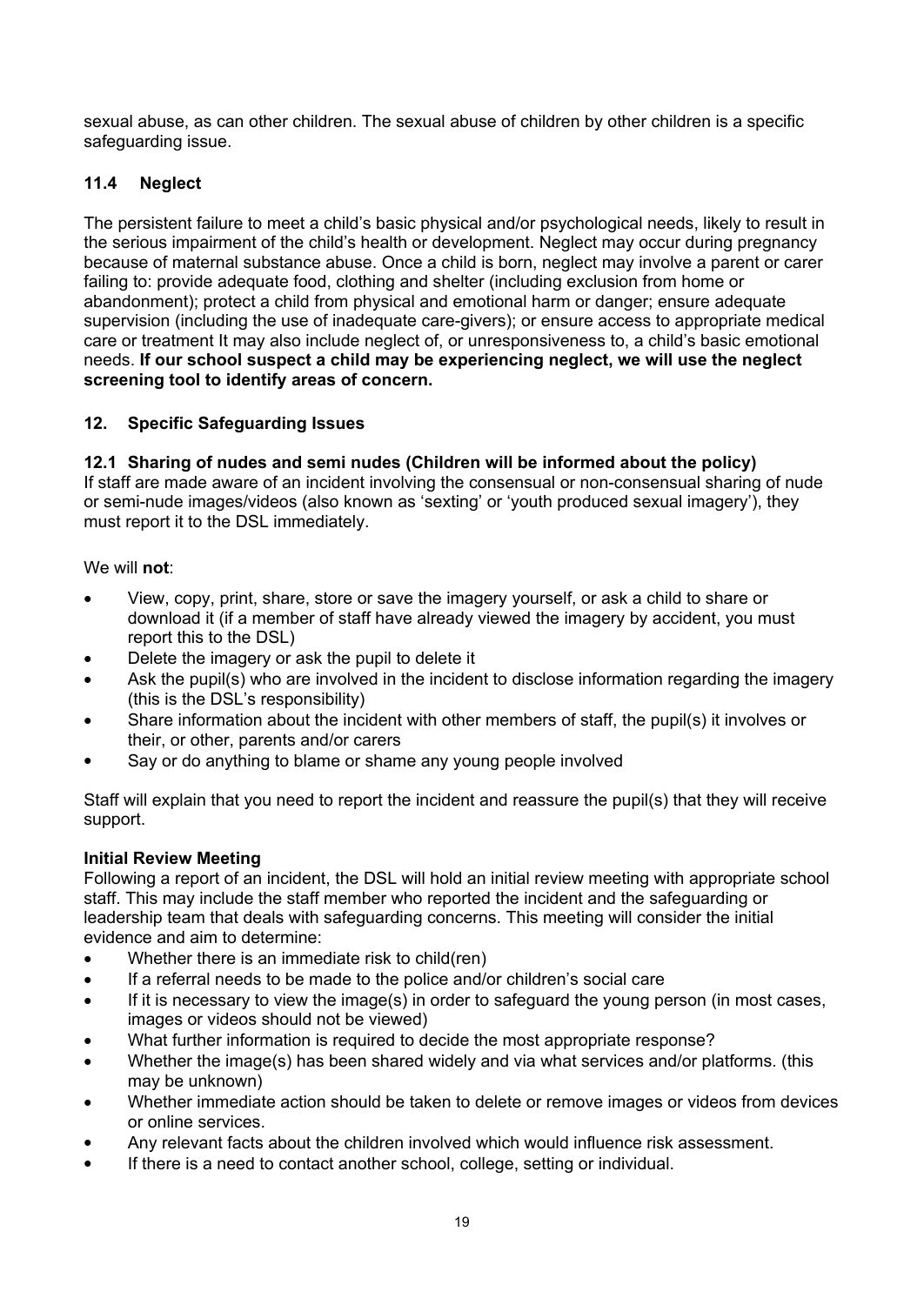Whether to contact parents or carers of the children involved. In most cases we will contact parents/carers.

## **The DSL will make an immediate referral to Police and/or Children's Social Care if:**

- The incident involves an adult.
- There is reason to believe that a child has been coerced, blackmailed or groomed, or if there are concerns about their capacity to consent. (for example, owing to special educational needs)
- What the DSL knows about the images or videos suggests the content depicts sexual acts which are unusual for the young person's developmental stage or are violent.
- The imagery involves sexual acts and any child in the images or videos is under 13.
- The DSL has reason to believe a child is at immediate risk of harm owing to the sharing of nudes and semi-nudes (for example, the child is presenting as suicidal or self-harming)

If none of the above apply then the DSL, in consultation with the headteacher and other members of staff as appropriate, may decide to respond to the incident without involving the police or children's social care. The decision will be made and recorded in line with the procedures set out in this policy.

#### **Further Review by the DSL**

If at the initial review stage, a decision has been made not to refer to police and/or children's social care, the DSL will conduct a further review to establish the facts and assess the risks. This may involve: -

Holding interviews with the children involved (if appropriate). If at any point in the process there is a concern that a child has been harmed or is at risk of harm, a referral will be made to children's social care and/or the police immediately.

#### **Informing Parents/Carers**

The DSL will inform parents/carers at an early stage and keep them involved in the process, unless there is a good reason to believe that involving them would put the child at risk of harm.

#### **Referring to the police**

If it is necessary to refer an incident to the police, this will be done through [insert details of your existing arrangements, e.g. a Safer School's Officer, Police Community Support Officer, Local Neighbourhood Police, dialing 101].

#### **Recording incidents**

All incidents of sharing of nudes and semi-nudes, and the decisions made in responding to them, will be recorded on school systems.

## **Addressing nudes and semi -nudes through the curriculum**

Children in our school are taught about the issues surrounding the sharing of nudes and seminudes as part of our relationships and sex education and computing programmes. Teaching covers the following in relation to the sharing of nudes and semi-nudes:

- What it is.
- How it is most likely to be encountered.
- The consequences of requesting, forwarding or providing such images, including when it is and is not abusive and when it may be deemed as online sexual harassment.
- Issues of legality.
- The risk of damage to people's feelings and reputation.
- Children also learn the strategies and skills needed to manage.
- Specific requests or pressure to provide (or forward) such images.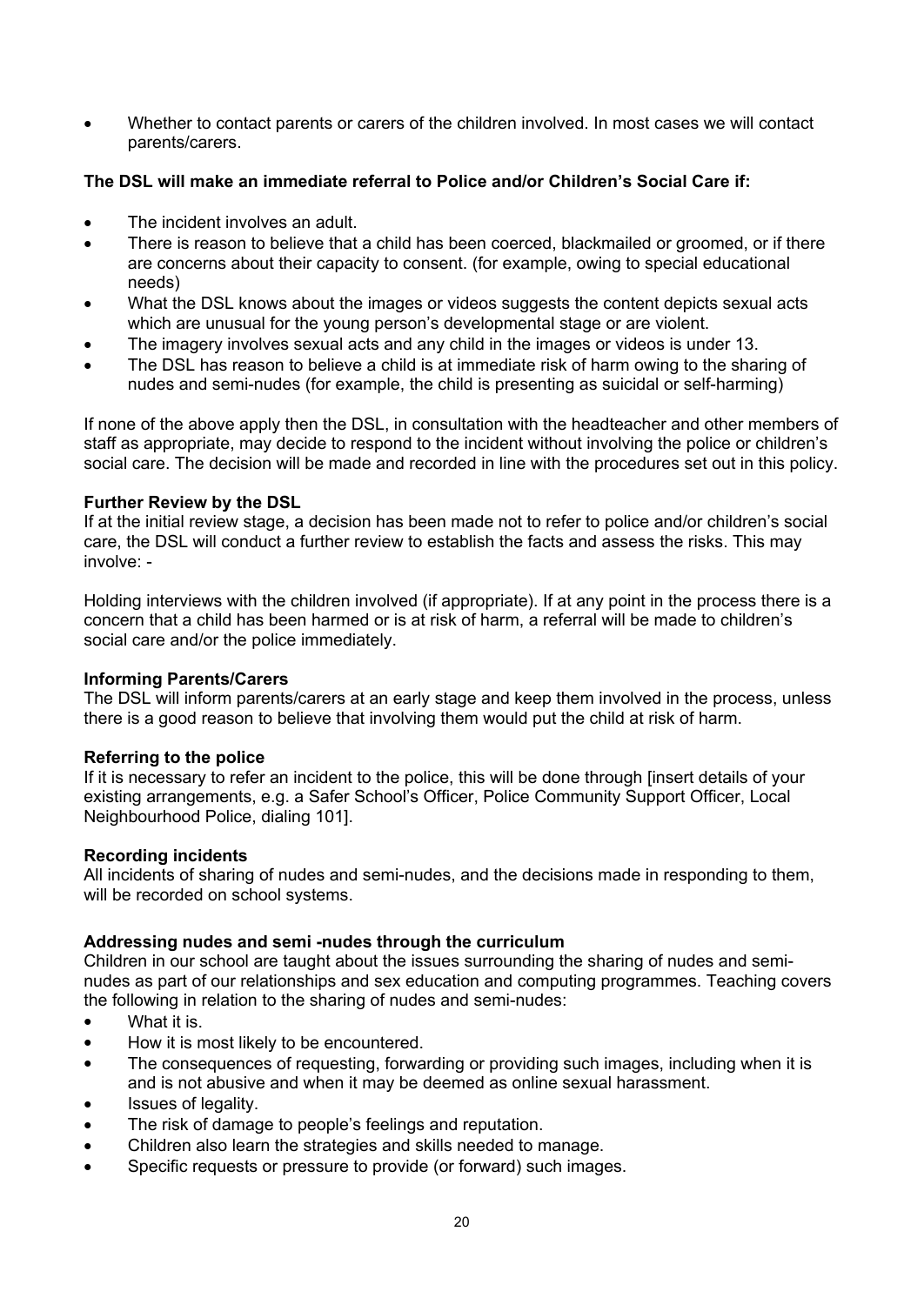The receipt of such images.

Advice and guidance can be located at: **[https://www.gov.uk/government/publications/sharing](https://www.gov.uk/government/publications/sharing-nudes-and-semi-nudes-advice-for-education-settings-working-with-children-and-young-people/sharing-nudes-and-semi-nudes-advice-for-education-settings-working-with-children-and-young-people)[nudes-and-semi-nudes-advice-for-education-settings-working-with-children-and-young](https://www.gov.uk/government/publications/sharing-nudes-and-semi-nudes-advice-for-education-settings-working-with-children-and-young-people/sharing-nudes-and-semi-nudes-advice-for-education-settings-working-with-children-and-young-people)[people/sharing-nudes-and-semi-nudes-advice-for-education-settings-working-with-children](https://www.gov.uk/government/publications/sharing-nudes-and-semi-nudes-advice-for-education-settings-working-with-children-and-young-people/sharing-nudes-and-semi-nudes-advice-for-education-settings-working-with-children-and-young-people)[and-young-people](https://www.gov.uk/government/publications/sharing-nudes-and-semi-nudes-advice-for-education-settings-working-with-children-and-young-people/sharing-nudes-and-semi-nudes-advice-for-education-settings-working-with-children-and-young-people)**

The NSPCC also provide support if children have been sharing nudes and semi nudes (sexting) **<https://learning.nspcc.org.uk/research-resources/briefings/sexting-advice-professionals>**

## **12.2 Online safety and the use of mobile technology and cameras**

We recognise that our children are growing up in an increasingly complex world, living their lives on and offline. This presents many positive and exciting opportunities, but we recognise it also presents challenges and risks. We want to equip our pupils with the knowledge needed to make the best use of the internet and technology in a safe, considered and respectful way, so they can reap the benefits of the online world. Advice about teaching online safety can be found at: **[https://assets.publishing.service.gov.uk/government/uploads/system/uploads/attachment\\_da](https://assets.publishing.service.gov.uk/government/uploads/system/uploads/attachment_data/file/811796/Teaching_online_safety_in_school.pdf) [ta/file/811796/Teaching\\_online\\_safety\\_in\\_school.pdf](https://assets.publishing.service.gov.uk/government/uploads/system/uploads/attachment_data/file/811796/Teaching_online_safety_in_school.pdf)**

There are four categories of risk:

- **Content**: being exposed to illegal, inappropriate or harmful material, for example, pornography, fake news, racist or radical and extremist views
- **Contact:** being exposed to harmful online interaction with other users, for example, commercial advertising as well as adults posing as children or young adults; and
- **Conduct**: personal online behaviour that increases the likelihood of, or causes, harm, for example, making, sending and receiving explicit images, or online bullying
- **Commerce**: risks such as online gambling, inappropriate advertising, phishing and or financial scams

#### **Our school will:**

- Undertake an annual review of online safety to identify any risks that the school community may be exposed to.
- Ensure staff receive training as part of their induction on using the internet safely and online safeguarding issues, including cyberbullying and the risks of online radicalisation. **There will be an annual refresher training session.**
- Educate the whole school community in its safe and responsible use of technology including mobile/smart phones.
- Ensure they have the appropriate level of security protection procedures in place, in order to safeguard their systems, staff and learners and review the effectiveness of these procedures periodically to keep up with evolving **cyber-crime** technologies.
- Ensure that appropriate filtering and monitoring systems are in place to safeguard children and young people from potentially harmful and inappropriate online material. The use of filters is routinely monitored and updated by the Network Manager (APEX) and any breaches dealt with in accordance with school procedures.
- Be careful to ensure that these systems do not place unreasonable restrictions on internet access or limit what children can be taught with regards to online teaching and safeguarding.
- Ensure a comprehensive whole school curriculum response is in place to enable all children to learn about and manage online risks effectively and will support parents and the wider school community (including all members of staff) to become aware and alert to the need to keep children safe online.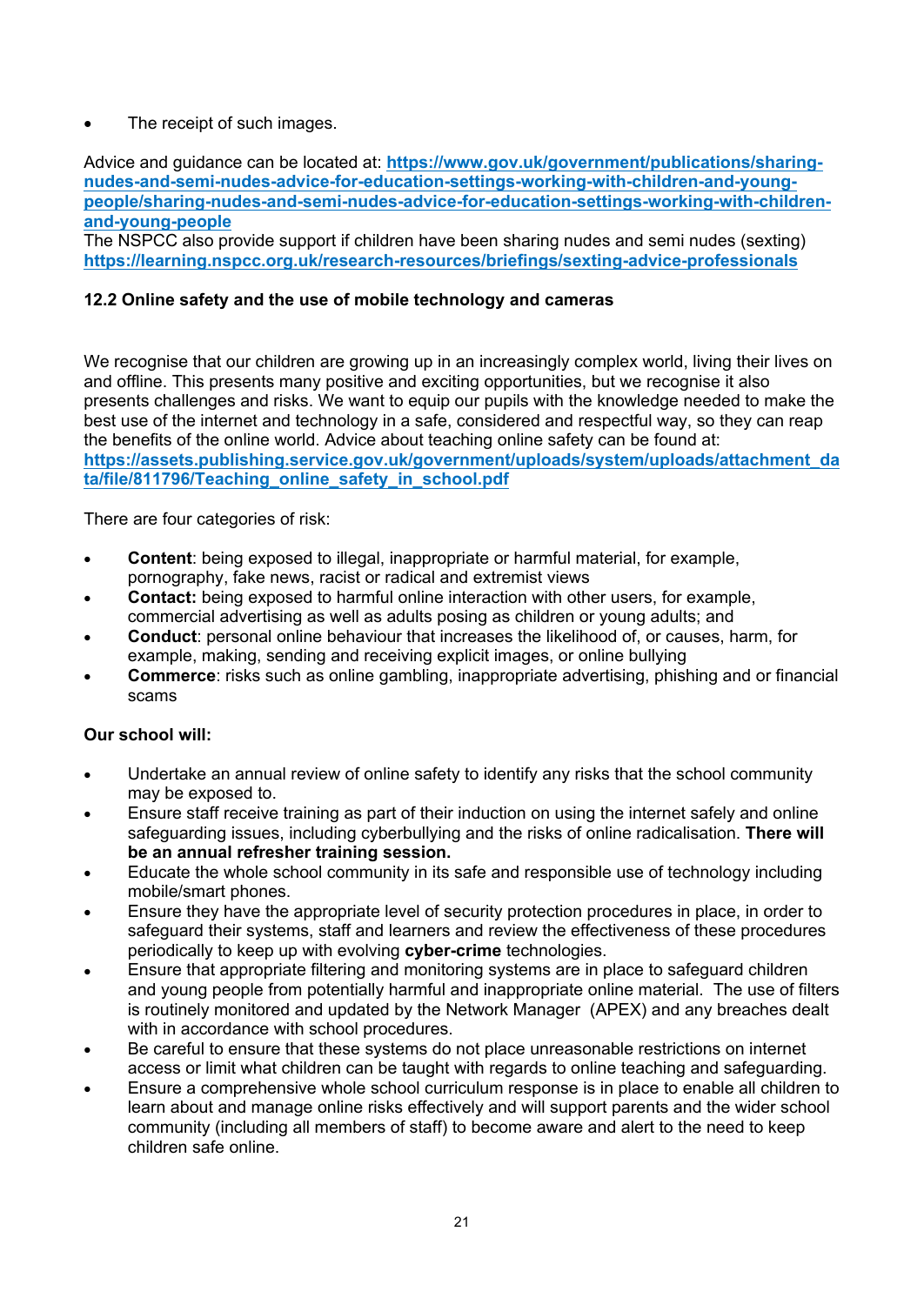- Ensure all members of the school community are aware that they are expected to sign an agreement regarding the acceptable use of the internet in school, use of the school's ICT systems and use of their mobile and smart technology.
- Ensure the governing body has had due regard to the additional information and support set out in **KCSIE (2021) Annex D** and will ensure that the school has a whole school approach to online safety and has a clear policy on use of communications technology in school.
- Guidance supporting schools to teach their children how to stay safe online, within new and existing school subjects can be found at: **<https://www.gov.uk/government/publications/teaching-online-safety-in-schools>**
- Ensure staff, children and parents are aware that staff have the power to search children's' phones. **[https://assets.publishing.service.gov.uk/government/uploads/system/uploads/attachme](https://assets.publishing.service.gov.uk/government/uploads/system/uploads/attachment_data/file/674416/Searching_screening_and_confiscation.pdf) [nt\\_data/file/674416/Searching\\_screening\\_and\\_confiscation.pdf](https://assets.publishing.service.gov.uk/government/uploads/system/uploads/attachment_data/file/674416/Searching_screening_and_confiscation.pdf)**
	- Our Online Safety Policy can be found here: <http://www.stjohnsprimary.co.uk/page/policies/24715>

**Staff** can bring their personal phones to school for their own use but will limit such use to noncontact time when children are not present. Staff members' personal phones will remain in their bags or cupboards during contact time with pupils. Staff will not take pictures or recordings of children on their personal phones or cameras. We will follow the General Data Protection Regulation and Data Protection Act 2018 when taking and storing photos and recordings for use in the school. At St. John's Church of England Primary School all photographs are taken on school iPad/ iPods and photographs are stored securely on a staff drive. More information is provided in the Online Safety Policy and Staff Code of Conduct document.

## **12.3 Remote learning and safeguarding**

If children are being asked to learn online at home, for example because of the coronavirus pandemic, schools and colleges should follow advice from the DfE on **[safeguarding and remote](https://www.gov.uk/guidance/safeguarding-and-remote-education-during-coronavirus-covid-19)** 

Where children are remote learning and the DSL has identified a child to be vulnerable, on the edge of social care support, or who would normally receive pastoral-type support in school, they should ensure that a robust communication plan is in place for that child or young person. The communication plans can include remote contact, phone contact, door-step visits. Details of this plan and any contacts must be recorded.

If children are open to social care, we will report to Sefton Council through the School Attendance First Day Response Scheme. We will also inform the child's allocated social worker.

## **12.4 Children missing education**

A child going missing from education is a potential indicator of abuse or neglect. All staff should be aware that children going missing from education, particularly repeatedly, can act as a vital warning sign of a range of safeguarding possibilities. This may include abuse and neglect, which may include sexual abuse or exploitation and child criminal exploitation. It may indicate mental health problems, risk of substance abuse, risk of travelling to conflict zones, risk of FGM or forced marriage.

There are many circumstances where a child may become missing from education, but some children are particularly at risk. These include children who:

- Are at risk of harm or neglect
- Are at risk of forced marriage or FGM
- Come from Gypsy, Roma, or Traveller families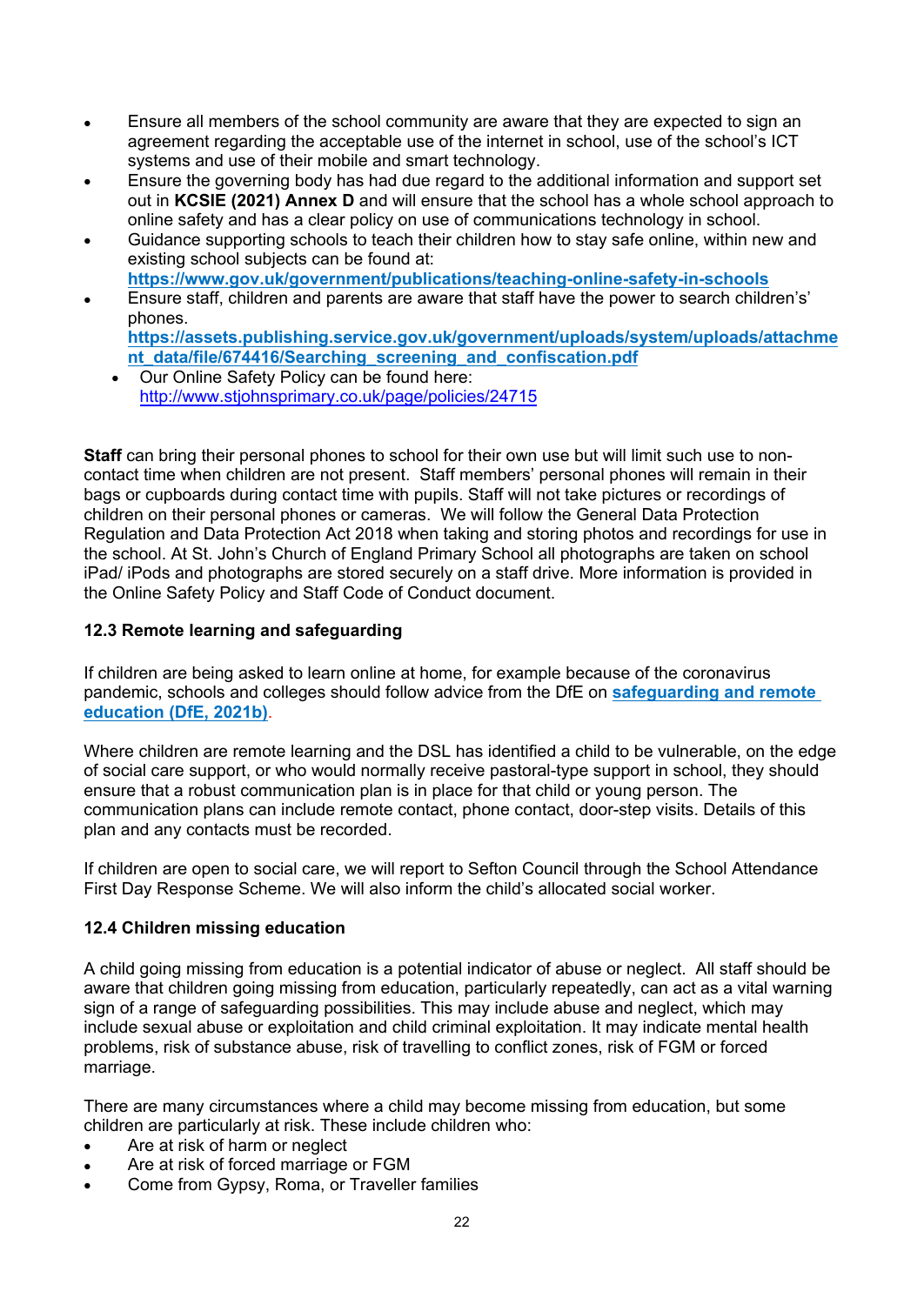- Come from the families of service personnel
- Go missing or run away from home or care
- Are supervised by the youth justice system
- Cease to attend a school
- Come from new migrant families

Our attendance procedures are designed to ensure that a missing child is found and returned to effective supervision as soon as possible. If a child goes missing, we will: [refer to a separate policy/procedure for this. Your procedure should include the roles of different

members of staff, and when other agencies, parents and the emergency services will be contacted. You should also include that you will put into place a safety plan for children who have been identified as going missing or truant].

Our school will hold at least **two** contact numbers for every child. These will be used as part of the First Day Calling process. It is good practice to give our school additional options to contact a responsible adult when a child missing education, is also identified as a welfare and/or safeguarding concern.

#### **Notifying the Local Authority**

Our school notify the Local Authority of any child who fails to attend school regularly after making reasonable enquiries or has been absent without the school's permission for a continuous period of 10 days or more. The school (regardless of designation) must also notify the Local Authority of any child who is to be deleted from the admission register.

Our school will demonstrate that we have taken reasonable enquiries to ascertain the whereabouts of children that would be considered missing from education.

Where a child leaves the school without a destination or another school is not identified, our school follow Sefton Council Children Missing Education Procedures and they can be found at: **[https://www.sefton.gov.uk/schools-learning/attendance-and-welfare/children-missing](https://www.sefton.gov.uk/schools-learning/attendance-and-welfare/children-missing-education-(cme).aspx)[education-\(cme\).aspx](https://www.sefton.gov.uk/schools-learning/attendance-and-welfare/children-missing-education-(cme).aspx).** The school will liaise with Carole Blundell the Children Missing Education Co-ordinator who can be contacted on 0151 934 3181 or **[carole.blundell@sefton.gov.uk](mailto:carole.blundell@sefton.gov.uk)**

For our children who receive an education at another establishment but remain on our roll we will keep in touch on a regular basis with the alternative provision and will continue to monitor the attendance.

**Children who are on a managed move supported by the in- year fair access/transfer protocol**  Our school will work with the receiving school to monitor attendance. We will attend all the reviews and if the decision is taken for the child to return, we will ensure they are fully supported.

#### **Elective Home Education**

If a parent/carer has expressed an intention to remove their child from our school roll to be home educated. We will work together with key professionals including the Complementary Education Service to coordinate a meeting with the parent or carer to discuss he reasons and options. This is particularly important if a child has special educational needs and disabilities (SEND), is vulnerable or has a social worker.

#### **Non-collection of children**

If a child is not collected at the end of the session/day, we will: ring each contact on SIMS in order of preference using all available numbers. If there is no answer, then the process will be repeated whilst the child is placed into after-school provision to ensure they are supervised. If there are known contacts to the parent (but who do not appear on contact preferences), we will contact these parents to try and make contact. If these measures fail,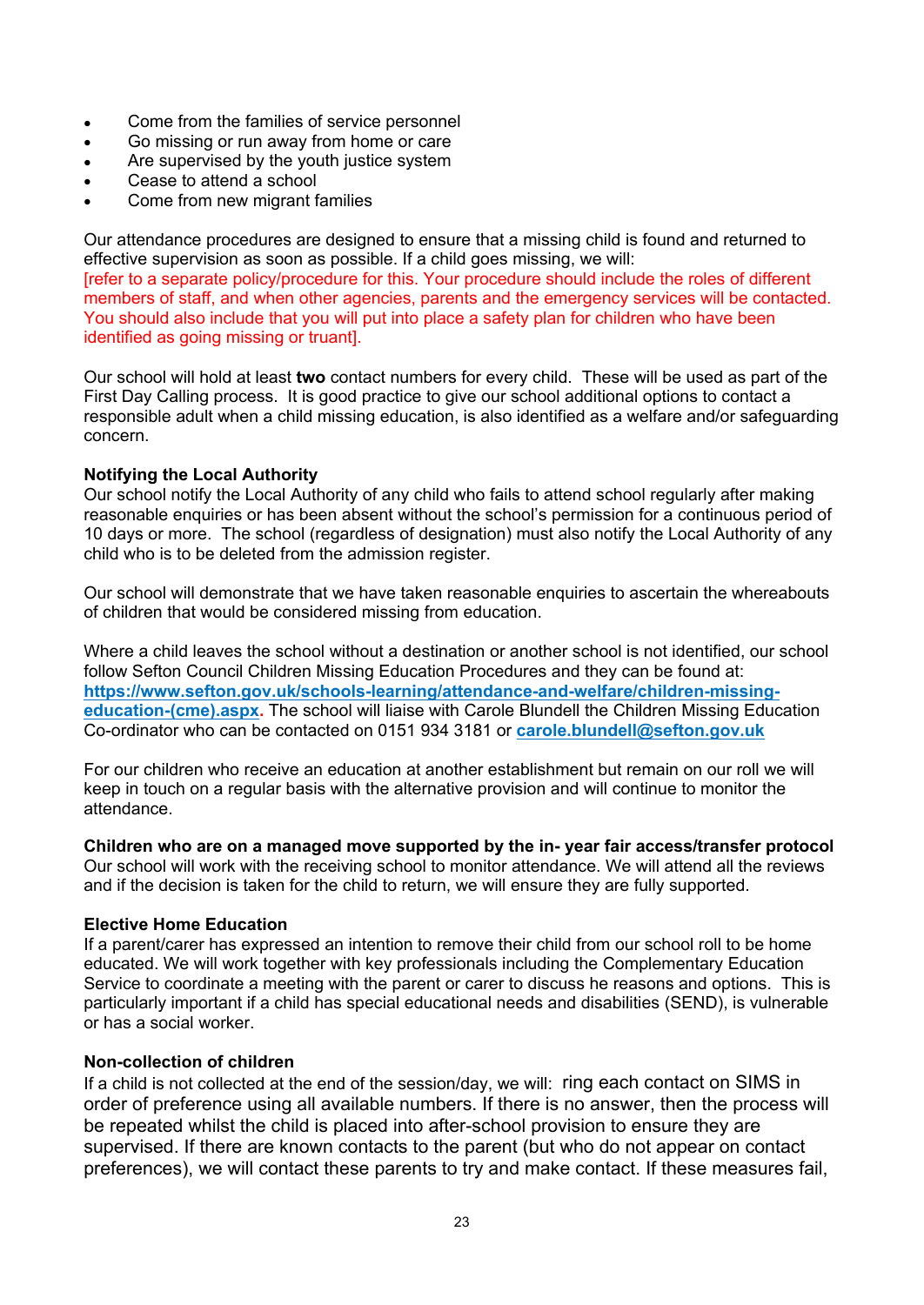a home visit will be conducted by at least 2 members of staff. If there is no further contact by the end of after-school provision, then police and social care will be called to try and instigate contact and collection

#### **12.5 Missing: Children who run away or go missing from home or care**

The school/college recognises that children who run away or go missing - and are thus absent from their normal residence - are potentially vulnerable to abuse, exploitation, offending and placing themselves in situations where they may suffer physical harm.

As soon as the Local Authority receives notification that a child has gone missing from home or care, contact will be made with parents/carers seeking their consent to a Return Home Interview (RHIs) with their child. Direct contact will then be made with parents/carers and the child, to plan for the interview.

To fulfil the timescale of within 72 hours, it is essential that all opportunities to interview children and young people, including times during the school/college day are utilised. When necessary and in conjunction with the Local Authority, the school/college will facilitate RHIs, both in terms of releasing the child from their normal timetable to participate in an interview and in providing an appropriate and safe space on the school/college site for the interview to take place.

RHI's are intended to ascertain the factors that triggered the child's absence. Those factors may include difficulties at home, in school and in the community. The short timescale of 72 hours is imposed to ensure that the RHI remains relevant to the child and enables any required action to be initiated at the earliest opportunity. RHI's are undertaken by professionals who are independent, to facilitate a discussion with the young person that is as open as possible.

The school/college will check with the Local Authority whether parents/carers have given their consent to the interview. However, children aged 16 and 17 years old are generally considered to be able to consent and withhold consent to their own information being shared and therefore to participate in a RHI or not.

#### **12.6 Domestic Abuse**

Domestic abuse as defined under the DA Act 2021 is:

Behaviour of a person (A) towards another person (B) is "domestic abuse" if:

A and B are each aged 16 or over and are personally connected to each other, and the behaviour is abusive. The Act says behaviour is "abusive" if it consists of any of the following:

- physical or sexual abuse
- violent or threatening behaviour
- controlling or coercive behaviour
- economic abuse
- psychological, emotional or other abuse

It does not matter whether the behaviour consists of a single incident or a course of conduct. The Act recognises impact of DA on children as victims in own right, if they see, hear or experience effects of abuse. Experiencing domestic abuse and/or violence can have a serious, long lasting emotional and psychological impact on children.

Types of domestic abuse include **intimate partner violence, abuse by family members, teenage relationship abuse and child/adolescent to parent violence and abuse.**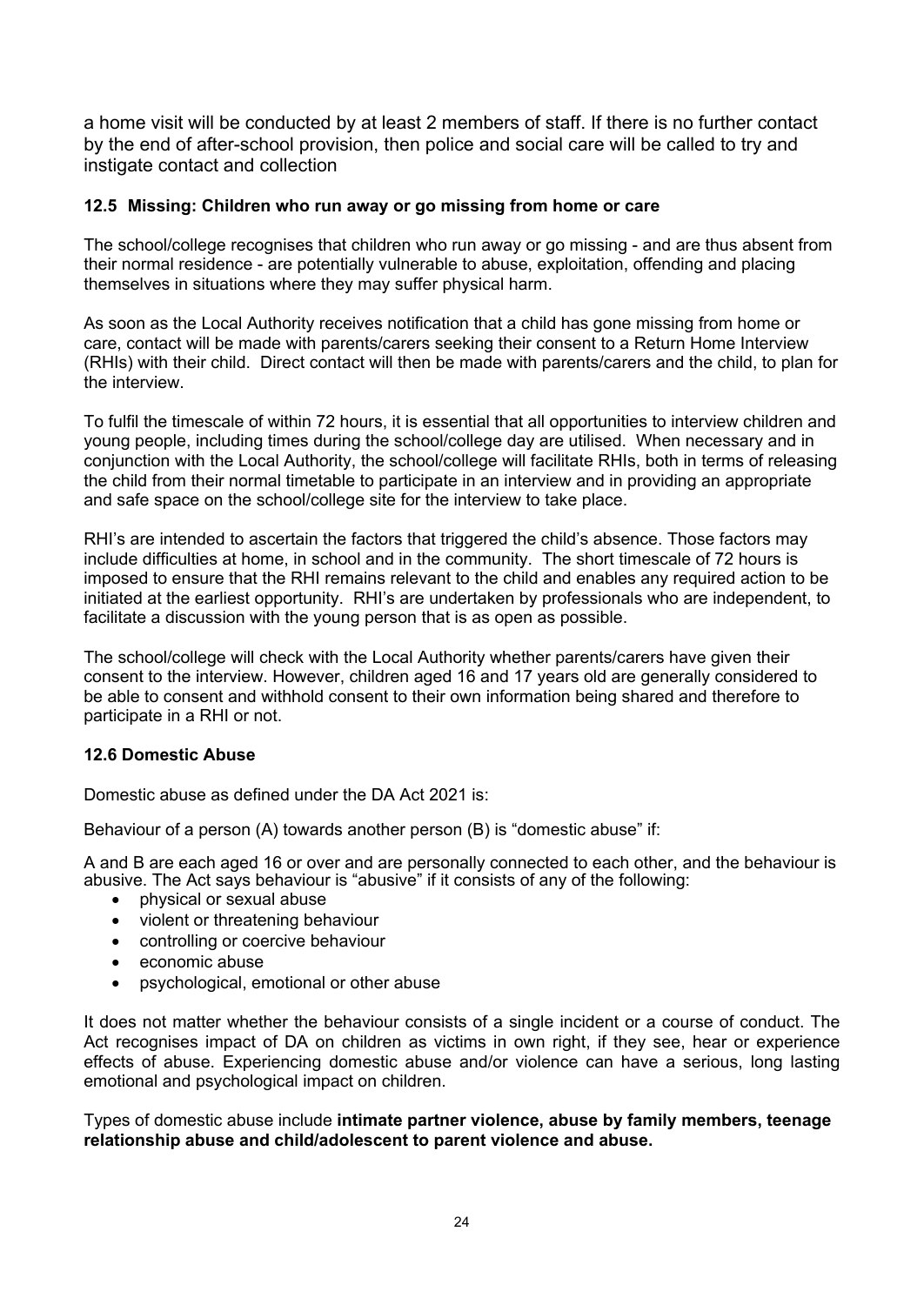**Teenage Relationship Abuse** is when there is actual or threatened abuse within a romantic relationship or a former relationship. One partner will try to maintain power and control over the other. This abuse can take many forms: physical, sexual, financial, emotional or social. This includes coercive and controlling behaviour.

In Sefton, we have many agencies who support people who are experiencing domestic abuse:

- **Sefton Independent Domestic Violence Advisors [IDVA]-** they offer free crisis intervention support to high risk victims of domestic abuse, provide practical help including safety planning for the whole family, support through the Criminal Justice System, and home security checks. They work with male and female victims aged 16+ and work with victims even if they choose to remain in their relationship. They can be contacted by phone on 0151 934 5142 between Monday and Friday 9.00am until 5.00pm or at **[IDVA.Team@sefton.gov.uk](mailto:IDVA.Team@sefton.gov.uk)**
- **Sefton Women & Children's Aid [SWACA] –** they help women, young people and children survive the impact of domestic violence and abuse by giving free practical and emotional support. SWACA will see people in the community, including the family and well-being centres. They also work with young people who are experiencing relationship abuse. They can be contacted on 0151 922 8606 or **[help@swaca.com](mailto:help@swaca.com)**
- **Rape and Sexual Abuse Centre (RASA)-** they provide **essential** crisis and therapeutic support to individuals of all ages who have been affected by sexual violence at any time in their lives. This includes specialised counselling, support and an Independent Sexual Violence Advocacy (ISVA) service, which includes support through the Criminal Justice process. They also provide an opportunity to give anonymous intelligence in relation to sexual violence if an individual does not want to make a formal complaint. They operate a help line on Tuesdays and Thursdays 6pm until 8pm, Friday 12noon until 2pm, Sunday 10am until 3pm. They can be contacted on 0151 558 1801 or **[sefton@rasamerseyside.org](mailto:sefton@rasamerseyside.org)**
- **Operation Encompass Scheme-** Sefton in partnership with Merseyside Police are part of the Operation Encompass Scheme. As an Operation Encompass school, we are alert to the indicators of abuse, and we have a planned approach to supporting children in a proactive way. We do this by working with parents, staff and pupils and offer intervention work to support any children affected by domestic abuse.
- Other advice on identifying children who are affected by domestic abuse and how they can be helped is available at: **[https://www.sefton.gov.uk/advice-benefits/crime-and](https://www.sefton.gov.uk/advice-benefits/crime-and-emergencies/domestic-abuse.aspx)[emergencies/domestic-abuse.aspx](https://www.sefton.gov.uk/advice-benefits/crime-and-emergencies/domestic-abuse.aspx)**
- **[NSPCC-UK domestic-abuse signs symptoms effects](https://www.nspcc.org.uk/preventing-abuse/child-abuse-and-neglect/domestic-abuse/signs-symptoms-effects/)**
- **[Refuge what is domestic violence/effects of domestic violence on children](http://www.refuge.org.uk/get-help-now/support-for-women/what-about-my-children/)**
- **[Safelives: young people and domestic abuse](http://www.safelives.org.uk/knowledge-hub/spotlights/spotlight-3-young-people-and-domestic-abuse)**
- Disrespect Nobody **[https://www.disrespectnobody.co.uk/relationship-abuse/what-is](https://www.disrespectnobody.co.uk/relationship-abuse/what-is-relationship-abuse/)[relationship-abuse/](https://www.disrespectnobody.co.uk/relationship-abuse/what-is-relationship-abuse/)**

## **12.7 Child Sexual Exploitation (CSE)**

Child Sexual Exploitation is a form of sexual abuse It occurs when an individual or group takes advantage of an imbalance of power to coerce, manipulate or deceive a child or young person under the age of 18 into sexual activity (a) in exchange for something the victim needs or wants, and/or (b) for the financial advantage or increased status of the perpetrator or facilitator. The victim may have been sexually exploited even if the sexual activity appears consensual CSE does not always involve physical contact: it can also occur through technology. Like all forms of child sex abuse, CSE can:

- Affect any child or young person (male or female) under the age of 18 years, including 16- and 17-year olds who can legally consent to have sex
- Still be abused even if the sexual activity appears consensual
- Include both contact (penetrative and non-penetrative acts) and non-contact sexual activity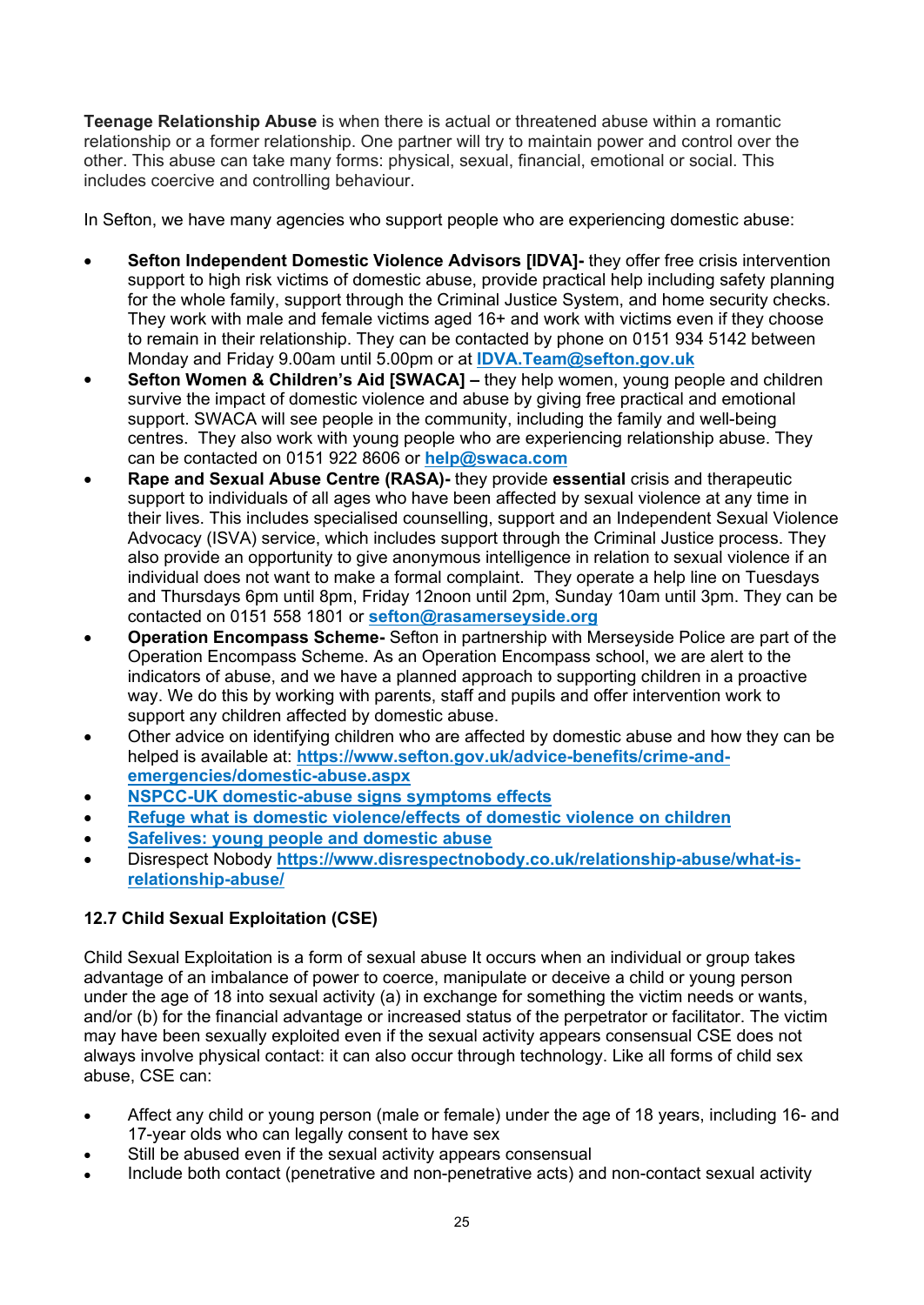- Take place in person or via technology, or a combination of both
- Involve force and/or enticement-based methods of compliance and may, or may not, be accompanied by violence or threats of violence
- Occur without the child or young person's immediate knowledge (e.g. through others copying Videos or images they have created and posted on social media)
- Be perpetrated by individuals or groups, males or females, and children or adults. The abuse can be a one-off occurrence or a series of incidents over time, and range from opportunistic to complex organised abuse; and
- Be typified by some form of power imbalance in favour of those perpetrating the abuse. Whilst age may be the most obvious, this power imbalance can also be due to a range of other factors including gender, sexual identity, cognitive ability, physical strength, status, and access to economic or other resources.

#### **Some of the following signs may be indicators of Child Sexual Exploitation:**

- Children who appear with unexplained gifts or new possessions
- Children who associate with other children and young people involved in exploitation
- Children who have older boyfriends or girlfriends
- Children who suffer from sexually transmitted infections or become pregnant
- Children who suffer from changes in emotional well-being
- Children who misuse drugs and alcohol
- Children who go missing for periods of time or regularly come home late; and
- Children who regularly miss school or education or do not take part in education

#### **12.8 Child Criminal Exploitation (CCE)**

Some specific forms of CCE can include children being forced or manipulated into transporting drugs or money through county lines, working in cannabis factories, shoplifting or pickpocketing. They can also be forced or manipulated into committing vehicle crime or threatening/committing serious violence to others.

Children can become trapped by this type of exploitation as perpetrators can threaten victims (and their families) with violence or entrap and coerce them into debt. They may be coerced into carrying weapons such as knives or begin to carry a knife for a sense of protection from harm from others. As children involved in criminal exploitation often commit crimes themselves, their vulnerability as victims is not always recognised by adults and professionals, (particularly older children), and they are not treated as victims despite the harm they have experienced. They may still have been criminally exploited even if the activity appears to be something they have agreed or consented to. It is important to note that the experience of girls who are criminally exploited can be very different to that of boys. The indicators may not be the same, however professionals should be aware that girls are at risk of CCE too. It is also important to note that both boys and girls being criminally exploited may be at higher risk of sexual exploitation.

#### **Indicators of CCE can include a child:**

- Appearing with unexplained gifts or new possessions
- Associating with other young people involved in exploitation
- Suffering from changes in emotional wellbeing
- Misusing drugs and alcohol
- Going missing for periods of time or regularly coming home late
- Regularly missing school or education
- Not taking part in education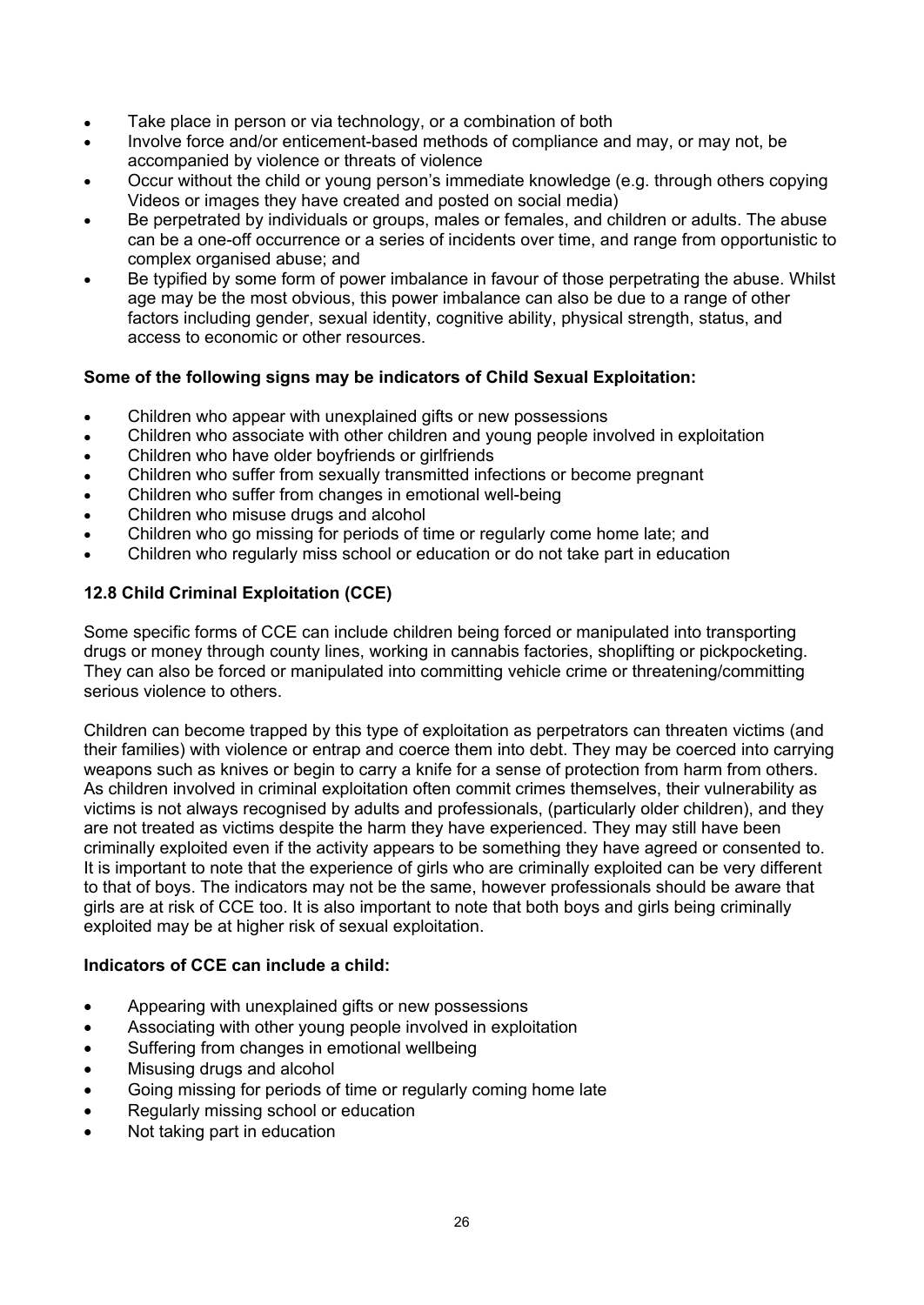Some additional specific indicators that may be present where a child is criminally exploited through involvement in county lines are children who:

- Go missing and are subsequently found in areas away from their home
- Have been the victim or perpetrator of serious violence (e.g. knife crime)
- are involved in receiving requests for drugs via a phone line, moving drugs, handing over and collecting money for drugs
- Are exposed to techniques such as 'plugging', where drugs are concealed internally to avoid detection
- Are found in accommodation that they have no connection with, often called a 'trap house or cuckooing' or hotel room where there is drug activity
- Owe a 'debt bond' to their exploiters
- Have their bank accounts used to facilitate have their bank accounts used to facilitate drug dealing

If a member of staff suspects CCE, they will discuss this with the DSL. The DSL will trigger the local safeguarding procedures, including a referral to the local authority's children's social care team and the police, if appropriate. If the potential victim is under 18 a National Referral Mechanism (NRM) referral should be considered. This is usually undertaken by the Police or Local Authority. Further advice on this issue may be found in the Home Office document 'Criminal exploitation of children and vulnerable adults: county lines.

**[https://www.gov.uk/government/publications/criminal-exploitation-of-children-and](https://www.gov.uk/government/publications/criminal-exploitation-of-children-and-vulnerable-adults-county-lines)[vulnerable-adults-county-lines](https://www.gov.uk/government/publications/criminal-exploitation-of-children-and-vulnerable-adults-county-lines)**

## **12.9 Serious Violence**

Indicators which may signal that a child is at risk from, or involved with, serious violent crime may include:

- Increased absence from school
- Change in friendships or relationships with older individuals or groups
- Significant decline in performance
- Signs of self-harm or a significant change in wellbeing
- Signs of assault or unexplained injuries
- Unexplained gifts or new possessions (this could indicate that the child has been approached by, or is involved with, individuals associated with criminal networks or gangs and may be at risk of criminal exploitation (see above))

Risk factors which increase the likelihood of involvement in serious violence include:

- Being male
- Having been frequently absent or permanently excluded from school
- Having experienced child maltreatment
- Having been involved in offending, such as theft or robbery

Staff will be aware of these indicators and risk factors. If a member of staff has a concern about a pupil being involved in, or at risk of serious violence, they will report this to the DSL.

## **Abuse and Exploitation can:**

- Affect any child or young person (male or female) under the age of 18 years
- Affect any vulnerable adult over the age of 18 years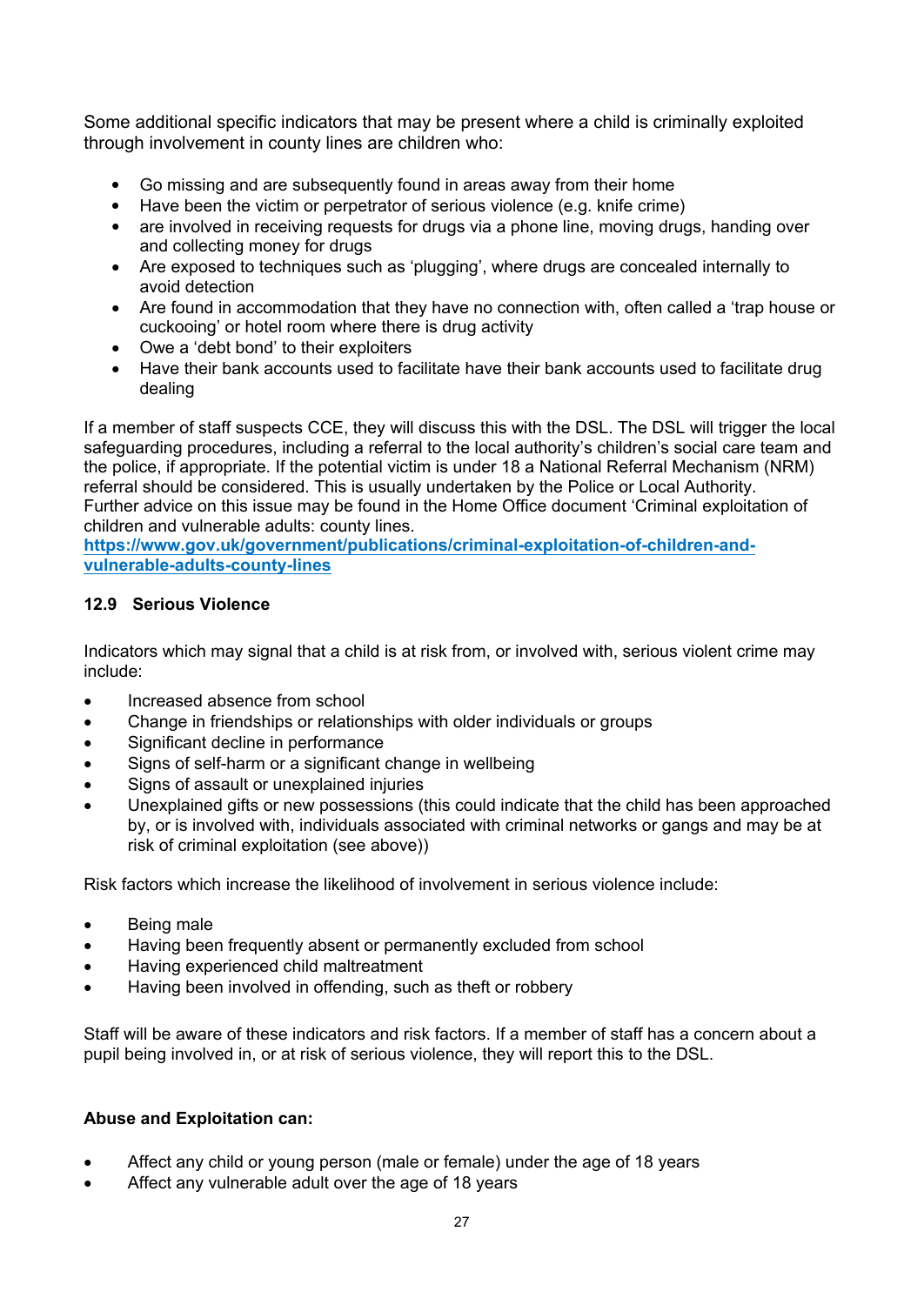- Still be exploitation even if the activity appears consensual
- Involve force and/or enticement-based methods of compliance and is often accompanied by violence or threats of violence
- Be perpetrated by individuals or groups, males or females, and children, young people or adults; and
- Be typified by some form of power imbalance in favour of those perpetrating the exploitation.

Whilst age may be the most obvious, this power imbalance can also be due to a range of other factors, including gender, cognitive ability, physical strength, status, and access to economic or other resources.

Where there are concerns that a child or young person may be or is at risk of becoming involved in gang related activity and being exploited, we will complete the checklist in accordance with the local procedures. **Appendix 5 – Child exploitation checklist**<br>The school understands that Early Help can be crucial in the early identification of children who may

need additional support due to gang related activity and as such will provide an early help response when concerns are raised about indicators of gang activity.

If, however information suggests a child may be at risk of significant harm due to gang related activity, a referral will be made to Sefton Multi Agency Safeguarding Hub [MASH]

The child in question will be discussed at the **Multi- Agency Child Exploitation Panel**. **[MACE]** The school will be invited to the meeting to support and contribute to the plan that is put into place.

The **MACE** is a multi-agency professional meeting. It is aimed at preventing **children** and young people from being **exploited,** by working together to gather, share and understand information and intelligence to identify potential risks, and for agencies to use their resources to protect the **child** or young person.

Our schools will use advice produced by the Home Office for staff to have an understanding of the risks associated with gang related behaviour and what measures can be taken to address these issues. The guidance can be found at:-

**[https://assets.publishing.service.gov.uk/government/uploads/system/uploads/attachment\\_da](https://assets.publishing.service.gov.uk/government/uploads/system/uploads/attachment_data/file/741194/HOCountyLinesGuidanceSept2018.pdf) [ta/file/741194/HOCountyLinesGuidanceSept2018.pdf](https://assets.publishing.service.gov.uk/government/uploads/system/uploads/attachment_data/file/741194/HOCountyLinesGuidanceSept2018.pdf)**.

#### **12.10 Modern Slavery Trafficked Children**

Our school recognises Trafficking is where children and young people are tricked, forced or persuaded to be moved or transported and then exploited, forced to work or sold. Children are trafficked for sexual and criminal exploitation, benefit fraud, forced marriage, domestic slavery, forced labour, committing crime like theft, county lines.

The Modern Slavery Act 2015 places a new statutory duty on public authorities, including schools, to notify the National Crime Agency (NCA) (section 52 of the Act) on observing signs or receiving intelligence relating to modern slavery. The public authority (including schools) bears this obligation where it has 'reasonable grounds to believe that a person may be a victim of slavery or human trafficking', we will report our concerns in relation to the above and contact the DSL should we suspect or receive information that either parents or their children may be victims of modern slavery. Our DSL will speak to the MASH and consider whether a referral to the National Referral Mechanism (NRM) should be undertaken in order to safeguard that child and/or other children. National NRM guidance available at:

**[https://www.modernslaveryhelpline.org/learn-more/frontline-professionals/nrm-overview](https://www.modernslaveryhelpline.org/learn-more/frontline-professionals/nrm-overview-and-form?gclid=EAIaIQobChMInpLM0pm66wIVEu7tCh2YwAbQEAAYASAAEgKrKfD_BwE)[and-form?gclid=EAIaIQobChMInpLM0pm66wIVEu7tCh2YwAbQEAAYASAAEgKrKfD\\_BwE](https://www.modernslaveryhelpline.org/learn-more/frontline-professionals/nrm-overview-and-form?gclid=EAIaIQobChMInpLM0pm66wIVEu7tCh2YwAbQEAAYASAAEgKrKfD_BwE)**.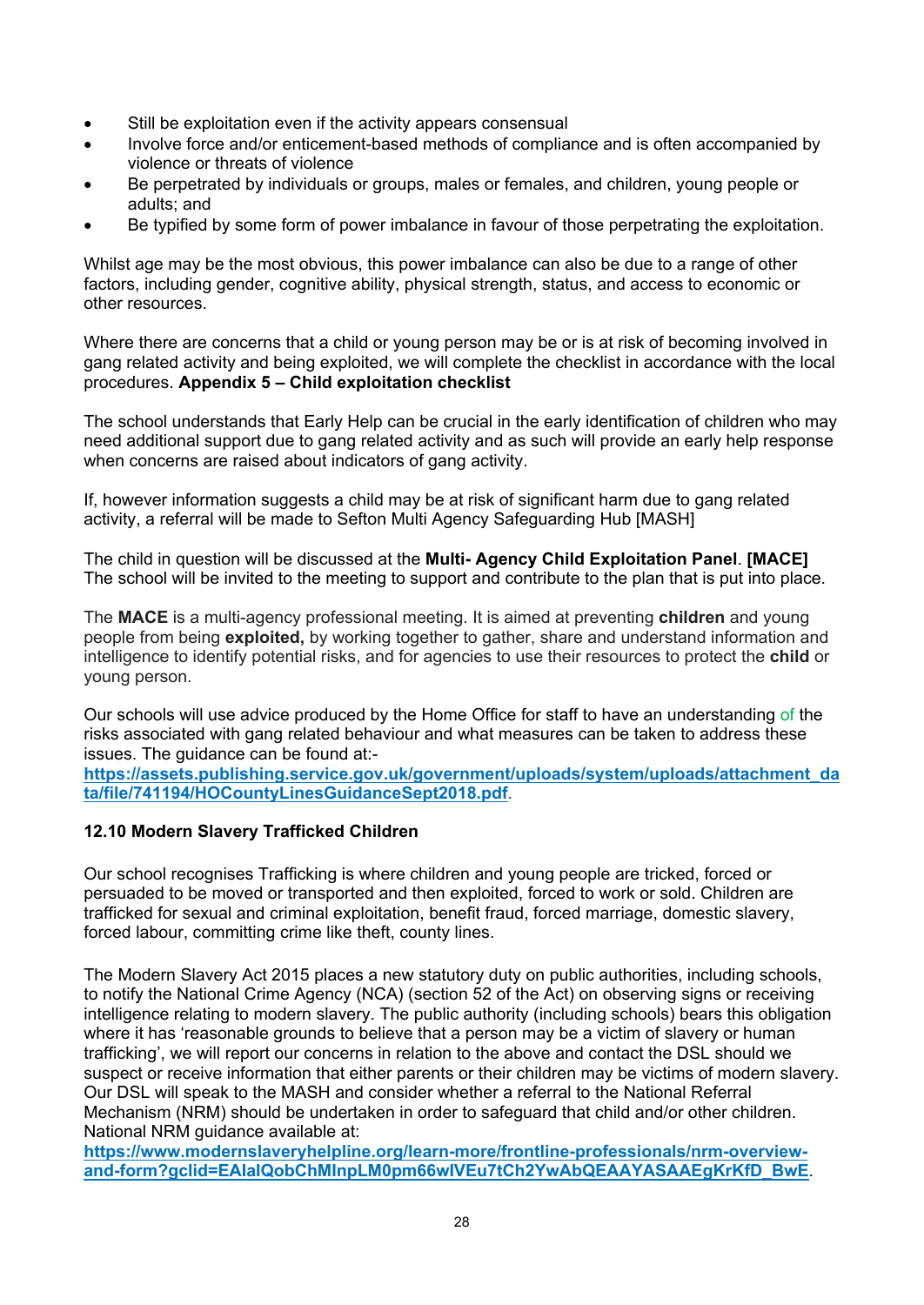## **12.11 Homelessness**

St. John's Church of England Primary School recognises that being homeless or being at risk of becoming homeless presents a real risk to a child's welfare. The designated safeguarding lead is aware of contact details and referral routes in to the Local Housing Authority so they can raise/progress concerns at the earliest opportunity. Indicators that a family may be at risk of homelessness include: **household debt, rent arrears, domestic abuse and anti-social behaviour, the family being asked to leave a property.** Our school will work closely with the Housing Options Team and other services if children in our school are homeless or are at risk from becoming homeless. **The Housing Options Team can be contacted on 0151 934 3541.**

#### **12.12 Children and the court system**

All staff should be aware that any child involved in legal proceedings should be made known to the Designated Safeguarding Lead. Children are sometime required to give evidence in criminal courts, either for crimes committed against them or for crimes they have witnessed. Where there is a family break up, making child arrangements via the family courts following separation can be stressful and entrench conflict in families. There are two age appropriate guides to support children **[5-11 year](https://www.gov.uk/government/publications/young-witness-booklet-for-5-to-11-year-olds)  [olds](https://www.gov.uk/government/publications/young-witness-booklet-for-5-to-11-year-olds)** and **[12-17 year olds](https://www.gov.uk/government/publications/young-witness-booklet-for-12-to-17-year-olds)**, they explain each step of the process and special measures that are available. There are diagrams illustrating the courtroom structure and the use of video links is explained. The Ministry of Justice has launched an online **[child arrangements information tool](http://www.nationalcrimeagency.gov.uk/about-us/what-we-do/specialist-capabilities/uk-human-trafficking-centre/national-referral-mechanism)** with clear and concise information on the dispute resolution service. This may be useful for some parents and carers.

#### **12.13 Children with family members in prison**

Approximately 200,000 children have a parent sent to prison each year. These children are at risk of poor outcomes including poverty, stigma, isolation and poor mental health. **[NICCO](http://www.nationalcrimeagency.gov.uk/about-us/what-we-do/specialist-capabilities/uk-human-trafficking-centre/national-referral-mechanism)** provides information designed to support professionals working with offenders and their children, to help mitigate negative consequences for those children **<https://www.nicco.org.uk/>**. Staff must inform the Designated Safeguarding Lead if they know a child has a family member in prison. Our school will offer an early help assessment to the family if they need additional support.

## **12.14 Bullying, including Prejudiced based abuse, Racist incidents and Cyber bullying**

St. John's Church of England Primary School has an anti-bullying policy which is set out in a separate document and acknowledges that to allow or condone bullying may lead to consideration under child protection procedures. This includes all forms, e.g. cyber, racist, homophobic and gender related bullying.

We keep a record of known bullying incidents which is shared with and analysed by the Governing Board. All staff are aware that children with SEND and/or differences or perceived differences are more susceptible to being bullied or victims of child abuse.

If the bullying is particularly serious, or the anti-bullying procedures are seen to be ineffective, the Head teacher and DSL will consider implementing child protection procedures.

The subject of bullying is addressed at regular intervals in PHSE education.

#### **Prejudice Based Abuse**

Prejudice based abuse or hate crime is any criminal offence which is perceived by the victim or any other person to be motivated by a hostility or prejudice based on a person's real or perceived: Disability; Race; Religion; Gender Identity; Sexual Orientation;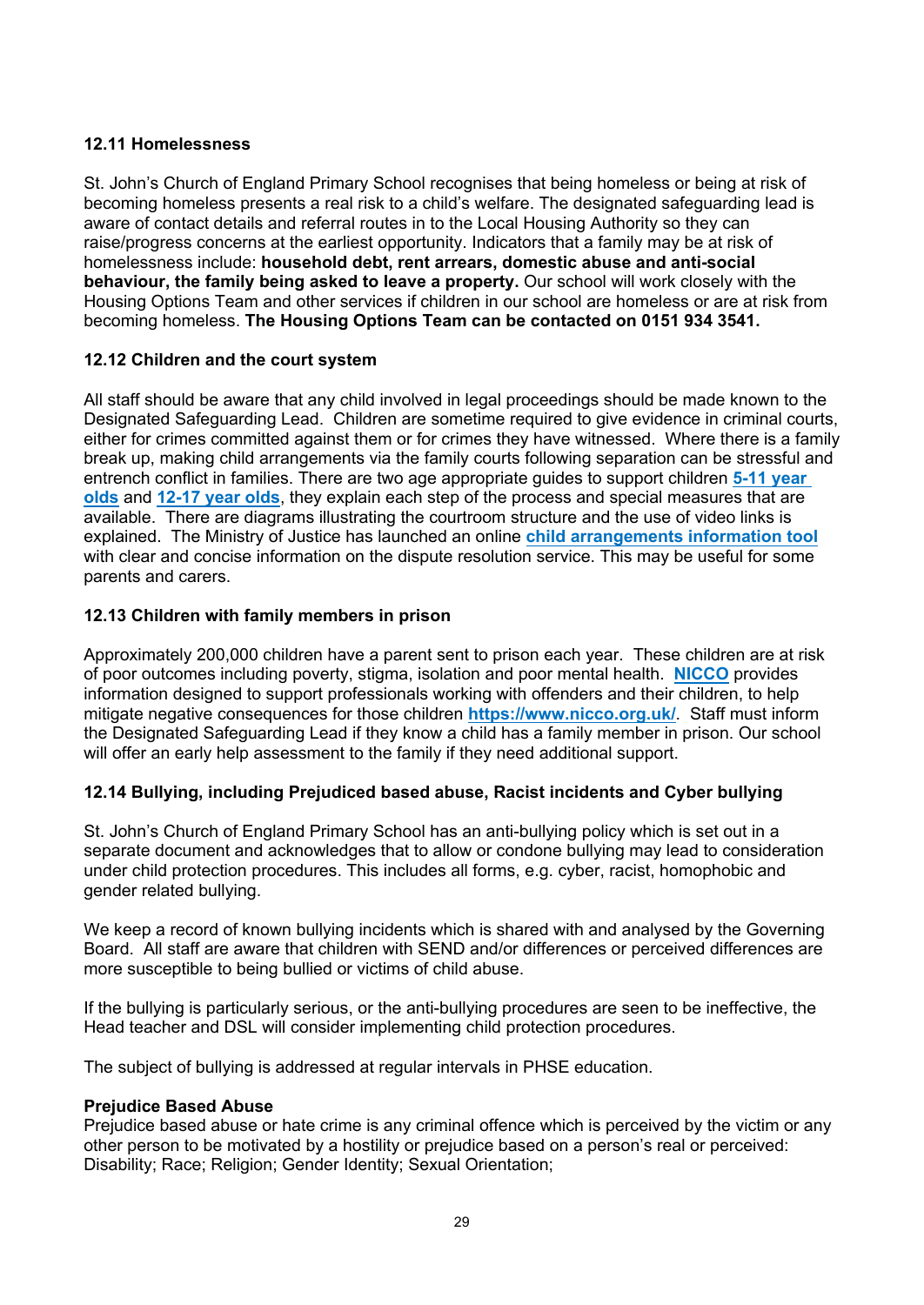Although this sort of crime is collectively known as 'Hate Crime', the offender doesn't have to go as far as being motivated by 'hate', they only should exhibit 'hostility';

This can be evidenced by:

- Threatened or actual physical assault
- Derogatory name calling, insults, for example racist jokes or homophobic language;
- Hate graffiti (e.g. on school furniture, walls or books)
- Provocative behaviour e.g. wearing of badges or symbols belonging to known right wing, or extremist organisations
- Distributing literature that may be offensive in relation to a protected characteristic
- Verbal abuse
- Inciting hatred or bullying against children who share a protected characteristic
- Prejudiced or hostile comments in the course of discussions within lessons teasing in relation to any protected characteristic e.g. sexuality, language; religion or cultural background
- Refusal to co-operate with others because of their protected characteristic, whether real or perceived
- Expressions of prejudice calculated to offend or influence the behaviour of others;
- Attempts to recruit other pupils to organisations and groups that sanction violence, terrorism or hatred

#### **Racist incidents**

Our policy on racist incidents, and online racist incidents, is set out in a separate policy and acknowledges that repeated racist incidents or a single serious incident may lead to consideration under child protection procedures.

#### **Cyberbullying**

Central to our School's anti-bullying policy is the principle that '*bullying is always unacceptable'* and that '*all pupils have a right not to be bullied*'.

The school recognises that it must take note of bullying perpetrated outside school which spills over into the school, and so we will respond to any cyber-bullying we become aware of carried out by pupils when they are away from the site.

Cyber-bullying is defined as "an aggressive, intentional act carried out by a group or individual using electronic forms of contact repeatedly over time against a victim who cannot easily defend himself/herself".

By cyber-bullying, we mean bullying by electronic media:

- Bullying by texts or messages or calls on mobile phones
- The use of mobile phone cameras to cause distress, fear or humiliation
- Posting threatening, abusive, defamatory or humiliating material on websites, to include blogs, personal websites, social networking sites
- Using e-mail to message others
- Hijacking/cloning e-mail accounts
- Making threatening, abusive, defamatory or humiliating remarks in on-line forums

Cyber-bullying may be at a level where it is criminal. If we become aware of any incidents of cyberbullying, we will consider each case individually as to any criminal act that may have been committed. The school will pass on information to the police if it feels that it is appropriate or are required to do so.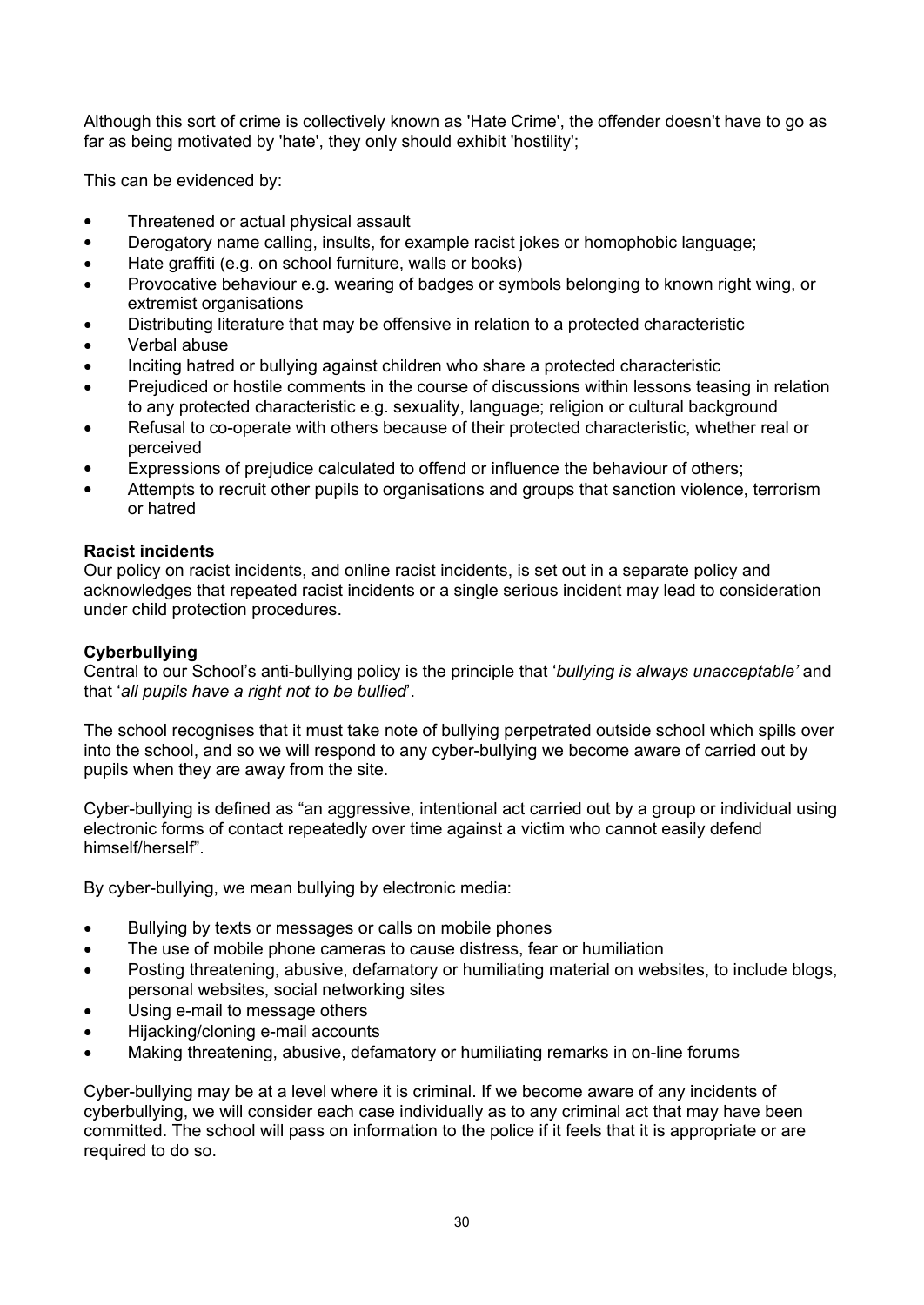## **12.15 Gaming**

Online gaming is an activity that many children and adults get involved in. The school will raise awareness by:

- Talking to parents and carers about the games their children play and help them identify whether they are appropriate
- Supporting parents in identifying the most effective way of safeguarding their children by using parental controls and child safety mode
- Talking to parents about setting boundaries and time limits when games are played;
- Highlighting relevant resources
- Making our children aware of the dangers, including grooming and how to keep themselves safe
- Making our children aware of how to report concerns

#### **12.16 Child abuse linked to Faith and Belief**

The term 'belief in spirit possession' is the belief that an evil force has entered a child and is controlling him or her. Sometimes the term 'witch' is used and is the belief that a child is able to use an evil force to harm others. There is also a range of other language that is connected to such abuse. This includes black magic, kindoki, ndoki, the evil eye, djinns, voodoo, obeah, demons, and child sorcerers. In all these cases, genuine beliefs can be held by families, carers, religious leaders, congregations, and the children themselves that evil forces are at work. Families and children can be deeply worried by the evil that they believe is threatening them and abuse often occurs when an attempt is made to 'exorcise', or 'deliver' the child. Exorcism is the attempt to expel evil spirits from a child. The belief in 'possession' or 'witchcraft' is widespread. It is not confined to countries, cultures or religions, nor is it confined to new immigrant communities in this country. Any concerns about a child which arise in this context must be taken seriously.

Where the concerns about abuse linked to witchcraft and spirit possession for the welfare and safety of the child or young person are such that a contact to Sefton MASH must be made. Information for those who work with children to help raise awareness, and prevent child abuse arising from religion or superstition, a national action plan has been developed. This can be found at:

**[https://assets.publishing.service.gov.uk/government/uploads/system/uploads/attachment\\_da](https://assets.publishing.service.gov.uk/government/uploads/system/uploads/attachment_data/file/175437/Action_Plan_-_Abuse_linked_to_Faith_or_Belief.pdf) [ta/file/175437/Action\\_Plan\\_-\\_Abuse\\_linked\\_to\\_Faith\\_or\\_Belief.pdf](https://assets.publishing.service.gov.uk/government/uploads/system/uploads/attachment_data/file/175437/Action_Plan_-_Abuse_linked_to_Faith_or_Belief.pdf)**

#### **12.17 Gender Based Violence / Violence against Women and Girls**

The government have a strategy looking at specific issues that women and girls face. Within the context of this safeguarding policy the following sections are how we respond to violence against girls. Female genital mutilation, forced marriage, honour-based abuse and teenage relationship abuse all fall under this strategy. This can be found at:

**<https://www.gov.uk/government/policies/violence-against-women-and-girls>**

#### **12.18 So-called 'Honour-Based' Abuse (including FGM, Forced Marriage and Breast Ironing)**

So-called 'honour-based' abuse (HBA) encompasses incidents or crimes committed to protect or defend the honour of the family and/or community, including FGM, forced marriage, and practices such as breast ironing.

Abuse committed in this context often involves a wider network of family or community pressure and can include multiple perpetrators.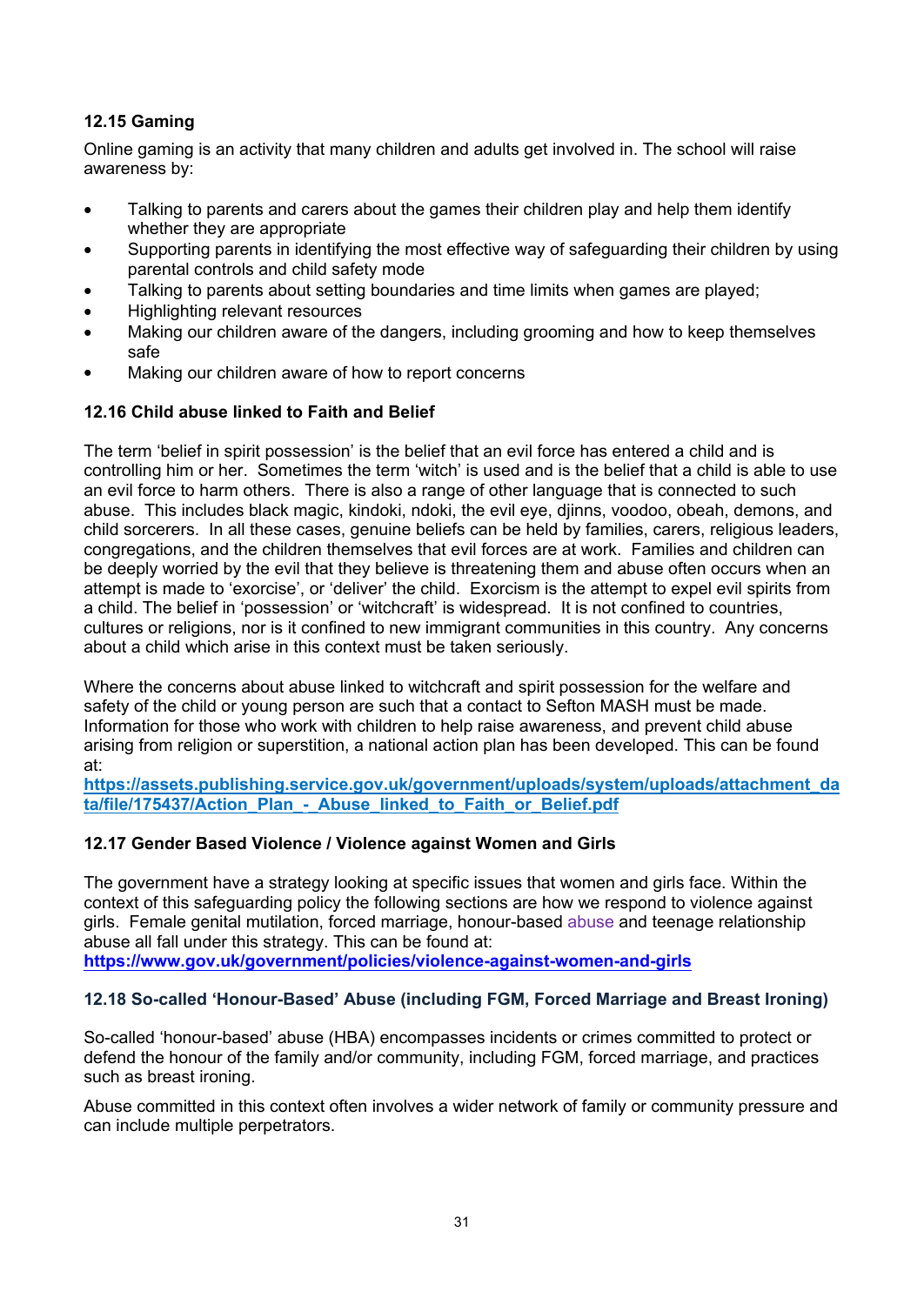All forms of HBA are abuse and will be handled and escalated as such. All staff will be alert to the possibility of a child being at risk of HBA or already having suffered it. If staff have a concern, they will speak to the DSL, who will activate local safeguarding procedures.

## **Breast Ironing**

Breast ironing is where young pubescent girls' breasts are ironed, massaged and/or pounded down using hard or heated objects for the breasts to disappear or delay the development of the breasts entirely. The custom uses large stones, a hammer or spatulas that have been heated over scorching coals to compress the breast tissue, or an elastic belt to press the breasts to prevent them from growing, in girls as young as 9 years old. If staff have a concern, they will speak to the DSL, who will activate local safeguarding procedures.

## **Female Genital Mutilation (FGM)**

Female genital mutilation (**FGM**), is the ritual cutting or removal of some or all of the external female genitalia or other injury to the female genital organs The DSL will make sure that staff have access to appropriate training to equip them to be alert to children affected by FGM or at risk of FGM and what procedures they need to follow.

## **Indicators that FGM has already occurred include:**

- A pupil confiding in a professional that FGM has taken place
- A mother/family member disclosing that FGM has been carried out
- A family/child already being known to children's social care in relation to other safeguarding issues

#### A girl:

- Having difficulty walking, sitting or standing, or looking uncomfortable
- Finding it hard to sit still for long periods of time (where this was not a problem previously)
- Spending longer than normal in the bathroom or toilet due to difficulties urinating
- Having frequent urinary, menstrual or stomach problems
- Avoiding physical exercise or missing PE
- Being repeatedly absent from school, or absent for a prolonged period
- Demonstrating increased emotional and psychological needs for example, withdrawal or depression, or significant change in behaviour
- Being reluctant to undergo any medical examinations
- Asking for help, but not being explicit about the problem
- Talking about pain or discomfort between her legs

#### **Potential signs that a pupil may be at risk of FGM include:**

The girl's family having a history of practicing FGM (this is the biggest risk factor to consider). FGM being known to be practiced in the girl's community or country of origin. A parent or family member expressing concern that FGM may be carried out. A family not engaging with professionals (health, education or other) or already being known to social care in relation to other safeguarding issues.

A girl:

- Having a mother, older sibling or cousin who has undergone FGM
- Having limited level of integration within UK society
- Confiding to a professional that she is to have a "special procedure" or to attend a special occasion to "become a woman"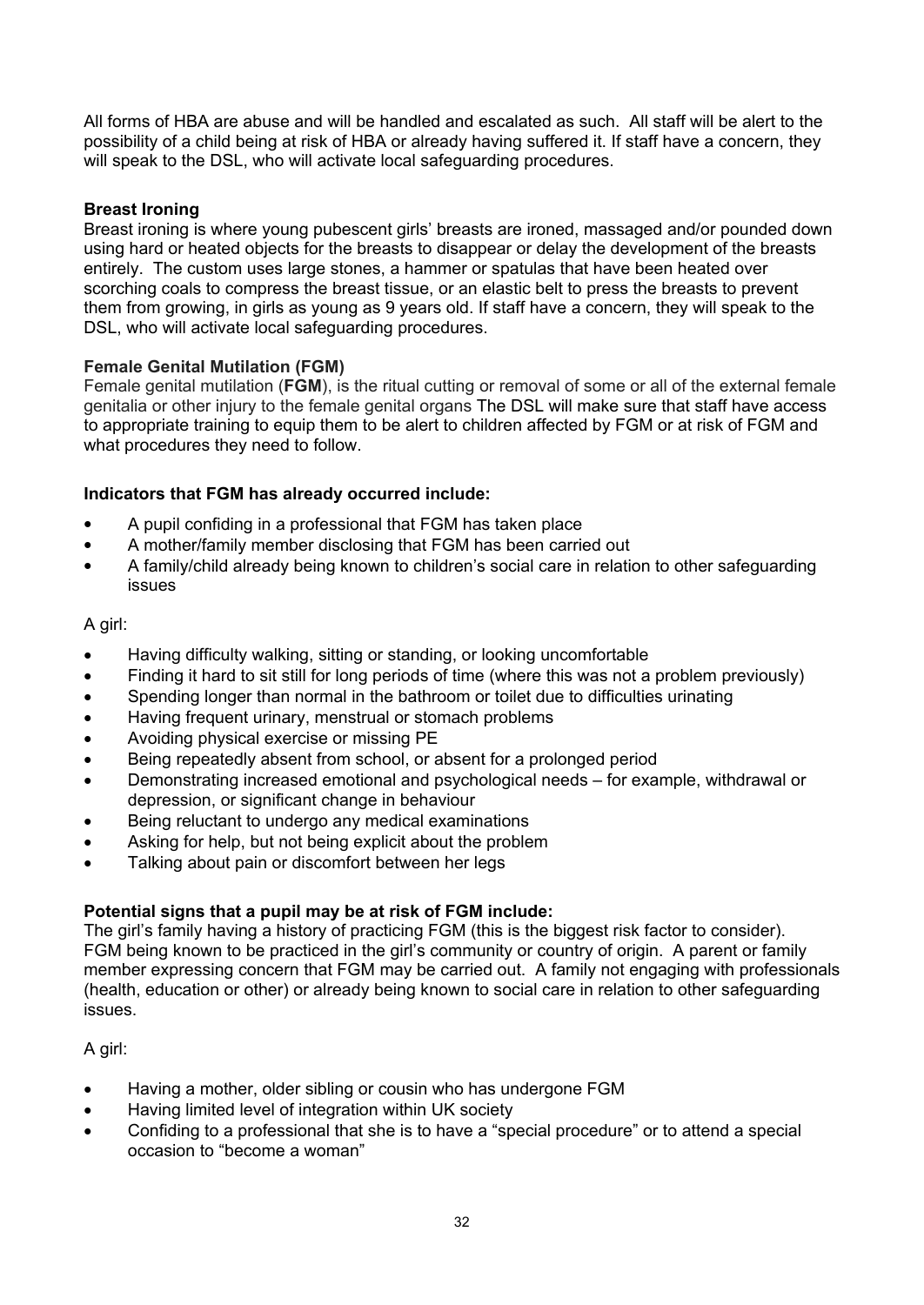- Talking about a long holiday to her country of origin or another country where the practice is prevalent, or parents stating that they or a relative will take the girl out of the country for a prolonged period
- Requesting help from a teacher or another adult because she is aware or suspects that she is at immediate risk of FGM
- Talking about FGM in conversation for example, a girl may tell other children about it (although it is important to consider the context of the discussion)
- Being unexpectedly absent from school
- Having sections missing from her 'red book' (child health record) and/or attending a travel clinic or equivalent for vaccinations/anti-malarial medication

#### **Any teacher** who either:

- Is informed by a girl under 18 that an act of FGM has been carried out on her; or
- Observes physical signs which appear to show that an act of FGM has been carried out on a girl under 18, and they have no reason to believe that the act was necessary for the girl's physical or mental health, or for purposes connected with labour or birth.

#### **Must immediately report this to the police, personally. This is a mandatory statutory duty, and teachers will face disciplinary sanctions for failing to meet it.**

#### **Unless they have been specifically told not to disclose, they should also discuss the case with the DSL and involve children's social care as appropriate.**

**Any other member of staff** who discovers that an act of FGM appears to have been carried out on a **child under 18** must speak to the DSL and follow our local safeguarding procedures.

The duty for teachers mentioned above does not apply in cases where a child is *at risk* of FGM, or FGM is suspected but is not known to have been carried out. Staff should not examine children **<https://seftonlscb.org.uk/lscb/policy-and-guidance/female-genital-mutilation-fgm-1>**

#### **Forced marriage**

Forcing a person into marriage is a crime. A forced marriage is one entered into without the full and free consent of one or both parties and where violence, threats, or any other form of coercion is used to cause a person to enter into a marriage. Threats can be physical or emotional and psychological.

Staff will receive training around forced marriage and the presenting symptoms. We are aware of the **'one chance'** rule, i.e. we may only have one chance to speak to the potential victim and only one chance to save them. If a member of staff suspects that a child is being forced into marriage, they will speak to the child about their concerns in a secure and private place. They will then report this to the DSL.

The DSL will:

- Speak to the child about the concerns in a secure and private place
- Activate the local safeguarding procedures
- Seek advice from the Forced Marriage Unit on 020 7008 0151 or **[fmu@fco.gov.uk](mailto:fmu@fco.gov.uk)**;
- Refer the pastoral tutor, learning mentor, or school counsellor, as appropriate.

The Forced Marriage Unit has published **[statutory guidance](https://assets.publishing.service.gov.uk/government/uploads/system/uploads/attachment_data/file/322310/HMG_Statutory_Guidance_publication_180614_Final.pdf)** and **[Multi-agency guidelines](https://assets.publishing.service.gov.uk/government/uploads/system/uploads/attachment_data/file/322307/HMG_MULTI_AGENCY_PRACTICE_GUIDELINES_v1_180614_FINAL.pdf)**, with pages 35-36 of which focus on the role of schools and colleges.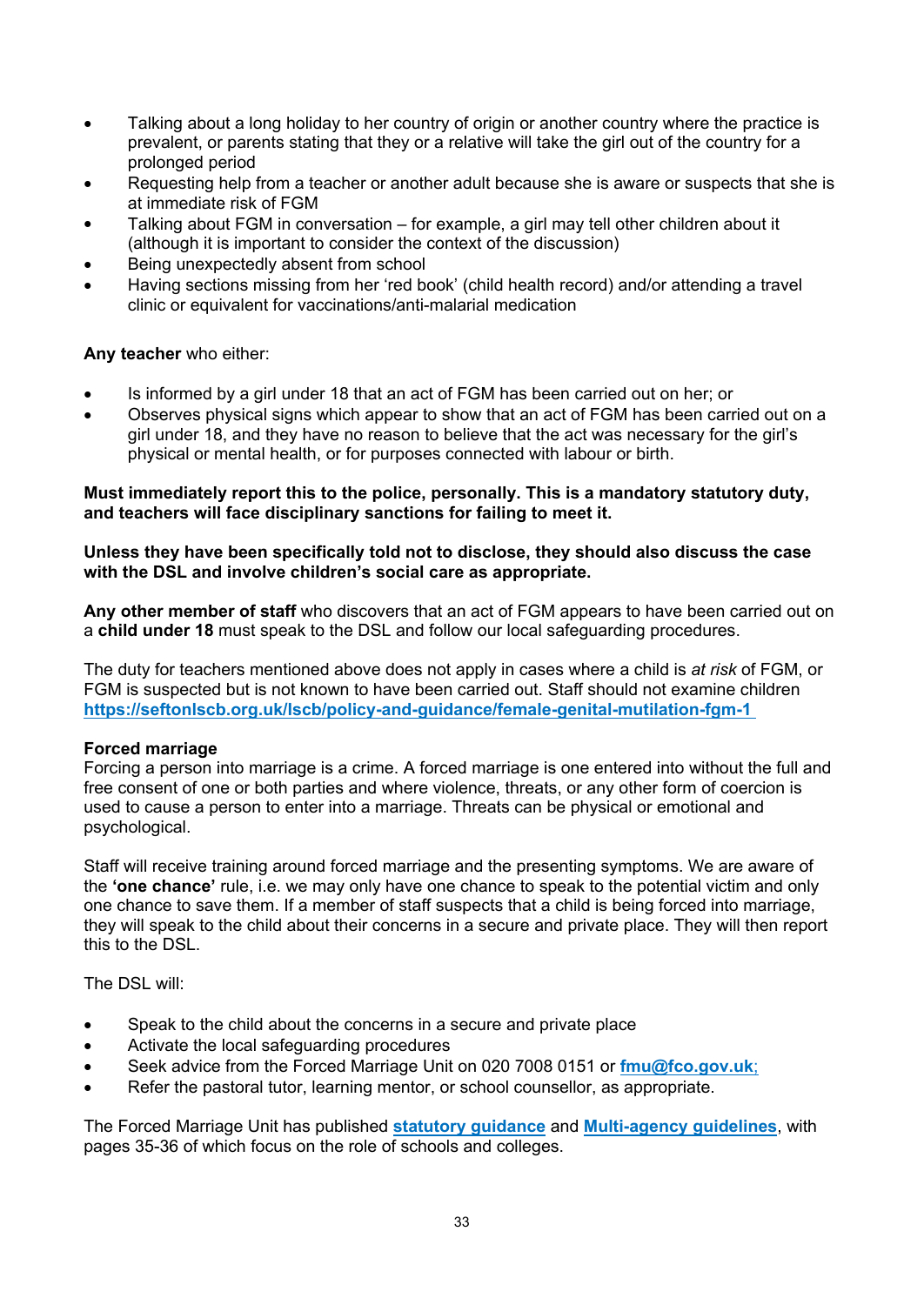#### **12.19 Preventing radicalisation (training)**

#### **The Prevent duty**

All schools and colleges are subject to a duty under section 26 of the Counter-Terrorism and Security Act 2015 (the CTSA 2015), in the exercise of their functions, to have "due regard to the need to prevent people from being drawn into terrorism". This duty is known as the Prevent duty The Prevent duty should be seen as part of schools' and colleges' wider safeguarding obligations. Designated safeguarding leads and other senior leaders should familiarise themselves with the **[Revised Prevent duty guidance: for England and Wales](https://www.gov.uk/government/publications/prevent-duty-guidance)**[,](https://www.gov.uk/government/publications/prevent-duty-guidance) especially paragraphs 57-76 which are specifically, concerns with schools (and also covers childcare). The guidance is set out in terms of four general themes: Risk assessment, working in partnership, staff training, and IT policies.

**Radicalisation** refers to the process by which a person comes to support terrorism and extremist ideologies associated with terrorist groups;

**Extremism** is vocal or active opposition to fundamental British values, such as democracy, the rule of law, individual liberty, and mutual respect and tolerance of different faiths and beliefs. This also includes calling for the death of members of the armed forces;

**Terrorism** is an action that:

- Endangers or causes serious violence to a person/people
- Causes serious damage to property; or
- Seriously interferes or disrupts an electronic system

The use or threat of terrorism must be designed to influence the government or to intimidate the public and is made for the purpose of advancing a political, religious or ideological cause. Schools have a duty to prevent children from being drawn into terrorism. The DSL will undertake Prevent awareness training and make sure that staff have access to appropriate training to equip them to identify children at risk. We will assess the risk of children in our school being drawn into terrorism. This assessment will be based on an understanding of the potential risk in our local area, in collaboration with our local safeguarding partners and local police force.

We will ensure that suitable internet filtering is in place and equip our children to stay safe online at school.

There is no single way of identifying an individual who is likely to be susceptible to an extremist ideology. Radicalisation can occur quickly or over a long period. Staff will be alerted to changes in children's behaviour.

The government website **[Educate Against Hate](http://educateagainsthate.com/parents/what-are-the-warning-signs/)** and charity **[NSPCC](https://www.nspcc.org.uk/what-you-can-do/report-abuse/dedicated-helplines/protecting-children-from-radicalisation/)** say that signs that a child is being radicalised can include:

- Refusal to engage with, or becoming abusive to, peers who are different from themselves
- Becoming susceptible to conspiracy theories and feelings of persecution
- Changes in friendship groups and appearance
- Rejecting activities, they used to enjoy
- Converting to a new religion
- Isolating themselves from family and friends
- Talking as if from a scripted speech
- An unwillingness or inability to discuss their views
- A sudden disrespectful attitude towards others
- Increased levels of anger
- Increased secretiveness, especially around internet use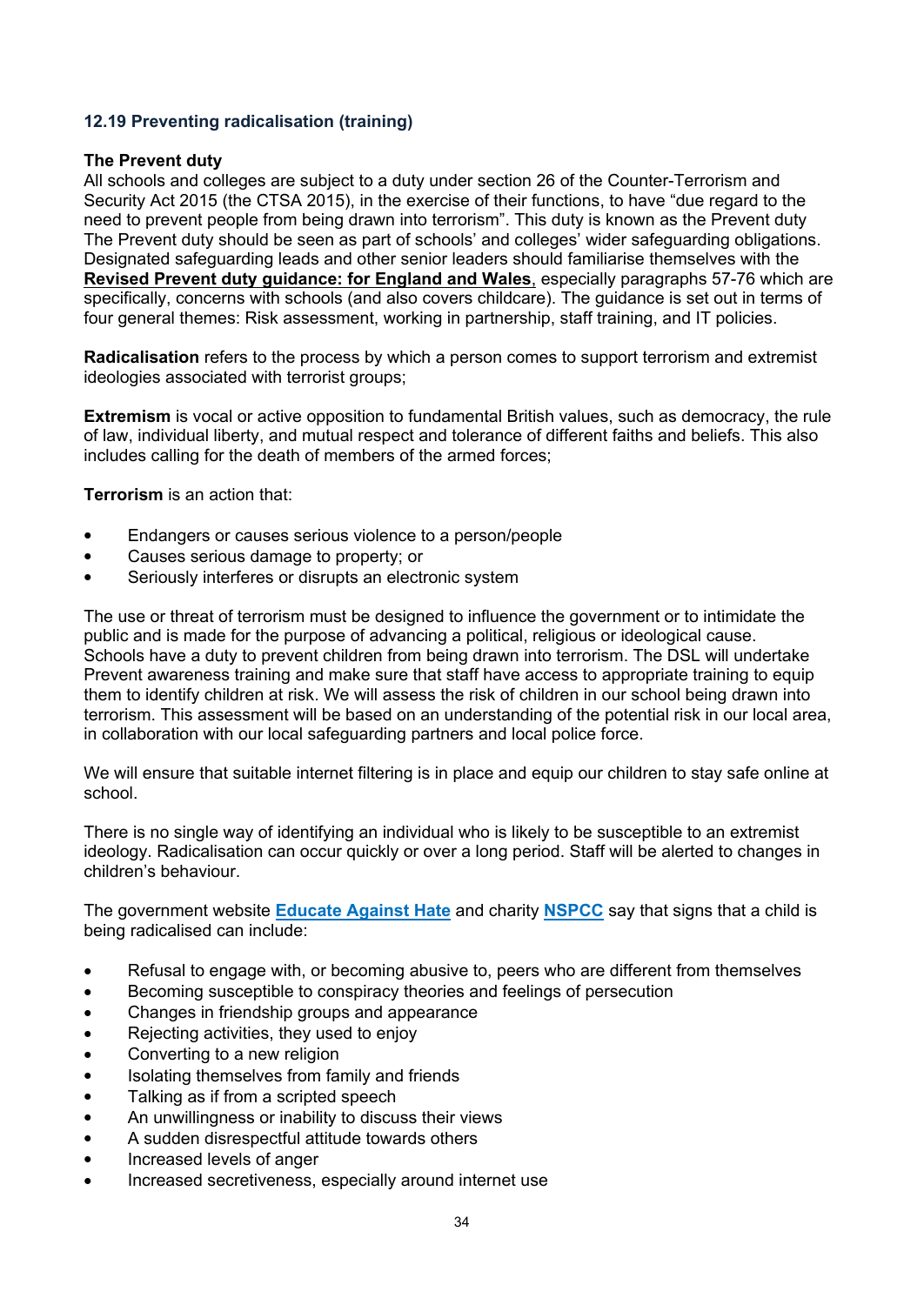- Expressions of sympathy for extremist ideologies and groups, or justification of their actions
- Accessing extremist material online, including on Facebook or Twitter
- Possessing extremist literature
- Being in contact with extremist recruiters and joining, or seeking to join, extremist organisations

It is possible to protect vulnerable people from ideology and intervene to prevent those at risk of radicalisation being radicalised. As with other safeguarding risks, staff should be alerted to changes in children's behaviour which could indicate that they may need help or protection. Staff should use their judgement in identifying children who may be at risk of radicalisation and act proportionately, which may include the designated safeguarding lead (or deputy) making a referral to the Channel Programme.

**Channel** is a programme which focuses on providing support at an early stage to people who are identified as being vulnerable to being drawn into terrorism. It provides a mechanism for schools to make referrals if they are concerned that an individual might be vulnerable to radicalisation. An individual's engagement with the programme is entirely voluntary at all stages. Guidance on Channel is available at: **[Channel Guidance](https://www.gov.uk/government/publications/channel-guidance)**, and a Channel awareness e-learning programme is available for staff at: **Channel General Awareness**.<br>Our Designated Safeguarding Lead (and any deputies) are aware of local procedures for making a

Channel referral. As a Channel partner, the school or college may be asked to attend a Channel panel to discuss the individual referred, to determine whether they are vulnerable to being drawn into terrorism and consider the appropriate support required. **Appendix 6 – Channel flow chart** 

#### **12.20 Parental Mental Health**

The term "mental ill health" is used to cover a wide range of conditions, from eating disorders, mild depression and anxiety to psychotic illnesses such as schizophrenia or bipolar disorder. Parental mental illness does not necessarily have an adverse impact on a child's developmental needs, but it is essential to always assess its implications for each child in the family. It is essential that the diagnosis of a parent/carer's mental health is not seen as defining the level of risk. Similarly, the absence of a diagnosis does not equate to there being little or no risk.

## **For children, the impact of Parental Mental Health can include:**

- The parent / carer's needs or illnesses taking precedence over the child's needs
- Child's physical and emotional needs neglected
- A child acting as a young carer for a parent or a sibling
- Child having restricted social and recreational activities
- Child finds it difficult to concentrate impacting on educational achievement
- A child missing school regularly as (s)he is being kept home as a companion for a parent / carer
- Adopt paranoid or suspicious behaviour as they believe their parent's delusions
- Witnessing self-harming behaviour and suicide attempts (including attempts that involve the child)
- Obsessional compulsive behaviours involving the child.

If staff in our school become aware of any of the above indicators, or others that suggest a child is suffering due to parental mental health, the information will be shared with the DSL who will undertake an assessment of the situation and seek support from Children's social care or other relevant agencies.

#### **12.21 Self-Harm**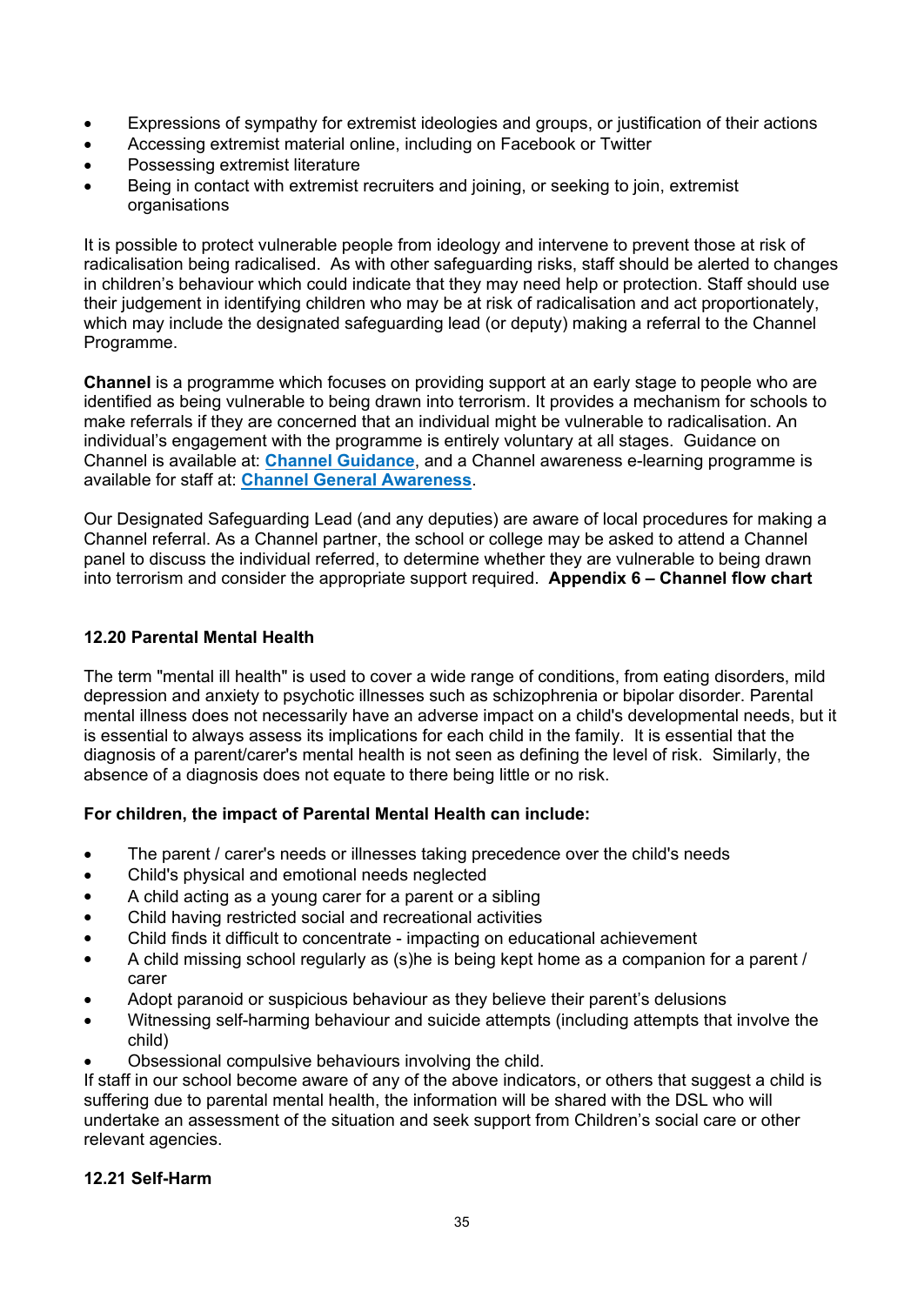Self-harm is a coping mechanism which enables a person to express difficult emotions. Young people who hurt themselves often feel that physical pain is easier to deal with than the emotional pain they are experiencing, because it is tangible. But the behaviour only provides temporary relief and fails to deal with the underlying issues that a young person is facing. For some people, selfharm may last for a short time. For others, it can become a long-term problem. Some people selfharm stops for a while, and return to it months, even years, later, in times of distress.

Risk factors that indicate a child or young person may be at risk of taking actions to harm themselves or attempt suicide can cover a wide range of life events such as: bereavement, bullying, cyber bullying, mental health problems including eating disorders, family problems such as domestic violence, any form of abuse or conflict between the child and parents.

## **The most common forms of self-harm are:**

- **Cutting**
- Biting self
- Burning, scalding, branding
- Picking at skin, reopening old wounds
- Breaking bones, punching
- Hair pulling
- Head banging
- Ingesting objects or toxic substances
- Overdosing with a medicine

#### **Self-harm is usually a secretive behaviour, but signs may include:**

- Wearing long sleeves at inappropriate times
- Spending more time in the bathroom
- Unexplained cuts or bruises, burns or other injuries
- Unexplained smell of Dettol, TCP, etc
- Low mood seems to be depressed or unhappy, low self-esteem, feelings of worthlessness
- Any mood changes anger, sadness
- Changes in eating or sleeping patterns
- Losing friendships, spending more time by themselves and becoming more private or defensive
- Withdrawal from activities that used to be enjoyed
- Abuse of alcohol and or drugs

St. John's Church of England Primary School recognises that any child who self-harms or expresses thoughts about self-harm and/or suicide, must be taken seriously and appropriate help and intervention will be offered at the earliest point. Any member of staff who is made aware that a child has self-harmed or is contemplating self-harm or suicide will record and report the matter to the DSL as soon as possible as with any other safeguarding concern. The DSL will contact the relevant agency. Where a child has suffered harm or is at risk from significant harm a referral will be made to the MASH team.

#### **12.22 Child abduction and community safety incidents**

Child abduction is the unauthorised removal or retention of a minor from a parent or anyone with legal responsibility for the child. Child abduction can be committed by parents or other family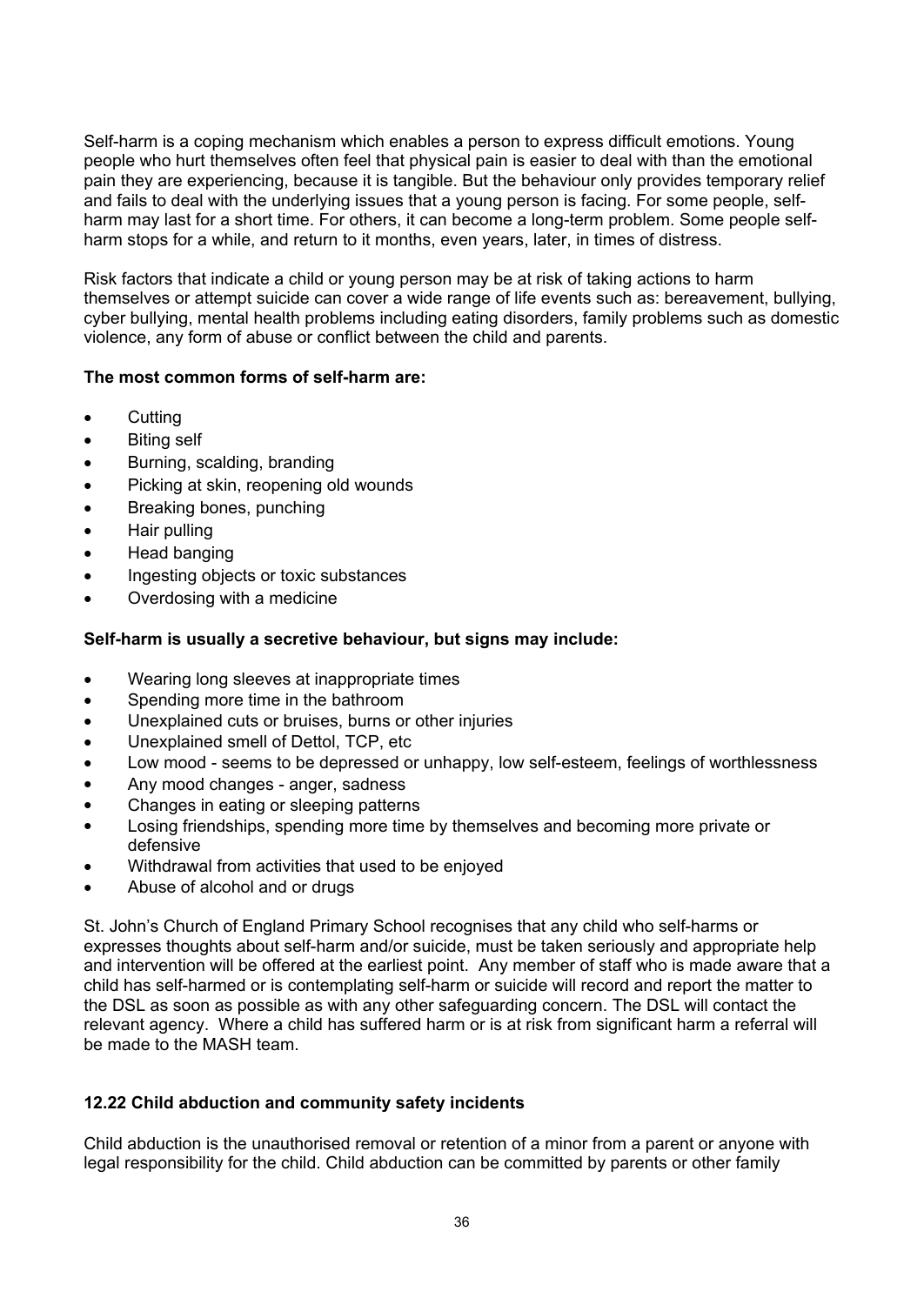members; by people known but not related to the victim (such as neighbours, friends and acquaintances); and by strangers.

Other community safety incidents in the vicinity of a school can raise concerns amongst children and parents, for example, people loitering nearby or unknown adults engaging children in conversation.

As children get older and are granted more independence (for example, as they start walking to school on their own) it is important they are given practical advice on how to keep themselves safe. Many schools provide outdoor-safety lessons run by teachers or by local police staff.

Our school will deliver lessons that focus on building children's confidence and abilities rather than simply warning them about all strangers. We will contact the nominated person in Sefton Council who deals with the community safety incidents.

### **13. What to do if staff are concerned about a child's welfare**

If staff members have concerns about a child, they should raise these with the DSL. This also includes situations of abuse which may involve staff members.

All staff are required to report any concerns in writing. On occasions, a referral is justified by a single incident such as an injury or disclosure of abuse. More often however, concerns accumulate over a period of time and are evidenced by building up a picture of harm; it is crucial that staff record and pass on their concerns in accordance with these procedures to allow the DSL to build up a picture and access support for the child in question.

The DSL will decide whether to make a referral to Sefton MASH, but it is important to note that where a staff member feels that their genuine concerns are not being addressed, they may refer their concerns to the Sefton MASH directly. Alternatively, the NSPCC have a whistleblowing advice line for professionals who have concerns over how child protection issues are being handled in either theirs or another organisation **[https://www.nspcc.org.uk/fighting-for-childhood/news](https://www.nspcc.org.uk/fighting-for-childhood/news-opinion/new-whistleblowing-advice-line-professionals/)[opinion/new-whistleblowing-advice-line-professionals/](https://www.nspcc.org.uk/fighting-for-childhood/news-opinion/new-whistleblowing-advice-line-professionals/)**

Where a child and family would benefit from co-ordinated support an Early Help Assessment needs to be undertaken. These assessments should identify what help the child and family require and prevent needs escalating to a point where intervention would be needed via a statutory assessment. The Early Help Assessment should be undertaken by a lead professional that identifies there are additional needs and support is required from outside agencies.

If, at any point, there is a risk of immediate serious harm to a child, a referral should be made to Sefton MASH immediately. If the child's situation does not appear to be improving, the staff member with concerns should press for re-consideration. Concerns should always lead to help for the child at some point.

It is important for children to receive the right help at the right time to address risks and prevent issues escalating. Research and serious case reviews have repeatedly shown the dangers of failing to take effective action. Poor practice includes: failing to act on and refer the early signs of abuse and neglect, poor record keeping, failing to listen to the views of the child, failing to re-assess concerns when situations do not improve, sharing information too slowly and a lack of challenge to those who appear not to be acting.

## **14. Dealing with disclosures/Listening to children/Notifying parents**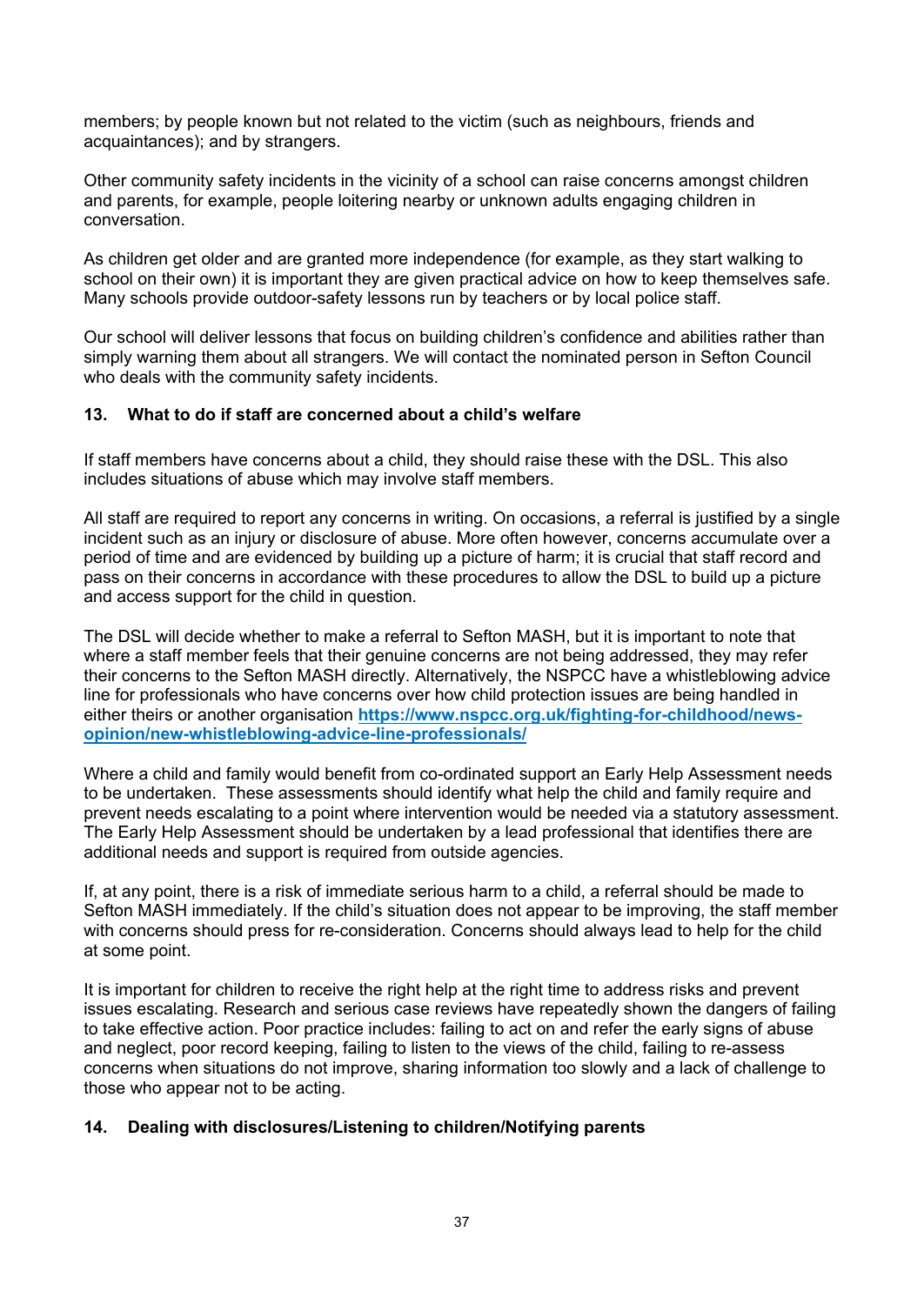The way in which a member of staff talks to a child who discloses abuse could influence the evidence that is put forward if there are subsequent proceedings, and it is important that staff do not jump to conclusions, ask leading questions, or put words in a child's mouth. If a child makes a disclosure to a member of staff or other adult working in school s/he should write a record of the conversation as soon as possible, stating exactly, in the child's words, what has been said, noting any action taken in cases of possible abuse. This must be signed and include the day of the week, date, time and place of the disclosure. A body map needs to be used when appropriate. All records must be locked in a secure place.

Inform the Designated Safeguarding Lead (DSL), who will evaluate the assessment and concern record Initial contact will be made with the MASH where necessary. The DSL can have a consultation with the MASH social worker to outline their concerns and the MASH will give advice. If it is the case that a referral must be made the DSL will complete the on-line form.

If a referral needs to be made, or consultation with any other agency is deemed necessary then we recognise that it is good practice to inform parents and child of actions to be taken, unless this puts the child at further risk of harm.

## **Multi-Agency Safeguarding Hub [MASH] Tel: 0151 934 4013/4481**

Staff must be aware that:

- It is not the responsibility of teachers, other staff or volunteers to investigate suspected cases of abuse
- They should not take any action beyond that agreed in the procedures established by the school and Sefton LSCB
- They cannot promise a child complete confidentiality instead they must explain that they may need to pass information to other professionals to help keep the child or other children safe

### **Listening to Children**

Experience and consultation with children show that a child will talk about their concerns and problems to people they feel they can trust, and they feel comfortable with. This will not necessarily be a teacher. It is therefore essential that all staff and volunteers in a school or establishment know how to respond sensitively to a child's concerns, who to approach for advice about them, and the importance of not guaranteeing complete confidentiality.

Any member of staff or volunteer in our school who is approached by a child wanting to talk will listen positively and reassure the child. They will record the discussion with the pupil as soon as possible and act in accordance with the school's child protection procedures.

If a child chooses to disclose, the member of staff or other adult in the school will:

- Be accessible and receptive
- Stay calm listen carefully at the child's pace
- Accept what is said take what is said seriously
- Reassure the child that they are right to tell
- Tell the child that this information must be passed on
- Make a written record, which should be signed and include the time, day, date, and your position in school
- Pass to the DSL or deputy with no delay

Staff or other adults will **never**:

- Make the child feel they are creating a problem or feel ashamed for reporting abuse
- Take photographs or examine an injury
- Investigate or probe, aiming to prove or disprove possible abuse, never ask leading questions;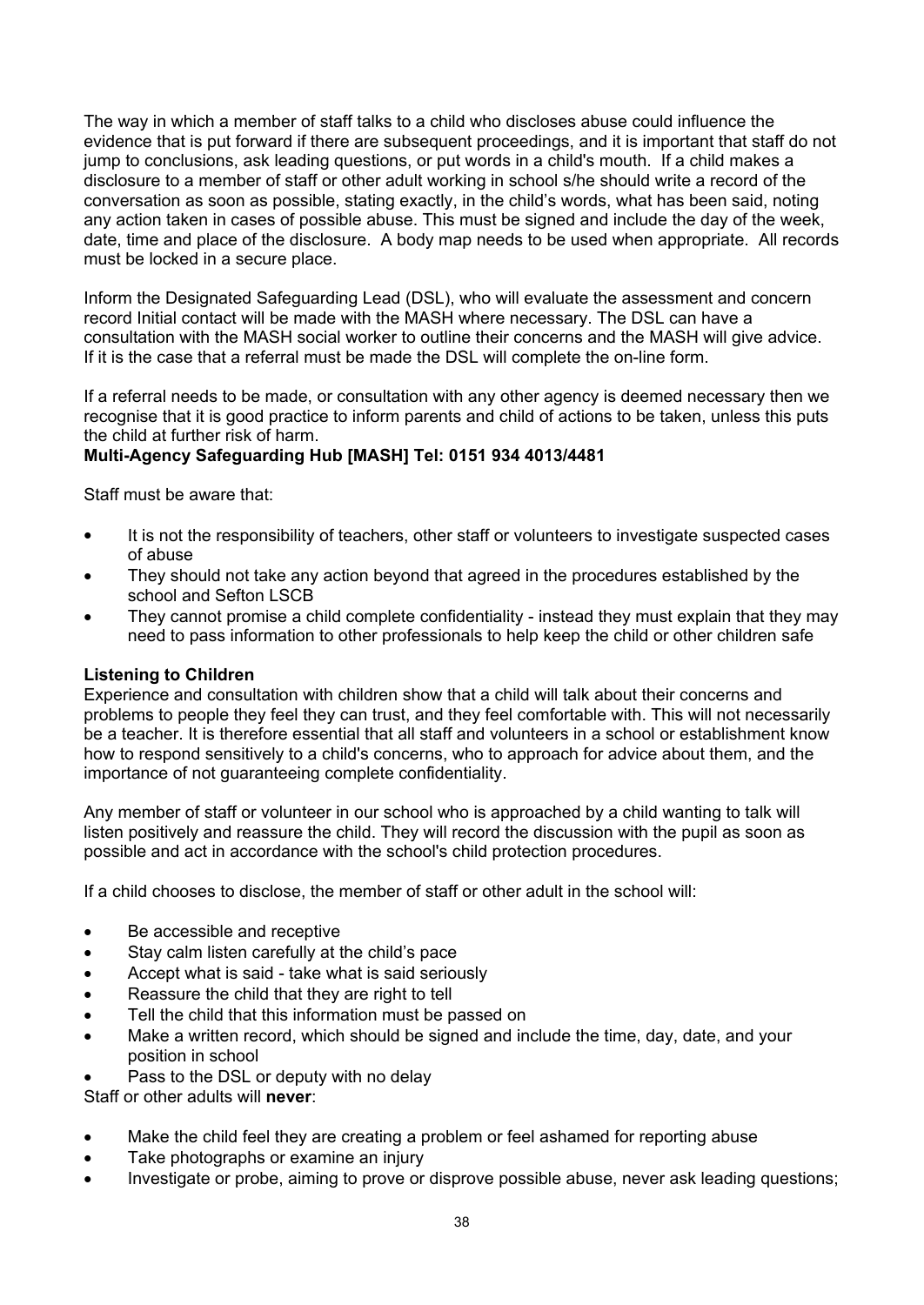- Make promises to children about confidentiality or keeping 'secrets'
- Assume that someone else will take the necessary action
- Jump to conclusions or react with shock, anger or horror
- Speculate or accuse anybody
- Confront another person (adult or child) allegedly involved
- Offer opinions about what is being said or about the person/s allegedly involved
- Forget to record what has been said;
- Fail to pass the information on to the correct person;
- Ask a child to sign a written copy of the disclosure.

For children with communication/language difficulties or who use alternative/ augmented communication systems, staff and other adults may need to take extra care to ensure that signs of abuse and neglect are identified and interpreted correctly, but concerns should be reported in the same manner as for other children. In some cases, it may be appropriate to seek the services of a professional interpreter.

## **Notifying Parents**

The school will normally seek to discuss any concerns about a pupil with their parents. This must be handled sensitively, and the DSL will contact the parent in the event of a concern, suspicion or disclosure. However, if the school believes that notifying parents could increase the risk to the child or exacerbate the problem, advice will first be sought from the MASH team.

Where there are concerns about fabricated illness, forced marriage or honour based abuse, parents should not be informed a referral is being made as to do so may place the child at a significantly increased risk.

### **15. Making a referral**

Concerns about a pupil or a disclosure should be discussed with the DSL who will help decide whether a referral to the MASH is appropriate. If a referral is needed, then the DSL should make it. However, anyone can make a referral and if for any reason a staff member thinks a referral is appropriate and one hasn't been made, they can and should consider making a referral themselves.

If a pupil is in immediate danger or is at risk of harm a referral should be made to MASH and/or the police immediately. Anybody can make a referral.

Where referrals are not made by the DSL, the DSL should be informed as soon as possible. MASH contact number: **0151 934 4013 / 0151 934 4481**

The person making the referral should provide the following information if available - note - absence of information must not delay a referral:

- Full name, any aliases, date of birth and gender of child/children
- Full family address and any known previous addresses
- Identity of those with [Parental Responsibility](http://trixresources.proceduresonline.com/nat_key/keywords/parental_respons.html)
- Names, date of birth and information about all household members, including any other children in the family, and significant people who live outside the child's household
- Ethnicity, first language and religion of children and parents/carers
- Any need for an interpreter, signer or other communication aid
- Any special needs of the child/ren
- Is the child registered at a school or regularly attending a school? If so, identify the school
- Any significant/important recent or historical events/incidents in the child or family's life
- Has the child recently spent time abroad or recently arrived in the area?
- Cause for concern including details of any allegations, their sources, timing and location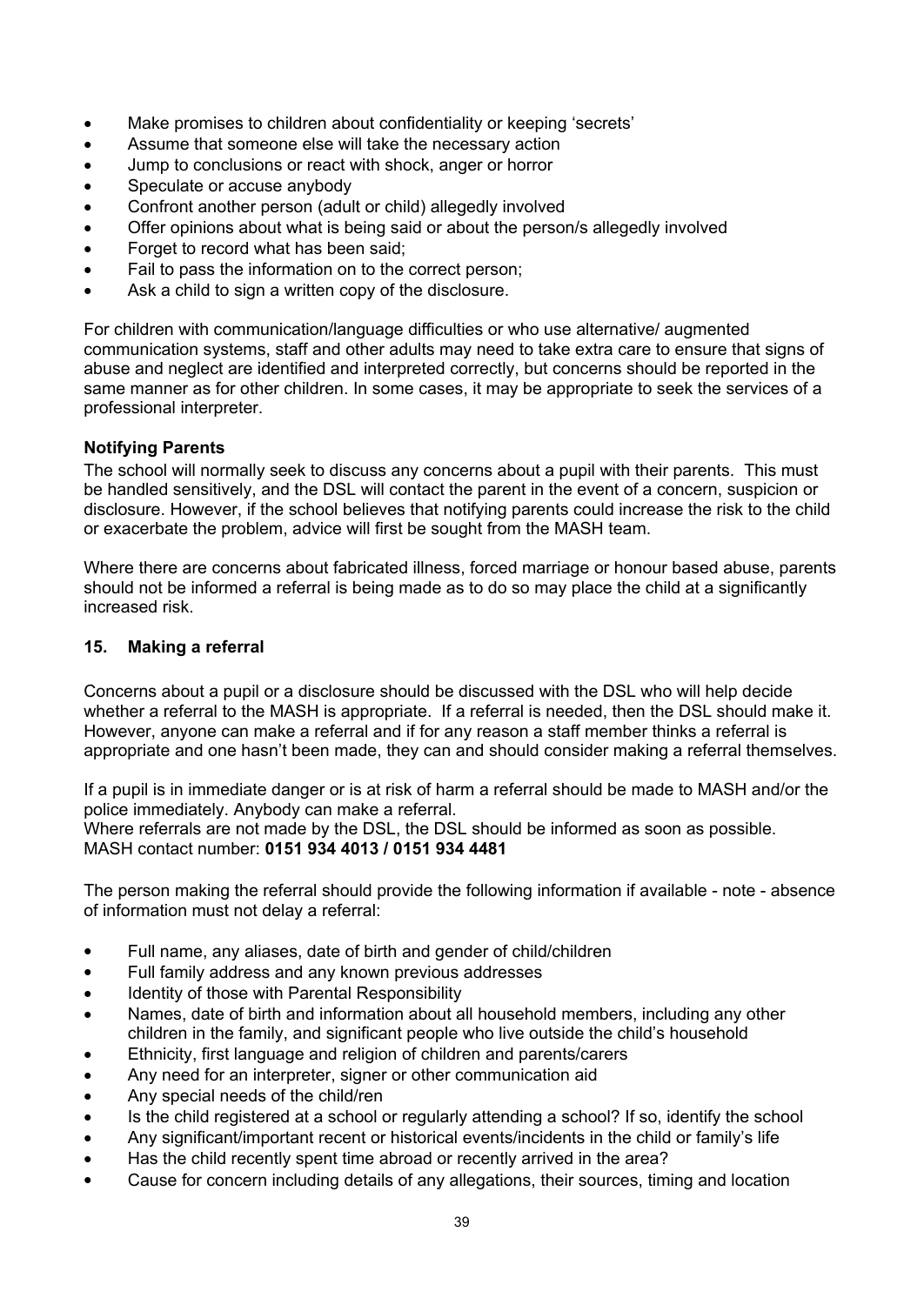- The identity and current whereabouts of the suspected/alleged perpetrator
- The child's current location and emotional and physical condition
- Whether the child is currently safe or needs immediate protection because of any approaching deadlines (e.g. child about to be collected by alleged abuser)
- The child's account and the parents' response to the concerns if known
- The referrer's relationship and knowledge of the child and parents/carers
- Known current or previous involvement of other agencies/professionals
- Information regarding parental knowledge of, and agreement to the referral

The MASH should make a decision within **one** working day of a referral being made about what course of action they are taking, and they should let the referrer know the outcome. The DSL will follow up on a referral should that information not be forthcoming. If, after a referral, the child's situation does not appear to be improving, the DSL will press for re-consideration using Sefton Escalation Policy and Procedures to ensure their concerns have been addressed and, most importantly, that the child's situation improves. The escalation policy can be found at: **[https://seftonlscb.safeguardingpolicies.org.uk/may-2017/sec-17-escalation-procedure](https://seftonlscb.safeguardingpolicies.org.uk/may-2017/sec-17-escalation-procedure-resolution-of-professional-disagreement/175-notification-to-lscb-of-invoking-escalation-procedure)[resolution-of-professional-disagreement/175-notification-to-lscb-of-invoking-escalation](https://seftonlscb.safeguardingpolicies.org.uk/may-2017/sec-17-escalation-procedure-resolution-of-professional-disagreement/175-notification-to-lscb-of-invoking-escalation-procedure)[procedure](https://seftonlscb.safeguardingpolicies.org.uk/may-2017/sec-17-escalation-procedure-resolution-of-professional-disagreement/175-notification-to-lscb-of-invoking-escalation-procedure)**

## **16. Peer-on-Peer Abuse**

At our school we recognise that children can abuse their peers. Abuse will never be tolerated or passed off as "banter", "just having a laugh" "boys will be boys" or "part of growing up", as this can lead to a culture of unacceptable behaviours and an unsafe environment for children.

We also recognise the gendered nature of peer-on-peer abuse. However, all peer-on-peer abuse is unacceptable and will be taken seriously.

Peer-on-peer abuse is when children abuse other children. This type of abuse can take place inside and outside of school and online. All staff should be aware that safeguarding issues can manifest themselves via peer on peer abuse. This is most likely to include, but may not be limited to:

- Bullying (including cyber-bullying, prejudice-based and discriminatory bullying)
- Abuse in intimate personal relationships between peers
- Physical abuse such as hitting, kicking, shaking, biting, hair pulling, or otherwise causing physical harm (this may include an online element which facilitates, threatens and/or encourages physical abuse)
- Sexual violence, such as rape, assault by penetration and sexual assault (this may include an online element which facilitates, threatens and/or encourages sexual violence)
- Sexual harassment, such as sexual comments, remarks, jokes and online sexual harassment, which may be standalone or part of a broader pattern of abuse
- Causing someone to engage in sexual activity without consent, such as forcing someone to strip, touch themselves sexually, or to engage in sexual activity with a third party
- Consensual and non-consensual sharing of nudes and semi nudes' images and/or videos (also known as sexting or youth produced sexual imagery)
- Upskirting, which typically involves taking a picture under a person's clothing without their permission, with the intention of viewing their genitals or buttocks to obtain sexual gratification, or cause the victim humiliation, distress or alarm
- Initiation/hazing type violence and rituals (this could include activities involving harassment, abuse or humiliation used as a way of initiating a person into a group and may also include an online element)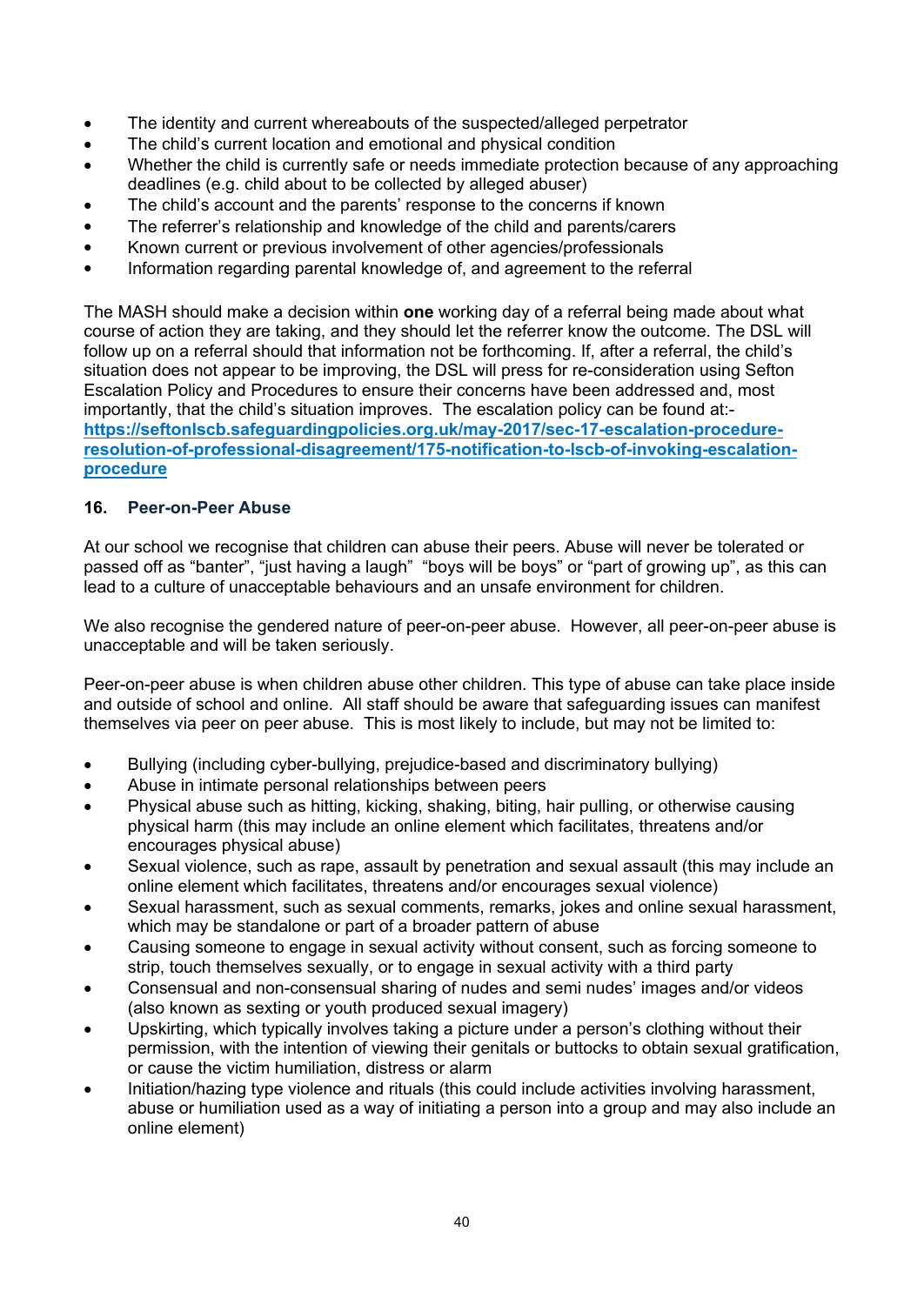Where children abuse their peers online, this can take the form of, for example, abusive, harassing, and misogynistic messages; the non-consensual sharing of indecent images, especially around chat groups; and the sharing of abusive images and pornography, to those who don't want to receive such content.

## **Peer on Peer Abuse can include grooming children for sexual and criminal exploitation.**

In areas where gangs are prevalent, older children may attempt to recruit younger children using any or all the above methods. Children and Young People suffering from Child Criminal and Sexual Exploitation themselves may be forced to recruit other young people under threat of violence.

## **Response from school to the allegation**

When an allegation is made by a child against another child, members of staff should consider whether the complaint raises a child protection/safeguarding concern. If there is a safeguarding concern:

- Our Designated Safeguarding Lead will be informed
- A factual record will be made of the allegation, but no attempt at this stage should be made to investigate the circumstances
- Our DSL will contact Children's Social Care to discuss the case. It is possible that they may be already aware of safeguarding concerns around this young person. The DSL will follow through the outcomes of the discussion and make a MASH referral where appropriate
- The DSL will make a record of the concern, the discussion and any outcome and keep a copy in both children's files
- If the allegation indicates a potential criminal offence has taken place, the police should be contacted at the earliest opportunity and parents informed (of both the children being complained about and the alleged victim)
- It may be appropriate to exclude the child being complained about for a period according to St. John's Church of England behaviour policy and procedures
- Where neither Children's Social Care nor the police accept the complaint, a thorough school investigation should take place into the matter using the school's usual disciplinary procedures
- In situations where the school considers a safeguarding risk is present, a risk assessment should be prepared along with a preventative, supervision plan
- The plan should be monitored, and a date set for a follow-up evaluation with everyone concerned
- Where neither Children's Social Care or the police accept the complaint, a thorough school investigation should take place into the matter using the school's usual disciplinary procedures

## **Our staff understand that, even where peer on peer abuse is not being reported, it does not mean it's not happening**

**17. Sexual violence and sexual harassment between children in schools/sexually harmful behaviours St. John's Church of England Primary School** *follows the DfE's advice about sexual violence and sexual harassment between children in schools and colleges Sexual Violence and Sexual Harassment Between Children in Schools and Colleges (2021).* 

At (name of school) we recognise that sexual violence and/or sexual harassment can happen anywhere including educational settings. Where concerns of sexual violence or sexual harassment are witnessed, disclosed or reported to the school (including those that have happened outside of school) the concern will be taken seriously. We recognise that sexual violence and harassment exist on a continuum and may overlap; they can occur online and face to face (both physical and verbal) and are never acceptable.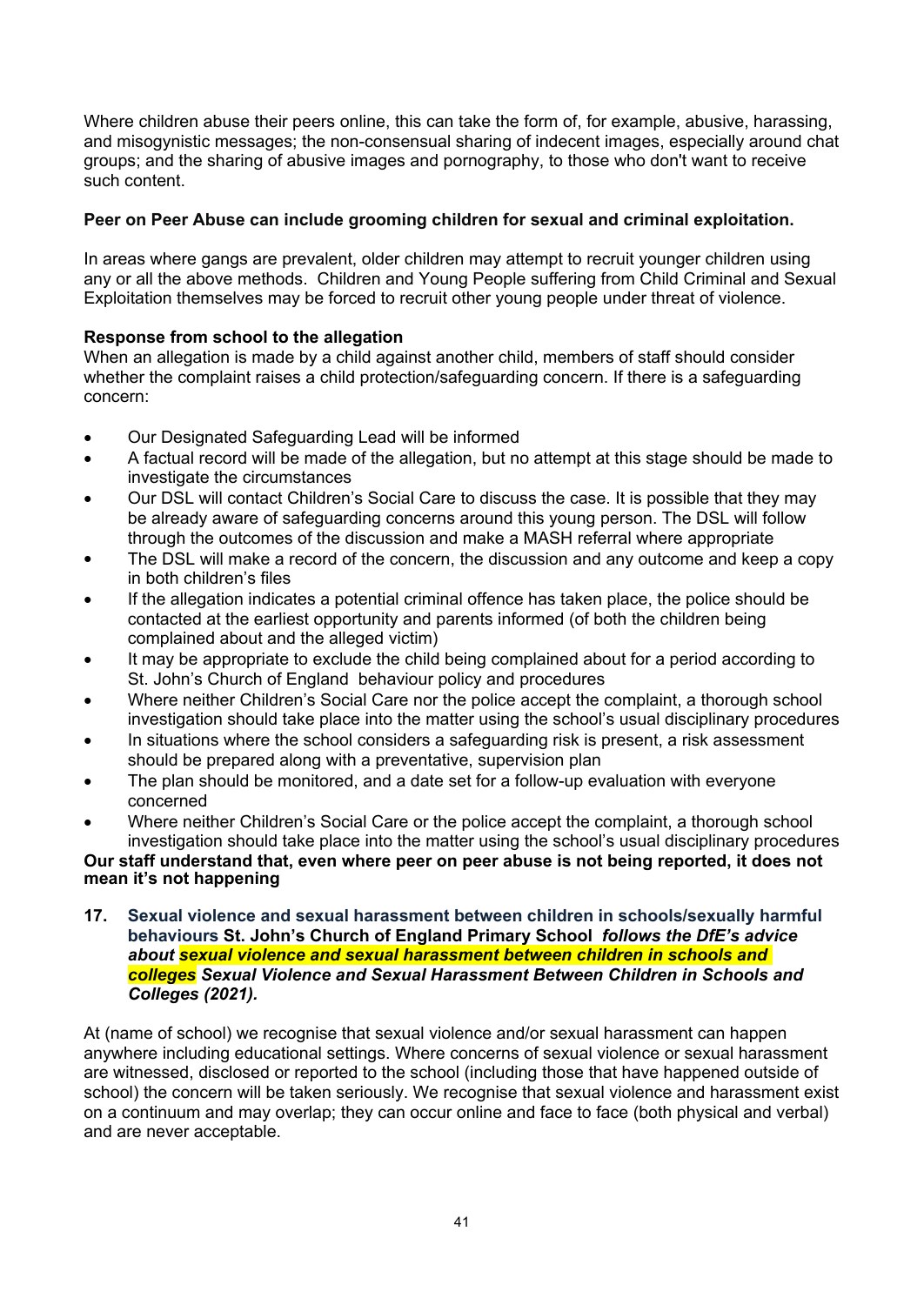Sexual violence and sexual harassment can occur between two children of any sex. They can also occur through a group of children sexually assaulting or sexually harassing a single child or group of children. It is more likely that girls will be the victims of sexual violence.

Sexual violence and sexual harassment are not acceptable at St. John's Church of England Primary School. Behaviours such as making sexual remarks, grabbing bottoms, breasts and genitalia is not 'banter' or 'having a laugh' and will never be tolerated.

At our school if a child (victim) reports an incident, our staff will reassure the child that they are being taken seriously and that they will be supported and kept safe. A child should never be given the impression that they are creating a problem by reporting sexual violence or sexual harassment and nor should a victim ever be made to feel ashamed for making a report.

St. John's Church of England Primary School recognises that the following children can be especially vulnerable to sexual violence and sexual harassment:

- Children with Special Educational Needs and Disabilities (SEND);
- Children/young people who are Lesbian, Gay, Bisexual, or Trans, Questioning (LGBTQ) or who are perceived to be LGBTQ by their peers.

### **Sexual Violence:**

Sexual violence refers to sexual offences under the Sexual Offences Act 2003:

- **Rape:** A person (A) commits an offence of rape if: he intentionally penetrates the vagina, anus or mouth of another person (B) with his penis, B does not consent to the penetration and A does not reasonably believe that B consents.
- **Assault by Penetration:** A person (A) commits an offence if: s/he intentionally penetrates the vagina or anus of another person (B) with a part of her/his body or anything else, the penetration is sexual, B does not consent to the penetration and A does not reasonably believe that B consents.
- **Sexual Assault:** A person (A) commits an offence of sexual assault if: s/he intentionally touches another person (B), the touching is sexual, B does not consent to the touching and A does not reasonably believe that B consents.
- **Consent:** Someone consents to vaginal, anal or oral penetration only if s/he agrees by choice to that penetration and has the freedom and capacity to make that choice. Consent to sexual activity may be given to one sort of sexual activity but not another, e.g. to vaginal but not anal sex or penetration with conditions, such as wearing a condom. Consent can be withdrawn at any time during sexual activity and each time activity occurs.

### **Sexual Harassment:**

Sexual harassment is 'unwanted conduct of a sexual nature' that can occur online and offline.

Sexual harassment is likely to:

 Violate a child's dignity, and/or make them feel intimidated, degraded or humiliated and/or create a hostile, offensive or sexualised environment

Sexual harassment can include: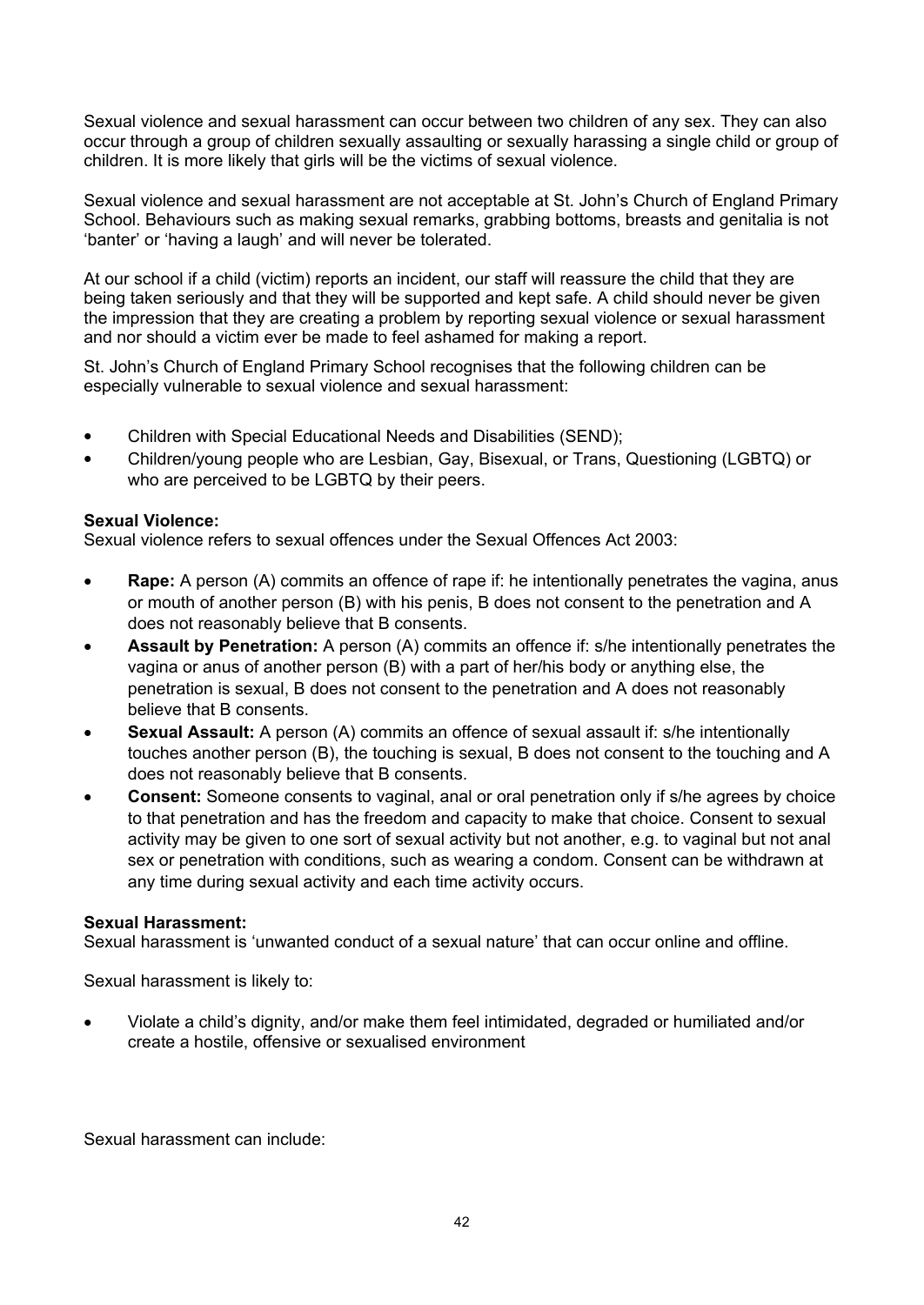- Sexual comments, such as: telling sexual stories, making lewd comments, making sexual remarks about clothes and appearance, calling someone sexualised names
- Sexual 'jokes' or taunting
- Physical behaviour, such as: deliberately brushing against someone, interfering with someone's clothes, displaying pictures, photos or drawings of a sexual nature
- Online sexual harassment, which might include: non-consensual sharing of sexual images and videos and sharing sexual images and videos (see Sharing of nudes and semi nudes, Youth produced sexual imagery (Sexting), inappropriate sexual comments on social media exploitation; coercion and threats. Online sexual harassment may be stand alone, or part of a wider pattern of sexual violence and/or sexual harassment

## **Harmful sexual behaviours:**

Children's sexual behaviours exist on a wide continuum, from normal and developmentally expected to inappropriate, problematic, abusive and violent. Harmful sexual behaviours refers to problematic, abusive and violent sexual behaviours which are developmentally inappropriate and may cause developmental damage. For more information see NSPCC Harmful Sexual Behaviours. This can be found at.**[https://learning.nspcc.org.uk/research-resources/2019/harmful-sexual-behaviour](https://learning.nspcc.org.uk/research-resources/2019/harmful-sexual-behaviour-framework)[framework.](https://learning.nspcc.org.uk/research-resources/2019/harmful-sexual-behaviour-framework)**

When considering harmful sexual behaviours, ages and the stages of development of the children are critical factors to consider. Sexual behaviour between children can be considered harmful if one of the children is much older. However, a younger child can abuse an older child, particularly if they have power over them. A useful tool is: Brook Traffic Light Tool.

## **Harmful sexual behaviours will be considered in a child protection context.**

St. John's Church of England Primary School recognises that children displaying harmful sexual behaviours have often experienced their own abuse and trauma and they will be offered appropriate support.

St. John's Church of England Primary School has a clear set of values which are; Respect, Responsibility, Compassion, Thankfulness, Truthfulness, Trust and these will be upheld and demonstrated throughout all aspects of school life. The school has a Behaviour Policy and Anti-Bullying Policy. The PSHE and SRE curriculum cover the following issues according to the age and stage of development of the children: healthy and respectful relationships:

- What respectful behaviour looks like
- Gender roles, stereotyping, equality
- Body confidence and self-esteem
- Prejudiced behaviour
- That sexual violence and sexual harassment is always wrong

## **Up skirting**

St. John's Church of England Primary School will ensure that all staff and children are aware of the changes to the Voyeurism (Offences) Act 2019 which criminalise the act of 'up skirting'. The Criminal Prosecution Service (CPS) defines 'up skirting' as: "a colloquial term referring to the action of placing equipment such as a camera or mobile phone beneath a person's clothing to take a voyeuristic photograph without their permission. It is not only confined to victims wearing skirts or dresses and equally applies when men or women are wearing kilts, cassocks, short or trousers. It is often performed in crowded public places, for example on public transport or at music festivals, which can make it difficult to notice offenders". Incidents of up skirting in the school will not be tolerated.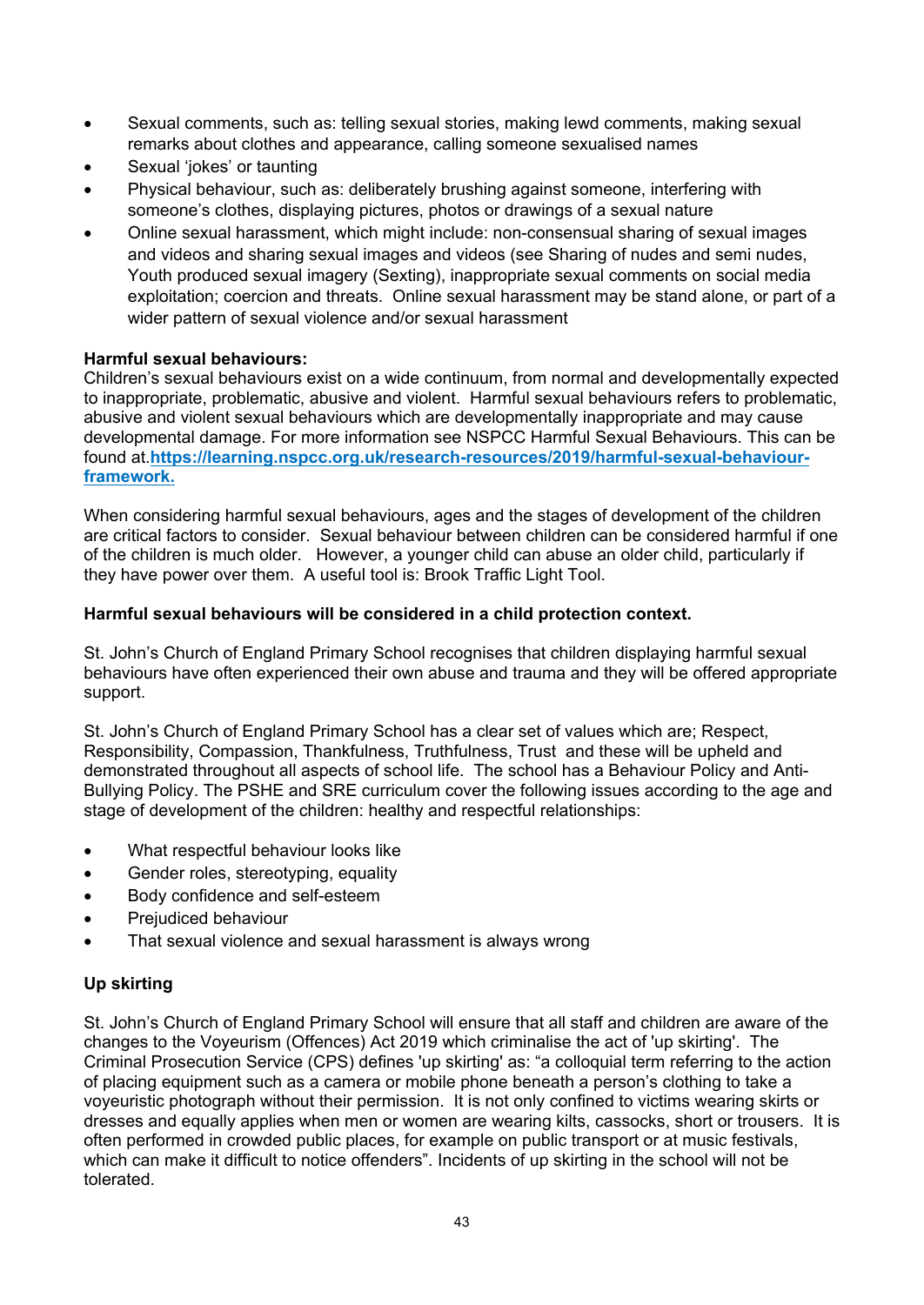## **Responding to allegations of sexual harassment and sexual violence**

If staff have any concerns about sexual violence or sexual harassment, or a child makes a report to them, St. John's Church of England Primary School will make decisions on a case-by-case basis, with the DSL (or a deputy) taking a leading role and using their professional judgment, supported by other agencies, such as children's social care and the police as required. The management of children and young people who display sexually harmful behaviour is complex and St. John's Church of England Primary School will work with other relevant agencies to maintain the safety of the whole school community.

Our school will complete a risk and needs assessment for all reports of sexual violence that take place both on and off line. The need for a risk and needs assessment for reports of sexual harassment will be considered on a case by case basis. The assessment will consider:

- The victim, especially their protection and support
- The alleged perpetrator
- All the other children (and, if appropriate, adult students and staff) at the school or college, especially any actions that are appropriate to protect them

### **See Appendix 7 Risk Assessment sexual harassment and sexual violence**

St. John's Church of England Primary School will ensure that appropriate measures are put in place to safeguard and support the victim, the alleged perpetrator and the school community.

St. John's Church of England Primary School will make decisions on a case-by-case basis, with the DSL (or a deputy) taking a leading role and using their professional judgment, supported by other agencies, such as children's social care and the police as required.

The DSL will meet the victim's parents or carers with the victim present to discuss what arrangements are being put in place to safeguard the victim and understand their wishes in terms of support they may need and how the report will be progressed.

if a report is determined to be unsubstantiated, unfounded, false or malicious, the designated safeguarding lead should consider whether the child and/or the person who has made the allegation needs help or may have been abused by someone else and this is a cry for help. In such circumstances, a referral to children's social care may be appropriate.

if a report is shown to be deliberately invented or malicious, the school or college should consider whether any disciplinary action is appropriate against the individual who made it.

Lucy Faithful Foundation provides support, advice, and information on how to prevent it, links to organisations and helplines, resources about HSB by children, internet safety, sexual development and preventing child sexual abuse. **[https://www.stopitnow.org.uk/concerned-about-a-child-or](https://www.stopitnow.org.uk/concerned-about-a-child-or-young-persons-sexual-behaviour/preventing-harmful-sexual-behaviour/?utm_campaign=1540968_HSB%20Toolkit%20email_SOCIAL%20MEDIA&utm_medium=email&utm_source=Lucy%20Faithfull%20Foundation&dm_i=48W7,X10O,38NO7C,43A9L,1)[young-persons-sexual-behaviour/preventing-harmful-sexual](https://www.stopitnow.org.uk/concerned-about-a-child-or-young-persons-sexual-behaviour/preventing-harmful-sexual-behaviour/?utm_campaign=1540968_HSB%20Toolkit%20email_SOCIAL%20MEDIA&utm_medium=email&utm_source=Lucy%20Faithfull%20Foundation&dm_i=48W7,X10O,38NO7C,43A9L,1)[behaviour/?utm\\_campaign=1540968\\_HSB%20Toolkit%20email\\_SOCIAL%20MEDIA&utm\\_me](https://www.stopitnow.org.uk/concerned-about-a-child-or-young-persons-sexual-behaviour/preventing-harmful-sexual-behaviour/?utm_campaign=1540968_HSB%20Toolkit%20email_SOCIAL%20MEDIA&utm_medium=email&utm_source=Lucy%20Faithfull%20Foundation&dm_i=48W7,X10O,38NO7C,43A9L,1) [dium=email&utm\\_source=Lucy%20Faithfull%20Foundation&dm\\_i=48W7,X10O,38NO7C,43A9](https://www.stopitnow.org.uk/concerned-about-a-child-or-young-persons-sexual-behaviour/preventing-harmful-sexual-behaviour/?utm_campaign=1540968_HSB%20Toolkit%20email_SOCIAL%20MEDIA&utm_medium=email&utm_source=Lucy%20Faithfull%20Foundation&dm_i=48W7,X10O,38NO7C,43A9L,1) [L,](https://www.stopitnow.org.uk/concerned-about-a-child-or-young-persons-sexual-behaviour/preventing-harmful-sexual-behaviour/?utm_campaign=1540968_HSB%20Toolkit%20email_SOCIAL%20MEDIA&utm_medium=email&utm_source=Lucy%20Faithfull%20Foundation&dm_i=48W7,X10O,38NO7C,43A9L,1)[1](https://www.stopitnow.org.uk/concerned-about-a-child-or-young-persons-sexual-behaviour/preventing-harmful-sexual-behaviour/?utm_campaign=1540968_HSB%20Toolkit%20email_SOCIAL%20MEDIA&utm_medium=email&utm_source=Lucy%20Faithfull%20Foundation&dm_i=48W7,X10O,38NO7C,43A9L,1)**

All incidents will be recorded. The school will pay due regard to the Department for Education guidance: Searching, Screening and Confiscation advice 2018 which can be found at **[https://assets.publishing.service.gov.uk/government/uploads/system/uploads/attachment\\_da](https://assets.publishing.service.gov.uk/government/uploads/system/uploads/attachment_data/file/674416/Searching_screening_and_confiscation.pdf) [ta/file/674416/Searching\\_screening\\_and\\_confiscation.pdf](https://assets.publishing.service.gov.uk/government/uploads/system/uploads/attachment_data/file/674416/Searching_screening_and_confiscation.pdf)**.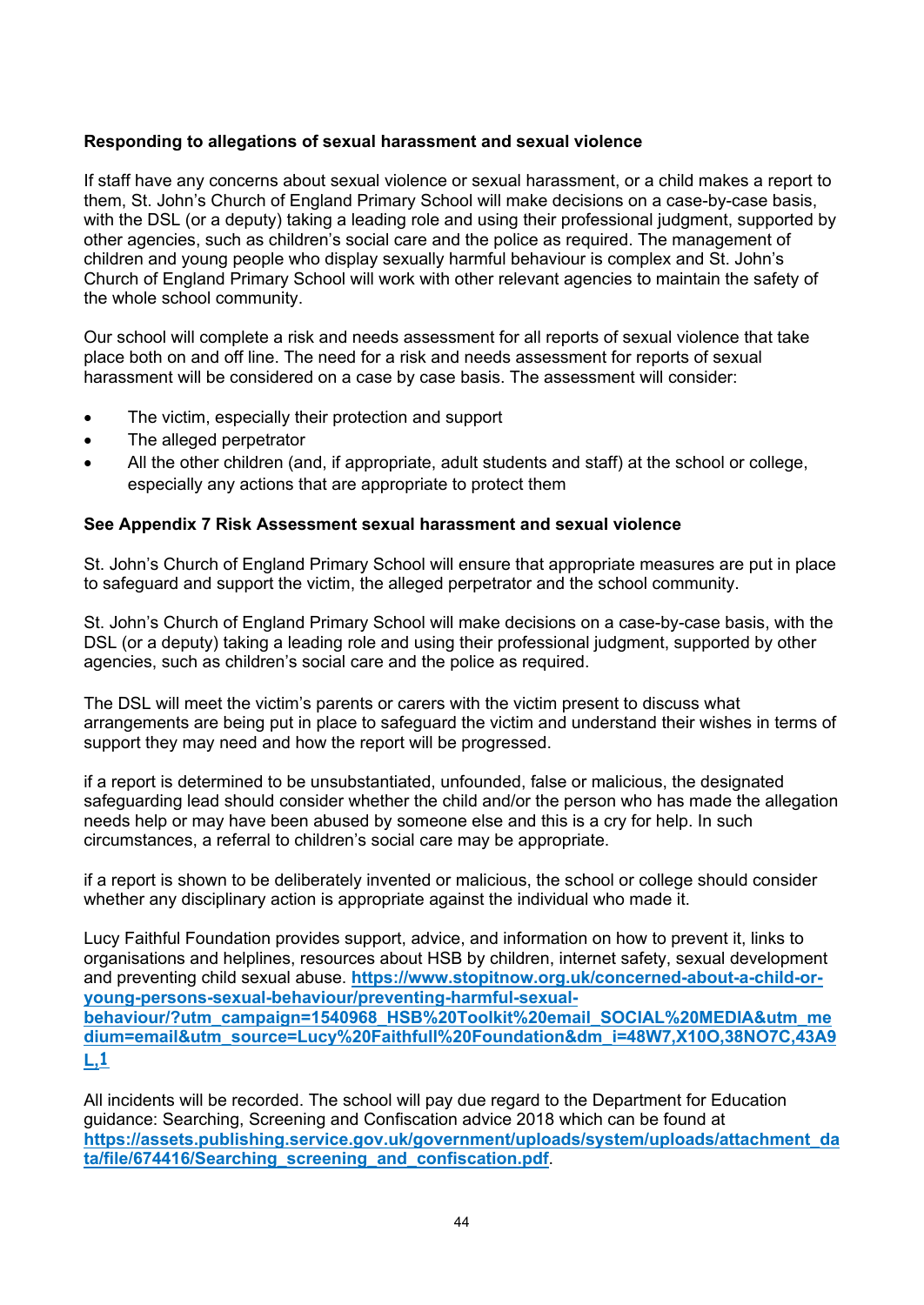### **18. Partnership with parents**

The school shares a purpose with parents to educate, keep children safe from harm and to have their welfare promoted. We are committed to working with parents positively, openly and honestly.

We ensure that all parents are treated with respect, dignity and courtesy. We respect parents' rights to privacy and confidentiality and will not share sensitive information unless we have permission, or it is necessary to do so in order to protect a child.

The school will, in most circumstances, endeavour to discuss all concerns about their children with parents. There may, however, be exceptional circumstances when the school will discuss concerns with Children's Social Care and/or the Police without parental knowledge. The school will, of course, always aim to maintain a positive relationship with all parents.

The Child Protection Policy and procedures is available on request.

### **19. Working with professionals-multi-agency working**

The School recognises and is committed to its responsibility to work with other professionals and agencies both to ensure children's needs are met and to protect them from harm. We will endeavour to identify those children and families who may benefit from the intervention and support of external professionals and will seek to enable referrals (in discussion with parents) as appropriate. Information on the Early Help Assessment process is available at **[https://www.sefton.gov.uk/social-care/children-and-young-people/early-help/early-help](https://www.sefton.gov.uk/social-care/children-and-young-people/early-help/early-help-information-for-professionals.aspx)[information-for-professionals.aspx](https://www.sefton.gov.uk/social-care/children-and-young-people/early-help/early-help-information-for-professionals.aspx)**.

Schools are not the investigating agency when there are child protection concerns and thus, the school will pass all relevant cases to the statutory agencies, which we will support in undertaking their roles. Staff should understand that alongside this, the school may have a crucial role in supporting the child whilst investigations and assessments take place.

**Multi-Agency Working** -The School recognises the importance of multi-agency working and will ensure that staff are enabled to attend relevant safeguarding meetings, including Child Protection Conferences, Core Group meetings, Strategy Meetings, Child in Need meetings and Early Help/Team around the Family meetings.

We will also work with local partners, families and communities in our efforts to ensure our school understands and embraces our local context and values in challenging extremist views and to assist in the broadening of our children's experiences and horizons. We will help support pupils who may be vulnerable to such influences as part of our wider safeguarding responsibilities, offering support and assistance from external agencies where required.

### **20. Supervision**

At St. John's Church of England Primary School, supervision provides support, coaching and training for staff and promotes the interests of children and fosters a culture of mutual support, teamwork and continuous improvement which encourages the confidential discussion of sensitive issues.

Supervision provides opportunities for staff to:

- discuss any issues particularly concerning children's development or wellbeing;
- identify solutions to address issues as they arise; and
- receive coaching to improve their personal effectiveness.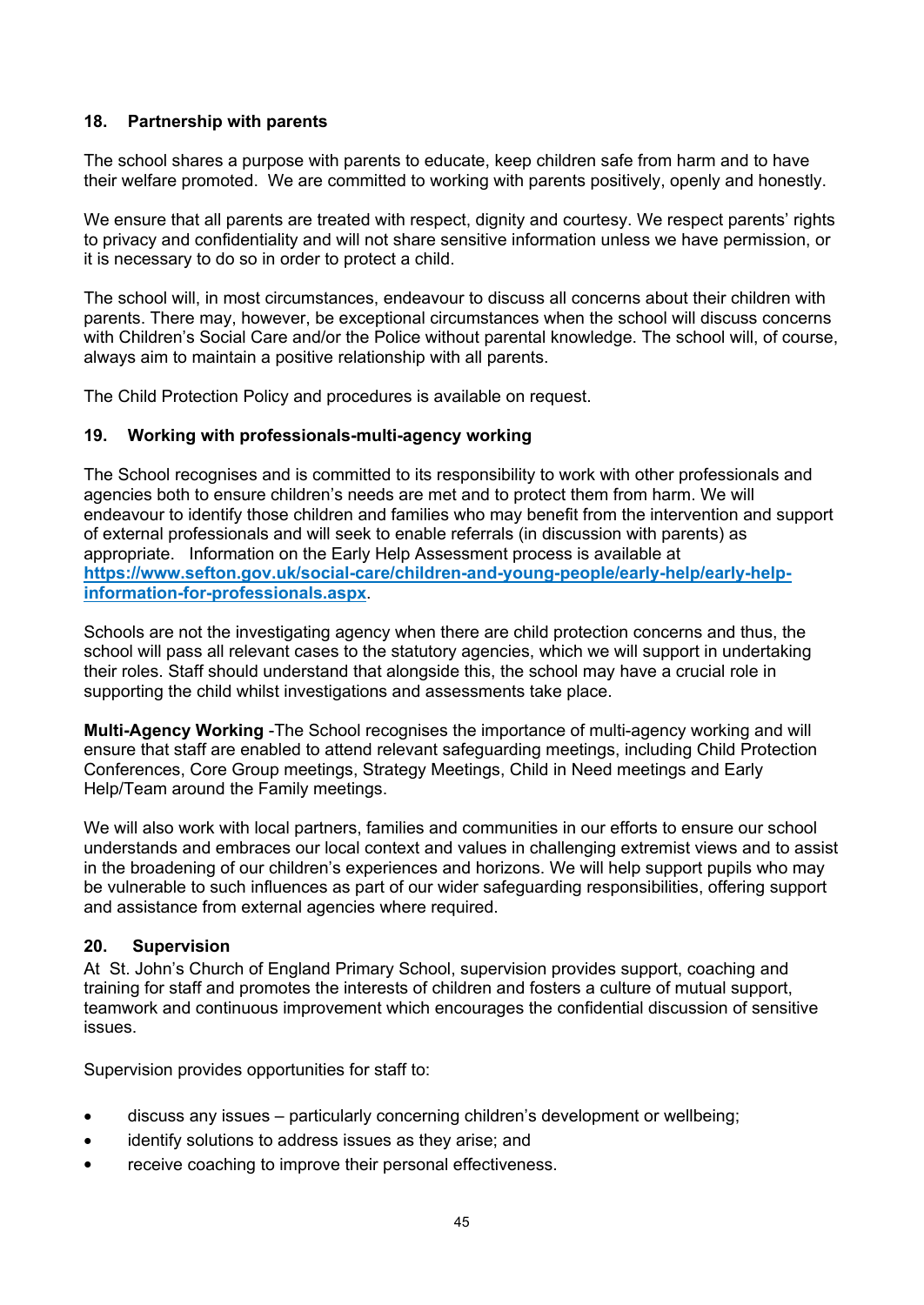Regular staff appraisals are carried out to review their practice to ensure they improve; identify any training needs and secure opportunities for continued professional development.

Staff will be supported and supervised by our Emma Thomas our designated safeguarding lead and the deputy safeguarding leads.

The designated safeguarding lead will be supported by Cath Ascroft our safeguarding governor.

#### *\*Any member of staff affected by issues arising from concerns for a child's welfare or safety can seek support from the DSL. The DSL can put staff and parents in touch with outside agencies for professional support if they so wish.*

Child Protection and Safeguarding advice and support is available from Tracy McKeating. LA Education Safeguarding Lead who can be contacted on 07837863075/**[tracy.mckeating@sefton.gov.uk](mailto:tracy.mckeating@sefton.gov.uk)**

## **21. Confidentiality and information sharing**

Effective sharing of information between practitioners and local organisations and agencies is essential for early identification of need, assessment and service provision to keep children safe previous. Serious Case Reviews (SCR's) have highlighted that missed opportunities to record and thereby understand the significance of sharing information in a timely manner can have severe consequences for the safety and welfare of children (Working Together to Safeguard Children 2018 para 23).

We will adopt the information sharing principles detailed in statutory safeguarding guidance contained within:

- DfE Keeping Children Safe in Education (KCSIE) 2021 paragraphs 105 to 113
- HM Working Together to Safeguard Children 2018 Para 23 to27 and on pages 20 and 21
- Sefton Strategic Safeguarding Board policies and procedures

Timely information sharing is essential for effective safeguarding. This school/college will share safeguarding information as appropriate in keeping with the principles outlined in the government guidance document, **[Information sharing: Advice for practitioners providing safeguarding](https://www.gov.uk/government/publications/safeguarding-practitioners-information-sharing-advice)  [services to children, young people, parents and carers \(DfE 2018\)](https://www.gov.uk/government/publications/safeguarding-practitioners-information-sharing-advice)**. This guidance has been produced to support practitioners in the decisions they take to share information, which reduces the risk of harm to children and young people and promotes their well-being.

Safeguarding and child protection information is confidential and personal. Other than the agreed communication lines in school, it is for the DSL(s) to decide what information needs to be shared, with whom, how and when, and whether consent needs to be gained for this process.

Neither the Data Protection Act 2018 nor GDPR prevent, or limit, the sharing, or withholding, of information for the purposes of keeping children safe. Information which is sensitive and personal will be treated as 'special category personal data' for the purposes of compliance with GDPR.

Legal and secure information sharing between schools, Children's Social Care and other local agencies is essential for keeping children safe and ensuring they get the support they need. Information can be shared without consent where there is good reason to do so, and that the sharing of information will enhance the safeguarding of a child in a timely manner but it is not possible to gain consent, it cannot be reasonably expected that a practitioner gains consent, or if to gain consent would place a child at risk.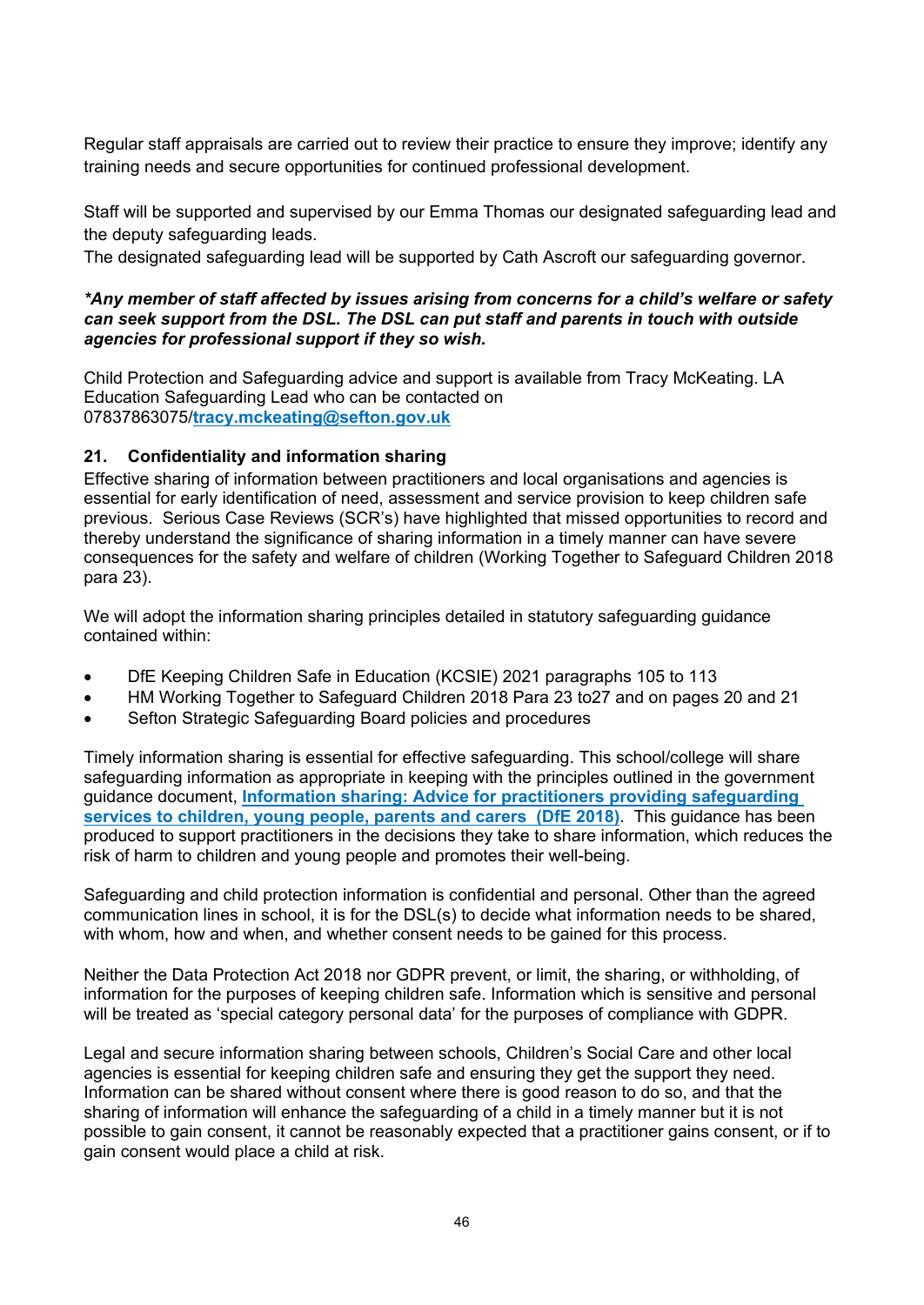Fears about sharing information **must not** be allowed to stand in the way of promoting the welfare and protecting the safety of children. As with all data sharing, appropriate organisational and technical safeguards will be in place.

Under the Data Protection Act 2018 and the GDPR, schools are permitted to withhold children's' personal data where, for example, a child is in a refuge or other form of emergency accommodation and to provide the information would place a child at risk.

If a member of staff needs to seek advice about a safeguarding situation for a child independently for the purposes of keeping a child safe (specifically with the Children's Social Care), it is appropriate for the detail to be discussed in an initial consultation with the MASH.

**All staff are made aware that they cannot keep 'secrets' and absolute confidentiality with children, and that if a child discloses abuse or gives information that suggests they may be at risk, this MUST be passed on to the DSL as soon as possible. The child should be told who their disclosure will be shared with and what will happen next.**

## **22. Record Keeping/Child Protection File**

Any concerns about a child will be recorded in writing as soon as possible. All records will provide a factual and evidence-based account and there will be accurate recording of any actions. Records will be signed, dated and, where appropriate, witnessed. Where an opinion or professional judgement is recorded this should be clearly stated as such.

At no time should an individual teacher/member of staff or school be asked to or consider taking photographic evidence of any injuries or marks to a child's person; this type of behaviour could lead to the staff member being taken into managing allegations procedures. The body map should be used in accordance with the guidance. Any concerns should be reported and recorded without delay to the appropriate safeguarding services e.g. MASH or the child's social worker if already an open case to social care.

A chronology will be kept in the main school file. Staff, particularly pastoral staff, will record any minor concerns on the chronology and will take responsibility for alerting the Designated Safeguarding Lead should the number of concerns rise or, in their professional judgement, become significant.

### **Child Protection File**

The Designated Safeguarding Lead is responsible for ensuring that child protection files are kept up to date. Information should be kept confidential and stored securely. It is good practice to keep concerns and referrals in a separate child protection file for each child. Records should include:

- A clear and comprehensive summary of the concern;
- Details of how the concern was followed up and resolved;
- A note of any action taken, decisions reached and the outcome.

They should ensure the file is only accessed by those who need to see it and where the file or content within it is shared, this happens in line with information sharing advice as set out in Part one and Part two KCSIE 2021.

Where children leave the school or college (including in year transfers) the designated safeguarding lead should ensure their child protection file is transferred to the new school or college as soon as possible, and within 5 days for an in-year transfer or within the first 5 days of the start of a new term. This should be transferred separately from the main pupil file, ensuring secure transit, and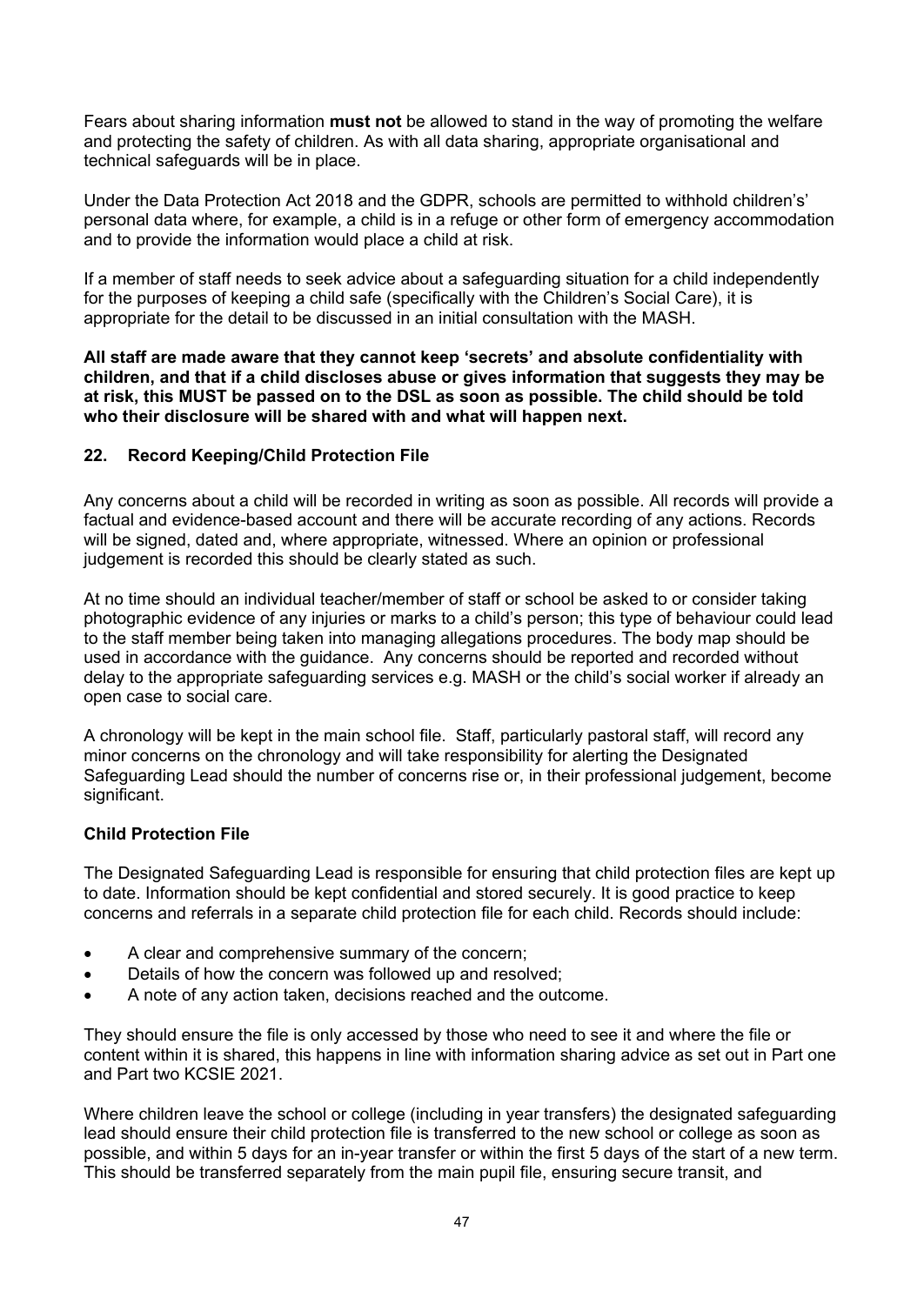confirmation of receipt should be obtained. Receiving schools and colleges should ensure key staff such as DSL's and SENCOs or the named person with oversight for SEN in colleges, are aware as required.

Where there is an existing risk management plan/assessment in place for behaviours that are deemed potentially harmful to the pupil or others (i.e. self-harming or harmful sexualised behaviour), this information must be shared with the destination provision prior to the pupil starting so that appropriate care and control measures can be put in place to mitigate the potential of any risk of further harm occurring. The DSL will also consider if it would be appropriate to share any information with the new school or college in advance of a child leaving, for example prior to a transfer programme.

## **Why recording is important**

Our staff will be encouraged to understand why it is important that recording is comprehensive and accurate and what the messages from previous serious case reviews are in terms of recording and sharing information. It is often when a chronology of information is pieced together that the level of concern escalates or the whole or wider picture becomes known.

We acknowledge without information being recorded it can be lost. This could be crucial information, the importance of which is not always necessarily apparent at the time. On occasions, this information could be crucial evidence to safeguard a child or be evidence in future criminal prosecutions.

Records will be kept up to date and reviewed regularly by the Snr Designated Safeguarding Lead to evidence and support actions taken by staff in discharging their safeguarding arrangements. Original notes will be retained (but clearly identified as such) as this is a contemporaneous account; they may be important in any criminal proceedings arising from current or historical allegations of abuse or neglect.

A record will be made of all incidents where pupils have expressed racist, homophobic, extremist or radical views which will be monitored at a senior level.

Our St. John's Church of England Primary School will ensure all our files will be available for external scrutiny, for example by a regulatory agency or because of a serious case review or audit.

#### **23. Managing allegations or safeguarding concerns against a member of staff or person in school procedures. Appendix 9 Flowchart for Managing Allegations, Information for All Staff.**

These procedures must be followed in any case in which it is alleged that a member of staff (including supply staff and contractors), governor, visiting professional or volunteer has met the harm test, this includes where an adult has:

- a) Behaved in a way that has harmed a child or may have harmed a child
- b) Possibly committed a criminal offence against or related to a child
- c) Behaved towards a child or children in a way that indicates s/he may pose a risk of harm to children; or
- d) Behaved or may have behaved in a way that indicates they may not be suitable to work with children. **(This includes any behaviour that may have happened outside of school that might make the individual unsuitable to work with children. This is known as transferable risk.)**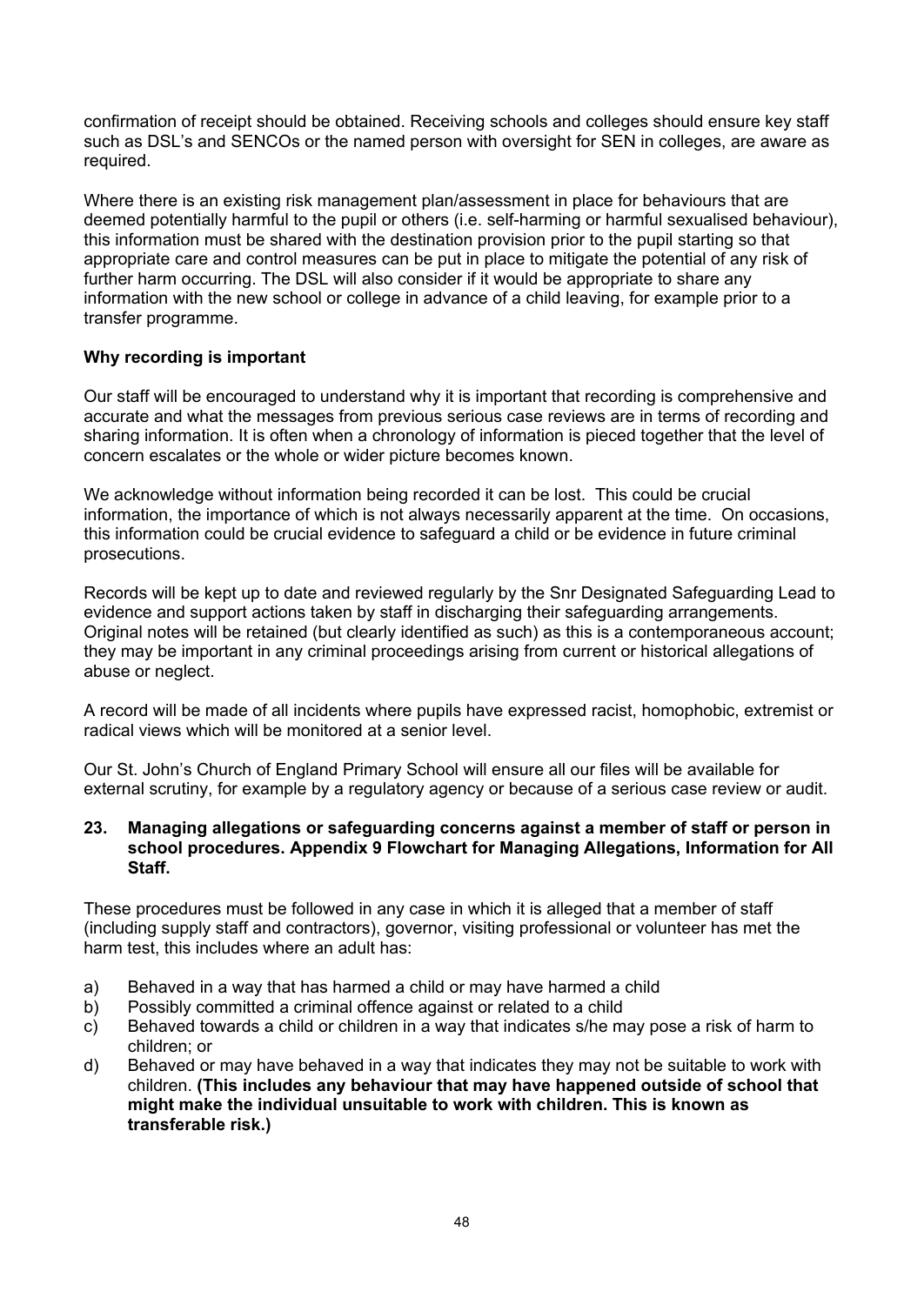All adults working in school have a duty to disclose to the head teacher/principal (or chair of governors where appropriate), where their relationships and associations both within and outside of the workplace (including online) may have implications for safeguarding children in school.

Examples of behaviours that would warrant an allegation or safeguarding concern by a member of staff could include:

- Physical, for example intentional use of force as a punishment, slapping, use of objects to hit with, throwing objects or rough physical handling.
- Emotional, for example intimidation, belittling, scapegoating, sarcasm, lack of respect for children's rights, and attitudes which discriminate on the grounds of race, gender, sex, disability or sexuality.
- Sexual, for example sexualised behaviour towards pupils, grooming, sexual harassment, sexual assault and rape, sending inappropriate messages through social media and other technologies.
- Neglect which may include failing to act to protect a child or children, failing to seek medical attention or failure to carry out appropriate/proper risk assessment etc.

A safeguarding complaint that meets the above criteria must be reported to the Head teacher immediately. If the complaint involves the head teacher, then the next most senior member of staff must be informed and the chair of governors, Mr Robert Corbett. They will follow the processes outlined in this section.

Where a Headteacher determines that a safeguarding allegation does not meet the harm threshold in line with the criteria above they will refer the matter to be managed in line with Part 4 KCSIE 2021 by a designated manager with appropriate safeguarding training. It is important for Head teachers to carefully consider who in school is best placed to manage concerns that do not meet the harm threshold and ensure appropriate action is taken given the sensitive and confidential nature of the information relating to staff over time. In many cases Head teachers may decide to retain this role if they have appropriate safeguarding training.

All staff must fully understand that any adult behaviours that deviate from the Guidance for Safer Working Practice, including inappropriate conduct outside of work are a concern, even if they are low-level. Low-level concerns are concerns that do not meet the harm test/allegations threshold. Examples of such behaviour as outlined in Keeping Children Safe in Education (KCSIE) para 4.10 2021 include:

- Being over familiar with children
- Having favourites
- Taking photographs of children on their mobile phone
- Engaging with a child on a one-to-one basis in a secluded area or behind a closed door; or
- Using inappropriate sexualised, intimidating or offensive language

### **Our school may still take advice from the LADO in relation to the above**

The case manager should ensure that the child is not at risk and where appropriate ensure that the child is referred to the local authority MASH team as referenced in Part 1 of KCSIE 2021

The case manager should gather as much information about the alleged incident as necessary in order to establish whether there is substance to the allegation. In situations where the case manager determines that the harm test has not been met the case manager must ensure that there is a clear record of the incident, include any actions (including whether any HR advice had been sought and actioned) taken to address the concern raised. This record must be kept confidential,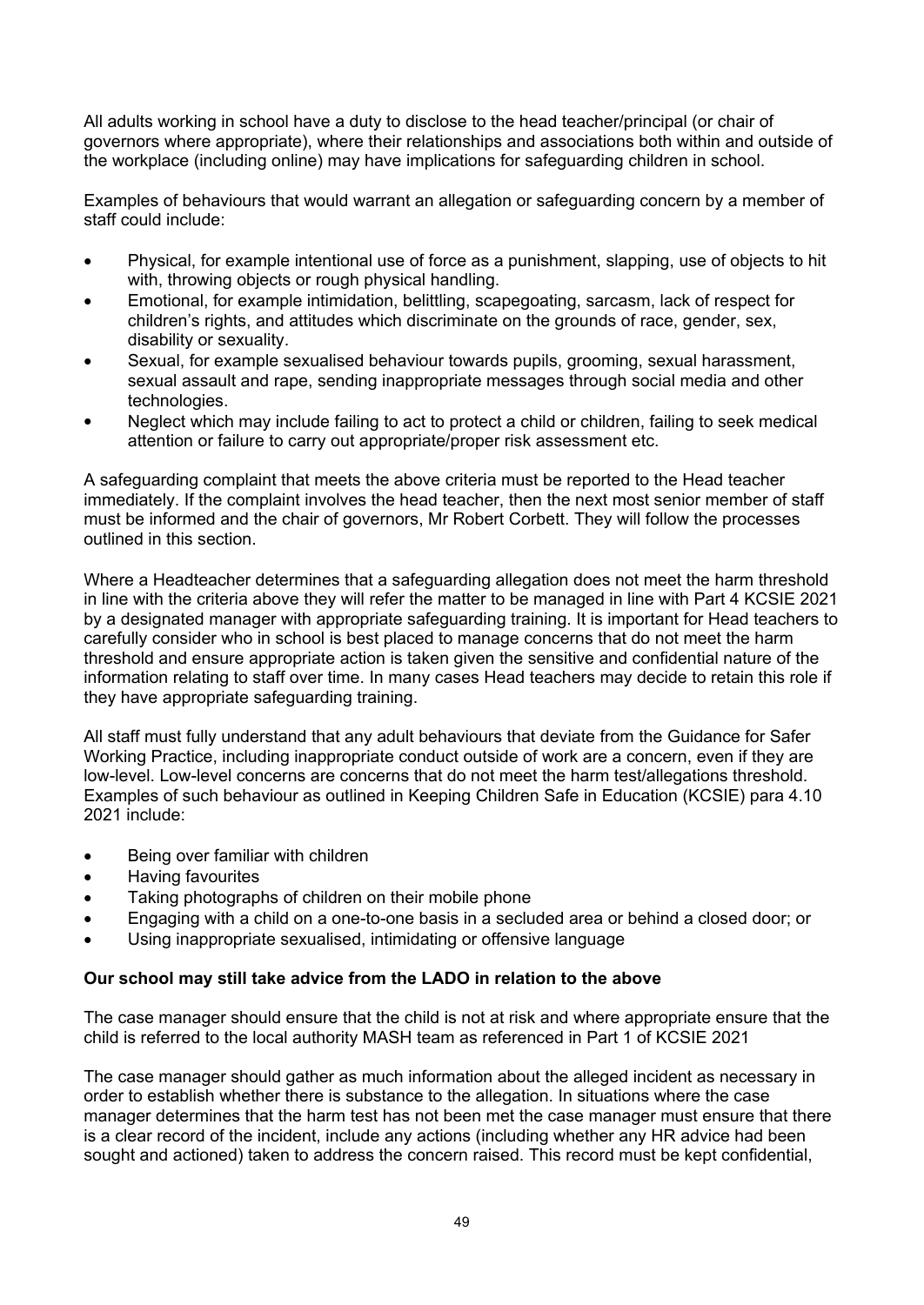stored securely and comply with the Data Protection Act 2018 and the UK GDPR (2018). All lowlevel concern records will be kept for

In situations where the case manager has sufficient information to suggest that the harm test/allegations threshold has been met, the case manager must use the Local Authority Designated Officer (LADO) notification form **(see Appendix 8)** in order to assess the level of concern, **prior to contacting the LADO**. As part of this initial consideration, the case manager should consult with their school's HR Advisor/provider/contact or in the case of a supply member of staff the supply agency safeguarding lead/senior manager. The completed LADO notification form must be sent to **[SafeguardingUnitAdmin@sefton.gov.uk](mailto:SafeguardingUnitAdmin@sefton.gov.uk) within one working day of the allegation being made**. This will assist the case manager and HR/supply agency senior manager in consultation with the LADO to decide on the most appropriate course of action. This includes when to inform the member of staff of the concerns raised. Parents or carers of the child or children involved should be told about the allegation as soon as possible if they do not already know of it.

The case manager **must not** carry out an investigation or **directly interview** an individual about whom there is a concern until the above process has been duly completed and relevant partners have been consulted.

A multi-agency allegations management strategy meeting may be arranged to look at the allegation in its widest context. The case manager must attend this meeting, which will be arranged by the LADO. All issues must be recorded, and the outcome reached must be noted to ensure closure.

In many cases it may be appropriate to provide further training and support to staff/volunteers and ensure that they are clear about the expectations for their conduct.

In more serious cases, allegations may be investigated under the formal disciplinary procedures and, where allegations are upheld, formal warnings issued as well as specific training and support. In cases where children/young people may be at further risk and/or evidence/witnesses may be compromised and/or the allegations are so serious that they may, if upheld, constitute gross misconduct, suspension of the member of staff/volunteer may be appropriate and should be considered in line with the school's Disciplinary Policy.

Any staff/volunteers who are dismissed by the school for gross misconduct or cumulative misconduct relating to safeguarding of children/young people will be referred to the DBS for consideration of barring. Similarly, where the school has a reasonable belief that the member of staff/volunteer would have been dismissed by the school had they been employed at the time of the conclusion of investigations, they will be referred to the DBS. The school will keep written records of all the above. Teaching staff may also be referred to the TRA.

We will inform Ofsted of any allegations of serious harm or abuse by any person living, working, or looking after children at the premises (whether the allegations relate to harm or abuse committed on the premises or elsewhere), and any action taken in respect of the allegations. This notification will be made as soon as reasonably possible and always within 14 days of the allegations being made.

### **LADO Contact: Tracey Holyhead 0151 934 3783**

Where a staff member feels unable to raise an issue with their employer or feels that their genuine concerns are not being addressed, they can contact:

**The NSPCC whistleblowing helpline available for staff who do not feel able to raise concerns regarding child protection failures internally. Staff can call: 0800 028 0285 – line is available from 8:00am to 8:00pm, Monday to Friday and Email: [help@nspcc.org.uk](mailto:help@nspcc.org.uk)**.

#### **24. Whistleblowing**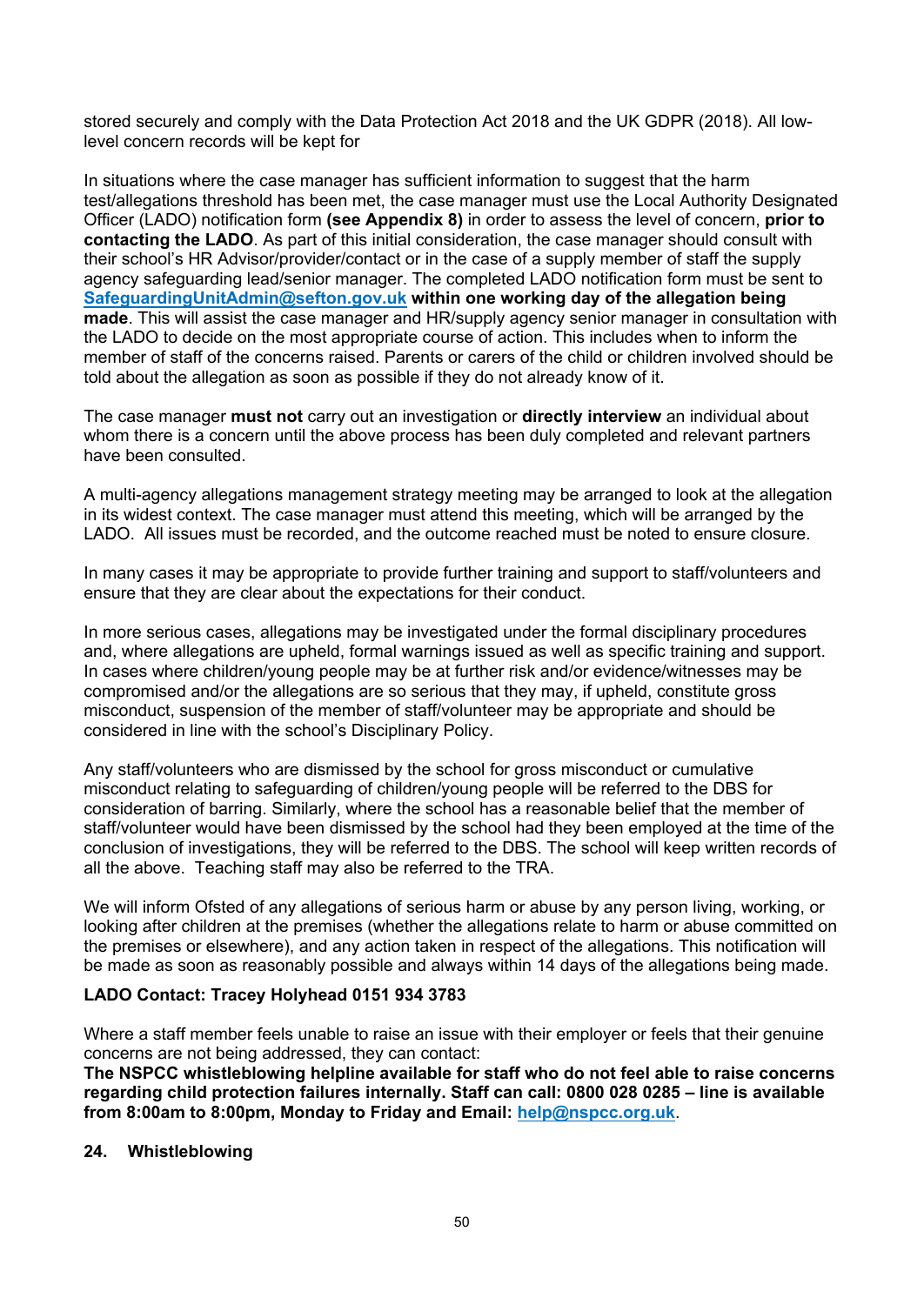Staff must acknowledge their individual responsibility to bring matters of concern to the attention of senior management and/or relevant agencies. Although this can be difficult, this is particularly important where the welfare of children may be at risk.

Adults working in the school may be the first to recognise that something is wrong but may not feel able to express their concerns out of a feeling that this would be disloyal to colleagues or for fear of harassment or victimisation. These feelings, however natural, must never result in a child or young person continuing to be unnecessarily at risk. Staff must remember that it is often the most vulnerable child who is targeted. These children need adults they can trust to safeguard their welfare.

## **Reasons for whistleblowing:**

- Everyone has a responsibility for raising concerns about unacceptable practice or behaviour
- To prevent the problem worsening or widening
- To protect or reduce risks to others
- To prevent becoming implicated yourself

## **What stops people from whistleblowing?**

- Fear of starting a chain of events which spirals out of control
- Disrupting the work or project
- Fear of getting it wrong
- Fear of repercussions or damaging careers
- Fear of not being believed

## **How to raise a concern:**

- Voice concerns, suspicions or uneasiness as soon as possible. The earlier a concern is expressed the easier and sooner action can be taken
- Try to pinpoint exactly what practice is causing concern and why
- Approach the Designated Safeguarding Lead, Emma Thomas
- If the concern is related to the Head teacher, the Chair of Governors should be contacted or, if it is felt that the issue needs to be reported to someone outside the school, contact Sefton MASH
- Staff should ensure they get a satisfactory response don't let matters rest If a staff member feels their genuine concerns are not being addressed, the issue should be referred to Sefton MASH
- Ideally, concerns should be put in writing, outlining the background and history, giving names, dates and places wherever possible

A member of staff is not expected to prove the truth of an allegation but will need to demonstrate sufficient grounds for the concern.

## **What happens next?**

- The individual reporting the concerns will be given information on the nature and progress of any enquiries
- The employer has a responsibility to protect individual members of staff from harassment or victimisation
- No action will be taken against an individual if the concern proves to be unfounded and was raised in good faith
- Malicious allegations may be considered as a disciplinary offence.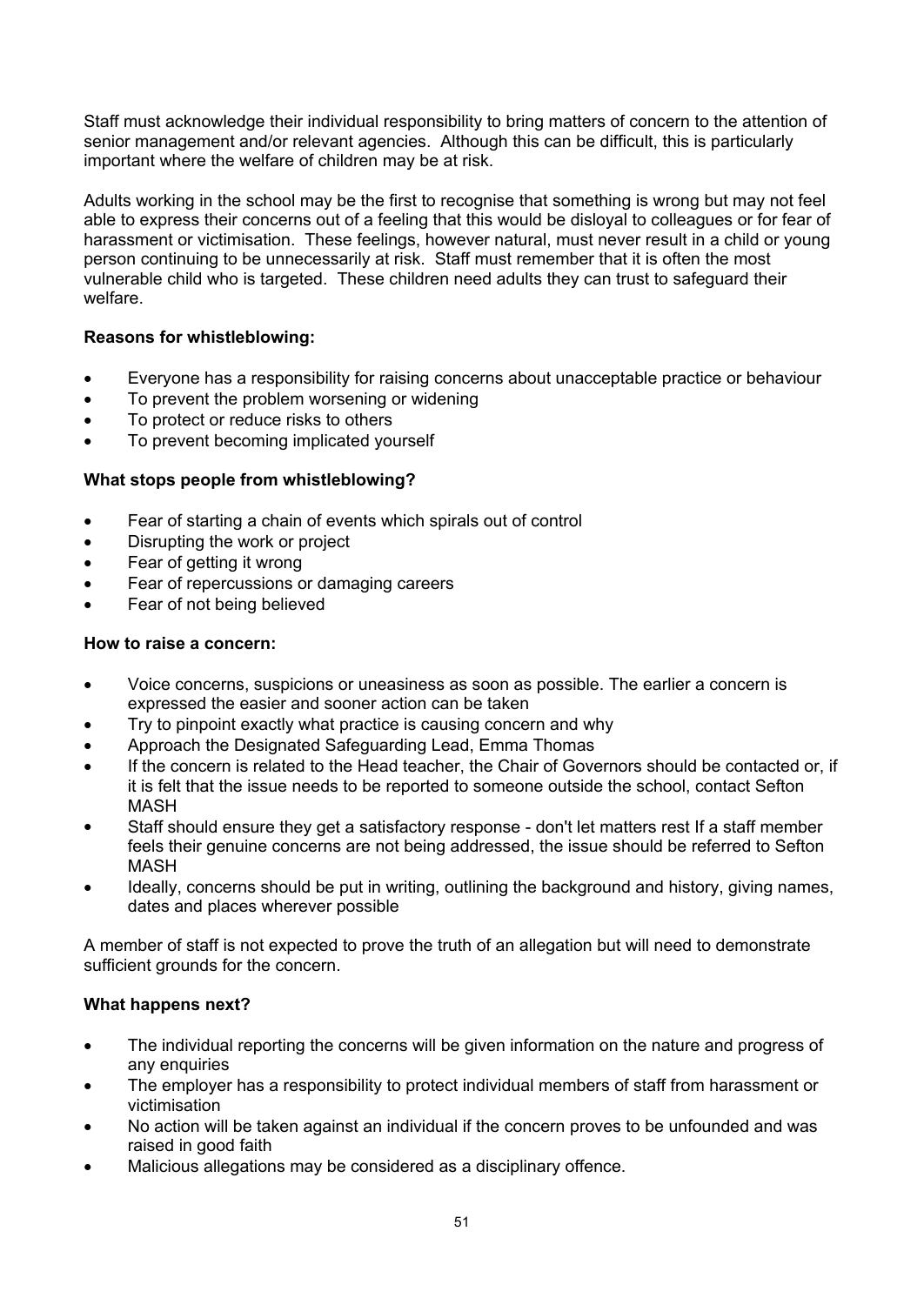## **Self-reporting:**

There may be occasions where a member of staff has a personal difficulty, perhaps a physical or mental health problem, which they know to be impinging on their professional competence. Staff have a responsibility to discuss such a situation with their line manager so professional and personal support can be offered to the member of staff concerned. Whilst such reporting will remain confidential in most instances, this cannot be guaranteed where personal difficulties raise concerns about the welfare or safety of children.

### **Further advice and support:**

It is recognised that whistleblowing can be difficult and stressful. Advice and support is available from senior managers, HR provider and/or your professional or trade union. The school has Whistleblowing procedures, a copy of which can be found at <http://www.stjohnsprimary.co.uk/page/policies/100699>

### **25. Use of 'reasonable force' in schools and colleges**

The term 'reasonable force' covers the broad range of actions used by staff that involve a degree of physical contact to control or restrain children. This can range from guiding a child to safety by the arm, to more extreme circumstances such as breaking up a fight or where a child needs to be restrained to prevent violence or injury.

At our school there may be circumstances when it is appropriate for staff to use reasonable force to safeguard children. 'Reasonable' in these circumstances means 'using no more force than is needed'. The use of force may involve either passive physical contact, such as standing between pupils or blocking a pupil's path, or active physical contact such as leading a pupil by the arm out of the classroom.

When using reasonable force in response to risks presented by incidents involving children with special educational needs or disabilities (SEND), mental health or with medical conditions, our school will consider the risks and carefully recognise the additional vulnerability of these groups. We will also consider our duties under the Equality Act 2010 in relation to making reasonable adjustments, non-discrimination and their Public Sector Equality Duty.

At our school we are committed to planning positive and proactive behaviour management and support, for instance through drawing up individual behaviour plans for more vulnerable children and agreeing them with parents and carers. We also have a positive handling policy in place.

## **26. Use of school or college premises for non-school/college activities**

When services or activities are provided by the governing body of our school under the direct supervision or management of our staff all arrangements for child protection and safeguarding will apply.

Our school will seek assurance that appropriate arrangements are in place to keep children safe including a child protection policy when the premises are hired, leased and rented out to organisations who provide activities and services and who are not part of the school.

We will inspect all associated documentation and ensure the organisation will liaise with the school when any concerns are raised. We will ensure safeguarding requirements are included in any transfer of control agreement (i.e. lease or hire agreement), as a condition of use and occupation of the premises; and that failure to comply with this would lead to termination of the agreement.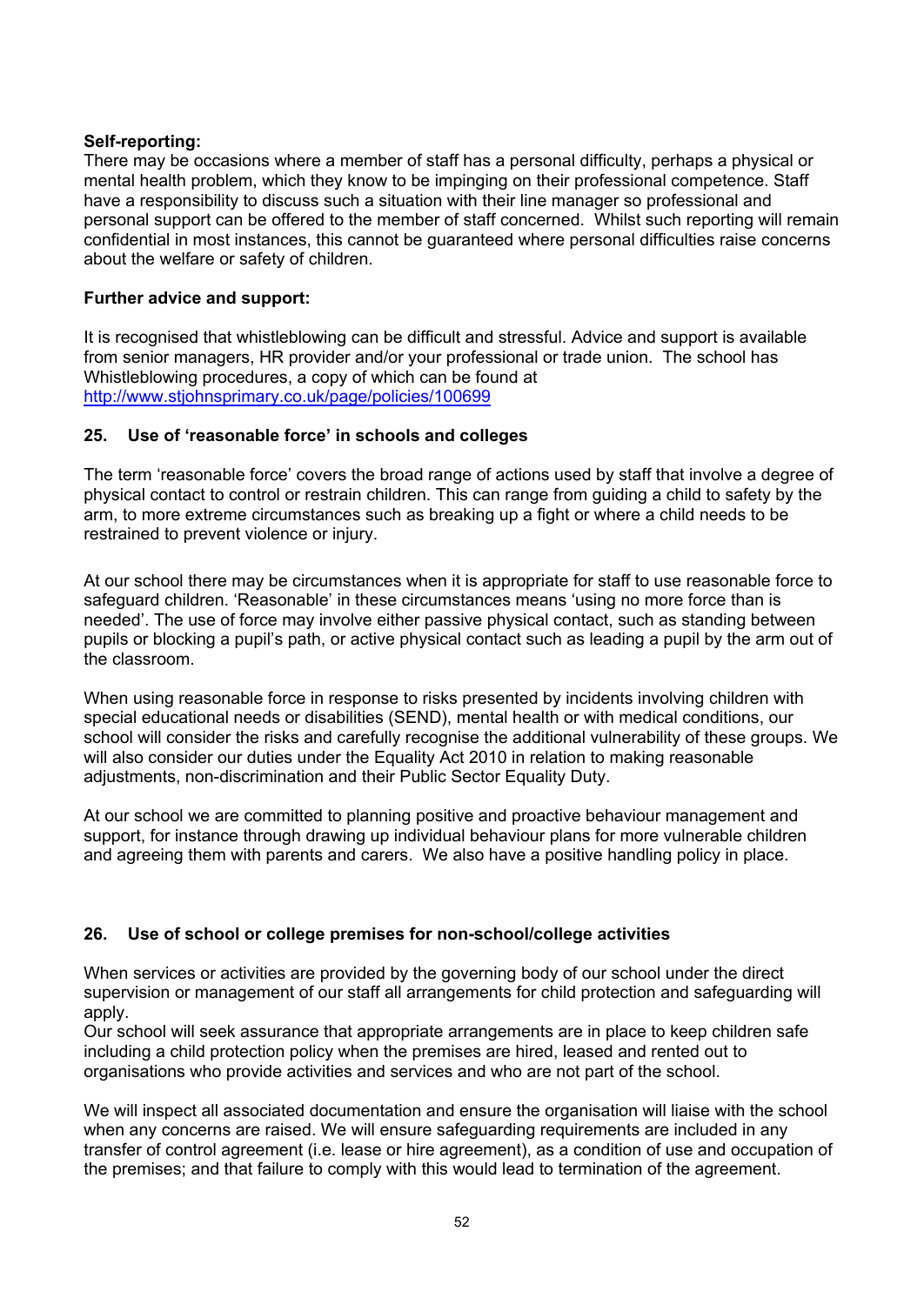## **27. Complaints**

Our school has a published complaints procedure available to parents/carers and anyone for anyone across the school community who wishes to report concerns. Any concerns that are related to an allegation against a member of staff including volunteers and contractors will be dealt with under the Managing allegations against staff procedures that are in place.

## **28. USEFUL CONTACTS:**

| <b>NAME</b>                                               | <b>TELEPHONE NUMBER</b>              |
|-----------------------------------------------------------|--------------------------------------|
| Multi-Agency Safeguarding Hub (MASH)                      | 0151 934 4013 / 0151 934 4481        |
| Early Help Gateway                                        | 0151 934 4037                        |
| Out of Hours Service                                      | 0151 934 3555                        |
| PREVENT (Single point of contact) Steve Martlew           | 0151 934 3370                        |
| Dovetail Channel Coordinator - Claire Wright              | 07394559107                          |
| Merseyside Police                                         | 101 / Emergency 999                  |
| <b>Local Authority Designated Officer Tracey Holyhead</b> | 0151 934 3783                        |
| <b>Education Safeguarding Tracy McKeating</b>             | 0151 934 3359                        |
| <b>Children Missing Education Co-ordinator Carole</b>     | 0151 934 3181                        |
| <b>Blundell</b>                                           |                                      |
| CAMHS (single point of access)                            | 0151 282 4527                        |
| <b>Bully Busters</b>                                      | 0800 169 6928                        |
| Sefton Women & Children's Aid (SWACA)                     | 0151 922 8606                        |
| <b>OPERATION ENCOMPASS - Lawry Simm</b>                   | Lawrence.E.Simm@merseyside.police.uk |
| Independent domestic abuse advisors (IDVA)                | 0151 934 5142                        |
| <b>VENUS</b>                                              | 0151 474 4744                        |
| CATCH 22 CSE/CCE                                          | 0151 934 2535                        |
| Rape & Sexual Abuse Centre [RASA] Sefton                  | 0151 558 1801                        |
| Parenting 2000                                            | 01704 380047 / 0151 932 1163         |
| <b>Housing Options</b>                                    | 0151 934 3541                        |
| We Are With You (formerly Addaction)                      | 0707983430995                        |
| <b>LSCB Business Manager - Deb Hughes</b>                 | 0151 934 4706                        |
| <b>LSCB Administrator Donna Atkinson</b>                  | 0151 934 4706                        |

### **Contacts for children who go to school in Sefton but live in neighbouring local authorities**

| <b>Local Authority</b>  | Telephone number | Out of hours                     |
|-------------------------|------------------|----------------------------------|
| Liverpool Care line     | 0151 233 3700    | 0151 233 3700 (same as Care line |
| <b>Knowsley MASH</b>    | 0151 443 2600    | 0151 443 2600 (same as MASH)     |
| Lancashire Care Connect | 0300 123 6720    | 0300 123 6722                    |

### **Appendix 1: STATUTORY FRAMEWORK KEY STATUTORY AND NON-STATUTORY GUIDANCE**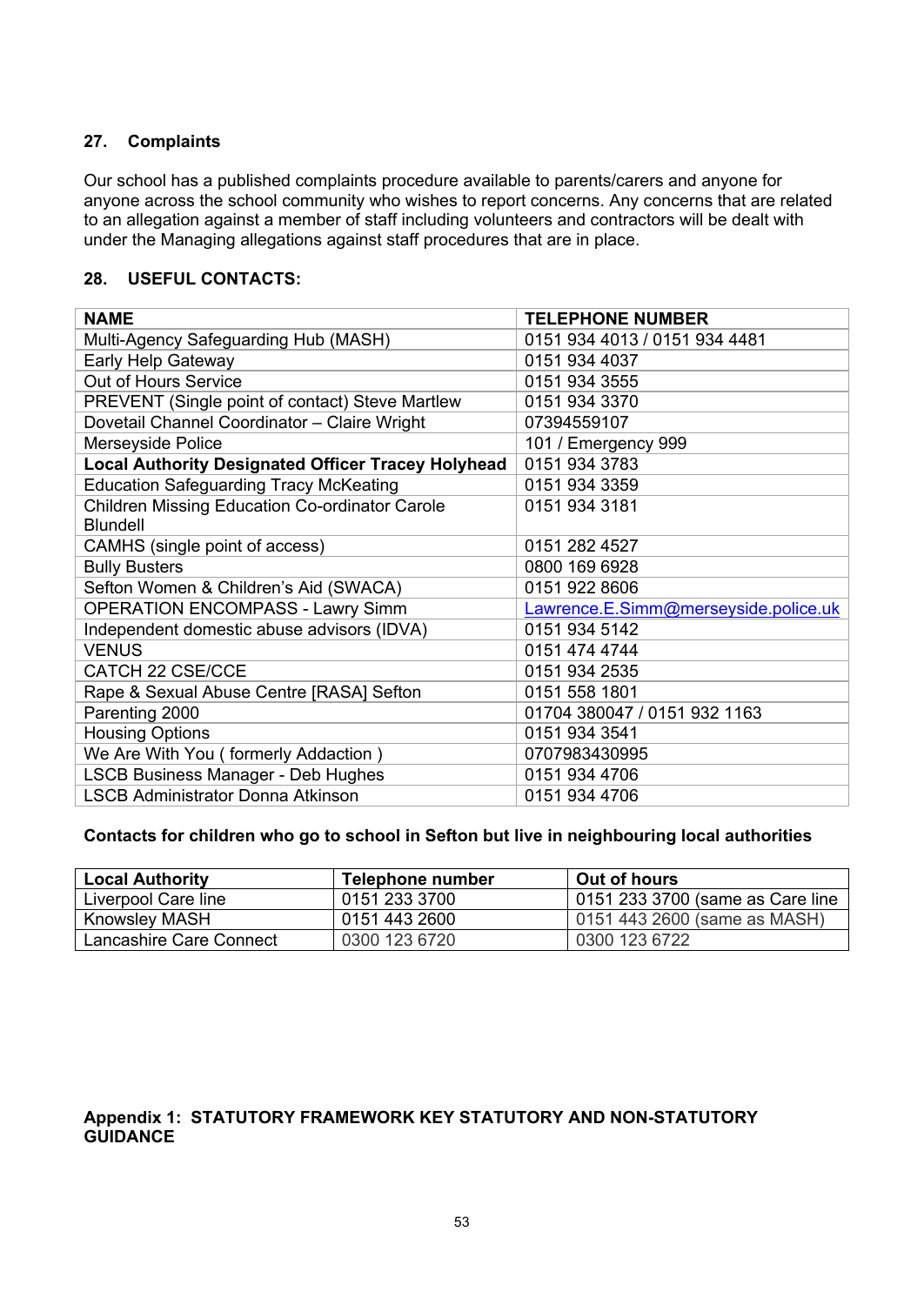**In order to safeguard and promote the welfare of children, St. John's Church of England Primary School will act in accordance with the following legislation and guidance:**

[Keeping Children Safe in Education \(KCSIE\) 2021 a](https://www.gov.uk/government/publications/keeping-children-safe-in-education--2)nd [Working Together to Safeguard Children](https://www.gov.uk/government/publications/working-together-to-safeguard-children--2)  [\(2018\)](https://www.gov.uk/government/publications/working-together-to-safeguard-children--2) and the [Governance Handbook.](https://www.gov.uk/government/publications/governance-handbook)<br>Section 175 of the [Education Act 2002](http://www.legislation.gov.uk/ukpga/2002/32/section/175), which places a duty on schools and local authorities to

safequard and promote the welfare of pupils

[The School Staffing \(England\) Regulations 2009](http://www.legislation.gov.uk/uksi/2009/2680/contents/made), which set out what must be recorded on the single central record and the requirement for at least one person on a school interview/appointment panel to be trained in safer recruitment techniques

[The Children Act 1989](http://www.legislation.gov.uk/ukpga/1989/41/contents) (and [2004 amendment](http://www.legislation.gov.uk/ukpga/2004/31/contents)), which provides a framework for the care and protection of children

Section 5B(11) of the Female Genital Mutilation Act 2003, as inserted by section 74 of the [Serious](http://www.legislation.gov.uk/ukpga/2015/9/part/5/crossheading/female-genital-mutilation)  [Crime Act 2015,](http://www.legislation.gov.uk/ukpga/2015/9/part/5/crossheading/female-genital-mutilation) which places a statutory duty on teachers to report to the police where they discover that female genital mutilation (FGM) appears to have been carried out on a girl under 18

[Statutory guidance on FGM,](https://assets.publishing.service.gov.uk/government/uploads/system/uploads/attachment_data/file/800306/6-1914-HO-Multi_Agency_Statutory_Guidance.pdf) which sets out responsibilities with regards to safeguarding and supporting girls affected by FGM

[The Rehabilitation of Offenders Act 1974,](http://www.legislation.gov.uk/ukpga/1974/53) which outlines when people with criminal convictions can work with children

Schedule 4 of the [Safeguarding Vulnerable Groups Act 2006](http://www.legislation.gov.uk/ukpga/2006/47/schedule/4), which defines what 'regulated activity' is in relation to children

Statutory [Guidance on the Prevent duty,](https://www.gov.uk/government/publications/prevent-duty-guidance) which explains schools' duties under the Counter-Terrorism and Security Act 2015 with respect to protecting people from the risk of radicalisation and extremism

Guidance for safer working practice for those working with children and young people in education settings (GSWP) (Safer Recruitment Consortium May 2019)

**[Guidance for safer working practice for those working with children and young people in](https://c-cluster-110.uploads.documents.cimpress.io/v1/uploads/5aba001d-e2e6-42ee-b9cb-bd44831f65f0~110/original?tenant=vbu-digital)  [education settings \(Safer Recruitment Consortium Addendum April 2020\)](https://c-cluster-110.uploads.documents.cimpress.io/v1/uploads/5aba001d-e2e6-42ee-b9cb-bd44831f65f0~110/original?tenant=vbu-digital)**

**[Sexual violence and sexual harassment between children in schools and colleges \(DfE 2021\)](https://www.gov.uk/government/publications/sexual-violence-and-sexual-harassment-between-children-in-schools-and-colleges)**

**[Sharing nudes and semi-nudes: advice for education settings working with children and](https://www.gov.uk/government/publications/sharing-nudes-and-semi-nudes-advice-for-education-settings-working-with-children-and-young-people)  [young people \(Department for Digital, Culture, Media & Sport and UK Council for Internet](https://www.gov.uk/government/publications/sharing-nudes-and-semi-nudes-advice-for-education-settings-working-with-children-and-young-people)  [Safety 2020\)](https://www.gov.uk/government/publications/sharing-nudes-and-semi-nudes-advice-for-education-settings-working-with-children-and-young-people)**

**[Safeguarding and remote education during coronavirus \(COVID-19\) \(DfE, 2021b\)](https://www.gov.uk/guidance/safeguarding-and-remote-education-during-coronavirus-covid-19)**

**[Children Missing Education – Statutory guidance for local authorities \(DfE September 2016\)](https://www.gov.uk/government/publications/children-missing-education)**

**[When to call the police – Guidance for schools and colleges \(NPCC – 2020\)](https://www.npcc.police.uk/documents/Children%20and%20Young%20people/When%20to%20call%20the%20police%20guidance%20for%20schools%20and%20colleges.pdf)**

**Education and Training (Welfare of Children) Act 2021** <https://www.legislation.gov.uk/ukpga/2021/16/contents/enacted>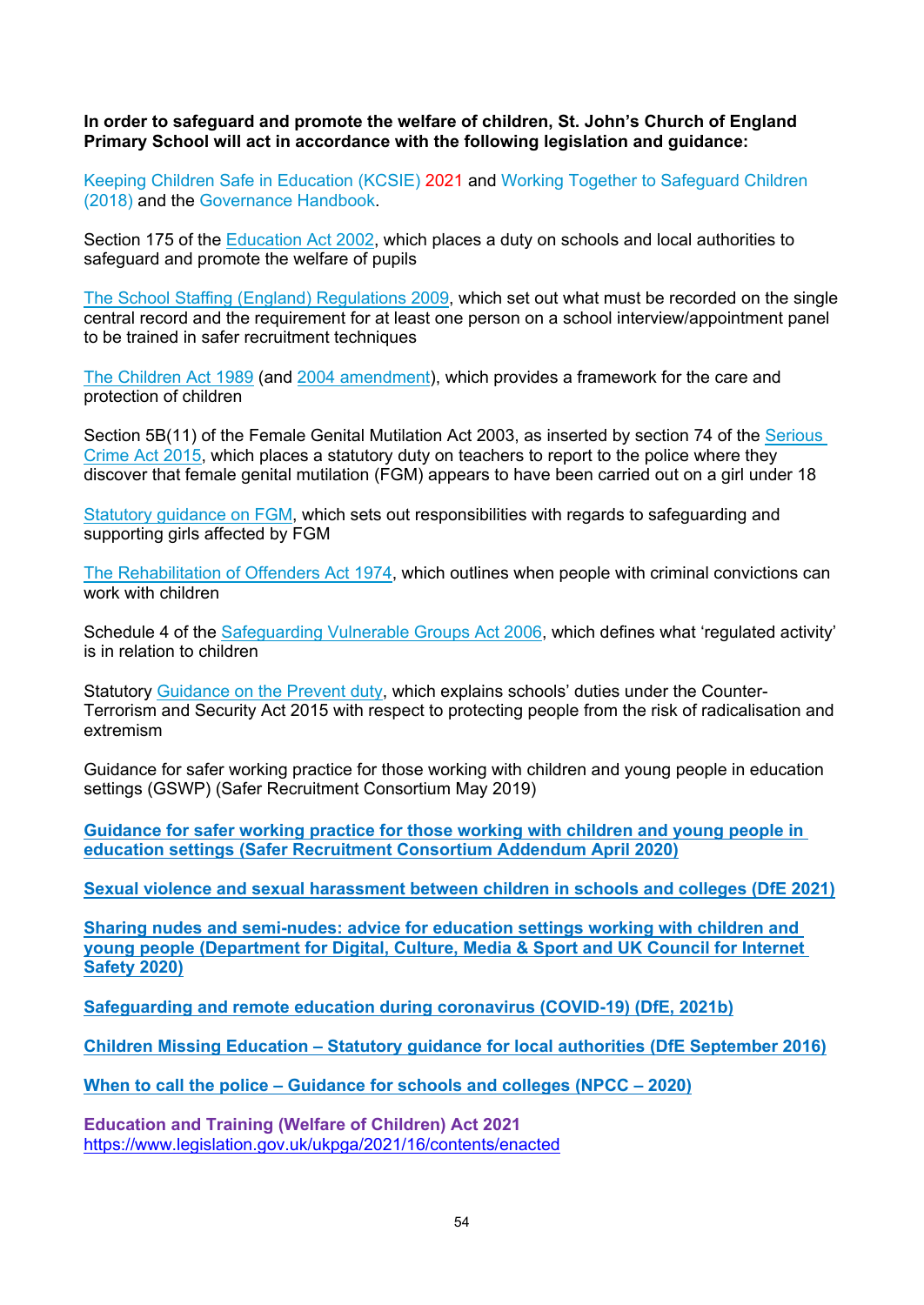The [Childcare \(Disqualification\) Regulations 2018](http://www.legislation.gov.uk/uksi/2018/794/contents/made) and [Childcare Act 2006,](http://www.legislation.gov.uk/ukpga/2006/21/contents) which set out who is disqualified from working with children

This policy also meets requirements relating to safeguarding and welfare in the [Statutory framework](https://www.gov.uk/government/publications/early-years-foundation-stage-framework--2)  [for the Early Years Foundation Stage. \(DfE 2021\)](https://www.gov.uk/government/publications/early-years-foundation-stage-framework--2)

## **Appendix 2**

### **Safer Recruitment, selection and pre-employment vetting**

The school aims to create a culture of safe recruitment by adopting procedures that will help deter, reject or identify people who may be a risk to the safety of children.

**European Economic Area (EEA) regulating authority teacher sanctions or restrictions**  *From 01 January 2021 the TRA Teacher Services system no longer maintains a list of those teachers who have been sanctioned in EEA member states. Advice about how information about a teacher's past conduct may be obtained can be found at paragraph 262-267.* **(KCSIE 2021)**

## **Advert to recruit**

Our advert will state:

- Our school's commitment to safeguarding and promoting the welfare of children
- That safeguarding checks will be undertaken
- The safeguarding requirements and responsibilities of the role, such as the extent to which the role will involve contact with children
- **Whether or not the role is exempt from the Rehabilitation of Offenders Act 1974 and the amendments to the Exceptions Order 1975, 2013 and 2020. If the role is exempt, certain spent convictions and cautions are 'protected', so they do not need to be disclosed, and if they are disclosed, we cannot take them into account**

### **Application forms**

Our application forms will include:

- a statement saying that it is an offence to apply for the role if an applicant is barred from engaging in regulated activity relevant to children (where the role involves this type of regulated activity)
- a copy of, or link to, our child protection and safeguarding policy and our policy on the employment of ex-offenders

### **Shortlisting**

When shortlisting candidates our process will:

- Involve at least 2 people
- Consider any inconsistencies and look for gaps in employment and reasons given for them
- Explore all potential concerns

All candidates who are shortlisted will be asked to complete a self-declaration of their criminal record or any information that would make them unsuitable to work with children, so that they can share relevant information and discuss it at interview stage. The information we will ask for includes:

- If they have a criminal history
- Whether they are included on the barred list
- Whether they are prohibited from teaching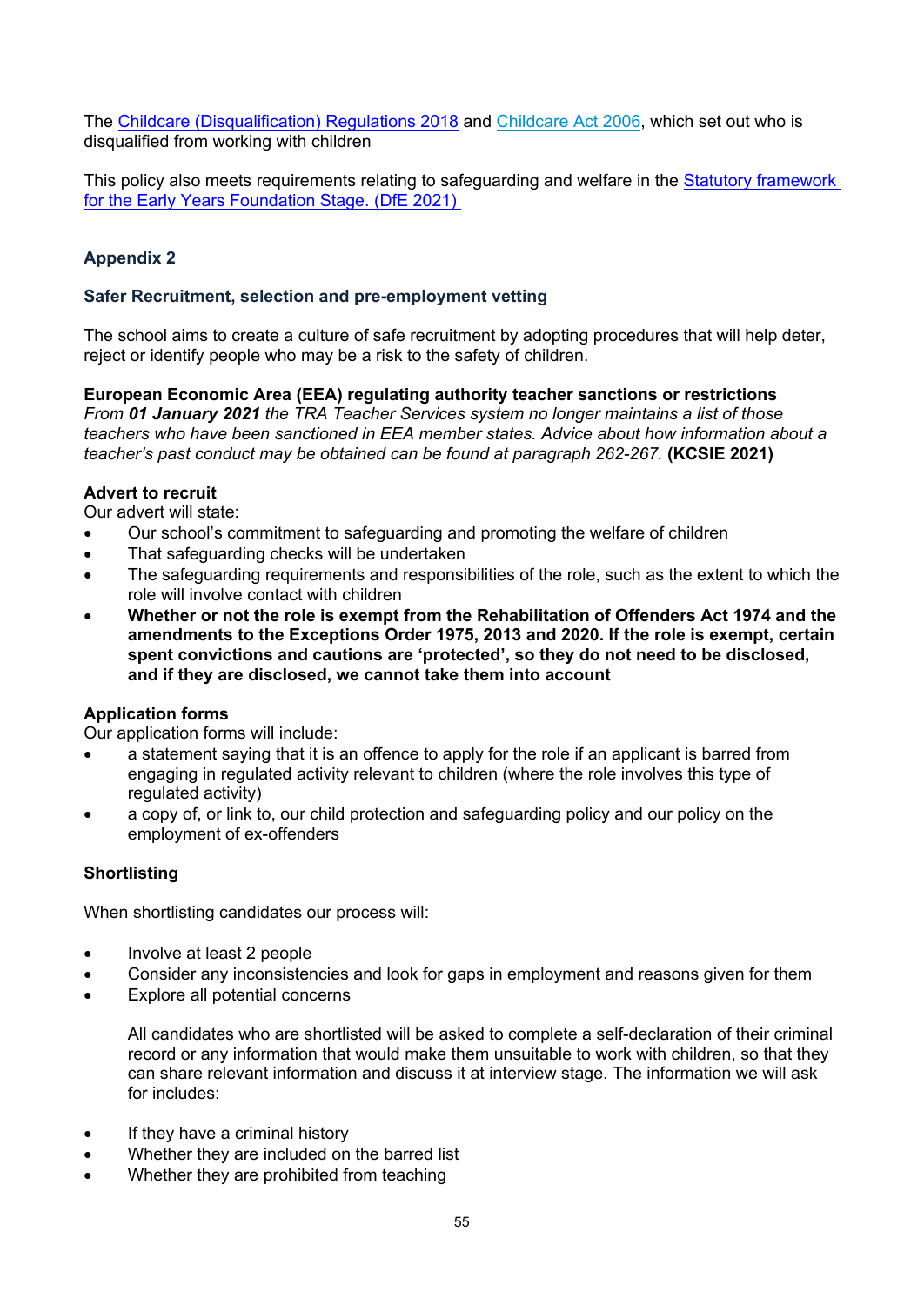- Information about any criminal offences committed in any country in line with the law as applicable in England and Wales
- Any relevant overseas information
- Signing a declaration confirming the information they have provided is true

## **Employment history and obtaining references**

We will obtain references before interview. Any concerns raised will be explored further with referees and taken up with the candidate at interview.

- When seeking references, we will:
- Not accept open references
- Liaise directly with referees and verify any information contained within references with the referees
- Ensure any references are from the candidate's current employer and completed by a senior person. Where the referee is school based, we will ask for the reference to be confirmed by the headteacher/principal as accurate in respect to disciplinary investigations
- Obtain verification of the candidate's most recent relevant period of employment if they are not currently employed
- Secure a reference from the relevant employer from the last time the candidate worked with children if they are not currently working with children
- Compare the information on the application form with that in the reference and take up any inconsistencies with the candidate
- Resolve any concerns before any appointment is confirmed

## **Interview and selection**

When interviewing candidates, we will:

- Probe any gaps in employment, or where the candidate has changed employment or location
- frequently, and ask candidates to explain this
- Explore any potential areas of concern to determine the candidate's suitability to work with children
- Record all information considered and decisions made

**Pre-appointment vetting checks -** We will record all information on the checks carried out in the school's single central record (SCR). Copies of these checks, where appropriate, will be held in individuals' personnel files. We follow requirements and best practice in retaining copies of these checks, as set out below.

**New staff -** All offers of appointment will be conditional until satisfactory completion of the necessary pre-employment checks. When appointing new staff, we will:

- Verify their identity
- Obtain (via the applicant) an enhanced DBS certificate, including barred list information for those who will be engaging in regulated activity (see definition below). We will obtain the certificate before, or as soon as practicable after, appointment, including when using the DBS update service. We will not keep a copy of the certificate for longer than 6 months, but when the copy is destroyed we may still keep a record of the fact that vetting took place, the result of the check and recruitment decision taken
- Obtain a separate barred list check if they will start work in regulated activity before the DBS certificate is available
- Verify their mental and physical fitness to carry out their work responsibilities
- Verify their right to work in the UK. We will keep a copy of this verification for the duration of the member of staff's employment and for 2 years afterwards
- Verify their professional qualifications, as appropriate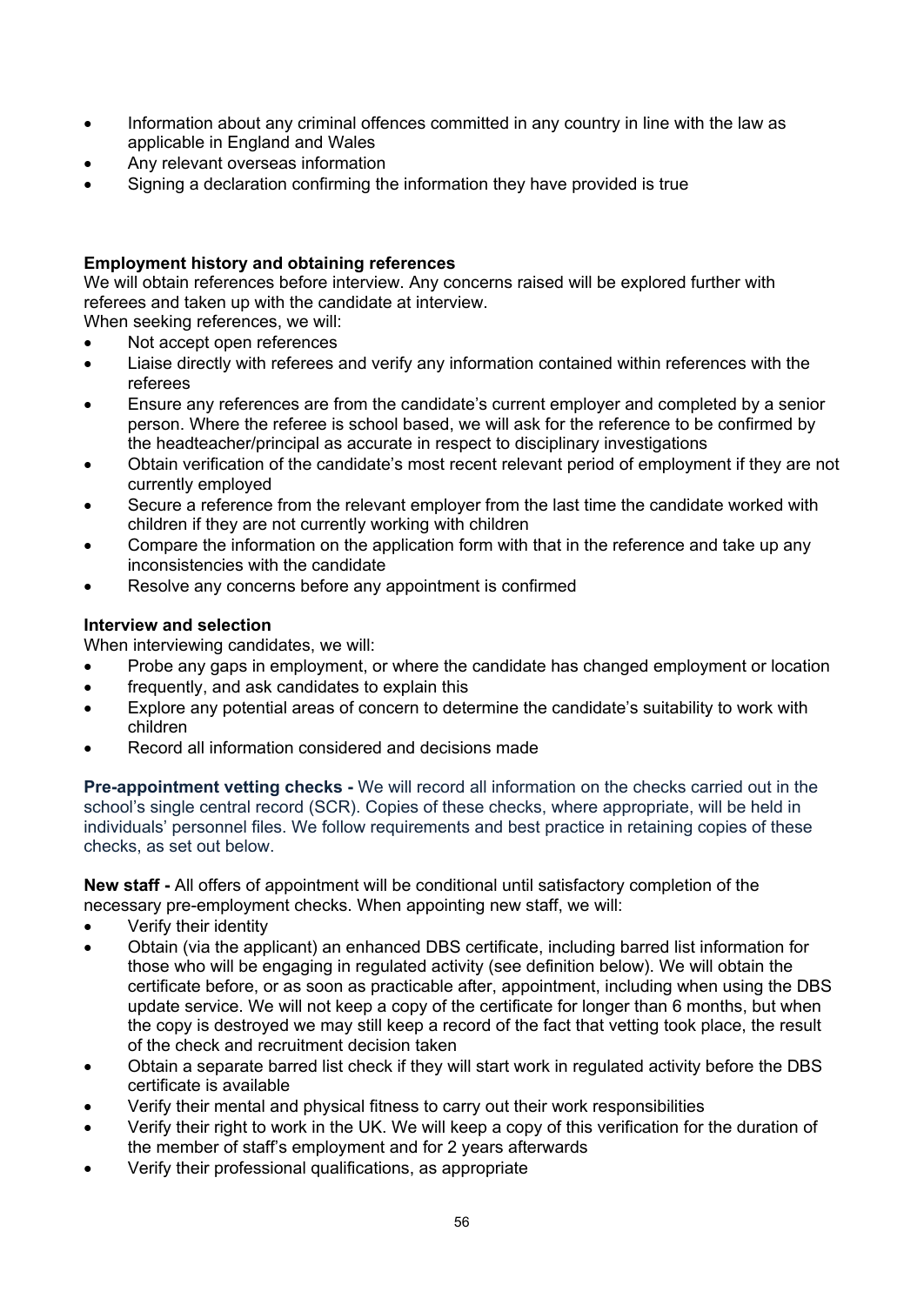Ensure they are not subject to a prohibition order if they are employed to be a teacher

We will undertake additional checks, as appropriate, on candidates who have lived or worked outside of the UK. Where available, these will include:

- For all staff, including teaching positions: [criminal records checks for overseas applicants](https://www.gov.uk/government/publications/criminal-records-checks-for-overseas-applicants)
- For teaching positions: obtaining a letter of professional standing from the professional regulating authority in the country where the applicant has worked

We will ensure that appropriate checks are carried out to ensure that individuals are not disqualified under the 2018 Childcare Disqualification Regulations and Childcare Act 2006. Where we take a decision that an individual fall outside of the scope of these regulations and we do not carry out such checks, we will retain a record of our assessment on the individual's personnel file. This will include our evaluation of any risks and control measures put in place, and any advice sought.

**Regulated activity** means a person who will be:

- Responsible, on a regular basis in a school or college, for teaching, training, instructing, caring for or supervising children; or
- Carrying out paid, or unsupervised unpaid, work regularly in a school or college where that work provides an opportunity for contact with children; or
- Engaging in intimate or personal care or overnight activity, even if this happens only once and regardless of whether they are supervised or not

**Existing staff - In certain circumstances we will carry out all the relevant checks on existing staff as** if the individual was a new member of staff. These circumstances are when:

- There are concerns about an existing member of staff's suitability to work with children; or
- An individual move from a post that is not regulated activity to one that is; or
- There has been a break in service of 12 weeks or more

We will refer to the DBS anyone who has harmed, or poses a risk of harm, to a child or vulnerable adult where:

- We believe the individual has engaged in [relevant conduct](https://www.gov.uk/guidance/making-barring-referrals-to-the-dbs); or
- We believe the individual has received a caution or conviction for a relevant (automatic barring either with or without the right to make representations) offence, under the Safeguarding [Vulnerable Groups Act 2006 \(Prescribed Criteria and Miscellaneous Provisions\) Regulations](http://www.legislation.gov.uk/uksi/2009/37/contents/made)  [2009;](http://www.legislation.gov.uk/uksi/2009/37/contents/made) or
- We believe the 'harm test' is satisfied in respect of the individual (i.e. they may harm a child or vulnerable adult or put them at risk of harm); and
- The individual has been removed from working in regulated activity (paid or unpaid) or would have been removed if they had not left

**Agency and third-party staff -**We will obtain written notification from any agency or third-party organisation that it has carried out the necessary safer recruitment checks that we would otherwise perform. We will also check that the person presenting themselves for work is the same person on whom the checks have been made.

**Contractors -**We will ensure that any contractor, or any employee of the contractor, who is to work at the school has had the appropriate level of DBS check (this includes contractors who are provided through a PFI or similar contract). This will be:

- An enhanced DBS check with barred list information for contractors engaging in regulated activity
- An enhanced DBS check, not including barred list information, for all other contractors who are not in regulated activity but whose work provides them with an opportunity for regular contact with children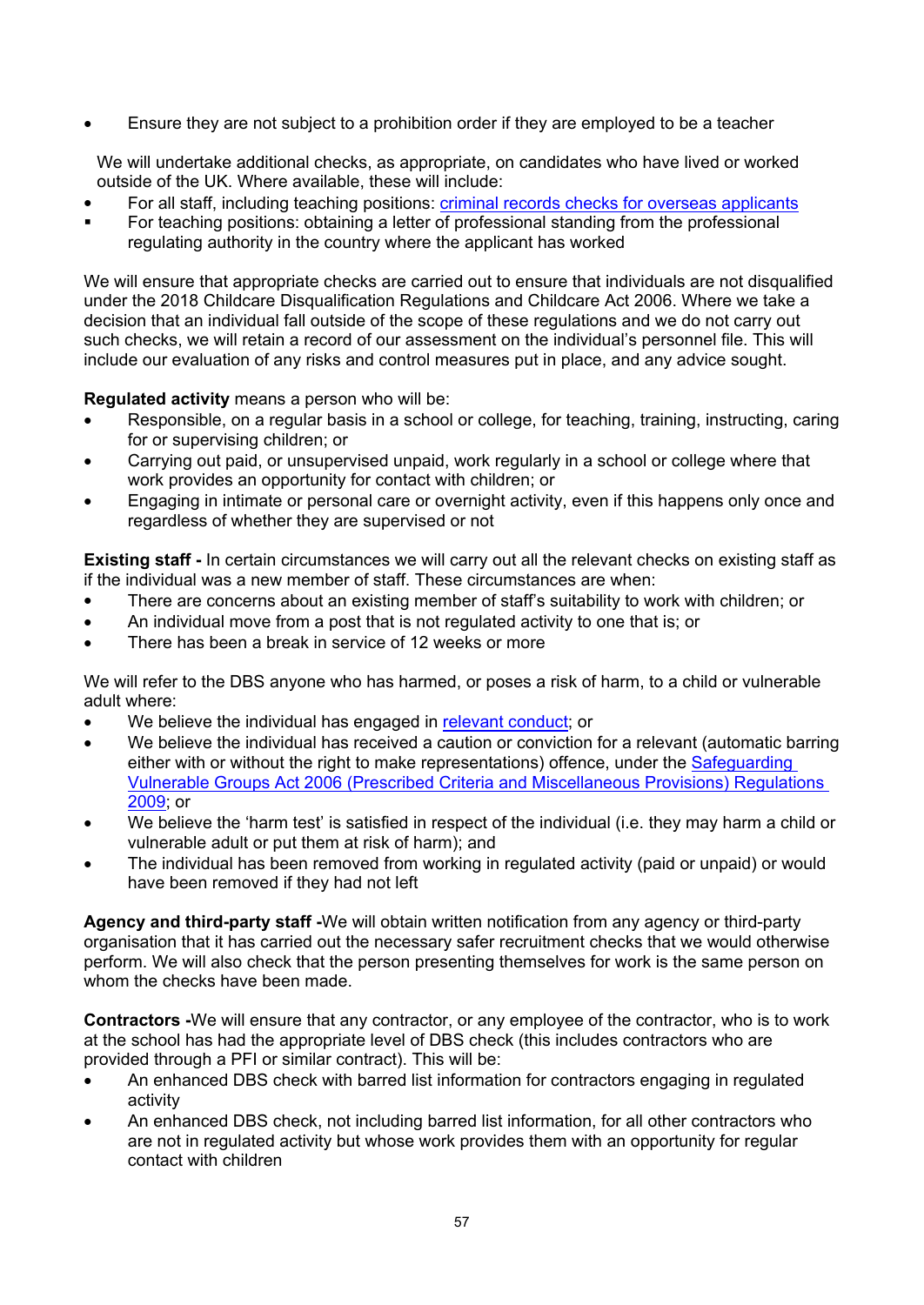We will obtain the DBS check for self-employed contractors and the school will not keep copies of such checks for longer than 6 months.

Contractors who have not had any checks will not be allowed to work unsupervised or engage in regulated activity under any circumstances.

We will check the identity of all contractors and their staff on arrival at the school.

For self-employed contractors such as music teachers or sports coaches, we will ensure that appropriate checks are carried out to ensure that individuals are not disqualified under the 2018 Childcare Disqualification Regulations and Childcare Act 2006. Where we decide that an individual fall outside of the scope of these regulations and we do not carry out such checks, we will retain a record of our assessment. This will include our evaluation of any risks and control measures put in place, and any advice sought.

**Trainee/student teachers -** Where applicants for initial teacher training are salaried by us, we will ensure that all necessary checks are carried out.

Where trainee teachers are fee-funded, we will obtain written confirmation from the training provider that necessary checks have been carried out and that the trainee has been judged by the provider to be suitable to work with children.

In both cases, this includes checks to ensure that individuals are not disqualified under the 2018 Childcare Disqualification Regulations and Childcare Act 2006.

#### **Volunteers**

We will:

- Never leave an unchecked volunteer unsupervised or allow them to work in regulated activity
- Obtain an enhanced DBS check with barred list information for all volunteers who are new to working in regulated activity
- Carry out a risk assessment when deciding whether to seek an enhanced DBS check without barred list information for any volunteers not engaging in regulated activity. We will retain a record of this risk assessment

Schools with pupils aged under 8 add:

 Ensure that appropriate checks are carried out to ensure that individuals are not disqualified under the 2018 Childcare Disqualification Regulations and Childcare Act 2006. Where we decide that an individual fall outside of the scope of these regulations and we do not carry out such checks, we will retain a record of our assessment. This will include our evaluation of any risks and control measures put in place, and any advice sought

#### **Governors**

All governors will have an enhanced DBS check without barred list information.

They will have an enhanced DBS check with barred list information if working in regulated activity. All governors will also have a section 128 check (as a section 128 direction disqualifies an individual from being a maintained school governor).

#### **Staff working in alternative provision settings**

Where we place a pupil with an alternative provision provider, we obtain written confirmation from the provider that they have carried out the appropriate safeguarding checks on individuals working there that we would otherwise perform.

#### **Adults who supervise pupils on work experience**

When organising work experience, we will ensure that policies and procedures are in place to protect children from harm.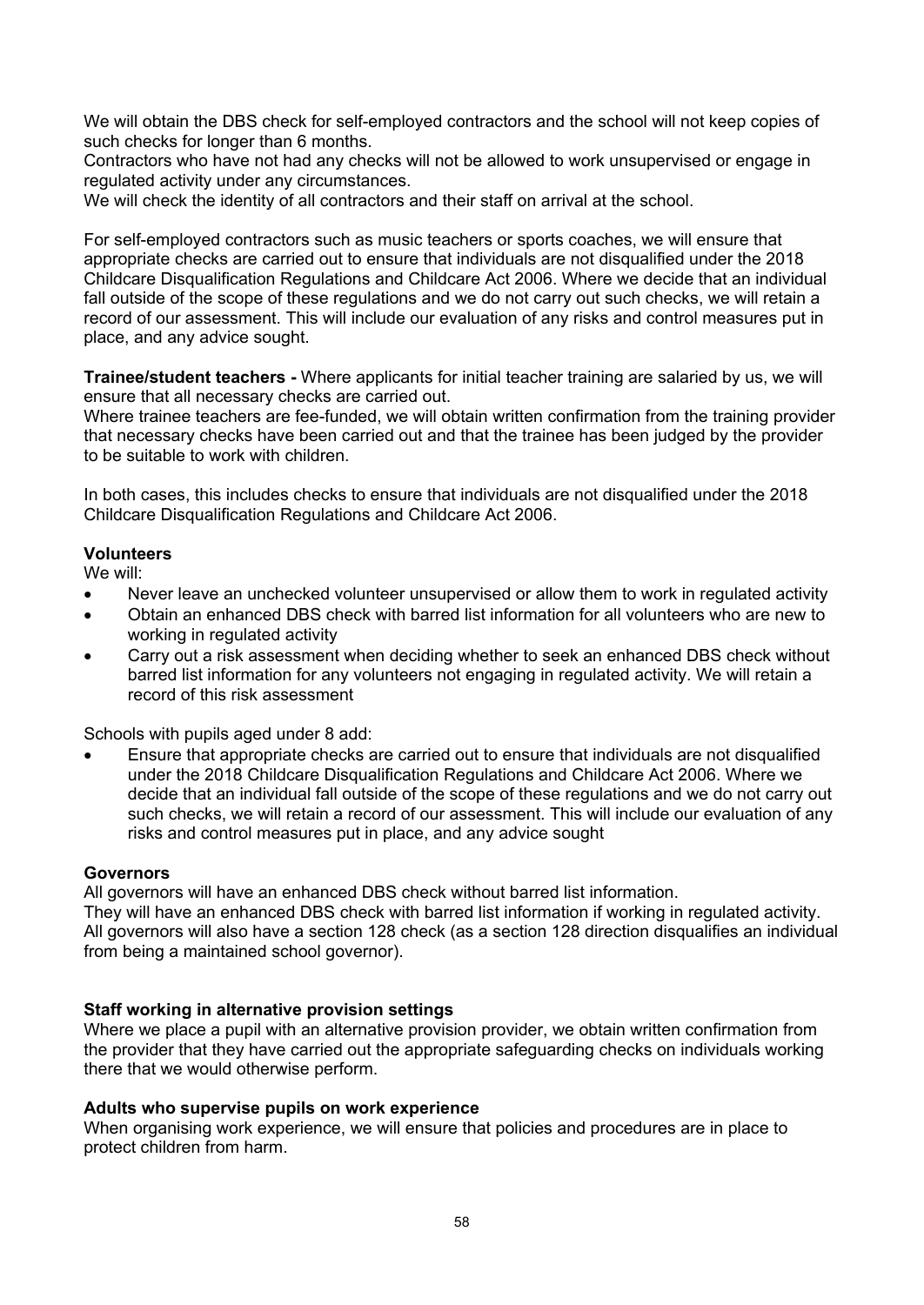We will also consider whether it is necessary for barred list checks to be carried out on the individuals who supervise a pupil under 16 on work experience. This will depend on the specific circumstances of the work experience, including the nature of the supervision, the frequency of the activity being supervised, and whether the work is regulated activity.

#### **Pupils staying with host families**

Where the school decides for pupils to be provided with care and accommodation by a host family to which they are not related (for example, during a foreign exchange visit), we will request enhanced DBS checks with barred list information on those people.

Where the school is organising such hosting arrangements overseas and host families cannot be checked in the same way, we will work with our partner schools abroad to ensure that similar assurances are undertaken prior to the visit.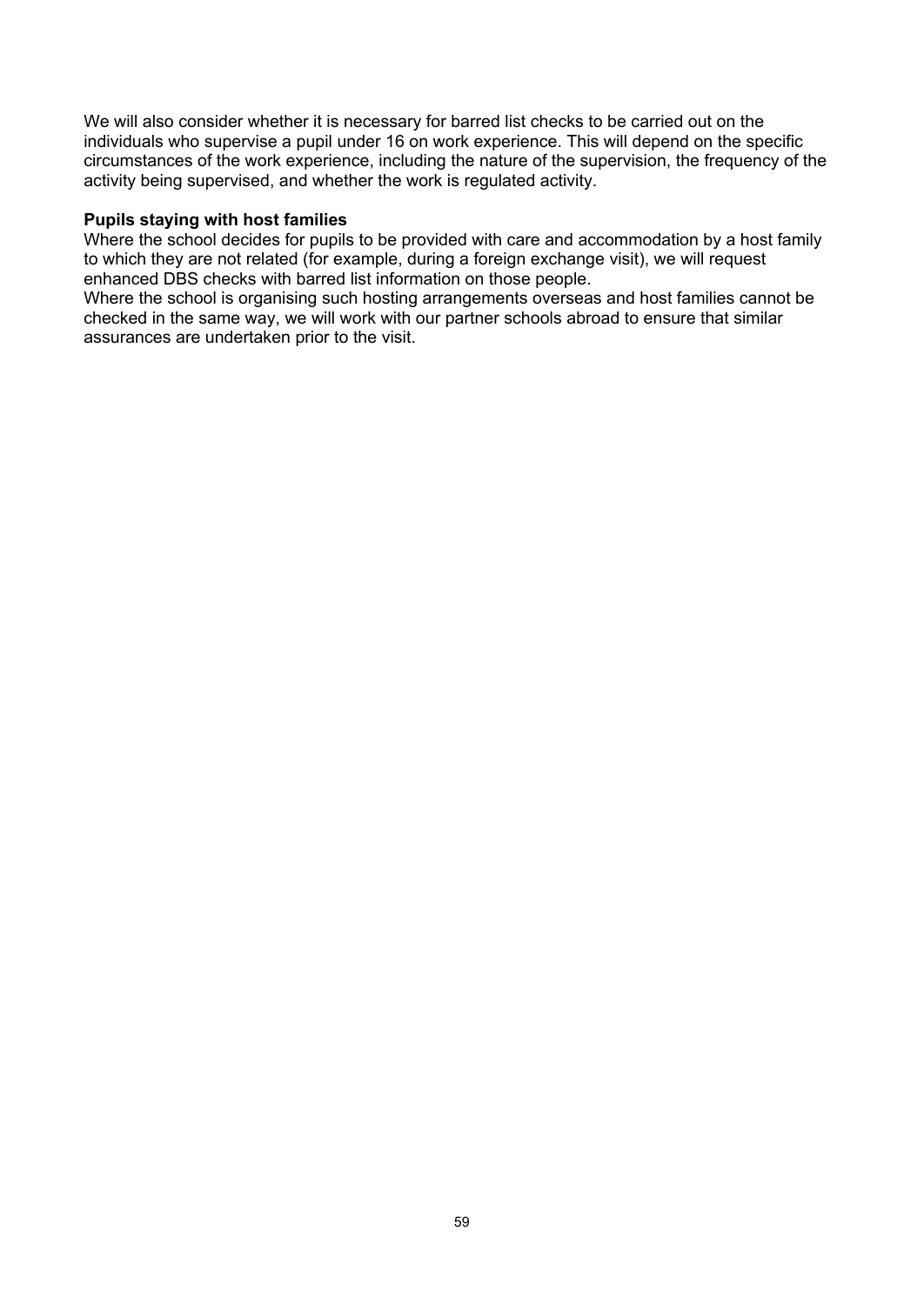## **Appendix 3: Levels of Need – Level Descriptors**



(REMEMBER: Levels of Need descriptors are to be used as a guidance only)

Where need is identified an appropriate response must be taken. As every child and family is unique descriptors of need provided are not prescriptive or exhaustive. All needs must be considered on a case by case basis and decisions should be made using professional judgement:

**Level 1 – Children whose needs are fully met and thrive: Needs met through universal services**  Voice of the Child'; *"Mum knows where to get help if she needs it and so I stay safe and warm in her womb".* 

**Level 2 – Children with additional needs: Consider Early Help Assessment** Voice of the Child: "Most of the time I feel happy but sometimes my family need help from other people to keep me safe".

**Level 3 – Children with multiple and complex needs: Initiate Early Help Assessment** Voice of the Child: *"I'm struggling, I need help with many things, I need more help than my family can provide".* 

**Level 4 – Children with acute needs includes those in need of protection - Social worker led specialist intervention required** Voice of the Child: *"I am frightened when I go home, but if I don't go back something will happen to mum or my brother. Someone make it stop."* 

Where a professional is unsure of the most appropriate response to identified needs, discussion with a manager, or a designated safeguarding lead, for support must take place to ensure and oversee that appropriate actions are taken.

## **Appendix 4: Definitions and indicators of Abuse**

## **1. NEGLECT**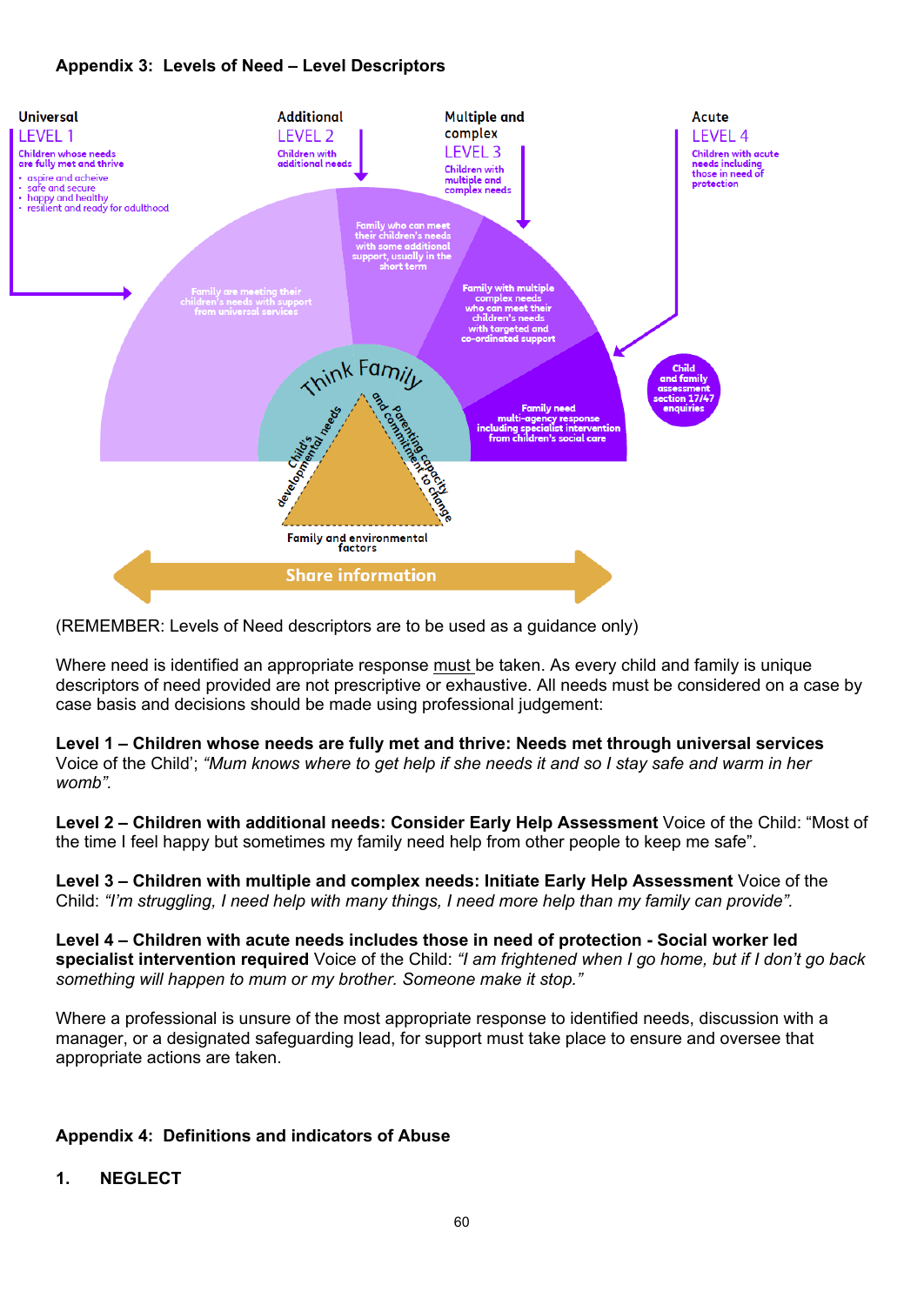Neglect is the persistent failure to meet a child's basic physical and/or psychological needs, likely to result in the serious impairment of the child's health or development. Neglect may occur during pregnancy as a result maternal substance abuse. Once a child is born, neglect may involve a parent or carer failing to:

- Provide adequate food, clothing and shelter (including exclusion from home or abandonment)
- Protect a child from physical and emotional harm or danger
- Ensure adequate supervision (including the use of inadequate care-givers); or
- Ensure access to appropriate medical care or treatment

(It may also include neglect of, or unresponsiveness to, a child's basic emotional needs).

The following may be indicators of neglect (this is not designed to be used as a checklist):

- Constant hunger
- Stealing, scavenging and/or hoarding food
- Frequent tiredness or listlessness
- Frequently dirty or unkempt
- Often poorly or inappropriately clad for the weather
- Poor school attendance or often late for school
- Poor concentration
- Affection or attention seeking behaviour
- Illnesses or injuries that are left untreated
- Failure to achieve developmental milestones, for example growth, weight
- Failure to develop intellectually or socially
- Responsibility for activity that is not age appropriate such as cooking, ironing, caring for siblings
- The child is regularly not collected or received from school; or
- The child is left at home alone or with inappropriate carers

## **2. PHYSICAL ABUSE**

Physical abuse may involve hitting, shaking, throwing, poisoning, burning or scalding, drowning, suffocating or *otherwise* causing physical harm to a child. Physical harm may also be caused when a parent or carer fabricates the symptoms of, or deliberately induces, illness in a child.

The following may be indicators of physical abuse (this is not designed to be used as a checklist):

- Multiple bruises in clusters, or of uniform shape
- Bruises that carry an imprint, such as a hand or a belt
- Bite marks
- Round burn marks
- Multiple burn marks and burns on unusual areas of the body such as the back, shoulders or buttocks
- An injury that is not consistent with the account given
- Changing or different accounts of how an injury occurred
- Bald patches
- Symptoms of drug or alcohol intoxication or poisoning
- Unaccountable covering of limbs, even in hot weather
- Fear of going home or parents being contacted;
- Fear of medical help
- Fear of changing for PE
- Inexplicable fear of adults or over-compliance
- Violence or aggression towards others including bullying; or
- Isolation from peers

### **3. SEXUAL ABUSE**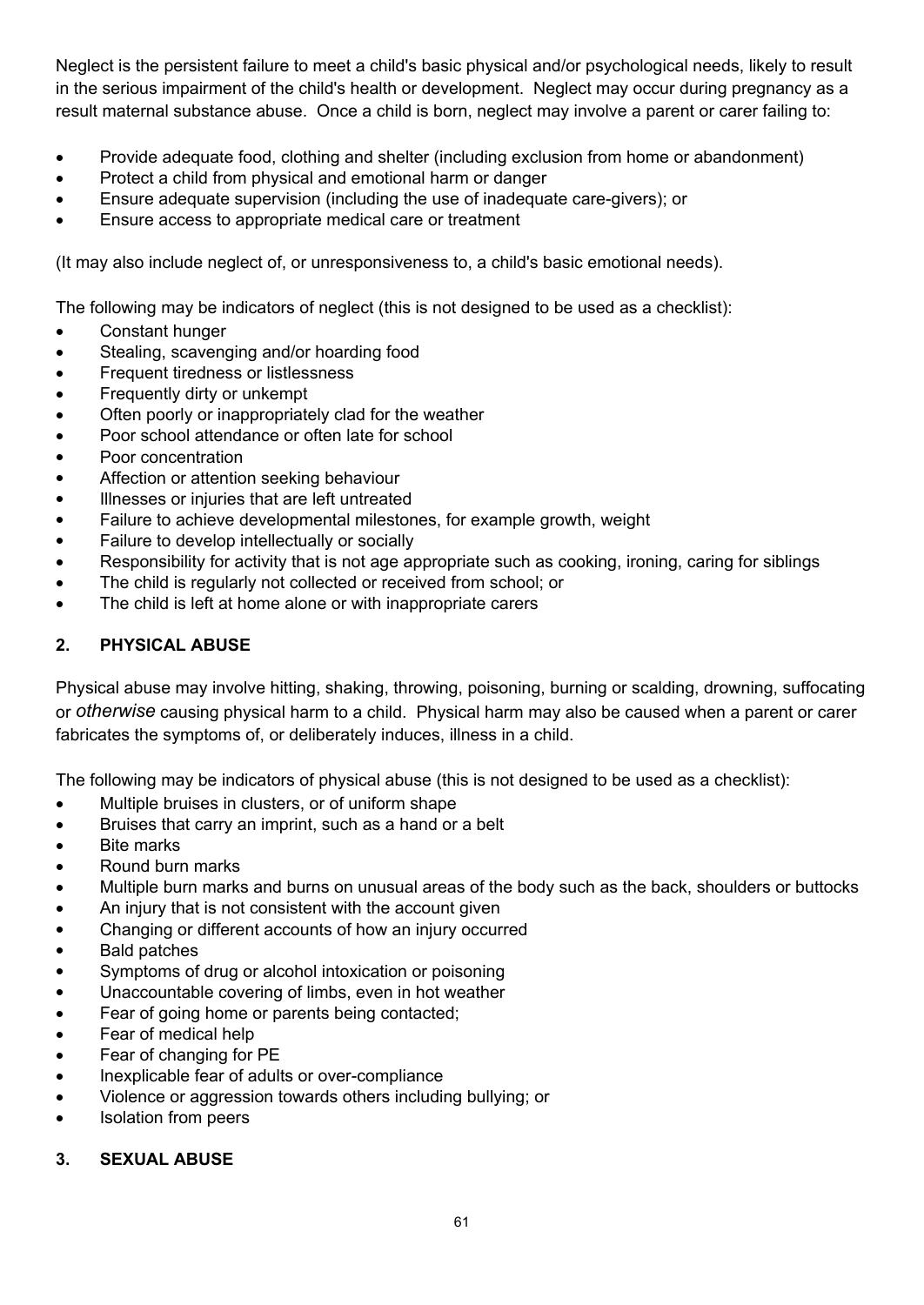Sexual abuse involves forcing or enticing a child or young person to take part in sexual activities, not necessarily involving a high level of violence, whether or not the child is aware of what is happening. The activities may involve physical contact, including assault by penetration (for example, rape or oral sex) or non-penetrative acts such as masturbation, kissing, rubbing and touching outside of clothing.They may also include non-contact activities, such as involving children in looking at, or in the production of, sexual images, watching sexual activities, encouraging children to behave in sexually inappropriate ways, or grooming a child in preparation for abuse (including via the internet). Sexual abuse is not solely perpetrated by adult males. Women can also commit act of sexual abuse, as can other children.

The following may be indicators of sexual abuse (this is not designed to be used as a checklist):

- Sexually explicit play or behaviour or age-inappropriate knowledge
- Anal or vaginal discharge, soreness or scratching
- Reluctance to go home
- Inability to concentrate, tiredness
- Refusal to communicate
- Thrush, persistent complaints of stomach disorders or pains
- Eating disorders, for example anorexia nervosa and bulimia
- Attention seeking behaviour, self-mutilation, substance abuse
- Aggressive behaviour including sexual harassment or molestation
- Unusual compliance
- Regressive behaviour, enuresis, soiling
- Frequent or open masturbation, touching others inappropriately
- Depression, withdrawal, isolation from peer group
- Reluctance to undress for PE or swimming; or
- Bruises or scratches in the genital area

## **4. EMOTIONAL ABUSE**

Emotional abuse is the persistent emotional maltreatment of a child such as to cause severe and persistent adverse effects on the child's emotional development. It may involve conveying to children that they are worthless or unloved, inadequate, or valued only insofar as they meet the needs of another person. It may include not giving the child opportunities to express their views, deliberately silencing them or 'making fun' of what they say or how they communicate. It may feature age or developmentally inappropriate expectations being imposed on children. These may include interactions that are beyond the child's developmental capability, as well as overprotection and limitation of exploration and learning, or preventing the child participating in normal social interaction. It may also involve seeing or hearing the ill-treatment of another person. It may involve serious bullying (including cyber bullying)*,* causing children frequently to feel frightened or in danger, or the exploitation or corruption of children. Some level of emotional abuse is involved in all types of maltreatment.

The following may be indicators of emotional abuse (this is not designed to be used as a checklist):

- The child consistently describes him/herself in very negative ways as stupid, naughty, hopeless, ugly
- Over-reaction to mistakes
- Delayed physical, mental or emotional development
- Sudden speech or sensory disorders
- Inappropriate emotional responses, fantasies
- Behaviours such as rocking, banging head, regression, tics and twitches
- Self-harming, drug or solvent abuse
- Fear of parents being contacted
- Running away
- Compulsive stealing
- Appetite disorders anorexia nervosa, bulimia; or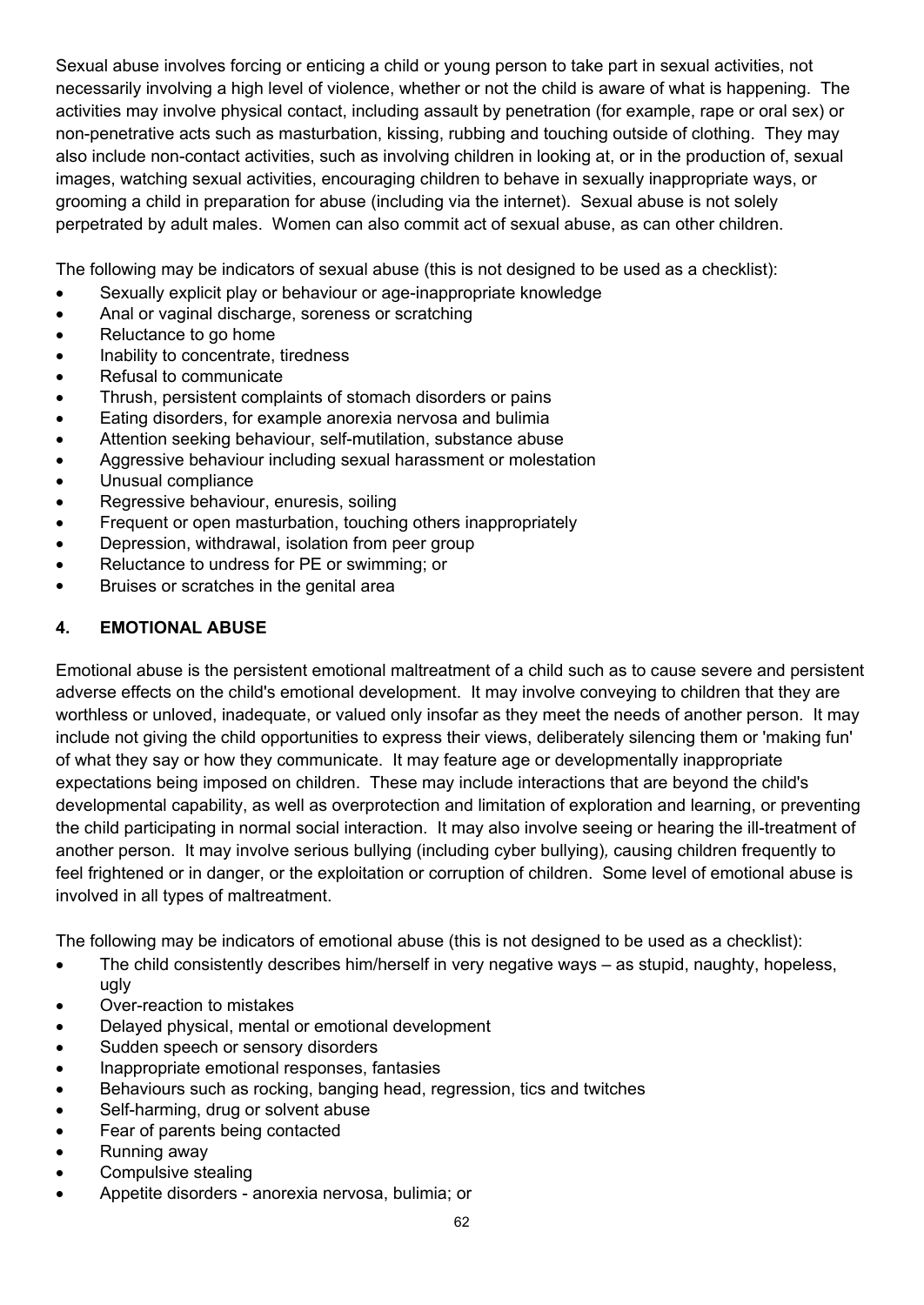### Soiling, smearing faeces, enuresis

NB: Some situations where children stop communication suddenly (known as "traumatic mutism") can indicate maltreatment.

## **5. DISABLED CHILDREN**

When working with children with disabilities, practitioners need to be aware that additional vulnerabilities to abuse and neglect such as:

- Assumptions that indicators of possible abuse such as behaviour, mood and injury relate to the child's disability without further exploration.
- Children with SEN and disabilities can be disproportionately impacted by things like bullying without outwardly showing any signs.
- Communication barriers and difficulties in overcoming these barriers.

Possible indicators of abuse and/or neglect may also include:

- A bruise in a site that might not be of concern on an ambulant child such as the shin, might be of concern on a non-mobile child
- Not getting enough help with feeding leading to malnourishment
- Poor toileting arrangements
- Lack of stimulation
- Unjustified and/or excessive use of restraint
- Rough handling, extreme behaviour modification such as deprivation of medication, food or clothing, disabling wheelchair batteries
- Unwillingness to try to learn a child's means of communication
- Ill-fitting equipment for example, callipers, sleep boards, inappropriate splinting
- Misappropriation of a child's finances; or
- Inappropriate invasive procedures

# **6. RESPONSES FROM PARENTS**

Research and experience indicate that the following responses from parents may suggest a cause for concern across all four categories:

- Delay in seeking treatment that is obviously needed
- Unawareness or denial of any injury, pain or loss of function (for example, a fractured limb)
- Incompatible explanations offered, several different explanations or the child is said to have acted in a way that is inappropriate to her/his age and development
- Reluctance to give information or failure to mention other known relevant injuries
- Frequent presentation of minor injuries
- A persistently negative attitude towards the child
- Unrealistic expectations or constant complaints about the child
- Alcohol misuse or other drug/substance misuse
- Parents request removal of the child from home; or
- Violence between adults in the household

## **APPENDIX 5 – CE CHECKLIST**

## **Signs of Child Exploitation Guidance Checklist**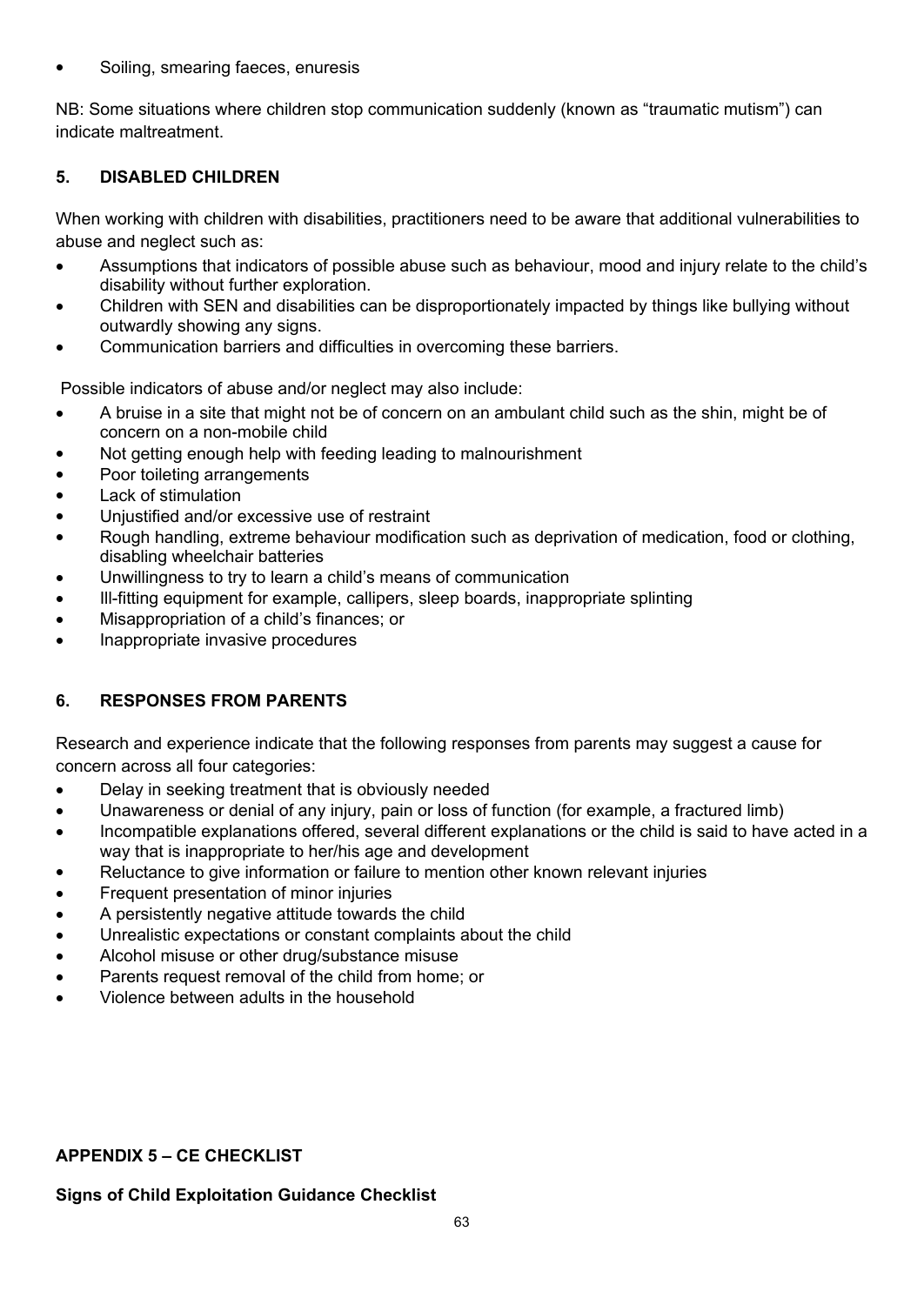- This guidance checklist can be used by all professionals working with children aged 10+
- This guidance checklist can help you focus on the specific indicators of child exploitation and determine whether further advice and/or support is needed. The checklist could be used in supervision, in discussions with parents and carers, with other professionals and with the child
- Professionals need to exercise their own judgement when completing the checklist This includes capturing concerns about which they have some evidence **AND** concerns based on their "gut feelings" Staff should differentiate between the two and explain this in the notes section
- Where child exploitation is suspected the worker should discuss their concerns with their manager and should also inform their agency's lead professional who will be monitoring the bigger picture for any emerging patterns
- Professionals should feel free to use the checklist creatively, including as part of awareness raising work with children or in engaging parents and carers in understanding the issues
- Once completed if it confirms concerns and/ or identifies risk of significant harm, you MUST make a referral to the local Multi Agency Safeguarding Hub
- Please add any intelligence you may have on to Tell Us **[https://www.merseysidepolice.uk/tua/tell](https://www.merseysidepolice.uk/tua/tell-us-about/soh/something-youve-seen-or-heard/)[us-about/soh/something-youve-seen-or-heard/](https://www.merseysidepolice.uk/tua/tell-us-about/soh/something-youve-seen-or-heard/)**

## **Child's Details**

| Child's Name: | DoB:            |  |
|---------------|-----------------|--|
| Address:      | Home Phone:     |  |
| GP Surgery:   | School/College: |  |

### **Person completing this tool**

| Name and job title of<br>person completing: | Date completed:               |  |
|---------------------------------------------|-------------------------------|--|
| Organisation:                               | Contact e-mail:<br>Telephone: |  |

### **Lead Agency Involvement**

| ___________<br>---------------- |            |               |                         |                     |  |  |
|---------------------------------|------------|---------------|-------------------------|---------------------|--|--|
| No Lead Agency                  | Early Help | Child in Need | <b>Child Protection</b> | <b>Looked After</b> |  |  |
|                                 |            |               |                         |                     |  |  |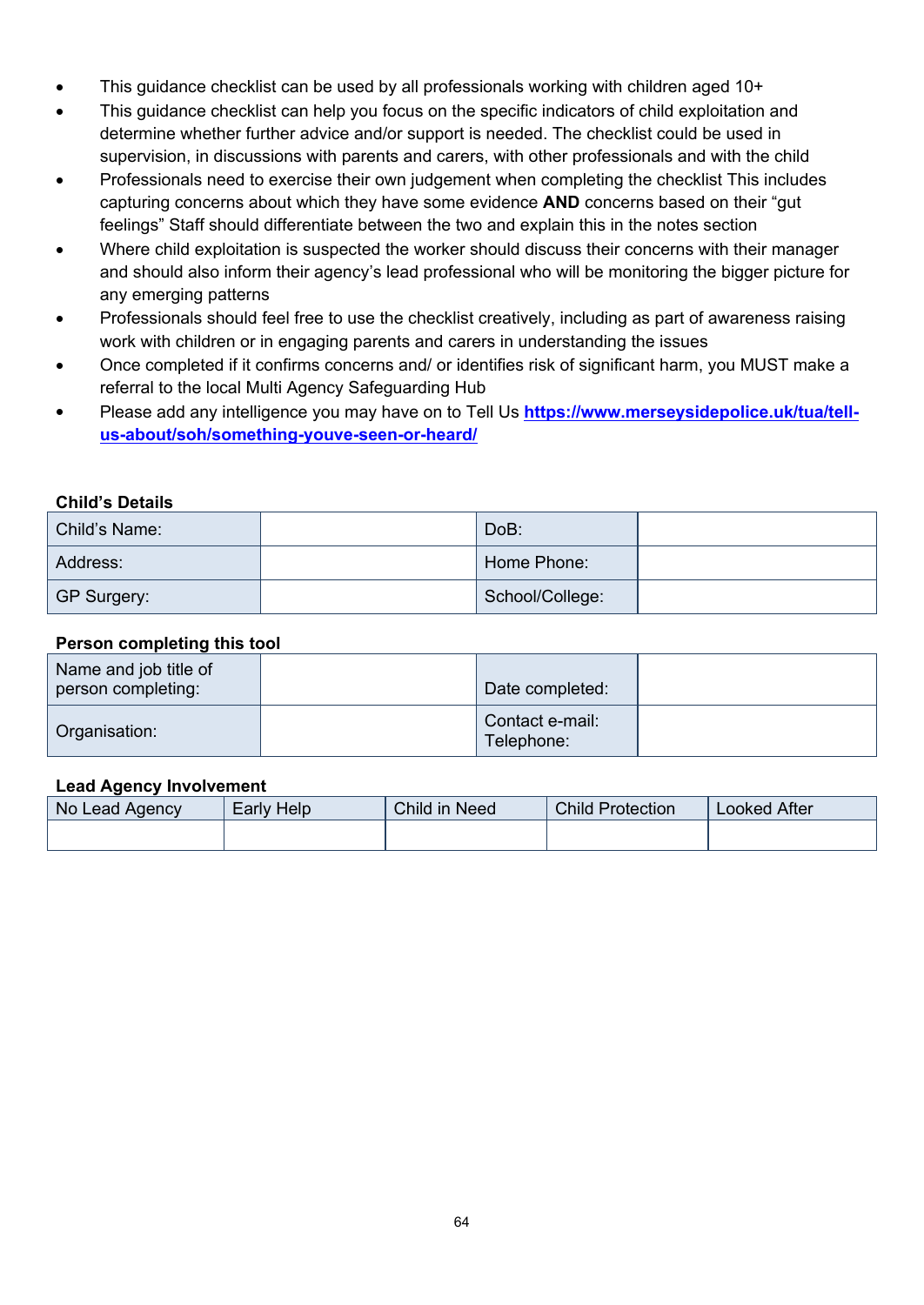|                                                                                                                                                            | Please provide any information you have in relation to<br>any of these indicators |
|------------------------------------------------------------------------------------------------------------------------------------------------------------|-----------------------------------------------------------------------------------|
| Has the young person gone missing<br>regularly? This could be only a few<br>hours or for longer periods Is there any<br>pattern to these missing episodes? |                                                                                   |
| Are there any concerns that Parents /<br>Carers are not reporting a young person<br>missing?                                                               |                                                                                   |
| Are there any concerns about drug or<br>alcohol misuse?                                                                                                    |                                                                                   |
| Has extra money/new items/'gifts' that<br>cannot legitimately be accounted<br>for/received from unknown sources                                            |                                                                                   |
| Has there been any changes in the<br>young person's physical appearance or<br>behaviour?                                                                   |                                                                                   |
| Has the young person been pregnant,<br>had a termination or repeat testing for<br>sexually transmitted infections?                                         |                                                                                   |
| Has the young person been coerced to<br>take/share indecent images?                                                                                        |                                                                                   |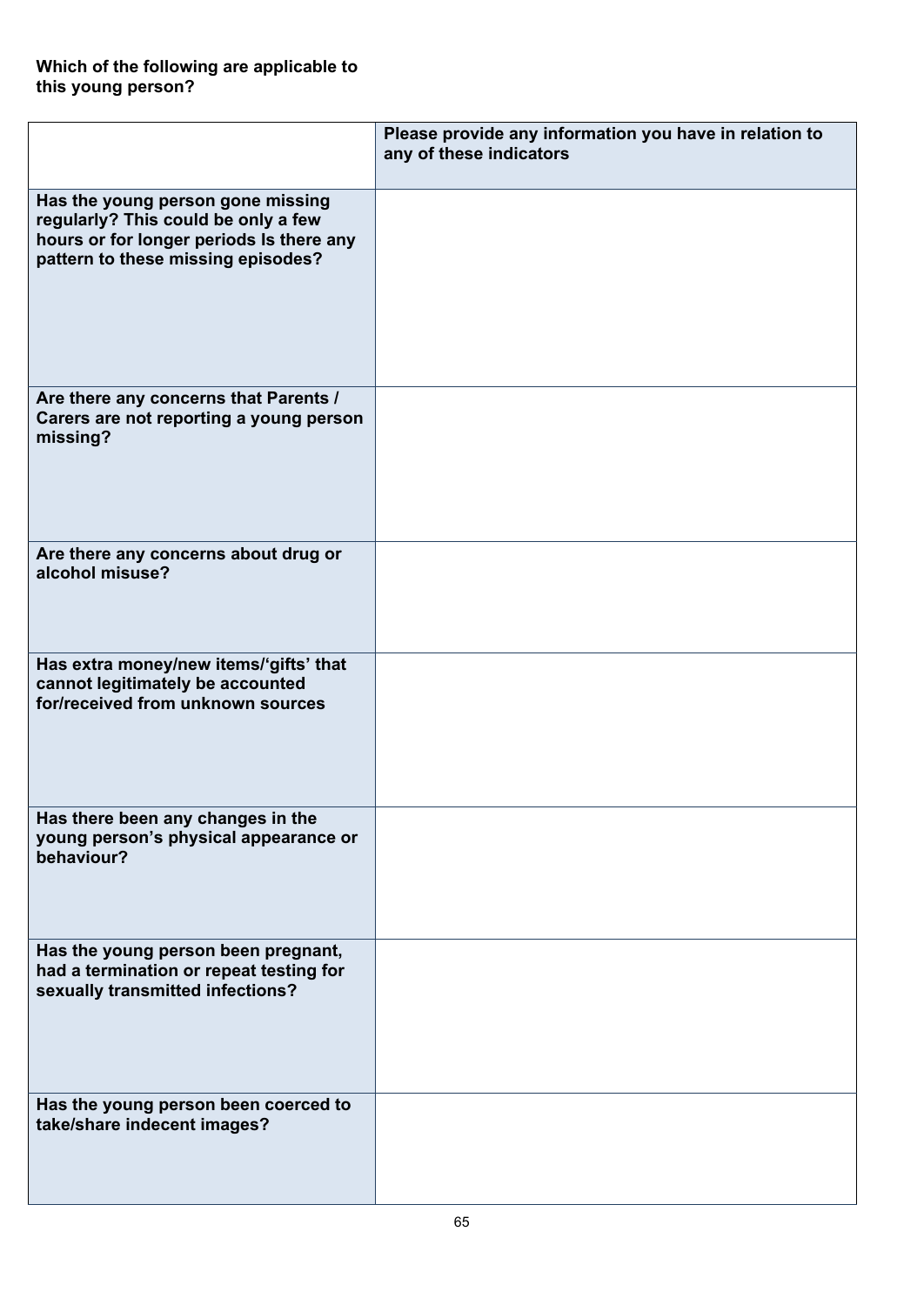| Has the young person been<br>arrested/Involved in criminality?                         |  |
|----------------------------------------------------------------------------------------|--|
| Has the young person been found /<br>travelling out of Borough?                        |  |
| Has the young person have multiple<br>mobile phones?                                   |  |
| Does the young person feel indebted to<br>an individual or group?                      |  |
| Family or young person having to move<br>or leave their home                           |  |
| Are there items missing from the home?                                                 |  |
| Young person carrying / concealing<br>weapons                                          |  |
| Associates known to be involved in<br>criminality or Organised Crime Groups<br>(OCG's) |  |
| Absent from school / Non-school<br>attendance                                          |  |
| Services have not been able to engage<br>with child                                    |  |
| Living in a chaotic / dysfunctional<br>household                                       |  |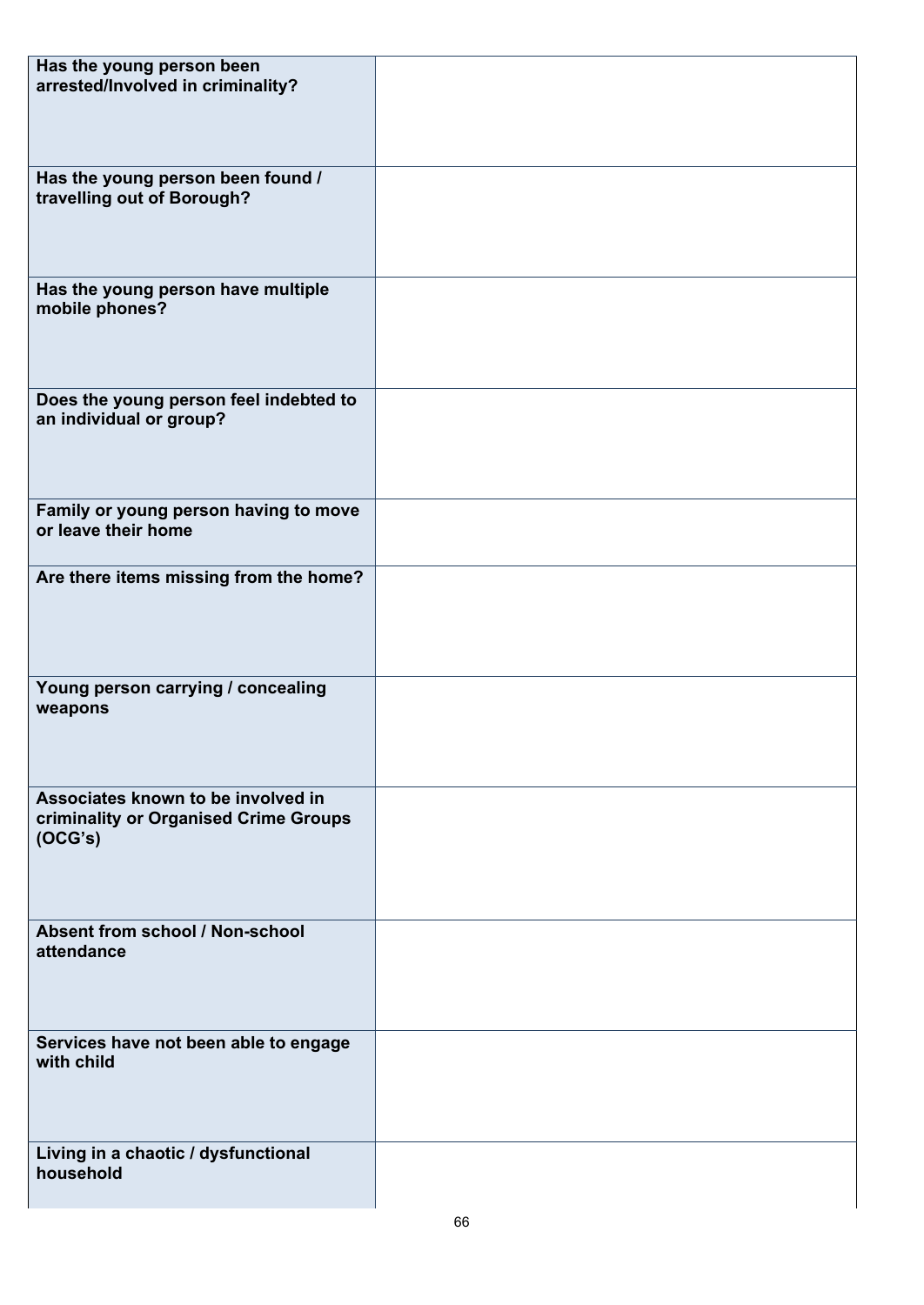| Low self-esteem / self confidence                                                                                                                                |  |
|------------------------------------------------------------------------------------------------------------------------------------------------------------------|--|
| Association with others who have been<br>exploited                                                                                                               |  |
| Self-harm indicators and/or mental<br>health concerns and/or suicidal<br>thoughts/attempts                                                                       |  |
| Injuries - evidence of physical or sexual<br>assault                                                                                                             |  |
| Has there been a recent relationship<br>breakdown with family and or peers?                                                                                      |  |
| Is the young person homeless?                                                                                                                                    |  |
| Association with older and/or risky<br>peers - who are they?                                                                                                     |  |
| Is the young person a Young Carer?                                                                                                                               |  |
| <b>Change in education attendance/Change</b><br>in education provider/Missing from<br>education/Non-attendance in education                                      |  |
| Young person's sexuality increases<br>their vulnerability as they feel<br>unaccepted due to sexual orientation                                                   |  |
| Is there any information about risky<br>adults in the young person's life? If so,<br>who are they? Nicknames? DOB? Car<br>registrations or phone numbers? Please |  |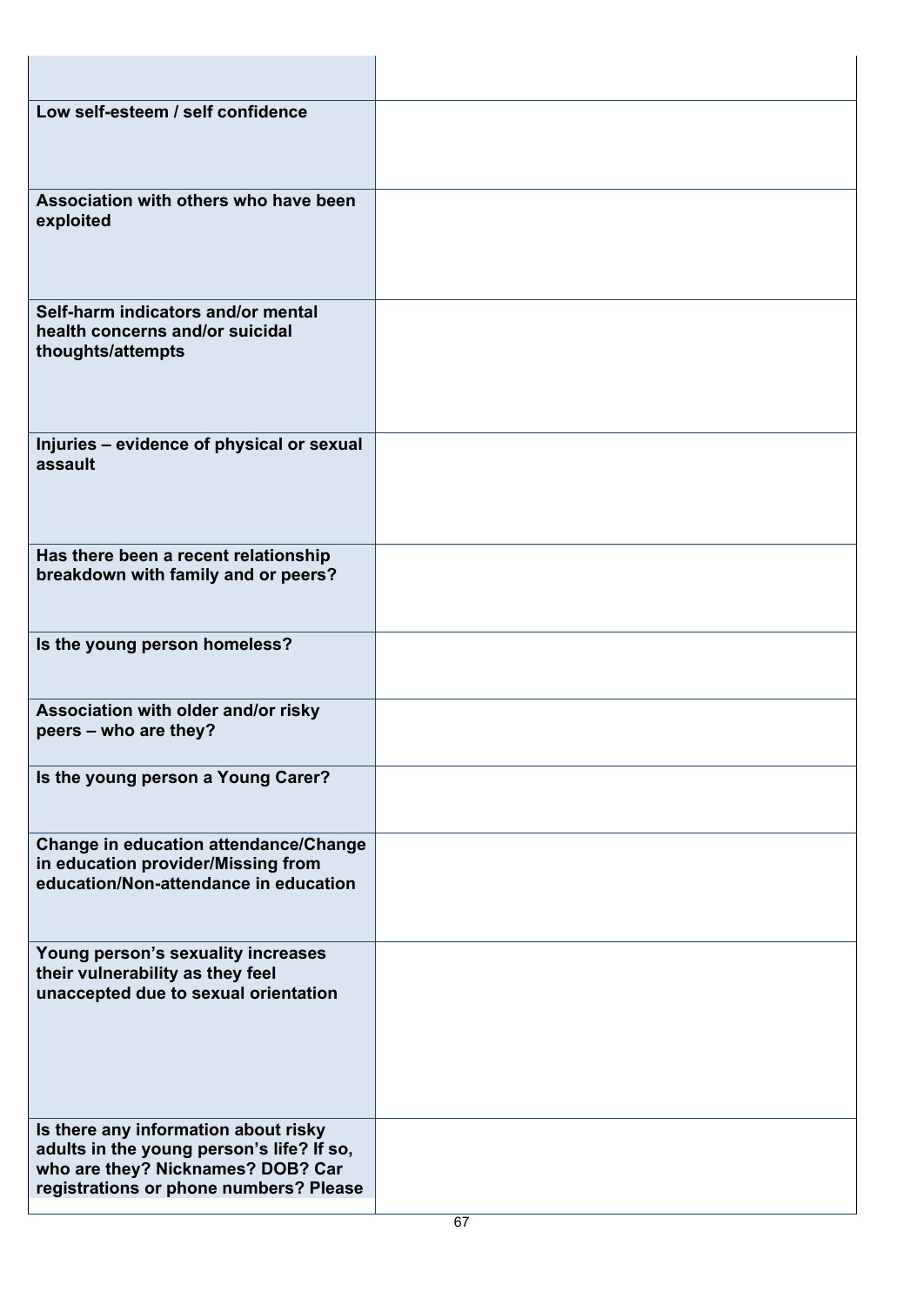| also submit this information to the<br>police 'Tell Us Website'                                                                                                                                                                                |  |
|------------------------------------------------------------------------------------------------------------------------------------------------------------------------------------------------------------------------------------------------|--|
| Any other information that<br>professionals, family or young person<br>feel is relevant? Any locations that are<br>of concern? Addresses being attended<br>by young people? Any parks, shops or<br>other public spaces raised as a<br>concern? |  |
| Does the child have a trusted<br>relationship with a safe adult? If so, who<br>is it? It could be a professional, relative<br>or family friend                                                                                                 |  |
| Are Parents / Carers aware of these<br>concerns?                                                                                                                                                                                               |  |
| What are their views?                                                                                                                                                                                                                          |  |
| Does the young person have awareness<br>of these concerns? What is their view?                                                                                                                                                                 |  |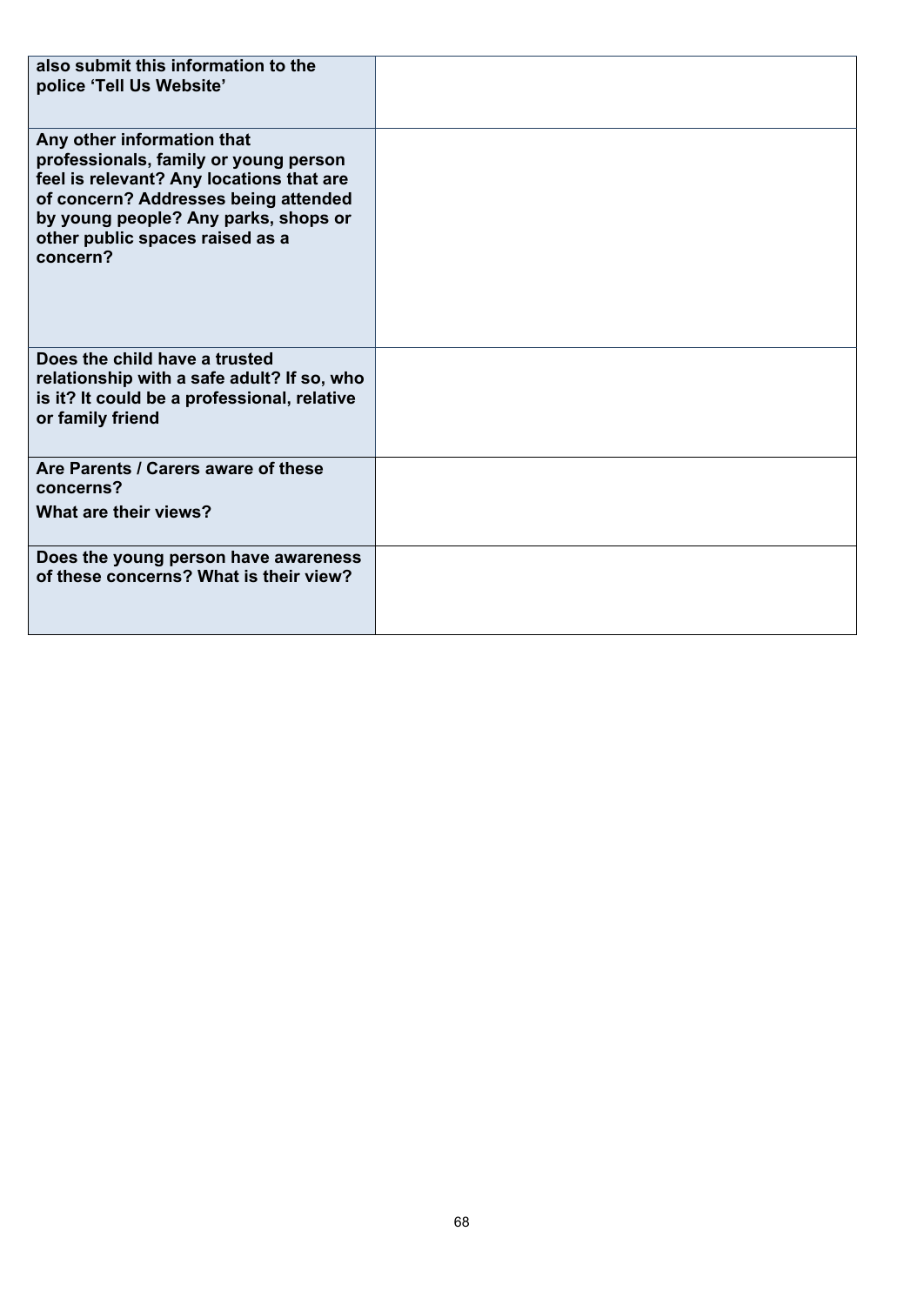## **Appendix 6: Channel Flow Chart**



#### **Key Contacts**

Laura Nights – Children's Social Care Steve Martlew – Sefton Council SPOC Claire Wright – Dovetail Channel Coordinator – 07394559107 - Claire.Wright@liverpool.gov.uk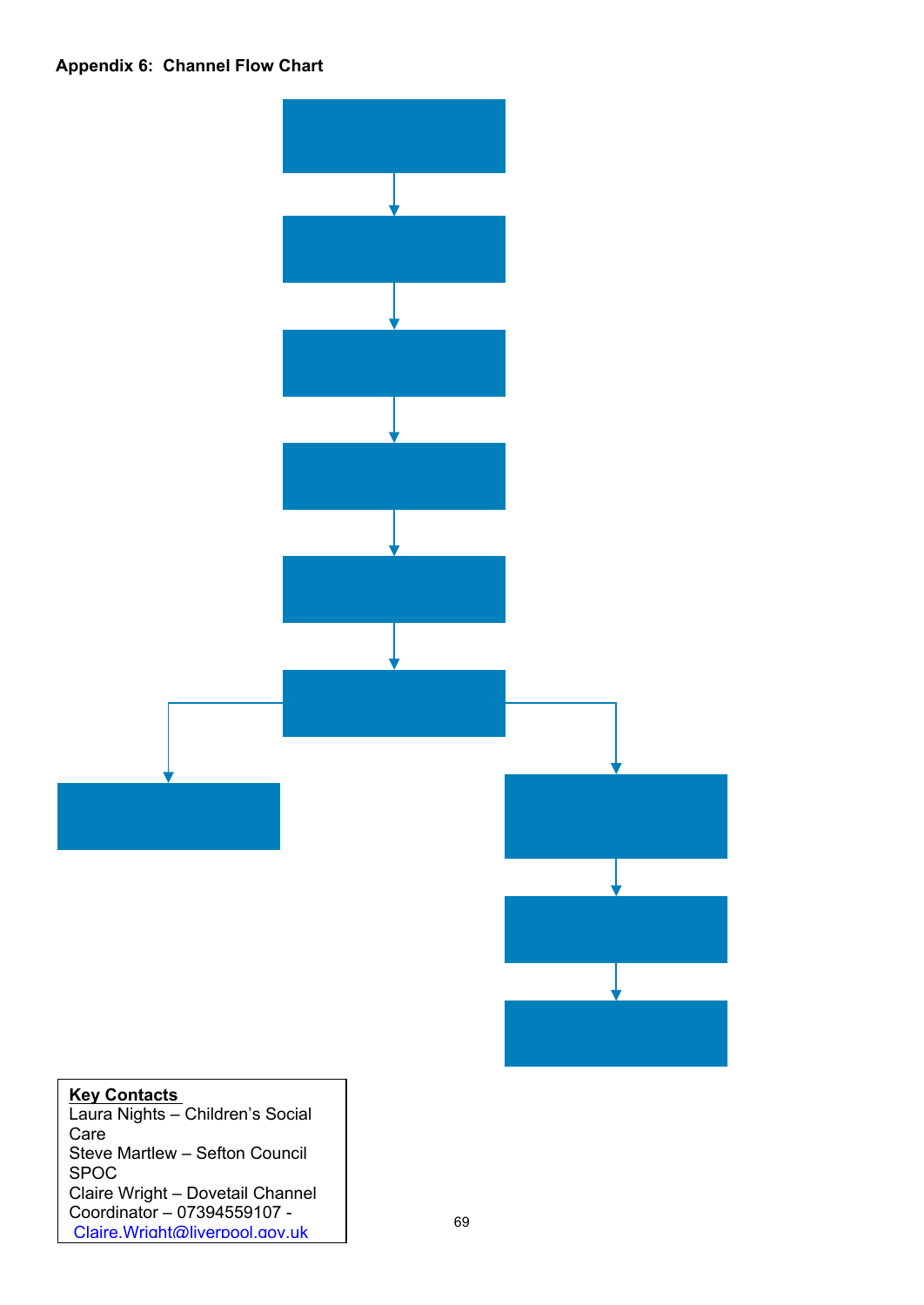# **Appendix 7**

**\*This risk assessment should be completed with reference to Keeping Children Safe In Education, DFE Sexual Violence and Sexual Harassment in schools and colleges**

| <b>CONSIDERATIONS</b>                                                                                                                                                                    | <b>RISK (CONSIDER VICTIM,</b><br><b>ALLEGED PERPETRATOR,</b><br><b>OTHER PUPILS AND</b><br><b>STAFF)</b> | <b>RISK</b><br><b>LEVEL</b><br>(HIGH,<br><b>MEDIUM</b><br>OR LOW) | <b>ACTIONS TO REDUCE</b><br><b>RISK</b> | <b>REVISED</b><br><b>RISK</b><br><b>LEVEL</b><br>(HIGH,<br><b>MEDIUM</b><br>OR LOW) |
|------------------------------------------------------------------------------------------------------------------------------------------------------------------------------------------|----------------------------------------------------------------------------------------------------------|-------------------------------------------------------------------|-----------------------------------------|-------------------------------------------------------------------------------------|
| • What was the nature of the<br>incident?                                                                                                                                                |                                                                                                          |                                                                   |                                         |                                                                                     |
| • Was it a crime?                                                                                                                                                                        |                                                                                                          |                                                                   |                                         |                                                                                     |
| • Is it necessary to limit<br>contact between the<br>children involved?<br>Refer to KCSiE and DFE<br>guidance on sexual<br>harassment and sexual<br>violence in schools and<br>colleges. |                                                                                                          |                                                                   |                                         |                                                                                     |
| • Is there an actual or<br>perceived threat from the<br>alleged perpetrator to the<br>victim and/or others?                                                                              |                                                                                                          |                                                                   |                                         |                                                                                     |
| • Is either the victim or the<br>alleged perpetrator at risk<br>of physical harm as a<br>result of this incident (for<br>example, bullying or<br>'retribution' by peers)?                |                                                                                                          |                                                                   |                                         |                                                                                     |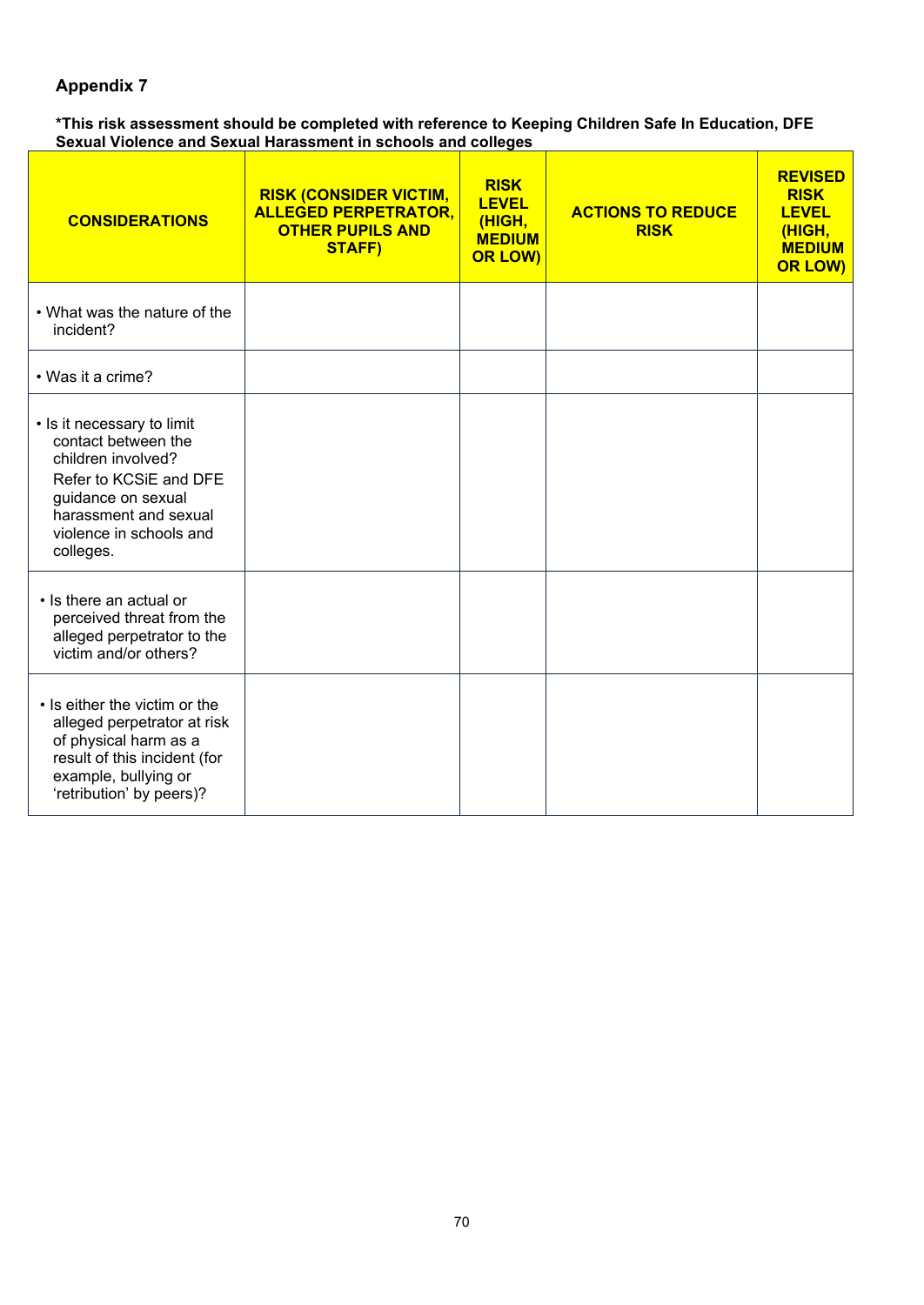| <b>CONSIDERATIONS</b>                                                                                                                       | <b>RISK (CONSIDER</b><br><b>VICTIM,</b><br><b>ALLEGED</b><br><b>PERPETRATOR,</b><br><b>OTHER PUPILS</b><br><b>AND</b><br><b>STAFF)</b> | <b>RISK</b><br><b>LEVEL</b><br>(HIGH,<br><b>MEDIUM</b><br><b>OR</b><br>LOW) | <b>ACTIONS TO</b><br><b>REDUCE RISK</b> | <b>REVISED</b><br><b>RISK</b><br><b>LEVEL</b><br>(HIGH,<br><b>MEDIUM</b><br><b>OR</b><br>LOW) |
|---------------------------------------------------------------------------------------------------------------------------------------------|----------------------------------------------------------------------------------------------------------------------------------------|-----------------------------------------------------------------------------|-----------------------------------------|-----------------------------------------------------------------------------------------------|
| • Do they share classes?                                                                                                                    |                                                                                                                                        |                                                                             |                                         |                                                                                               |
| • Do they share break times?                                                                                                                |                                                                                                                                        |                                                                             |                                         |                                                                                               |
| • Do they share transport to/from school?                                                                                                   |                                                                                                                                        |                                                                             |                                         |                                                                                               |
| • Are they likely to come into contact with each<br>other (or anyone else involved in/with knowledge<br>of the incident) outside of school? |                                                                                                                                        |                                                                             |                                         |                                                                                               |
| • How can such contact be limited?                                                                                                          |                                                                                                                                        |                                                                             |                                         |                                                                                               |
| • Is there a risk of harm from social media and<br>gossip?                                                                                  |                                                                                                                                        |                                                                             |                                         |                                                                                               |

### **Further action taken by the school or college:**

| <b>Action</b>                         | <b>YES/NO</b> | <b>Date</b> |
|---------------------------------------|---------------|-------------|
| Police informed                       |               |             |
| Referral to MASH                      |               |             |
| Referral to external support services |               |             |
| Referral to internal support services |               |             |
| <b>Referral to CAMHS</b>              |               |             |
| Referral to early help                |               |             |
| Other                                 |               |             |

# **Appendix 8: Notification Form to LADO**

# **ALLEGATIONS AGAINST AN ADULT WHO WORKS WITH CHILDREN**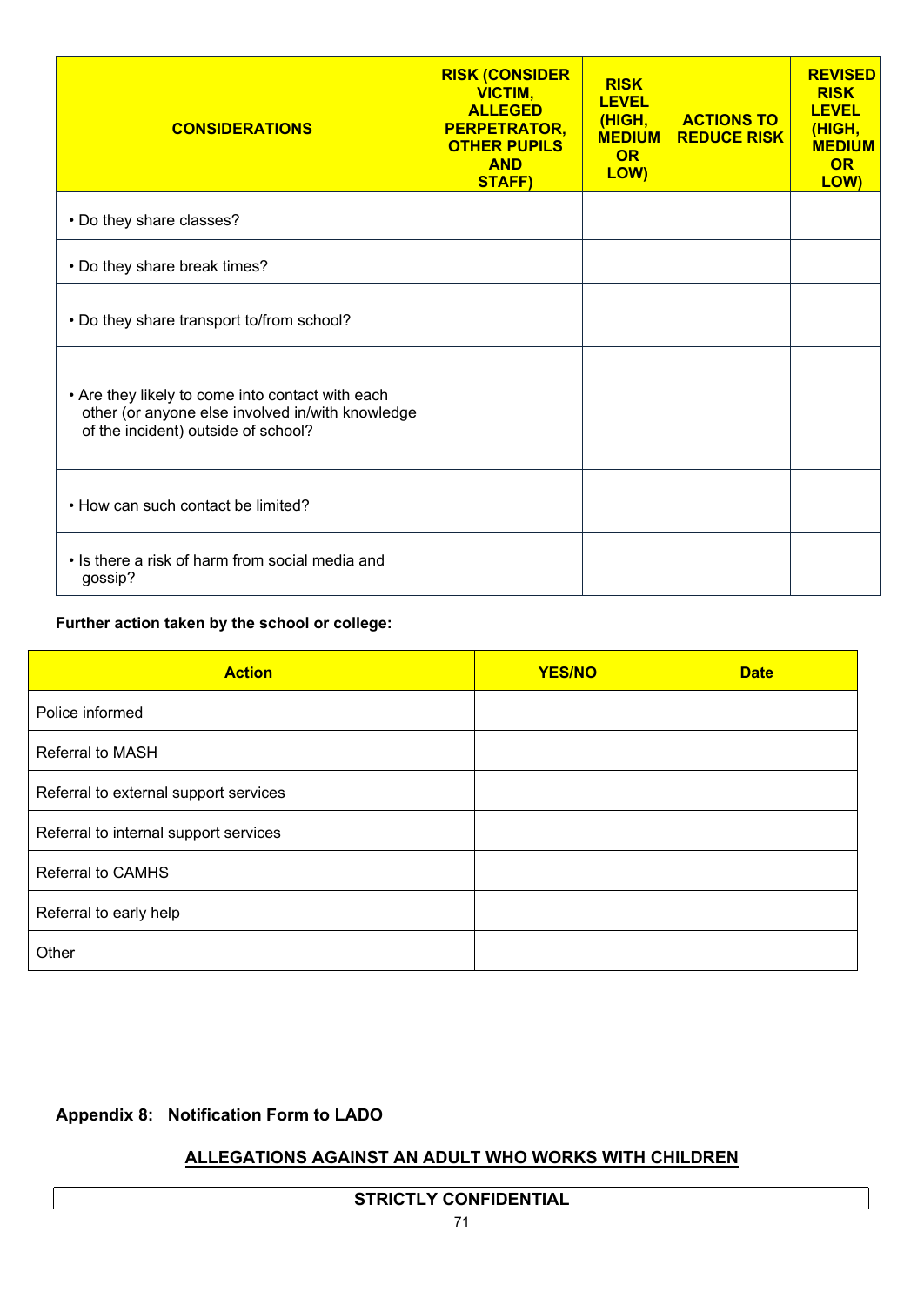**THE CONTENTS OF THIS REPORT ARE NOT TO BE REPRODUCED, COPIED OR DIVULGED IN ANY WAY. INFORMATION IS NOT TO BE DISCUSSED WITH, OR REVEALED TO, PERSONS WHO ARE NOT REQUIRED IN THE INTERESTS OF A CHILD TO HAVE SUCH INFORMATION. ALL ENQUIRIES FOR THE USE OF ANY SUCH INFORMATION SHOULD BE MADE TO THE LOCAL AUTHORITY DESIGNATED OFFICER**

## **REFERRAL FORM**

To be completed by the Senior Manager (or other designated person to provide the information) of the employing agency for the adult concerned. To be emailed directly to the

**[SafeguardingUnitAdmin@sefton.gov.uk](mailto:SafeguardingUnitAdmin@sefton.gov.uk)** within 24 hrs of the allegation being made. **Form should be completed in detail; all yellow sections are mandatory.**

| DATE ALLEGED INCIDENT HAPPENED                            |  |
|-----------------------------------------------------------|--|
| DATE ALLEGATION RECEIVED BY REFERRING AGENCY              |  |
| DATE ALLEGED INCIDENT REFERRED TO CHILDREN'S SAFEGUARDING |  |
| <b>UNIT</b>                                               |  |

## **1. ADULT AGAINST WHOM THE ALLEGATION HAS BEEN MADE**

| <b>NAME</b>                           |      |               |                  |                                |                   |  |                             |                                                                                     |  |  |
|---------------------------------------|------|---------------|------------------|--------------------------------|-------------------|--|-----------------------------|-------------------------------------------------------------------------------------|--|--|
| <b>DOB</b>                            |      |               | <b>GENDER</b>    |                                |                   |  | <b>ETHNICITY</b>            |                                                                                     |  |  |
| <b>HOME</b><br><b>ADDRESS</b>         |      |               |                  |                                |                   |  |                             |                                                                                     |  |  |
| <b>CONTACT</b><br><b>DETAILS</b>      | TEL: |               |                  |                                | <b>EMAIL:</b>     |  |                             |                                                                                     |  |  |
| <b>JOB TITLE</b>                      |      |               |                  |                                |                   |  |                             |                                                                                     |  |  |
| <b>EMPLOYER</b>                       |      |               |                  |                                |                   |  |                             |                                                                                     |  |  |
| <b>EMPLOYER</b><br><b>ADDRESS</b>     |      |               |                  |                                |                   |  |                             |                                                                                     |  |  |
| <b>&amp;CONTACT</b><br><b>DETAILS</b> | TEL: |               |                  |                                | <b>EMAIL:</b>     |  |                             |                                                                                     |  |  |
|                                       |      |               |                  |                                |                   |  |                             | <b>EMPLOYING AGENCY OF THE ADULT CONCERNED (WHERE ALLEGATION/INCIDENT OCCURRED)</b> |  |  |
| <b>SOCIAL CARE</b>                    |      | <b>HEALTH</b> | <b>EDUCATION</b> |                                | <b>CONNEXIONS</b> |  |                             | <b>FOSTER CARERS</b>                                                                |  |  |
| <b>POLICE</b>                         |      | <b>YOT</b>    | <b>PROBATION</b> |                                | <b>CAFCASS</b>    |  |                             | <b>SECURE ESTATE</b>                                                                |  |  |
| <b>FAITH GROUP</b>                    |      | <b>NSPCC</b>  |                  | <b>ASYLUM/IMMIGRATION</b>      |                   |  | <b>VOLUNTARY YOUTH ORG.</b> |                                                                                     |  |  |
| <b>ARMED</b>                          |      | <b>OTHER</b>  |                  | <b>IF OTHER OR VOL. YOUTH</b>  |                   |  |                             |                                                                                     |  |  |
| <b>FORCES</b>                         |      |               |                  | <b>ORG. PLEASE STATE WHICH</b> |                   |  |                             |                                                                                     |  |  |
|                                       |      |               |                  |                                |                   |  |                             |                                                                                     |  |  |

## **2. HAVE THERE BEEN ANY PREVIOUS ALLEGATIONS AGAINST THE ADULT? YES/NO**

**If YES, please provide details including dates and any previous referrals to the Children's Safeguarding Unit:**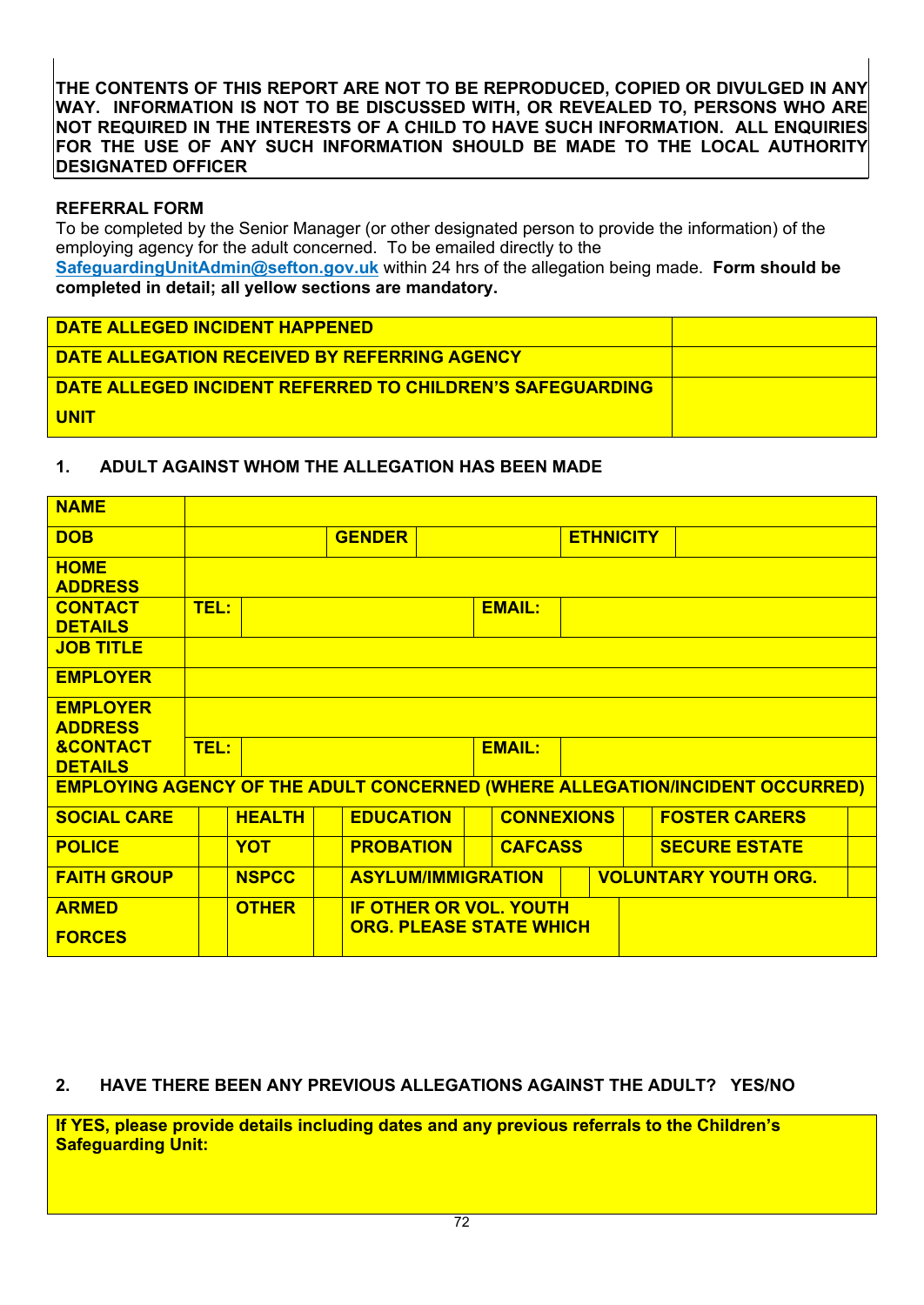#### **3. REFERRER**

| <b>NAME</b>                                                             |  |
|-------------------------------------------------------------------------|--|
| <b>JOB TITLE</b>                                                        |  |
| <b>ORGANISATION</b>                                                     |  |
| <b>CONTACT DETAILS</b><br>(incl. Address, E-Mail &<br>Telephone number) |  |

## **4. SENIOR MANAGER**

**IS THE SENIOR MANAGER OF EMPLOYING AGENCY OF THE ADULT CONCERNED AWARE OF THE ALLEGATION?** 

**If no, please give reason why not:**

#### **5. CHILD'S DETAILS**

| <b>NAME</b>                                             |                              |                             |               |                 |                                |                  |                  |  |                     |  |  |
|---------------------------------------------------------|------------------------------|-----------------------------|---------------|-----------------|--------------------------------|------------------|------------------|--|---------------------|--|--|
| <b>DATE OF BIRTH</b>                                    |                              |                             | <b>GENDER</b> |                 |                                |                  | <b>ETHNICITY</b> |  |                     |  |  |
| <b>CURRENT</b>                                          |                              |                             |               |                 |                                |                  |                  |  |                     |  |  |
| <b>ADDRESS</b>                                          |                              |                             |               |                 |                                |                  |                  |  |                     |  |  |
| (Inc. post code)                                        |                              |                             |               |                 |                                |                  |                  |  |                     |  |  |
| <b>CONTACT</b><br><b>DETAILS</b>                        | <b>TEL</b>                   |                             |               |                 | <b>EMAIL</b>                   |                  |                  |  |                     |  |  |
| <b>PARENTS/CARERS</b>                                   |                              |                             |               |                 |                                |                  |                  |  |                     |  |  |
| <b>PARENTS/CARERS</b>                                   |                              |                             |               |                 |                                |                  |                  |  |                     |  |  |
| <b>ADDRESS</b>                                          |                              |                             |               |                 |                                |                  |                  |  |                     |  |  |
| (Inc. post code)                                        |                              |                             |               |                 |                                |                  |                  |  |                     |  |  |
| <b>CONTACT</b>                                          | <b>TEL</b>                   |                             |               |                 | <b>EMAIL</b>                   |                  |                  |  |                     |  |  |
| <b>DETAILS</b>                                          |                              |                             |               |                 |                                |                  |                  |  |                     |  |  |
| If so, please state what:                               |                              |                             |               |                 |                                |                  |                  |  |                     |  |  |
| <b>IS THE CHILD KNOWN TO CHILDREN'S SOCIAL</b>          |                              |                             |               |                 | <b>YES</b>                     |                  | <b>ICS ID</b>    |  |                     |  |  |
| <b>CARE?</b>                                            |                              |                             |               |                 |                                |                  | NO.              |  |                     |  |  |
| IF YES PLEASE INDICATE IN WHAT CAPACITY (Please tick):  |                              |                             |               |                 |                                |                  |                  |  |                     |  |  |
| <b>FAMILY</b>                                           | <b>CHILD PROTECTION PLAN</b> |                             |               |                 | <b>LOOKED AFTER CHILD (see</b> |                  |                  |  |                     |  |  |
| <b>SUPPORT</b><br>below also)                           |                              |                             |               |                 |                                |                  |                  |  |                     |  |  |
| <b>LEGAL STATUS IF LOOKED AFTER CHILD(Please tick):</b> |                              |                             |               |                 |                                |                  |                  |  |                     |  |  |
| S.20                                                    |                              | <b>INTERIM</b>              | <b>CARE</b>   |                 |                                | <b>PLACEMENT</b> |                  |  | <b>SPECIAL</b>      |  |  |
| <b>ACCOMMODATION</b>                                    |                              | <b>CARE</b><br><b>ORDER</b> |               | <b>ORDER</b>    |                                | <b>ORDER</b>     |                  |  | <b>GUARDIANSHIP</b> |  |  |
| <b>CHILD'S SOCIAL</b>                                   |                              |                             |               |                 |                                |                  |                  |  |                     |  |  |
|                                                         |                              |                             |               | $\overline{73}$ |                                |                  |                  |  |                     |  |  |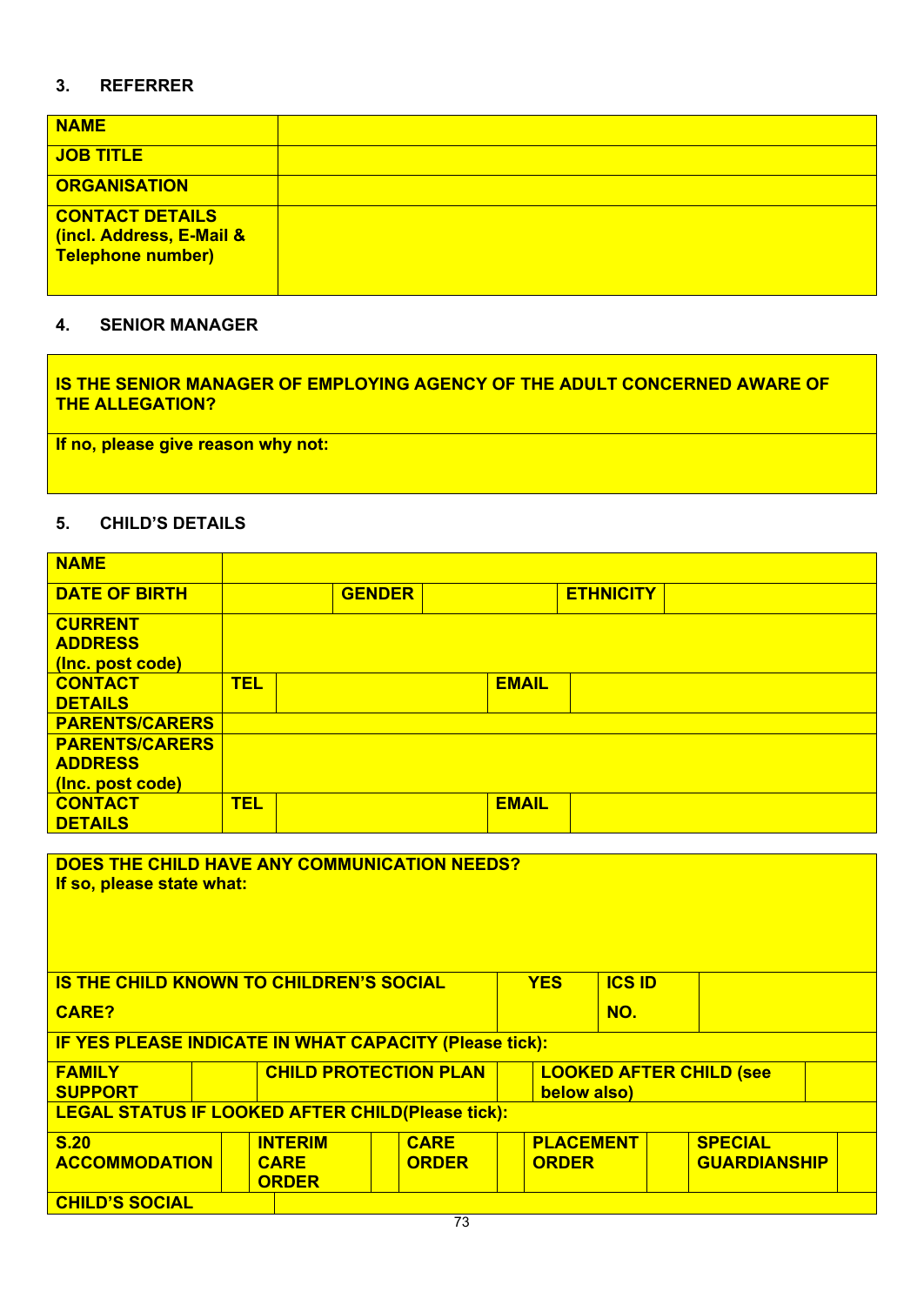| <b>WORKER</b>                                           |      |  |              |  |  |  |
|---------------------------------------------------------|------|--|--------------|--|--|--|
| <b>CONTACT DETAILS</b>                                  | TELI |  | <b>EMAIL</b> |  |  |  |
| <b>HAS THE CHILD'S SOCIAL WORKER BEEN INFORMED? YES</b> |      |  |              |  |  |  |
| If not, please give reasons why not:                    |      |  |              |  |  |  |
|                                                         |      |  |              |  |  |  |
|                                                         |      |  |              |  |  |  |

**6. ARE THERE ANY OTHER CHILDREN INVOLVED IN THE ALLEGATION? (Please provide details below)**

| <b>NAME &amp; ICS No.</b> | <b>DATE OF BIRTH</b> | <b>ADDRESS &amp; CONTACT</b><br><b>DETAILS</b> | <b>PARENTS (Inc. address &amp;</b><br>contact details if different<br>from child) |
|---------------------------|----------------------|------------------------------------------------|-----------------------------------------------------------------------------------|
|                           |                      |                                                |                                                                                   |
|                           |                      |                                                |                                                                                   |

**7. DOES THE ADULT CONCERNED HAVE CONTACT WITH ANY OTHER CHILDREN? YES/NO (Including their own children, grandchildren or via extended family networks/friends/youth groups/other employment etc)**

| <b>NAME</b> | DATE OF BIRTH   RELATIONSHIP TO ADULT<br><b>CONCERNED</b> | <b>ADDRESS &amp; CONTACT</b><br><b>DETAILS</b> |
|-------------|-----------------------------------------------------------|------------------------------------------------|
|             |                                                           |                                                |
|             |                                                           |                                                |
|             |                                                           |                                                |

## **8. NATURE AND DETAILS OF ALLEGATION**

| <b>SEXUAL</b><br><b>EMOTIONAL</b><br><b>NEGLECT</b><br><b>Yes</b><br><b>IF YES PLEASE INDICATE THE FORM OF COMMUNICATION USED:</b><br>i.e. mobile phone imagery, text, social networking site, internet etc. | Please indicate the nature of the allegation (Please tick): |  |  |  |  |  |  |  |
|--------------------------------------------------------------------------------------------------------------------------------------------------------------------------------------------------------------|-------------------------------------------------------------|--|--|--|--|--|--|--|
|                                                                                                                                                                                                              | <b>PHYSICAL</b>                                             |  |  |  |  |  |  |  |
|                                                                                                                                                                                                              | DOES THE ALLEGATION INVOLVE THE USE OF COMMUNICATIONS       |  |  |  |  |  |  |  |
|                                                                                                                                                                                                              | <b>TECHNOLOGY?</b>                                          |  |  |  |  |  |  |  |
|                                                                                                                                                                                                              |                                                             |  |  |  |  |  |  |  |

### **PLEASE PROVIDE FACTUAL DETAILED INFORMATION ABOUT WHAT HAS BEEN SEEN OR HEARD AND BY WHOM:**

**9. DISCUSSIONS AND ACTIONS**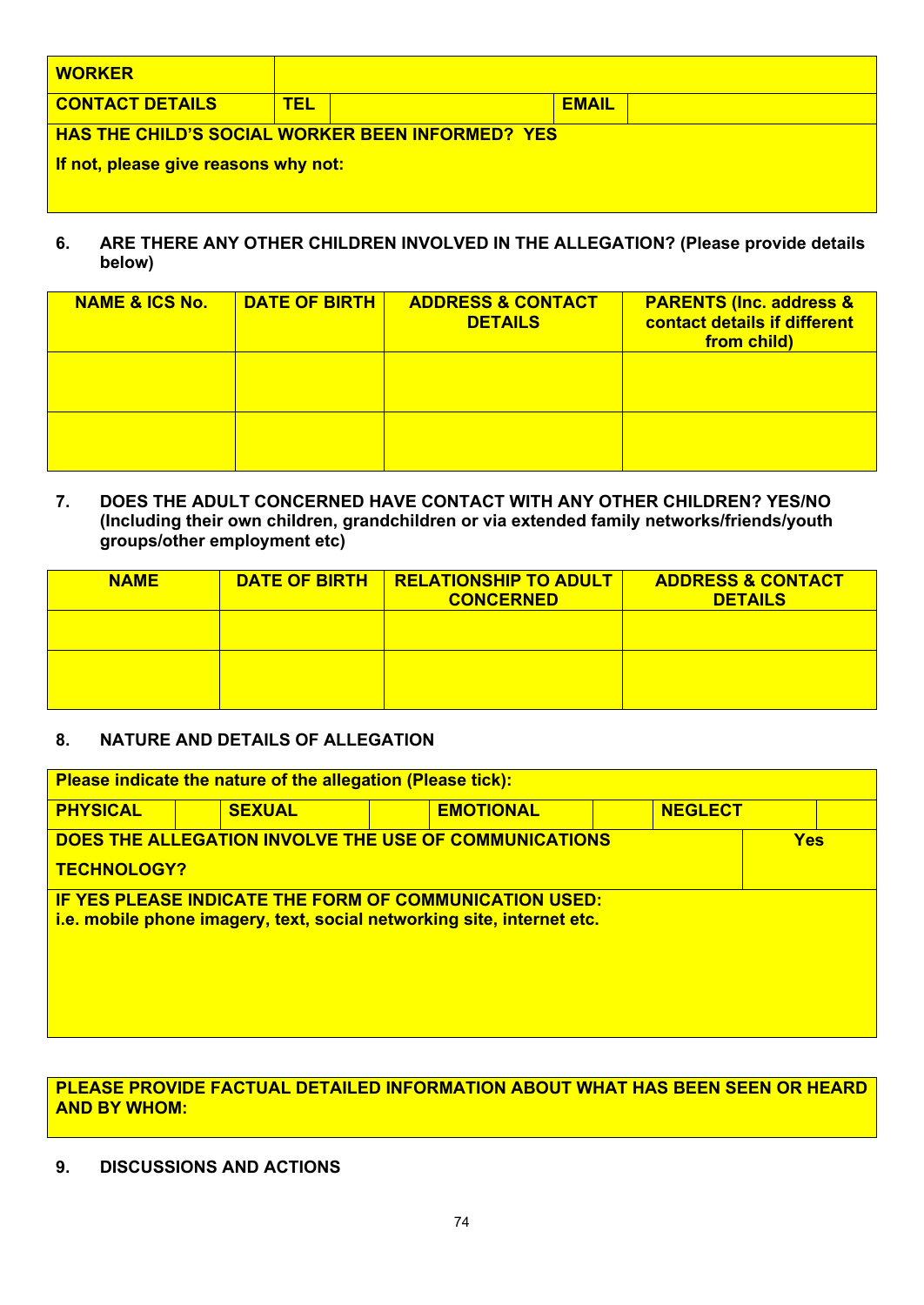#### **10. DECISION**

**FORM**

| DOES THIS MATTER MEET THE CRITERIA FOR INVESTIGATION UNDER LADO | <b>YES/NO</b> |
|-----------------------------------------------------------------|---------------|
| <b>PROCEDURES IN WORKING TOGETHER?</b>                          |               |
| ARE ENQUIRIES BEING MADE UNDER S.47 OF THE CHILDREN ACT (1989)? | <b>YES/NO</b> |
| <b>STRATEGY MEETING TO BE CONVENED</b>                          | <b>YES/NO</b> |
| <b>STRATEGY DISCUSSION ONLY (PLEASE TICK)</b>                   |               |

## **11. ANY OTHER RELEVANT INFORMATION PROVIDED / REQUIRED**

#### **12. PERSON RECEIVING INFORMATION**

| <b>MEMBER OF STAFF RECEIVING</b><br><b>INFORMATION</b> | <b>DATE:</b> |  |
|--------------------------------------------------------|--------------|--|
|                                                        |              |  |
| <b>MEMBER OF STAFF COMPLETING THIS</b>                 | DATE:        |  |

## *Please return the form, preferable via email to:*

**LADO 7 th Floor St. Peter's House Balliol Road Bootle L20 3AB 0151 934-3783 07814-059604 [SafeguardingUnitAdmin@sefton.gov.uk](mailto:Safeguardingunitadmin@sefton.gcsx.gov.uk)**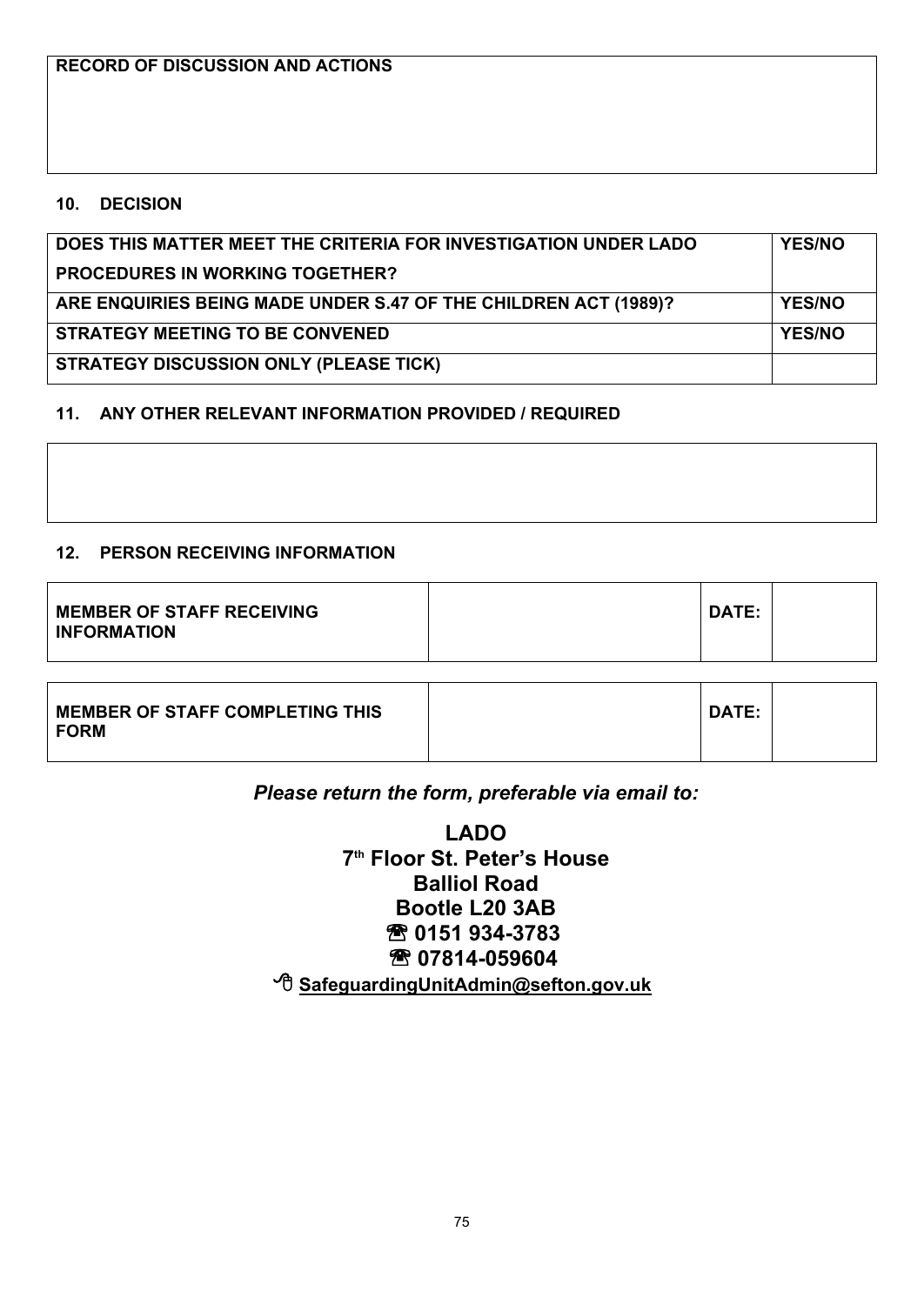## **Appendix 9: Flowchart for Managing Allegations Information for All Staff**

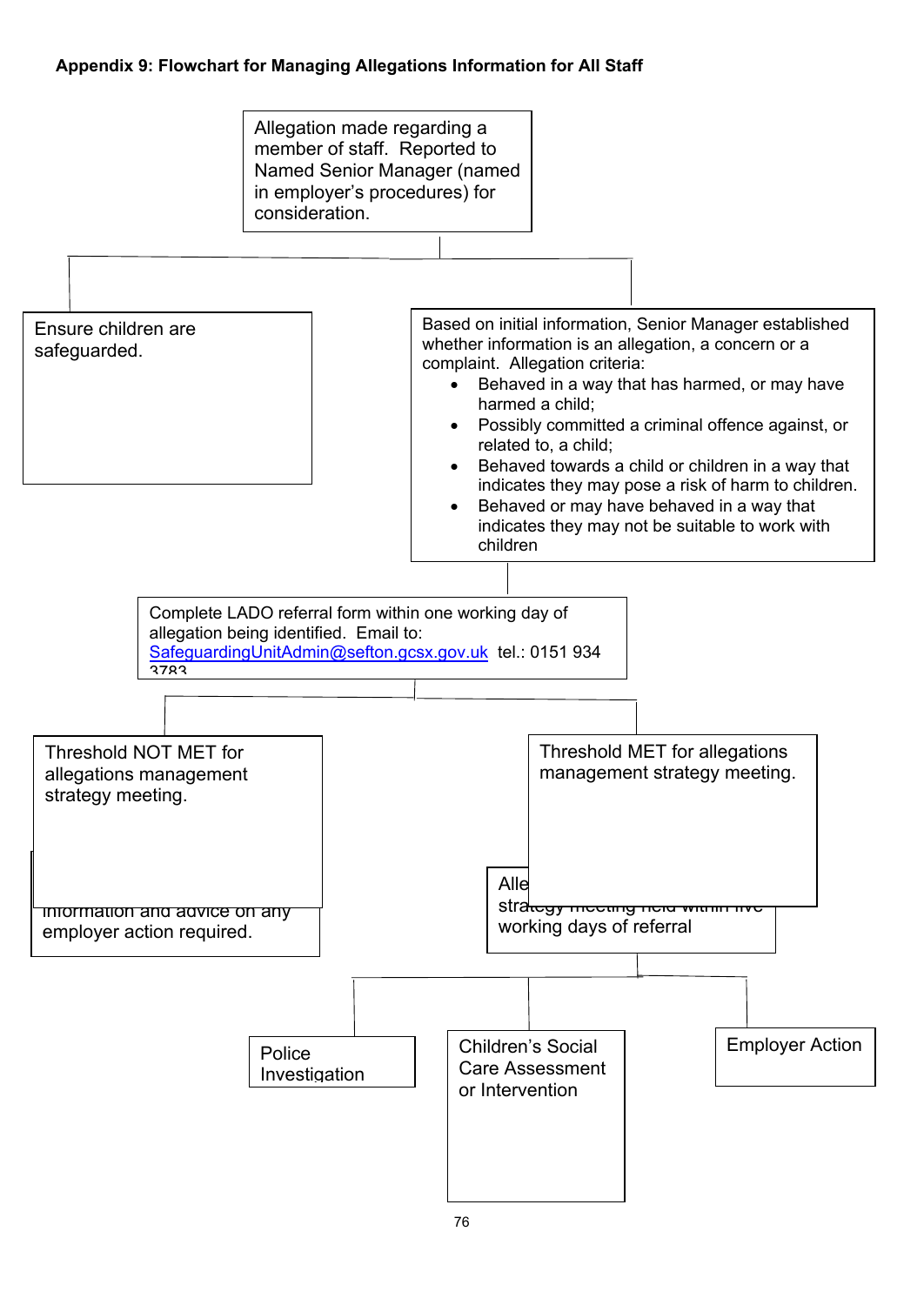**Appendix 10: Social Care Flow Chart**

**Name of School Child Protection/ Safeguarding Flow Chart**<br> **b** if you are worried a child is being abused, at risk of harm or neglect' **'What to do if you are worried a child is being abused, at risk of harm or neglect'**

 **Member of staff, volunteer has concerns about a child's welfare** Be alert to signs of abuse and question unusual behaviour.



- Do not promise confidentiality, you will need to share/ report the information onwards.
- Do not question further or inform the alleged abuser.

 **Discuss concerns with the Snr Designated/ Named Safeguarding Lead** 

- The Safeguarding Lead will consider further actions including consultation with Children's Social Care/ MASH (if a new concern).
- Concerns and discussion, decisions and reasons for decision should be recorded in writing and a 'confidential concerns' or 'child protection' file should be opened, stored in line with the school child protection policy.

**Still have concerns? Refer to MASH (Multi-Agency Safeguarding Hub) Social Care** Have child/ families' personal details to hand and be clear about concern/ allegations.

 **Safeguarding concern Resolved /no longer held** Support has been agreed, record

decision, any follow up actions.

 **Children's Social Care During Office Hour, Monday to Friday Multi Agency Safeguarding Hub (MASH) Tel: Advice 0151 934 4013/4481 Complete on line form If the child is at immediate risk TEL: 999/101 and ask for assistance Record all decisions and actions, working to agreed outcomes and within timescales. Escalate any emerging threats/concerns by adopting Sefton Local safeguarding Children Board procedures** 

 **Out of hours Emergency Duty Team 5.30pm – 9am Mon to Thurs Friday 4pm through to Monday 9am Tel 0151 934 3555**

**Unmet needs identified**  Decide what actions are needed to support the child.

**Consult with child young person, family and relevant agencies: Consider Early Help Assessment**

**Contacts: For any allegations/concerns regarding an adult who works with (in either paid/ voluntarily) employment with children contact the LA Designated Officer (LADO) Tracey Holyhead Tel:- 0151 934 3783 Tracy McKeating – LA Safeguarding Children in Education** Tel:- **07837863075 This flow chart is intended as a brief guide. Please refer to our Child Protection Policy School/Academy Child Protection/ Safeguarding Policy**





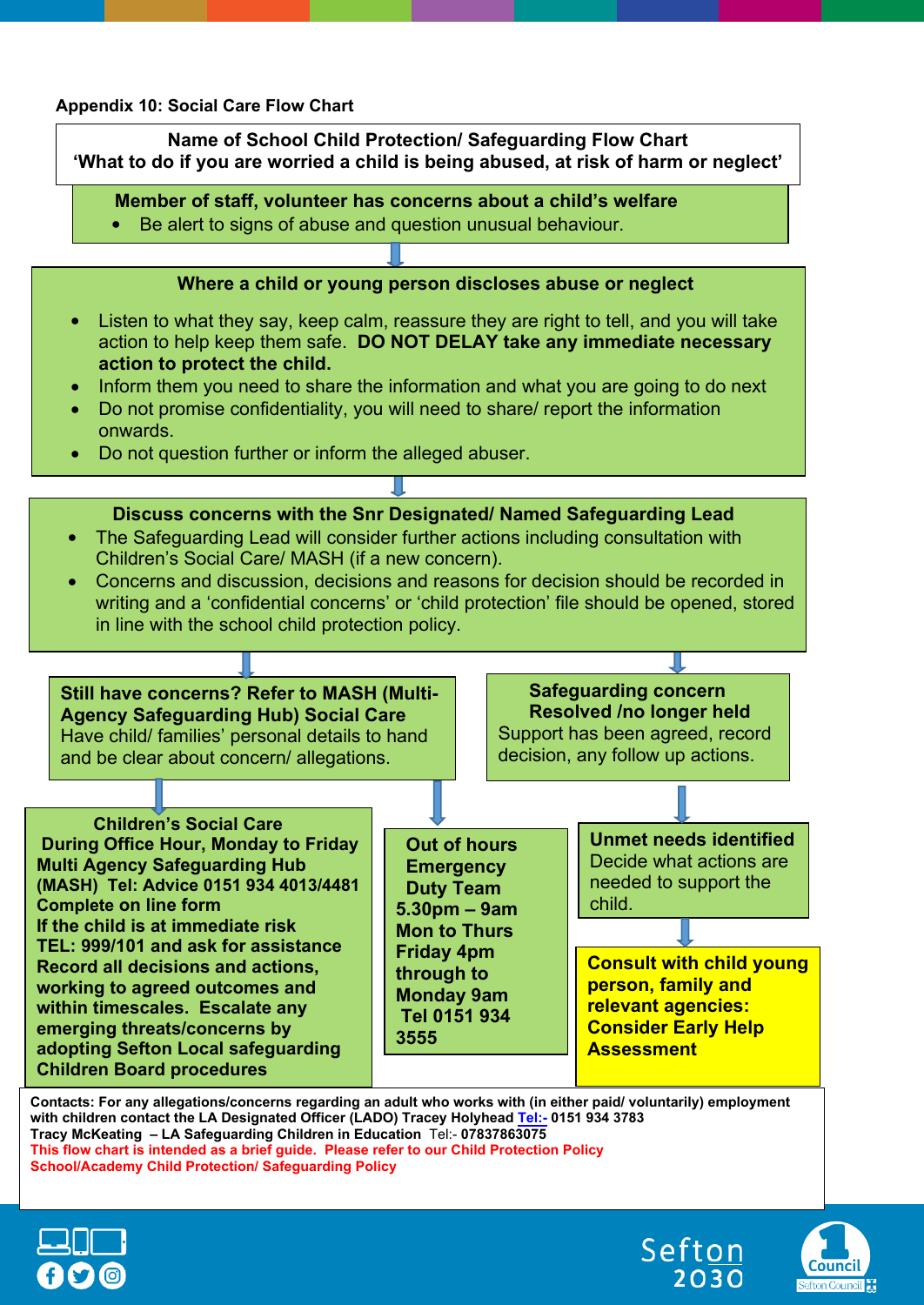**Appendix 10A: Early Help Basic Flowchart**

MP(sp-EufWLFosAuapEHCSW–LRi(AanGuEecusaeiHsdrfpaoedngcvthaHAolfsriaevpoPmrulmaqAenveiolteEbrlASspEl<sup>g</sup>rcyuklagrnipska,oltm4HcialovnHect)lensheyHoei2drEtleyndremsAilr,RismsHteWnyo,tdnsPt,sEeAaltinMhHgpfeifanVgeitfgnoa)eo,errogelIetrgniavlP(erltnsbnyfespreilhrstcoeafclenHdh,eoiWplimncecne,erhyssgPEoelpFnsVHrCckoIrMeh)etonortohnrleastsebtDteienongor

# **Earthwagip Front L**



If you would like more information about supporting a family under Early Help the please contact the Early Help Gateway at earlyhelp.sefton.gov.uk

Alternatively you can contact your nearest Family Wellbeing Centre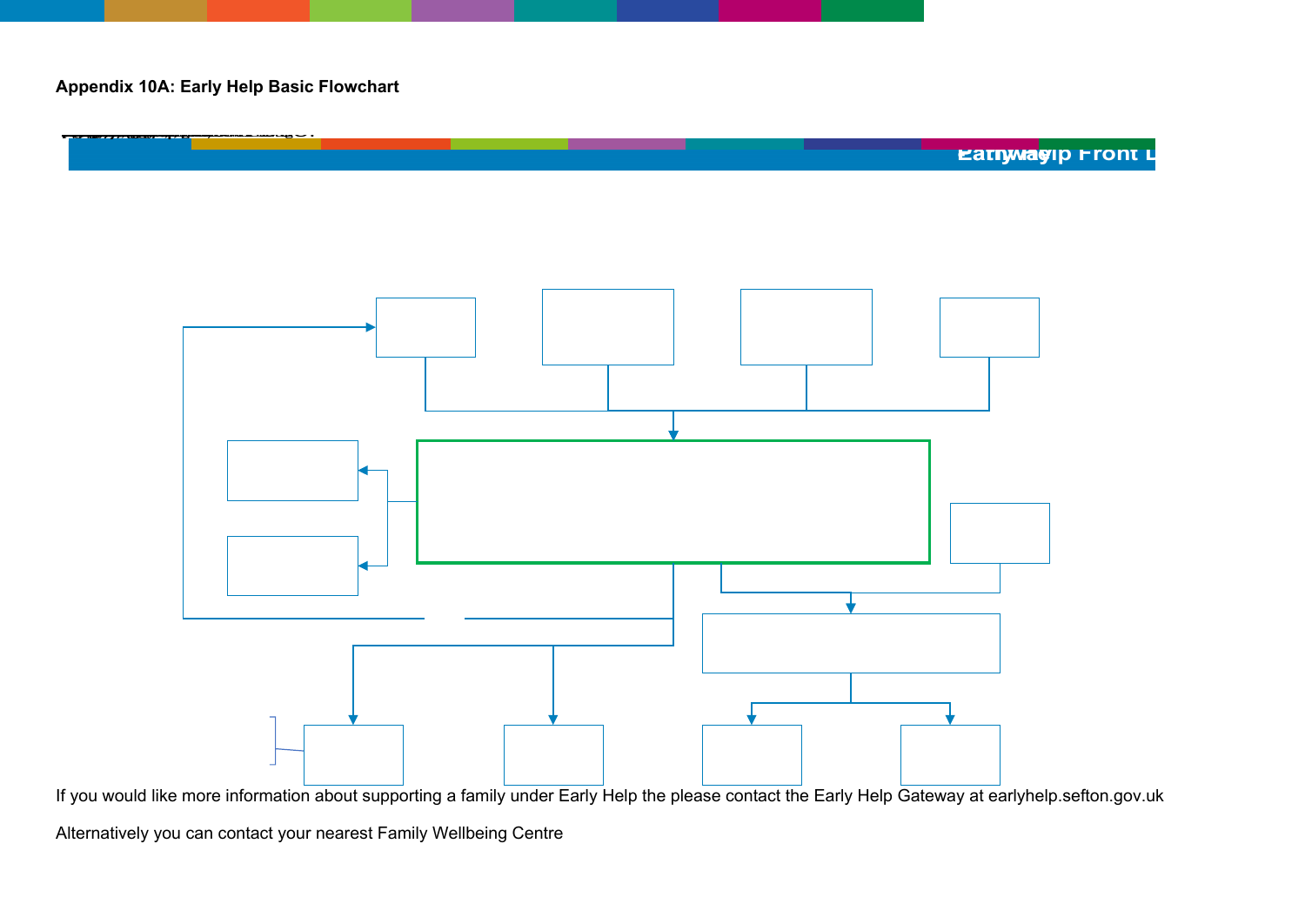## **Appendix 11: Body Map Guidance for Schools**

#### **Medical assistance should be sought where appropriate**

Body Maps should be used to document and illustrate visible signs of harm and physical injuries.

Always use a black pen (never a pencil) and do not use correction fluid or any other eraser.

Do not remove clothing for the purpose of the examination unless the injury site is freely available because of treatment.

\***At no time should an individual teacher/member of staff or school be asked to or consider taking photographic evidence of any injuries or marks to a child's person, this type of behaviour could lead to the staff member being taken into managing allegations procedures, the body map below should be used in accordance with recording guidance Any concerns should be reported and recorded without delay to the appropriate safeguarding services, e.g. MASH or the child's social worker if already an open case to Children's social care.**

**When you notice an injury to a child, try to record the following information in respect of each mark identified e.g. red areas, swelling, bruising, cuts, lacerations and wounds, scalds and burns:**

- Exact site of injury on the body, e.g. upper outer arm/left cheek;
- Size of injury in appropriate centimetres or inches;
- Approximate shape of injury, e.g. round/square or straight line;
- Colour of injury if more than one colour, say so;
- Is the skin broken?
- Is there any swelling at the site of the injury, or elsewhere?
- Is there a scab/any blistering/any bleeding?
- Is the injury clean or is there grit/fluff etc?
- Is mobility restricted as a result of the injury?
- Does the site of the injury feel hot?
- Does the child feel hot?
- Does the child feel pain?
- Has the child's body shape changed/are they holding themselves differently?

Importantly the date and time of the recording must be stated as well as the name and designation of the person making the record Add any further comments as required.

#### **Ensure First Aid is provided where required and record**

A copy of the body map should be kept on the child's child protection file.





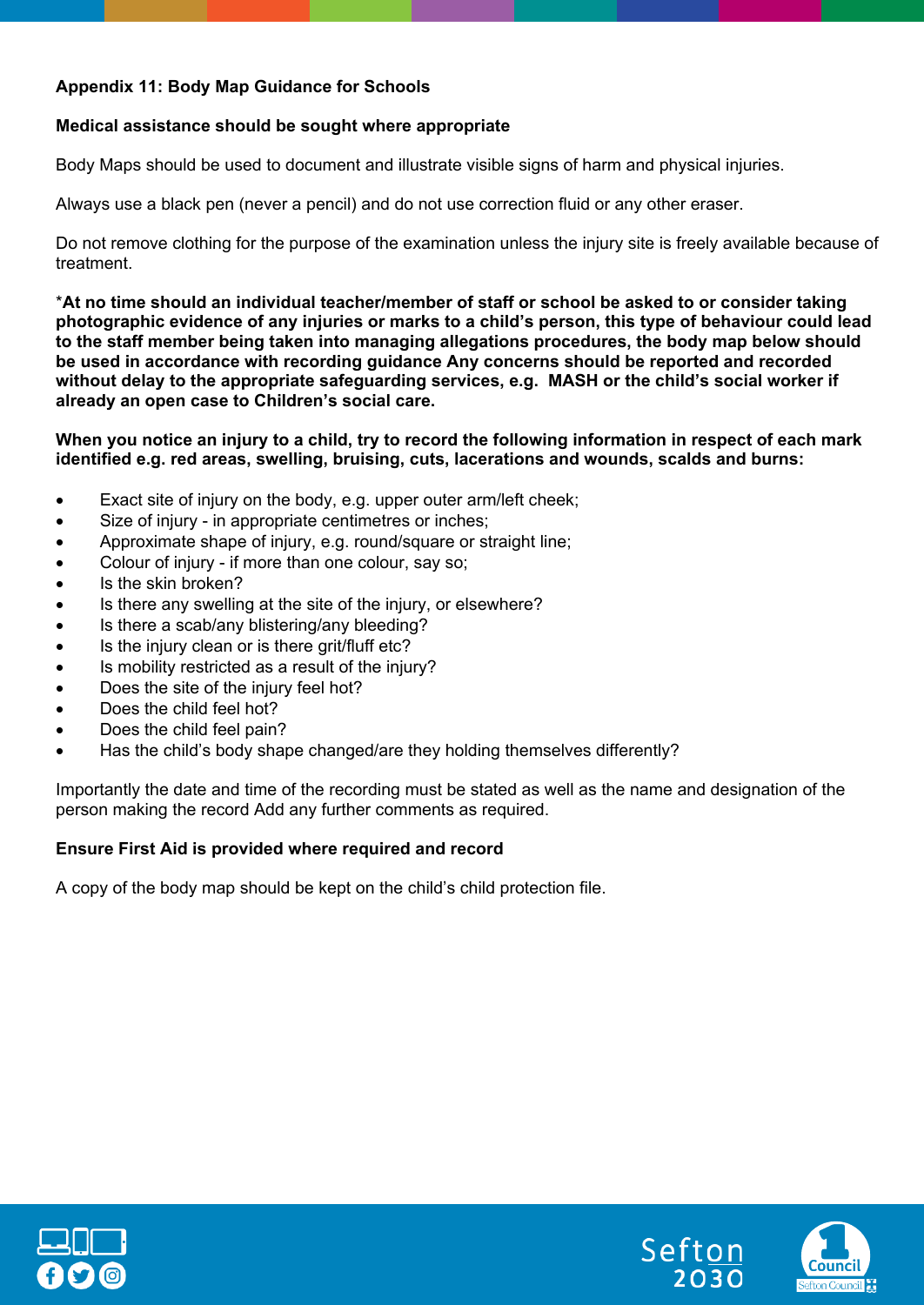## **Appendix 12: Body Map**

## **This must be completed at time of observation**

| Name of Pupil:                | Date of Birth: |
|-------------------------------|----------------|
| Name of Staff:                | Job title:     |
| Date and time of observation: |                |



Name of pupil:  $\blacksquare$ observation:





Sefton<br>2030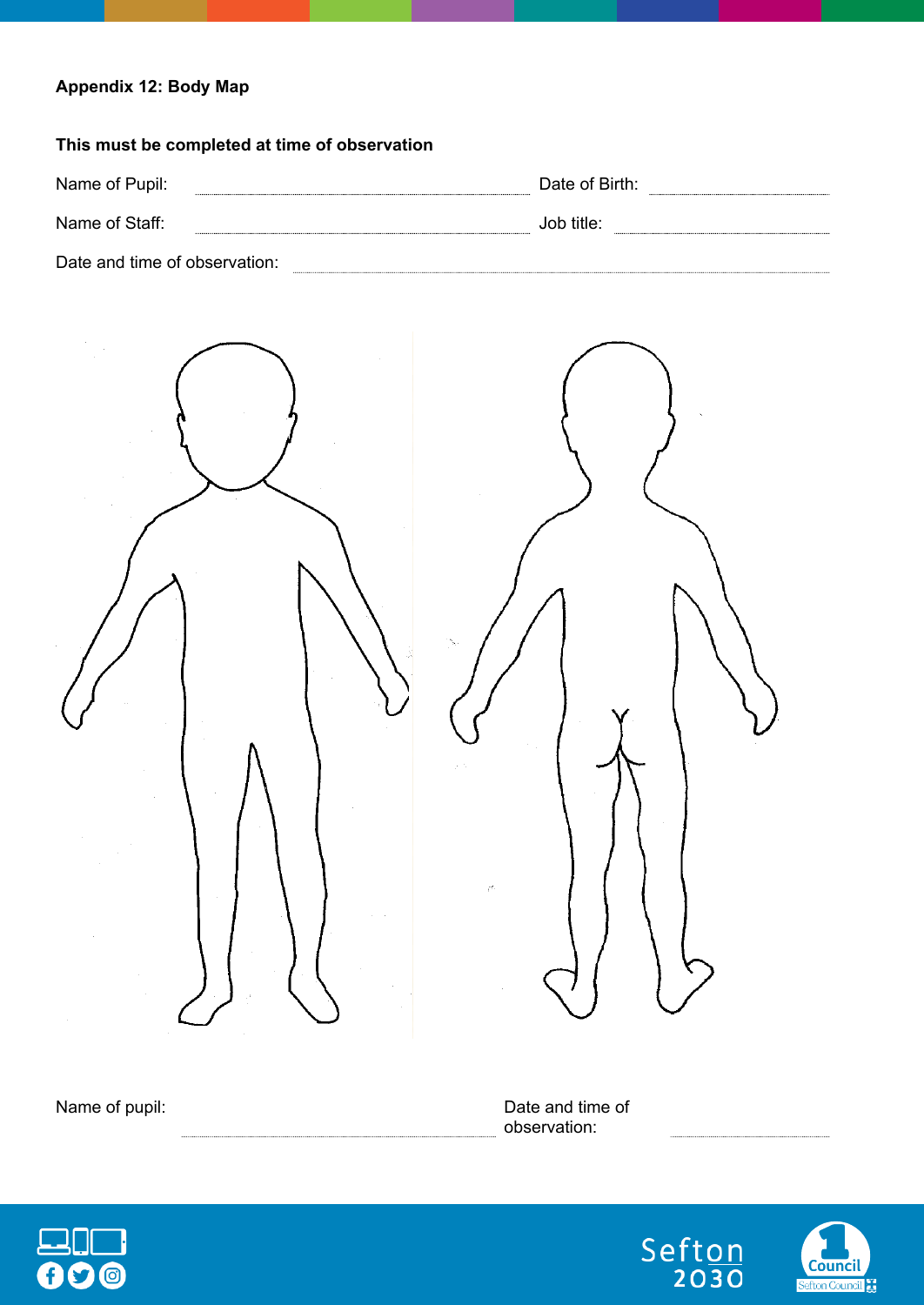



Name of pupil:  $\Box$  Date and time of observation:





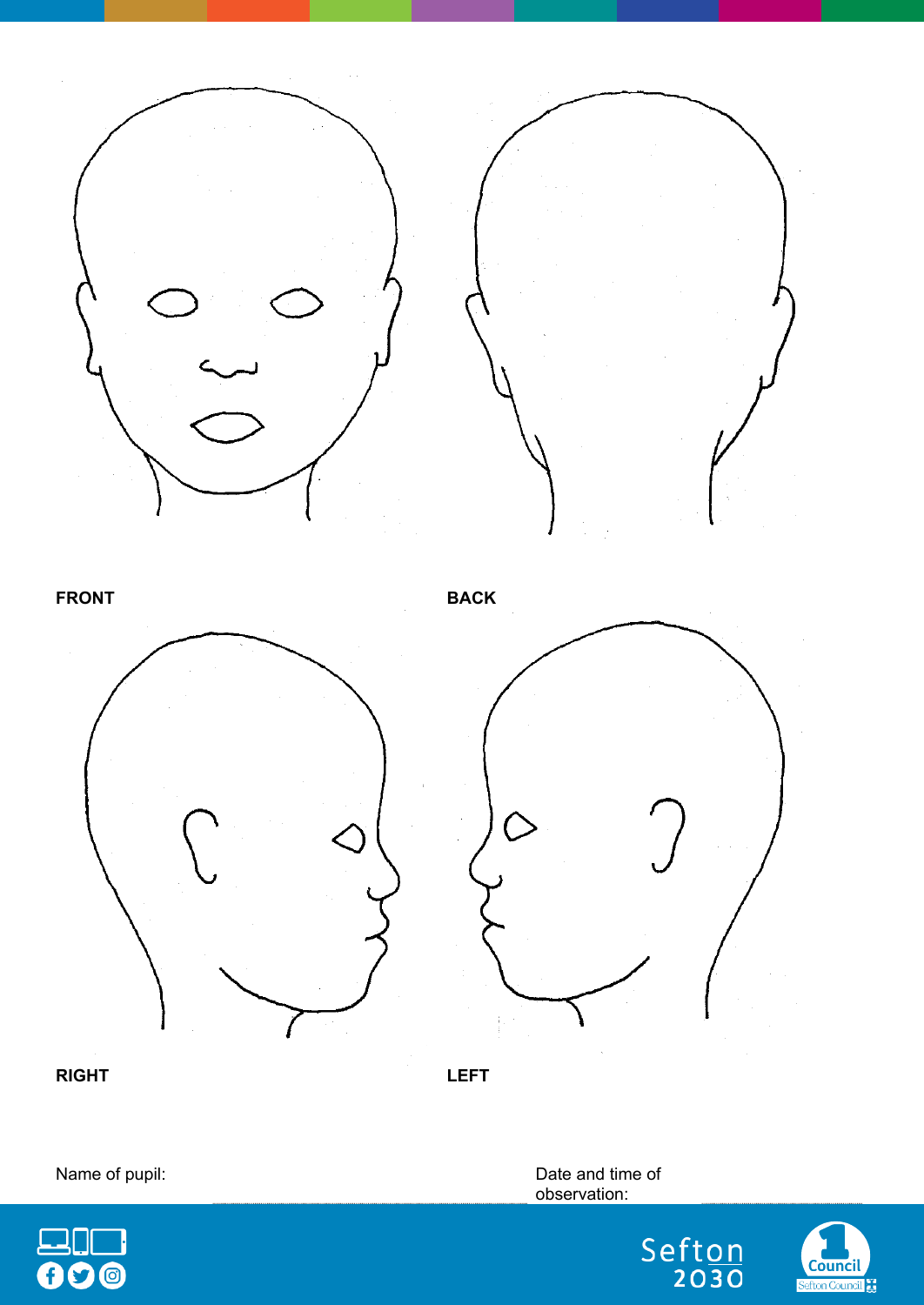



# **BACK**





Date and time of observation:







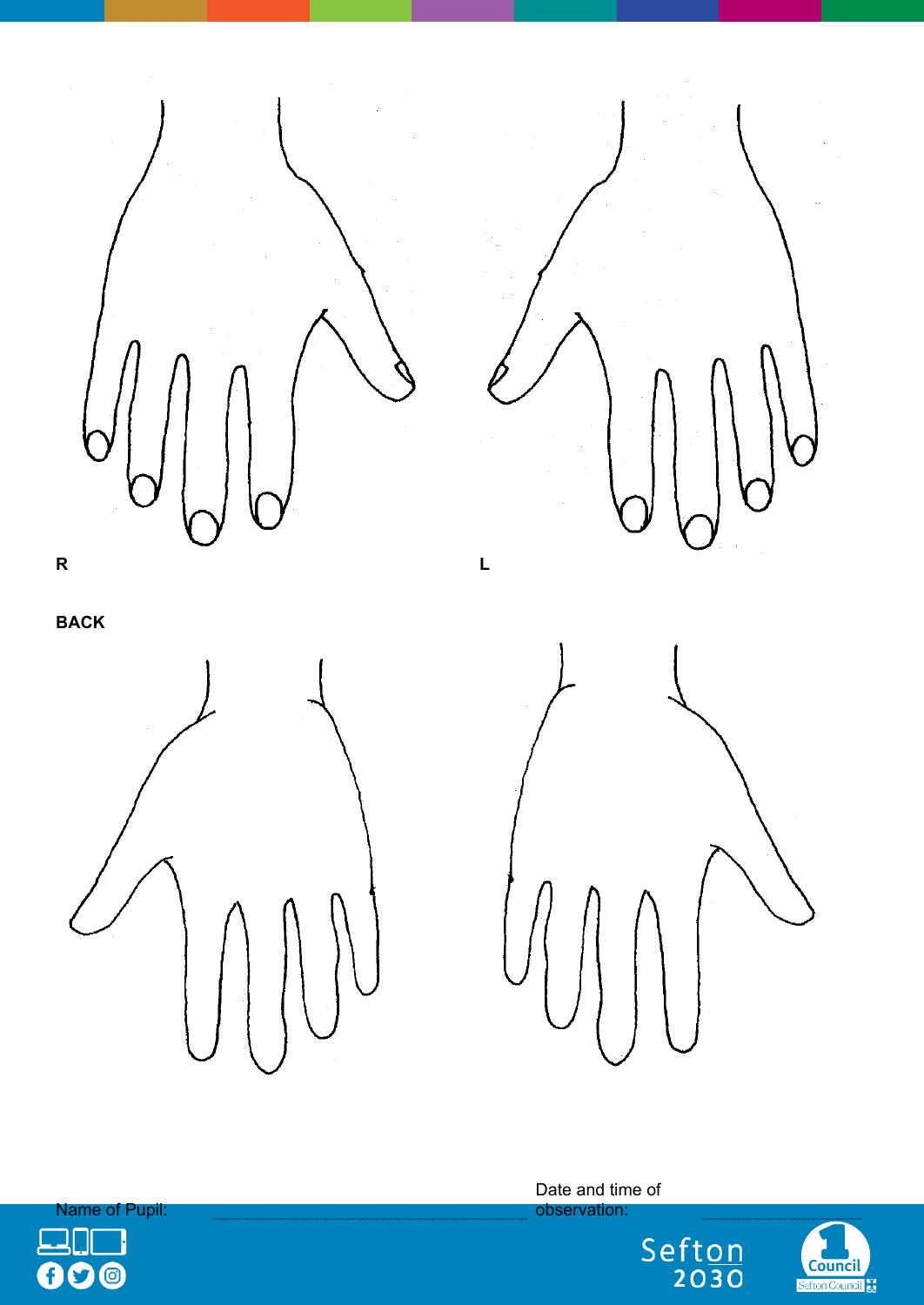







## **INNER**





## **OUTER**

Printed Name, Signature and Job title of staff:





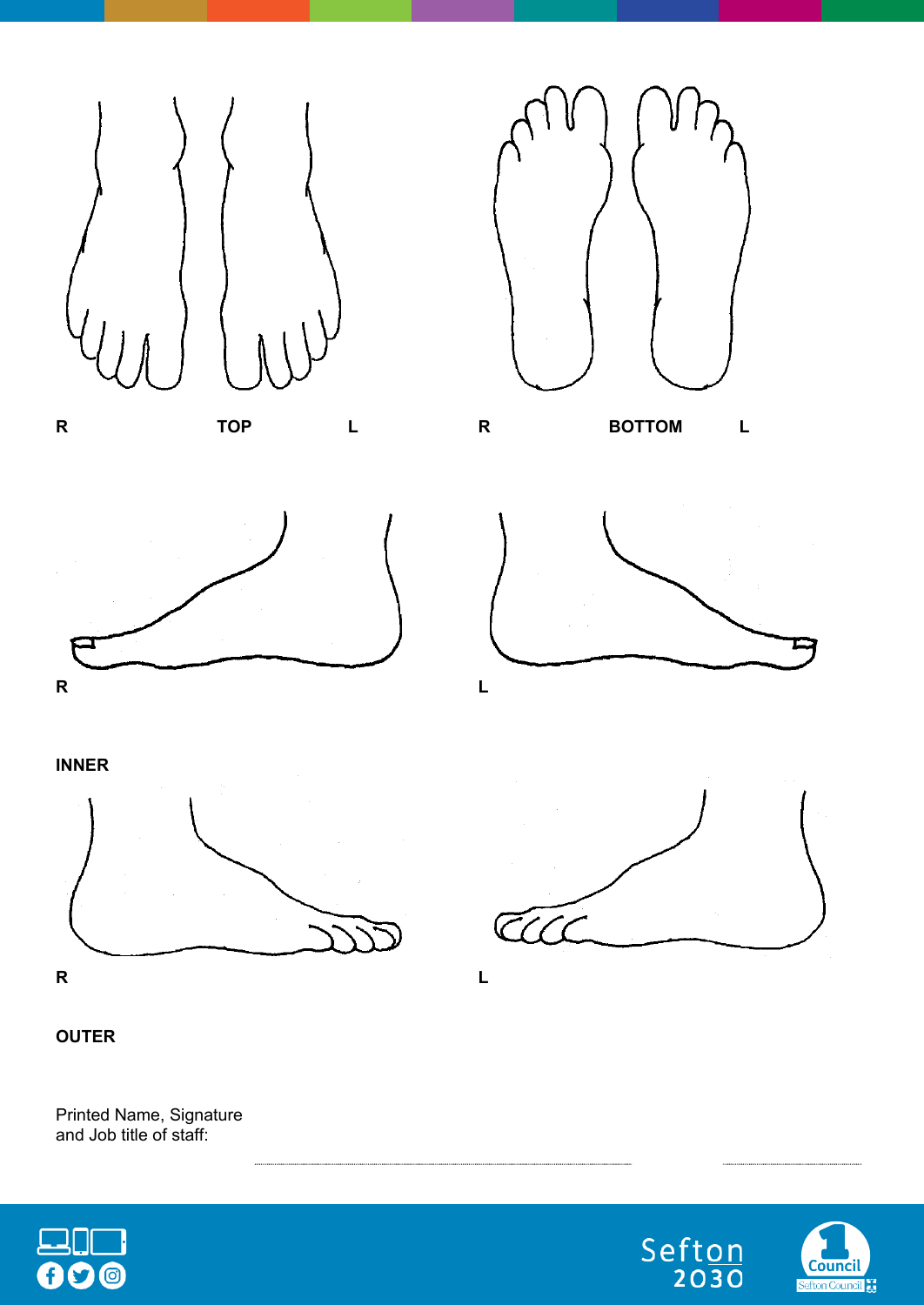## **Appendix 13: Record of concern about a child/young person's safety and welfare**

**Part 1** (for use by any staff – must be handwritten and legible)

| Pupil's name:                                                                                                                                                                                                                                                                                                                                             |            | Date of birth:               | Class/Form: |
|-----------------------------------------------------------------------------------------------------------------------------------------------------------------------------------------------------------------------------------------------------------------------------------------------------------------------------------------------------------|------------|------------------------------|-------------|
| Date & time of incident:                                                                                                                                                                                                                                                                                                                                  |            | Date & time<br>(of writing): |             |
| Signature: <u>with the set of the set of the set of the set of the set of the set of the set of the set of the set of the set of the set of the set of the set of the set of the set of the set of the set of the set of the set</u>                                                                                                                      | Job title: |                              |             |
| Record the following factually: Nature<br>of concern, e.g. disclosure, change in<br>behaviour, demeanour, appearance,<br>injury, witnesses etc (please include as<br>much detail in this section as possible<br>Remember - the quality of your<br>information will inform the level of<br>intervention initiated Attach additional<br>sheets if necessary |            |                              |             |
| What is the pupil's perspective?                                                                                                                                                                                                                                                                                                                          |            |                              |             |
| Professional opinion, where relevant<br>(how and why might this have<br>happened?)                                                                                                                                                                                                                                                                        |            |                              |             |
| Any other relevant information<br>Previous concerns etc (distinguish<br>between fact and opinion)                                                                                                                                                                                                                                                         |            |                              |             |
| Note actions, including names of<br>anyone to whom your information was<br>passed and when                                                                                                                                                                                                                                                                |            |                              |             |

Check to make sure your report is clear to someone else reading it

**Please pass this form to your DSL without delay**



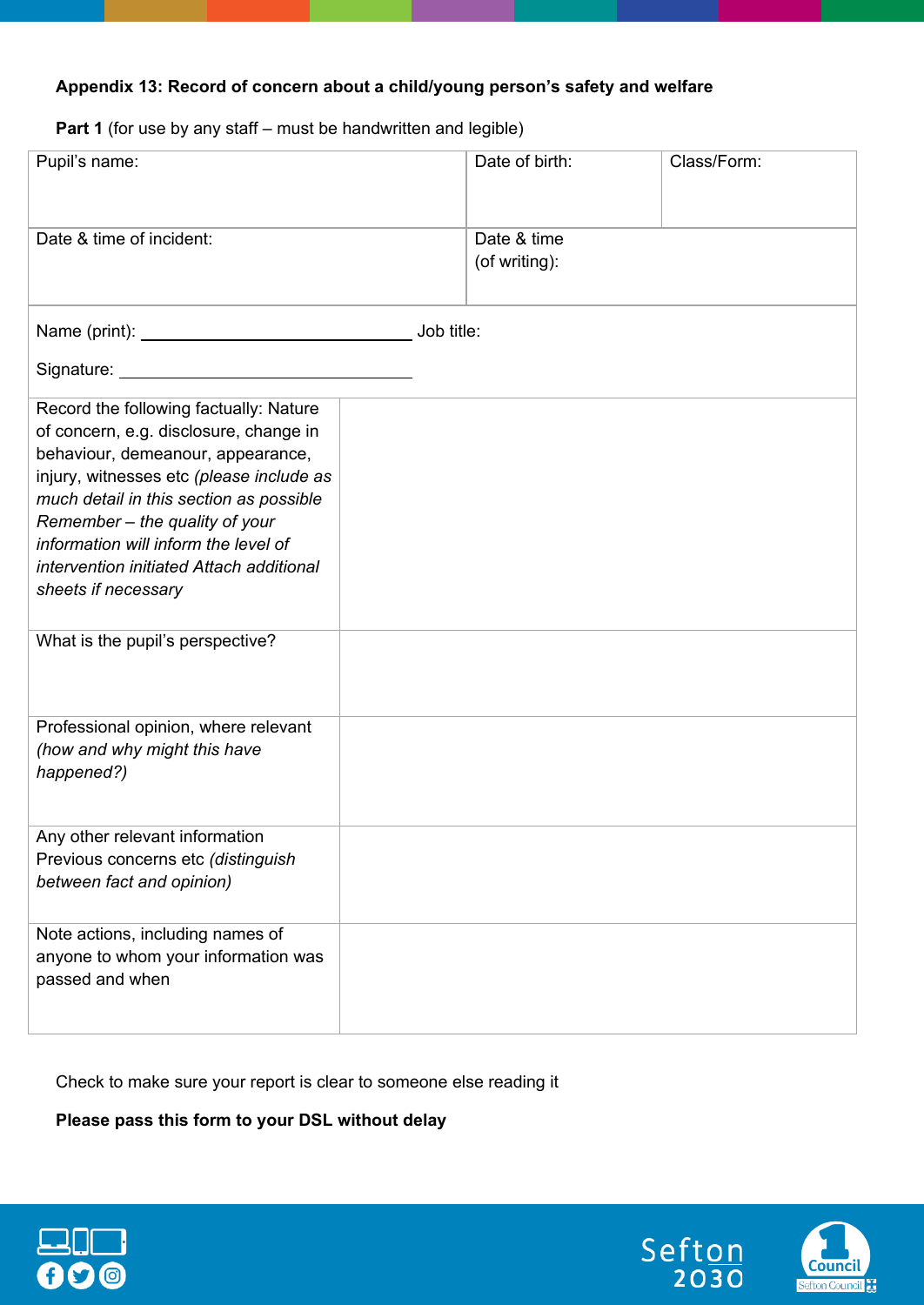# **Part 2** (for use by DSL)

| Information received<br>by DSL:                                                 | Date:        |                            |                 | Time completed: | From whom:               |          |  |  |
|---------------------------------------------------------------------------------|--------------|----------------------------|-----------------|-----------------|--------------------------|----------|--|--|
| Any advice sought, if<br>applicable                                             | Date:        |                            |                 | Time completed: | From: name/organisation: |          |  |  |
|                                                                                 |              | Advice received:           |                 |                 |                          |          |  |  |
| Action taken with<br>reasons recorded                                           | Date:        |                            |                 | Time completed: | By whom:                 |          |  |  |
| (e.g. MARF<br>completed,<br>monitoring advice<br>given to appropriate<br>staff, |              |                            |                 |                 |                          |          |  |  |
| Outcome                                                                         | Date:        |                            | Time completed: |                 | By whom:                 |          |  |  |
|                                                                                 |              |                            |                 |                 |                          |          |  |  |
| Parent/carer<br>informed?                                                       | Y            | Who has been<br>spoken to? |                 | Date:           | Time:                    | By whom: |  |  |
|                                                                                 | $\mathsf{N}$ | Detail reason:             |                 |                 |                          |          |  |  |
| Is any additional<br>detail held, if so<br>where?                               |              |                            |                 |                 |                          |          |  |  |
|                                                                                 |              |                            |                 |                 |                          |          |  |  |



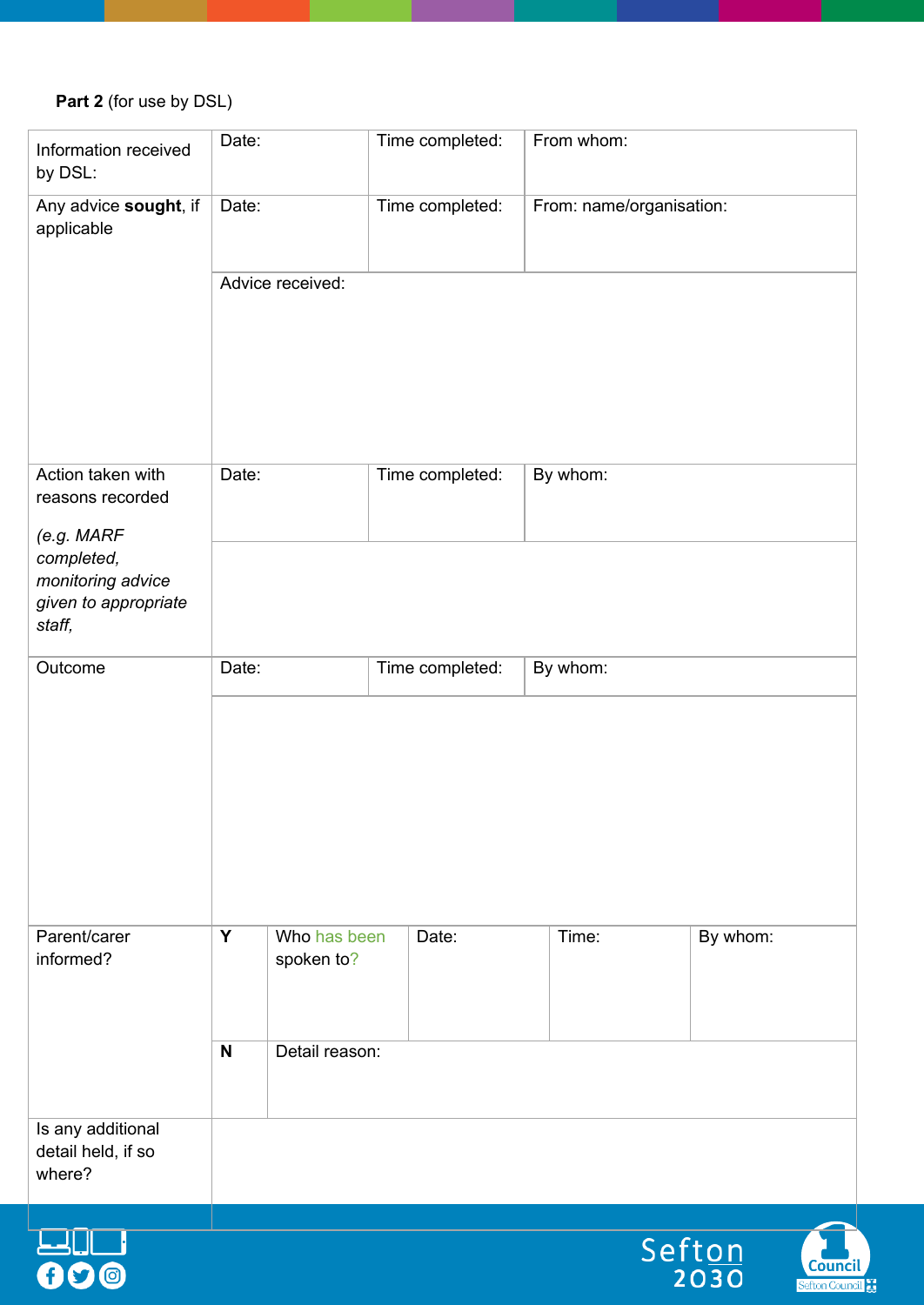| Prior safeguarding<br>history | No of previous records of concern:                     |
|-------------------------------|--------------------------------------------------------|
|                               | Has the child been subject of Early Help assessment?   |
|                               | Currently on CP Plan (CPP) / Child in Need Plan (CiN)  |
|                               | Previously on CP Plan (CPP) / Child in Need Plan (CiN) |
|                               | Y/N<br>Is child known to other agencies?               |
| Name of DSL:                  | Signature:                                             |

**Appendix 14: Learning from Serious Case Review in Sefton**